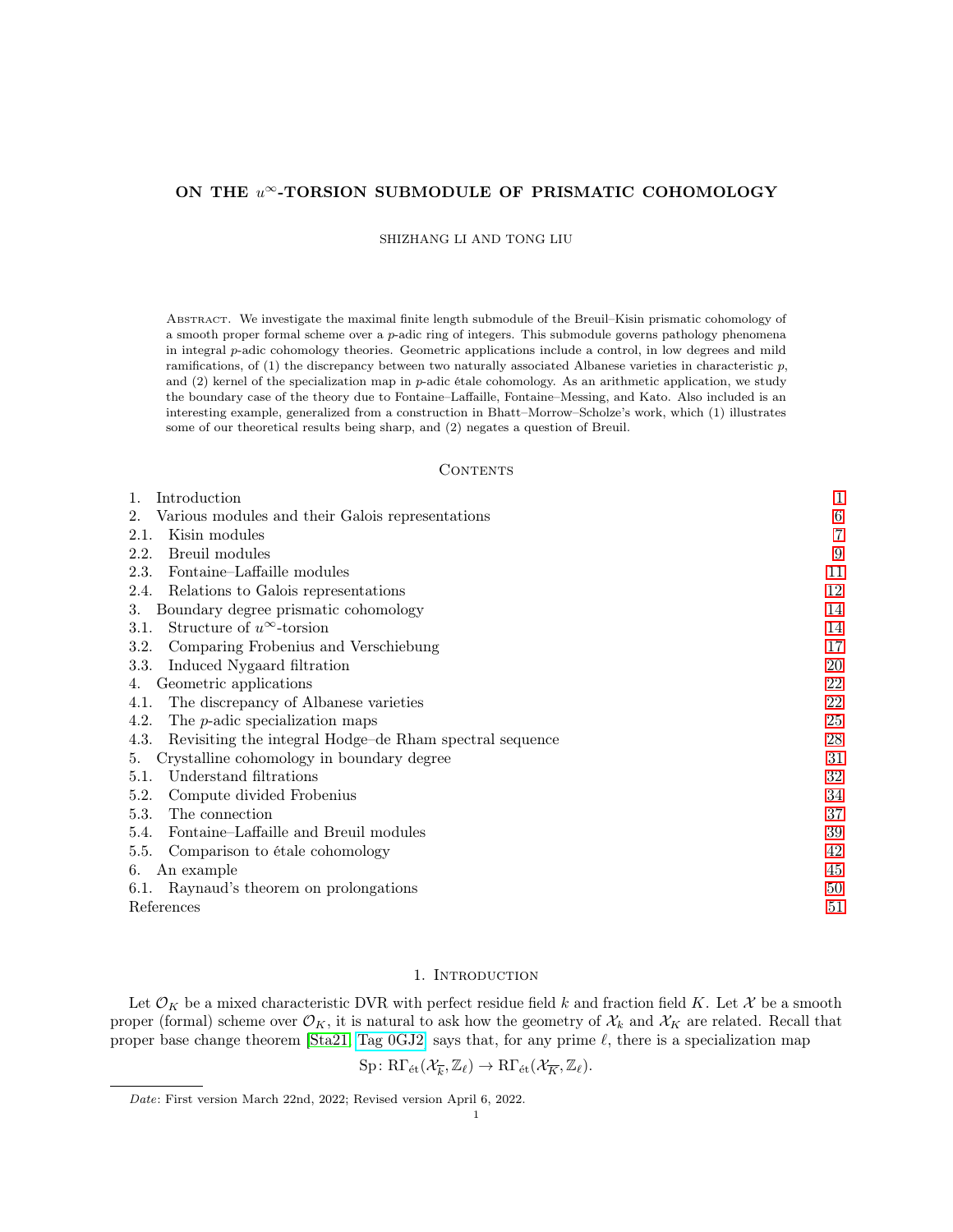The smooth base change theorem says [\[Sta21,](#page-51-0) [Tag 0GKD\]](https://stacks.math.columbia.edu/tag/0GKD) that the above map is an isomorphism for any  $\ell \neq p$ .

The lack of the smooth base change theorem when  $\ell = p$  is related to many interesting "pathology" phenomena in p-adic cohomology theories. In this paper, we try to investigate these pathologies using the recent advances of prismatic cohomology theory.

The driving philosophy in this article is the following: recall in [\[BMS18\]](#page-50-1), [\[BMS19\]](#page-50-2), and [\[BS19\]](#page-50-3), the authors attached a natural cohomology theory, known as the prismatic cohomology, to the mixed characteristic family  $\mathcal{X}/\mathcal{O}_K$ . This cohomology can be thought of as "the universal p-adic cohomology theory", therefore we expect certain well-defined piece inside prismatic cohomology to be "the universal source of pathology" in all p-adic cohomology theory. Before explicating the above, let us first say that the comparison between étale torsion and crystalline torsion as in [\[BMS18,](#page-50-1) Theorem 1.1.(ii)] serves as the initial inspiration. Now let us showcase two more such pathologies and state what our main theorem specializes to in these two cases.

**Albanese and reduction.** Let us assume, in addition to above, that X possesses an  $\mathcal{O}_K$ -point x. Associated with the pair  $(\mathcal{X}, x)$  is a functorial map of abelian varieties  $f: \text{Alb}(\mathcal{X}_k) \to \mathcal{A}_k$  over k, where A is the Néron model of the Albanese of  $(\mathcal{X}_K, x_K)$ . The smooth and proper base change theorem tells us that f is a p-power isogeny. What can we say about the  $\ker(f)$ ?

<span id="page-1-0"></span>**Theorem 1.1** (Corollary [4.6\)](#page-23-0). Let e be the ramification index of  $\mathcal{O}_K$ .

- (1) If  $e < p-1$  then the map  $f : \text{Alb}(\mathcal{X}_0) \to \text{Alb}(X)_0$  is an isomorphism.
- (2) If  $e < 2(p-1)$  then  $\ker(f)$  is p-torsion.
- (3) If  $e = p 1$  then ker(f) is p-torsion and of multiplicative type, hence must be a form of several copies of  $\mu_p$ . Moreover there is a canonical injection of  $\mathcal{O}_K$ -modules

$$
\mathbb{D}(\ker(f)) \otimes_k (\mathcal{O}_K/p) \hookrightarrow \mathrm{H}^2(\mathcal{X}, \mathcal{O}_\mathcal{X}).
$$

Here D(−) denotes the Dieudonné module of said finite flat group scheme. If one translates this result to a statement concerning maps between Picard schemes, then our result slightly refines an old result by Raynaud [\[Ray79,](#page-51-1) Thèoréme 4.1.3] in the setting of smooth central fiber, see Remark [4.8.](#page-24-1)

**Kernel of specialization.** The *p*-adic specialization map is not an isomorphism, as it is almost never going to be surjective, for the rank of the source is at most half of the rank of the target. One can still ask whether the p-adic specialization map is injective or not.

**Theorem 1.2** (Corollary [4.15\)](#page-26-0). Let e be the ramification index of  $\mathcal{O}_K$ , and let  $i \in \mathbb{N}$ . Consider the specialization map  $\text{Sp}^i$ :  $\text{H}^i_{\text{\'et}}(\mathcal{X}_{\overline{k}}, \mathbb{Z}_p) \to \text{H}^i_{\text{\'et}}(\mathcal{X}_{\overline{K}}, \mathbb{Z}_p)$ .

- (1) If  $e \cdot (i-1) < p-1$ , then  $\text{Sp}^i$  is injective.
- (2) If  $e \cdot (i-1) < 2(p-1)$ , then  $\ker(Sp^i)$  is annihilated by  $p^{i-1}$ .
- (3) If  $e \cdot (i-1) = p-1$ , then  $\ker(Sp^i)$  is p-torsion, and there is a  $Gal(\overline{k}/k)$ -equivariant injection:

 $\ker(\mathrm{Sp}^i)\otimes_{\mathbb{F}_p}(\mathcal{O}_K\otimes_W W(\overline{k}))/p\hookrightarrow \mathrm{H}^i(\mathcal{O}_\mathcal{X})\otimes_W W(\overline{k}).$ 

The above two theorems are of similar shape, and that is because they are shadows of the same result concerning prismatic cohomology, which we explain next.

**Prismatic input.** Choose a uniformizer  $\pi \in \mathcal{O}_K$ , there is a canonical surjection  $\mathfrak{S} := W(k)[[u]] \to \mathcal{O}_K$  with kernel generated by the Eisenstein polynomial of  $\pi$ , which has degree given by the ramification index  $e$ . Let  $\varphi_{\mathfrak{S}}$  be the endomorphism on  $\mathfrak{S}$  which restricts to usual Frobenius on  $W(k)$  and sends u to  $u^p$ . The triple  $(\mathfrak{S},(E), \varphi_{\mathfrak{S}})$  is known as the Breuil–Kisin prism associated with  $(\mathcal{O}_K, \pi)$  [\[BS19,](#page-50-3) Example 1.3.(3)].

In [\[BMS19\]](#page-50-2), and [\[BS19\]](#page-50-3), the authors attached an S-perfect complex RΓ**∆** (X /S) with a Frobenius operator. Similar to the classical crystalline story, the Frobenius operator is also an isogeny. A concrete consequence of having an isogenous Frobenius map is that the torsion submodule in  $H^i_{\mathbb{A}}(\mathcal{X}/\mathfrak{S})$  is p-power torsion [\[BMS18,](#page-50-1) Proposition 4.3.(i)]. Hence the torsion must be supported on  $Spec(\mathfrak{S}/p)$ , note that  $\mathfrak{S}/p \cong k[[u]]$  is a DVR. An upshot of the above discussion is that we have three descriptions of a submodule in  $H^i_{\mathbb{A}}(\mathcal{X}/\mathfrak{S})$ :

(1) the  $u^{\infty}$ -torsion submodule in  $H^i_{\mathbb{A}}(\mathcal{X}/\mathfrak{S})$ , from now on we denote it as  $H^i_{\mathbb{A}}(\mathcal{X}/\mathfrak{S})[u^{\infty}]$ ;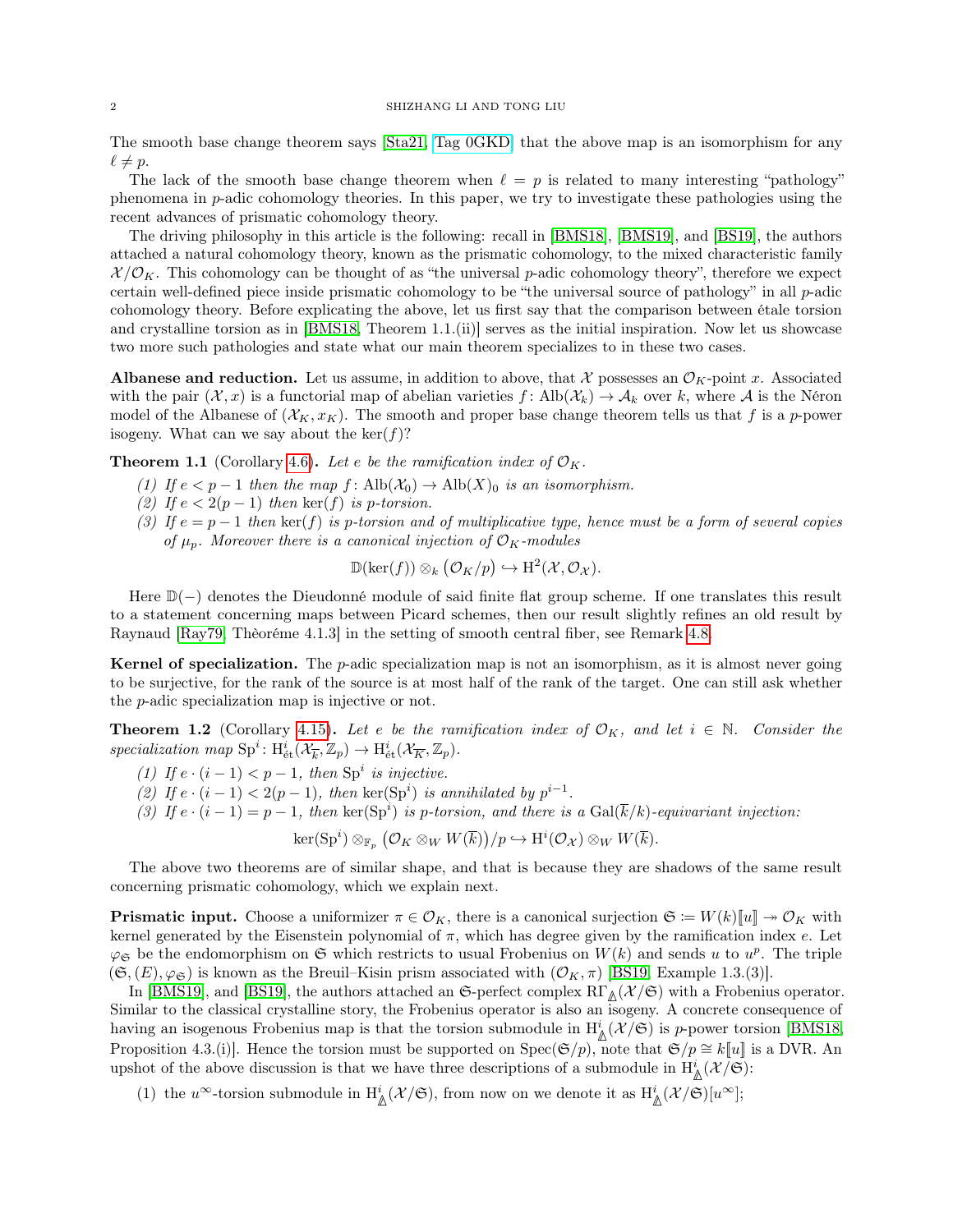- (2) the maximal finite length submodule in  $\mathrm{H}^i_\mathbb{A}(\mathcal{X}/\mathfrak{S});$  and
- (3) the submodule in  $H^i_{\mathbb{A}}(\mathcal{X}/\mathfrak{S})$  supported at the closed point in  $Spec(\mathfrak{S})$ .

To convey readers the above is the universal source of pathology in  $p$ -adic cohomology theory, let us exhibit the connection between  $u^{\infty}$ -torsion and our results before.

## Theorem 1.3.

(1) (Theorem [4.2](#page-22-0)) Concerning the natural map  $f: \text{Alb}(\mathcal{X}_0) \to \text{Alb}(X)_0$ , we have a natural isomorphism of Dieudonné modules:

$$
\mathbb{D}(\ker(f))^{(-1)} \cong \mathrm{H}^2_{\underline{\mathbb{A}}}(\mathcal{X}/\mathfrak{S})[u],
$$

where  $(-)^{(-1)}$  denote the Frobenius untwist and  $(-)[u]$  denotes the u-torsion submodule.

(2) (Theorem [4.14](#page-26-1)) As for the kernel of p-adic specialization map, we have a natural isomorphism of  $Gal(\overline{k}/k)$ -representations:

$$
\ker(\mathrm{Sp}^i) \cong \left(\mathrm{H}^i_\mathbb{A}(\mathcal{X}/\mathfrak{S})[u^\infty]/u \otimes_{W(k)} W(\overline{k})\right)^{\varphi=1}.
$$

In view of aforementioned statements, the reader can probably guess what our main result, concerning the structure of  $u^{\infty}$ -torsion in prismatic cohomology, should look like.

<span id="page-2-0"></span>**Theorem 1.4** (Theorem [3.3](#page-14-0) and Corollary [3.19\)](#page-21-2). Let us write  $\mathfrak{M}^i := \mathrm{H}^i_{\mathbb{A}}(\mathcal{X}/\mathfrak{S})[u^{\infty}]$ , and write Ann(-) for the annihilator ideal of an S-module.

- (1) If  $e \cdot (i-1) < p-1$ , then  $\mathfrak{M}^i = 0$ .
- (2) If  $e \cdot (i-1) < 2(p-1)$ , then  $\text{Ann}(\mathfrak{M}^i) + (u) \supset (p^{i-1}, u)$ .
- (3) If  $e \cdot (i-1) = p-1$ , then Ann $(\mathfrak{M}^i) \supset (p, u)$ . Moreover the semi-linear Frobenius on  $\mathfrak{M}^i$  is bijective, and there is a natural injection  $\mathfrak{M}^i \otimes_k (\mathcal{O}_K/p) \hookrightarrow \mathrm{H}^i(\mathcal{X}, \mathcal{O}_\mathcal{X})$ .

## <span id="page-2-1"></span>Remark 1.5.

(1) We also prove the mod  $p^n$  analogs as well. As a consequence we obtain the following Corollary [3.5](#page-15-0) concerning the shape of prismatic cohomology: Let i be an integer satisfying  $e \cdot (i-1) < p-1$ , then there exists a (non-canonical) isomorphism of  $\mathfrak{S}\text{-modules:}$ 

$$
\mathrm{H}^{i}_{\underline{\Lambda}}(\mathcal{X}/\mathfrak{S})\simeq \mathrm{H}_{\mathrm{\acute{e}t}}^{i}(\mathcal{X}_{\overline{K}},\mathbb{Z}_{p})\otimes_{\mathbb{Z}_{p}}\mathfrak{S}.
$$

- (2) Previously Min has obtained vanishing of  $\mathfrak{M}^i$  with the assumption  $e \cdot i < p-1$  [\[Min21,](#page-51-2) Theorem 0.1]. Let us briefly explain the appearance of  $(i - 1)$  in our result, which might seem odd at first glance. It is due to the fact that the prismatic Verschiebung operator  $V_i$  becomes canonically divisible by  $E$ when restricted to the  $p^{\infty}$ -torsion submodule or the  $u^{\infty}$ -torsion submodule, and these submodules with the usual prismatic Frobenius and the "divided Verschiebung" is canonically a (generalized) Kisin module of height  $(i - 1)$  instead of i. For more details, see Corollary [3.13.](#page-18-0)
- (3) One may ask if there can be a better trick/argument showing better bounds on vanishing of u-torsion. Later on we shall explain a generalization of a construction in [\[BMS18,](#page-50-1) Subsection 2.1] with u-torsion in cohomological degree 2 and ramification index  $p-1$ . Hence our result is actually sharp in terms of largest  $e \cdot (i-1)$  allowed.

Special fiber telling Hodge numbers of the generic fiber. As a third geometric application of our result, we revisit the question discussed in [\[Li20\]](#page-51-3): what mild condition on  $\mathcal X$  guarantees that the Hodge numbers of the generic fibre X can be read off from the special fibre  $\mathcal{X}_0$ ? In loc. cit. the first named author obtained a result along this line, with technical input of prismatic cohomology and the structural result in [\[Min21\]](#page-51-2). However it was noted that the results in loc. cit. are not optimal already in the unramified case, when compared with what one got from results by Fontaine–Messing, Kato, and Wintenberger. We analyzed the situation and concluded that it is because we lack knowledge of the shape of  $u^{\infty}$ -torsion in prismatic cohomology in the boundary degree. This paper is partially motivated by the hope to improve results in [\[Li20\]](#page-51-3), and our improvement is:

**Theorem 1.6** (Theorem [4.17,](#page-27-1) Improvement of [\[Li20,](#page-51-3) Theorem 1.1]). Let  $\mathcal{X}$  be a smooth proper p-adic formal scheme over  $\text{Spf}(\mathcal{O}_K)$  of ramification index e. Let T be the largest integer such that  $e \cdot (T-1) \leq p-1$ .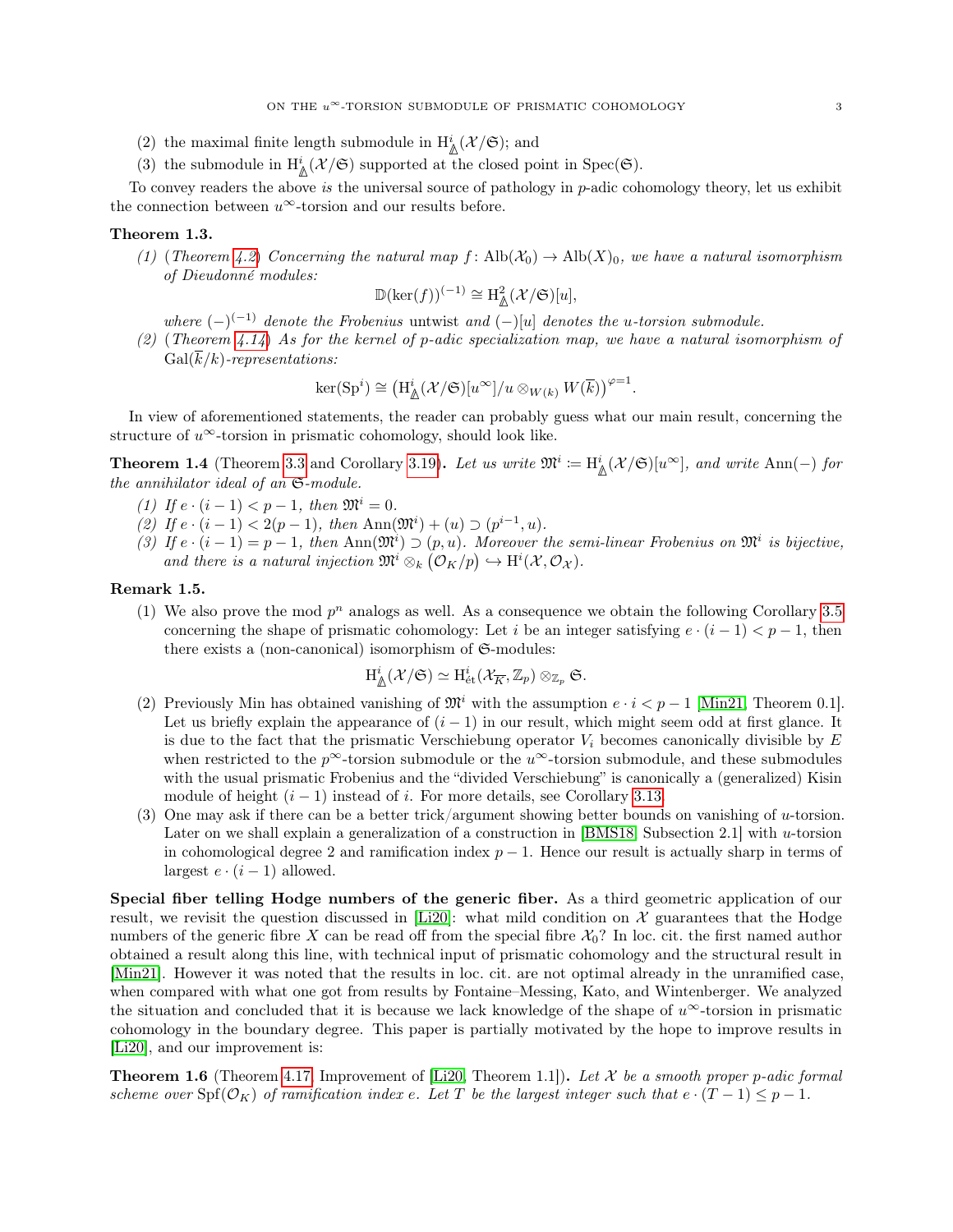(1) Assume there is a lift of X to  $\mathfrak{S}/(E^2)$ , then for all i, j satisfying  $i + j < T$ , we have equalities

 $h^{i,j}(X) = \mathfrak{h}^{i,j}(\mathcal{X}_0)$ 

where the latter denotes virtual Hodge numbers of  $\mathcal{X}_0$ , defined as in [\[Li20,](#page-51-3) Definition 3.1].

(2) Assume furthermore that  $e \cdot (\dim \mathcal{X}_0 - 1) \leq p - 1$ . Then the special fibre  $\mathcal{X}_0$  knows the Hodge numbers of the rigid generic fibre X.

Along the way, we also improve the results in [\[Li20\]](#page-51-3) concerning the integral Hodge–de Rham spectral sequence (see Theorem [4.18\)](#page-28-0), as well as obtain a curious degeneration statement of the "Nygaard–Prism" spectral sequence (see Theorem [4.22\)](#page-30-1) in the unramified case.

Application to integral  $p$ -adic Hodge theory. It is a central theme in integral  $p$ -adic Hodge theory to understand Galois representations such as  $H^i_{\text{\'et}}(\mathcal{X}_{\overline{K}}, \mathbb{Z}_p)$  in terms of linear algebraic data such as certain crystalline cohomology of  $X$  together with natural structures. The first result along such lines is that of Fontaine–Messing [\[FM87\]](#page-51-4) and Kato [\[Kat87\]](#page-51-5), which treats the case of  $e = 1$  (namely unramified base) and  $i < p-1$  $i < p-1$ .<sup>1</sup> Later on Breuil [\[Bre98\]](#page-50-4) generalized the above to semistable X, whereas Faltings [\[Fal99\]](#page-51-6) studied the analogue for p-divisible groups allowing arbitrary ramification index e. A few years later, Caruso [\[Car08\]](#page-50-5) made progress allowing  $e > 1$  as long as  $e \cdot (i + 1) < p - 1$ ,<sup>[2](#page-3-1)</sup>

To our interest is Breuil's question [\[Bre02,](#page-50-6) Question 4.1]:

<span id="page-3-2"></span>Question 1.7. Assuming  $i < p - 1$  and let S be the p-adic divided power envelope of  $\mathfrak{S} \to \mathcal{O}_K$ , then the (torsion-free) crystalline cohomology  $H_{crys}^i(\mathcal{X}/S)$ /tors together with its natural structure (such as divided Frobenius operator, filtration and connection) should be a "strongly divisible lattice" and "corresponds" to the Galois representation  $H^i_{\text{\'et}}(\mathcal{X}_{\overline{K}}, \mathbb{Z}_p)$ .

All works mentioned above can be thought of as solving various special cases of the above question. In [\[LL20,](#page-51-7) Theorem 7.22], a connection with u-torsion in prismatic cohomology is observed: We showed that, fix an  $i < p-1$  and a smooth proper formal scheme  $\mathcal{X}/\mathcal{O}_K$ , the mod  $p^n$  analogue of the above question has a positive answer in degree i if and only if both of i-th and  $(i + 1)$ -st mod  $p<sup>n</sup>$  prismatic cohomology of  $\mathcal{X}/\mathfrak{S}$  are u-torsion free. In loc. cit., we then used Caruso's result on the mod  $p$  analog as a starting point to do an induction to show the vanishing as in Theorem [1.4](#page-2-0) (1) and Remark [1.5](#page-2-1) (1), which in turn implies the mod  $p^n$ analog of Breuil's question for all n and  $e \cdot i < p - 1$ , see [\[LL20,](#page-51-7) Corollary 7.25]. In particular this gives an affirmative answer to Breuil's original question when  $e \cdot i < p-1$ . In this paper, the aforementioned vanishing of u-torsion is easily deduced, hence gives a "shortcut" to the above result bypassing Caruso's work.

In private communications with Breuil, we were encouraged to study his question beyond the above bound. To our surprise, we discovered that the construction in [\[BMS18,](#page-50-1) Subsection 2.1] can be generalized to a counterexample with  $e = p - 1$  and  $i = 1$  to Breuil's question, see Example [1.10.](#page-4-0) Note that in this example, we have  $e \cdot i = p - 1$ , hence our previous result was actually sharp.

The other extreme of  $(e, i)$  with  $e \cdot i = p - 1$  is  $e = 1, i = p - 1$ . In this case, Fontaine–Messing [\[FM87\]](#page-51-4) and Kato [\[Kat87\]](#page-51-5) showed that the crystalline cohomology  $H_{\text{crys}}^{p-1}(\mathcal{X}_n/W_n)$  together with its natural structure is still a Fontaine–Laffaille module, which according to [\[FL82\]](#page-51-8) can be attached a Galois representation  $\rho_{n,\text{FL}}^{p-1}$ . It is only natural to ask:

Question 1.8. What is the relation between  $\rho_{n,\text{FL}}^{p-1}$  and  $H_{\text{\'et}}^{p-1}(\mathcal{X}_{\overline{K}}, \mathbb{Z}/p^n)$ ?

Although we have not found any discussion on this question, it seems consensus among experts that these two Galois representations are different. We are not aware of any particular expectation made in the past. Our entire Section [5](#page-30-0) is more or less devoted to this question, and we arrive at the following statement.

<span id="page-3-3"></span>**Theorem 1.9** (Theorem [5.28\)](#page-41-1). There exists a natural map  $\eta: H^{p-1}_{\text{\rm \'et}}(\mathcal{X}_{\mathbf{C}}, \mathbb{Z}/p^n\mathbb{Z})(p-1) \to \rho^{p-1}_{n,\text{FL}}$  of  $G_K$ representations so that  $\ker(\eta)$  is an unramified representation of  $G_K$  killed by p, and  $\operatorname{coker}(\eta)$  sits in a natural exact sequence  $0 \to \ker(\eta) \to \operatorname{coker}(\eta) \to \ker(\mathrm{Sp}_n^{p-1})$ .

<span id="page-3-0"></span><sup>&</sup>lt;sup>1</sup>See also [\[AMMN21\]](#page-50-7) for an approach of different flavor.

<span id="page-3-1"></span><sup>&</sup>lt;sup>2</sup>For the mod p analogue, Caruso's work even allows  $e \cdot i < p - 1$ .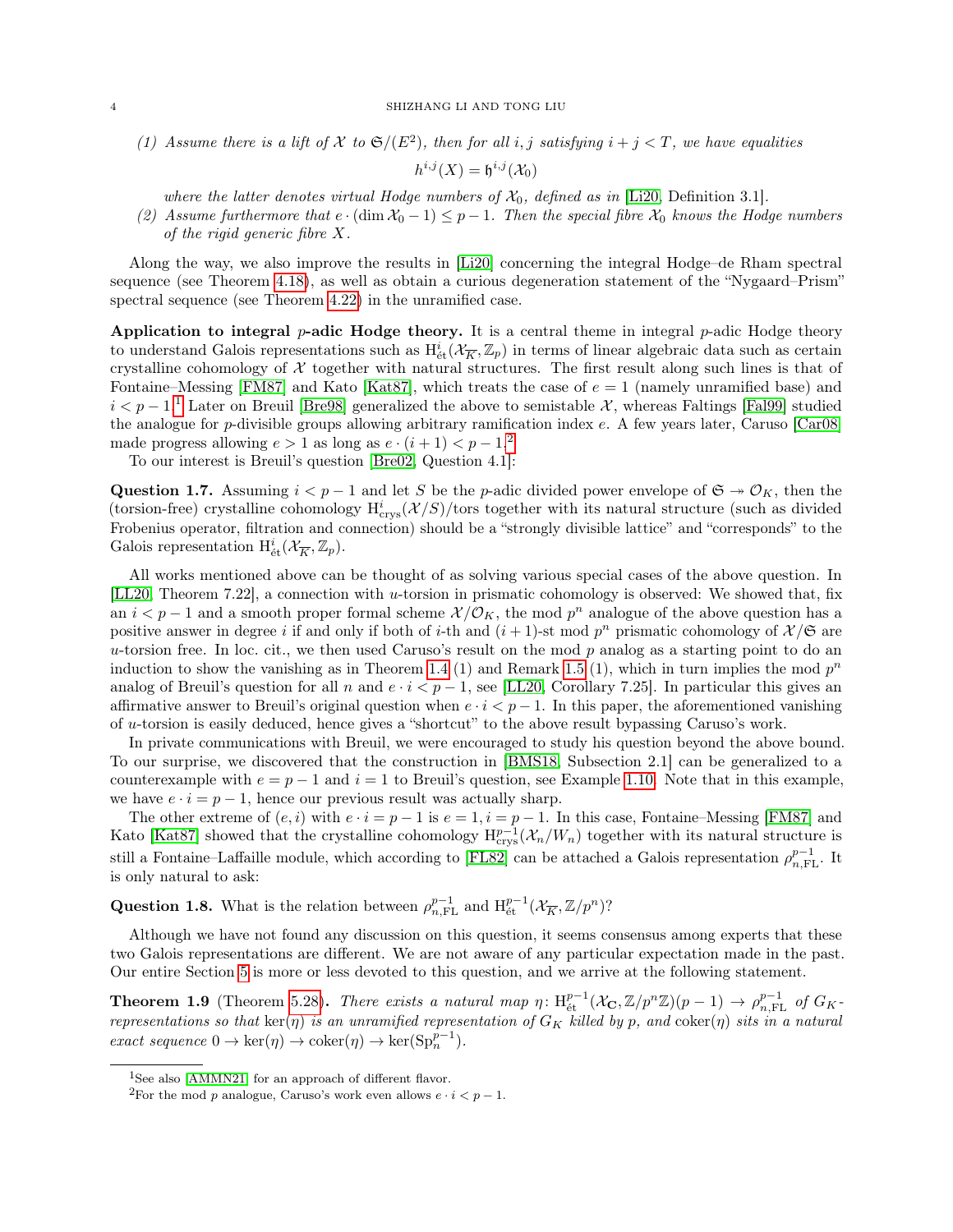Here  $\text{Sp}_n^{p-1}$  denotes the specialization map of mod  $p^n$  étale cohomology in degree  $p-1$ , which is also known to be an unramified  $G_K$ -representation killed by p, see Corollary [4.15](#page-26-0) (3). The appearance of ker( $\eta$ ) is due to the defect of a key functor in integral p-adic Hodge theory, which is well-known to experts; whereas the potential u-torsion in degree p of mod  $p^n$  prismatic cohomology of X is solely responsible for the appearance of  $\ker(\mathrm{Sp}_n^{p-1})$ .

Example and open questions. Now let us discuss an interesting example, generalized from [\[BMS18,](#page-50-1) Subsection 2.1].

<span id="page-4-0"></span>**Example 1.10.** Let  $\mathcal{E}/W(\overline{k})$  be the canonical lift of an ordinary elliptic curve over an algebraically closed field k of characteristic p. Fix an  $n \in \mathbb{N}$  and let  $\mathcal{O}_K := W(\overline{k})[\zeta_{p^n}]$ . Over  $\mathcal{O}_K$  we have a tautological map of group schemes  $\chi: \mathbb{Z}/p^n \to \mu_{p^n}$  sending 1 to  $\zeta_{p^n}$ .

With the above notation, we consider the following smooth proper Deligne–Mumford stack  $\mathcal{X} := [\mathcal{E}_{\mathcal{O}_K}/(\mathbb{Z}/p^n)]$ where the action of  $\mathbb{Z}/p^n$  is via the character  $\chi$  and the embedding  $\mu_{p^n} \subset \mathcal{E}[p^n]$  (as  $\mathcal{E}$  is the canonical lift). Note that its special fiber is  $\mathcal{E}_{\overline{k}} \times B(\mathbb{Z}/p^n)$  and its generic fiber is an elliptic curve  $\mathcal{E}'_K := (\mathcal{E}_{\mathcal{O}_K}/\mu_{p^n})_K$ . In view of the pathologies discussed in the beginning of the introduction, let us record some facts concerning this example:

- The Albanese map has Néron model given by the "further quotient" map:  $\mathcal{X} \to \mathcal{E}' \coloneqq \mathcal{E}_{\mathcal{O}_K}/\mu_{p^n}$ , and the special fiber of this map factors as  $\mathcal{E}_{\overline{k}} \times B(\mathbb{Z}/p^n) \to \mathcal{E}_{\overline{k}} \xrightarrow{f} \mathcal{E}_{\overline{k}}/\mu_{p^n}$ . Here  $\mathcal{E}'$  is abstractly isomorphic to  $\mathcal{E}_{\mathcal{O}_K}$  since  $\mathcal E$  was chosen to be the canonical lift. Note that ker(f) =  $\mu_{p^n}$ .
- The fundamental group of  $\mathcal{X}_{\overline{k}}$  is abelian, with torsion given by  $\mathbb{Z}/p^n$  due to the factor of  $B(\mathbb{Z}/p^n)$ . By universal coefficient theorem, we have  $H^2_{\text{\'et}}(\mathcal{X}_{\overline{k}}, \mathbb{Z}_p)_{\text{tors}} \cong \mathbb{Z}/p^n$  whereas  $H^2_{\text{\'et}}(\mathcal{X}_{\overline{k}}, \mathbb{Z}_p)$  is torsion-free. Hence we have  $\ker(\text{Sp}^2) = \mathbb{Z}/p^n$ .
- One can go through the Leray spectral sequence for the cover  $\mathcal{E} \to \mathcal{X}$  to compute the prismatic cohomology of  $\mathcal{X}/\mathfrak{S}$ . The most relevant computation is:  $H^2_{\mathbb{A}}(\mathcal{X}/\mathfrak{S})[u^{\infty}] \cong \mathfrak{S}/((u+1)^{p^{n-1}}-1,p^n)$ .
- Finally we compute the crystalline cohomology of  $\mathcal{X}/S$  and to our surprise we have  $H^1(\mathcal{X}/S) \cong S \oplus J$ where  $J$  is the ideal

$$
\{x \in S \mid p^n \text{ divides } x \cdot ((u+1)^{p^n} - 1)\}.
$$

In particular it is torsion-free of rank 2 yet not free. This gives a counterexample to Question [1.7.](#page-3-2)

By standard approximation technique, one can cook up schematic examples having all the above features. When  $n = 1$ , we have  $e = p - 1$ , therefore our aforesaid results (which was only stated and proved for formal schemes) are sharp. For more details, see Section [6.](#page-44-0)

Combining a generalized version of the above construction with our Theorem [1.1,](#page-1-0) we get a geometric proof of Raynaud's theorem [\[Ray74,](#page-51-9) Théorème 3.3.3] on prolongations of finite flat commutative group schemes over mixed characteristic DVR, see Section [6.1.](#page-49-0)

Finally, let us end the introduction with two natural questions awaiting explorations. We consider them to be the next step in understanding pathological torsion in  $p$ -adic cohomology theory.

**Question 1.11.** Is there a smooth proper (formal) scheme X over an unramified base W which has u-torsion in its p-th prismatic cohomology? Note that  $p$  is the smallest possible cohomological degree according to our result, and when  $p = 2$  this is achieved by the above example.

Question 1.12 (see Question [3.7\)](#page-16-1). Recall  $\mathfrak{M}^i := \mathrm{H}^i_{\mathrm{qSyn}}(\mathcal{X}, \mathbb{\Delta})[u^\infty].$ 

- (1) Let  $\beta$  be the smallest exponent such that  $p^{\beta} \in Ann(\mathfrak{M}^i)$ , let  $\gamma$  be the exponent such that  $Ann(\mathfrak{M}^i)$  +  $(u) = (u, p^{\gamma})$ . Is there a bound on  $\beta$  and  $\gamma$  in terms of e and i?
- (2) In light of the above example, we guess  $\beta$  and/or  $\gamma$  are bounded above by  $\log_p(\frac{e \cdot (i-1)}{p-1})$  $\frac{(i-1)}{p-1}$  + 1 when p is odd.

**Remark 1.13.** Confirming the above guess will give us results along the following line: If  $H_{\text{crys}}^i(\mathcal{X}_k/W)$  has torsion not annihilated by  $p^N$ , then  $H^i_{\text{\'et}}(\mathcal{X}_{\overline{K}}, \mathbb{Z}_p)$  has torsion not annihilated by  $p^{N-c(e,i)}$  with  $c(e,i)$  being some constants depending only on  $e$  and  $i$ . Note that this would be a relation between torsion in étale and crystalline cohomology "converse" to the one established in [\[BMS18,](#page-50-1) Theorem 1.1.(ii)]. When  $e \cdot i < 2(p-1)$ ,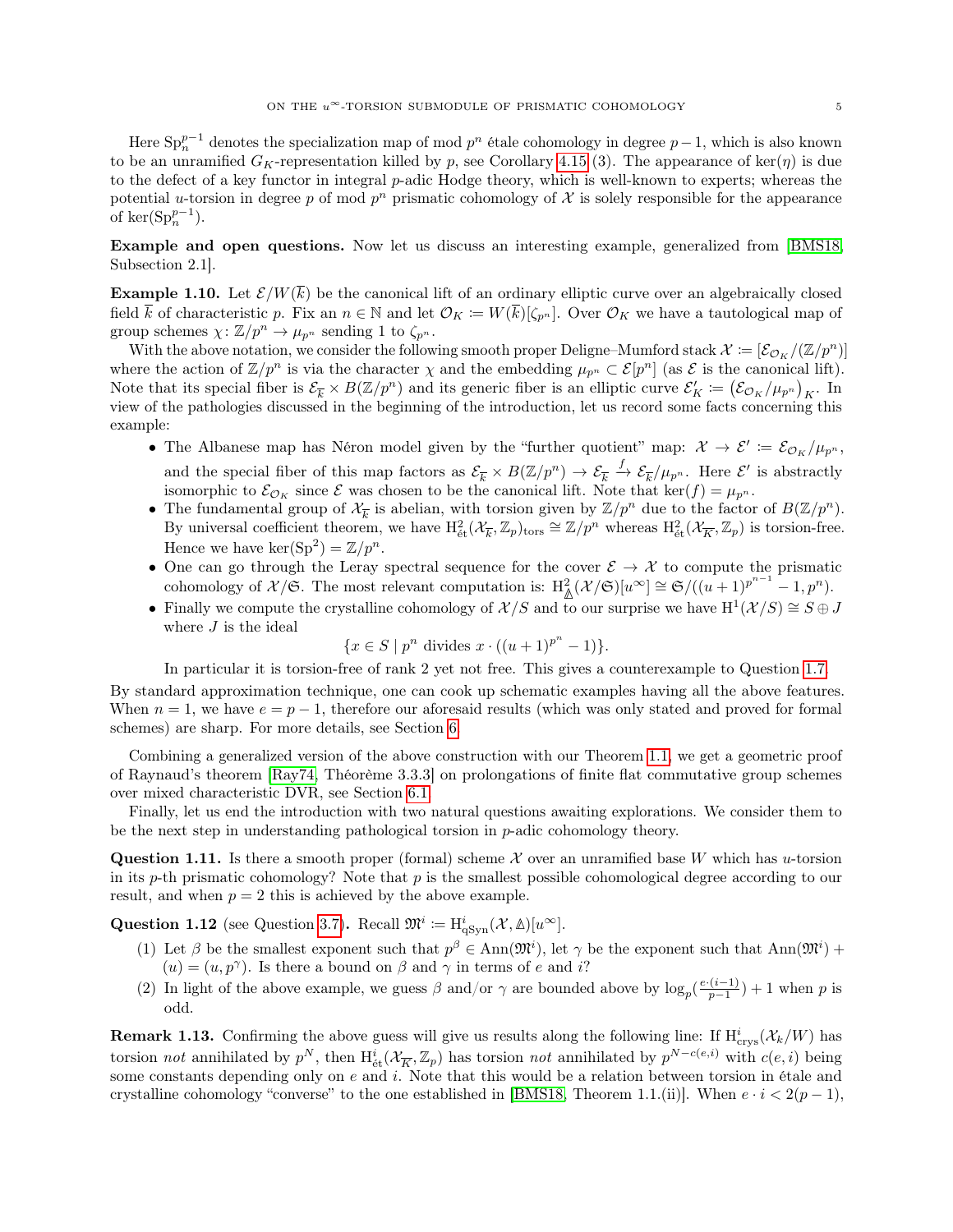our Theorem [1.4.](#page-2-0)(2) can be translated to such a statement. Since our Theorem [1.4.](#page-2-0)(2) does not seem to be optimal, we do not pursue that direction in this paper.

The logic between each section is as below.

# Leitfaden



**Notation and Conventions.** Let k be a perfect field of characteristic  $p > 0$  with  $W = W(k)$  its Witt ring. Let K be a totally ramified degree e finite extension of  $W(k)[1/p]$ , let  $\mathcal{O}_K$  be its ring of integers. Choose a uniformizer  $\pi \in \mathcal{O}_K$  whose Eisenstein polynomial we denote by E with  $E(0) = a_0 p$ , we get a surjection  $\mathfrak{S} \coloneqq W[\![u]\!] \twoheadrightarrow \mathcal{O}_K$  sending u to  $\pi$ . We equip  $\mathfrak{S}$  the  $\delta$ -structure with  $\varphi_{\mathfrak{S}}(u) = u^p$ . The pair  $(\mathfrak{S},(E))$  is the so-called Breuil–Kisin prism, see [\[BS19,](#page-50-3) Example 1.3.(3)]. Denote the p-adic divided power envelope of  $\mathfrak{S} \twoheadrightarrow \mathcal{O}_K$  by S.

We always use C and its cousins like  $C^{\flat}$  or  $A_{\text{inf}}$ , to denote the usual construction associated with the completion of an algebraic closure  $\overline{K}$  of K in p-adic Hodge theory. We use  $G_K := \text{Gal}(\overline{K}/K)$  denote the absolute Galois group. Similarly,  $G_k := \text{Gal}(\overline{k}/k)$ .

We use X to denote a smooth proper p-adic formal scheme on  $Spf(\mathcal{O}_K)$ , use  $\mathcal{X}_0$  to denote its reduction mod  $\pi$  and use X to denote its rigid generic fiber.

On  $(\mathcal{O}_K)_{\text{qSyn}}$  we have the sheaf  $\Delta$  given by (left Kan extended) prismatic cohomology relative to G. We use  $\mathbb{A}^{(1)}$  to denote its  $\varphi_{\mathfrak{S}}$  twist, this sheaf of Frobenius-twisted prismatic cohomology admits a decreasing filtration called the Nygaard filtration, see [\[BS19,](#page-50-3) Section 15], which shall be denoted by Fil<sub>N</sub>. Let us note that  $R\Gamma_{\Delta}(\mathcal{X}/\mathfrak{S}) \cong R\Gamma_{qSym}(\mathcal{X}, \mathbb{\Delta})$  and  $\varphi_{\mathfrak{S}}^*R\Gamma_{\mathbb{\Delta}}(\mathcal{X}/\mathfrak{S}) \cong R\Gamma_{qSym}(\mathcal{X}, \mathbb{\Delta}^{(1)})$ .

For any  $n \in \mathbb{N} \cup \{\infty\}$ , we use subscript  $\overline{(-)}_n$  to denote the derived mod  $p^n$  of a quasi-syntomic sheaf,  $e.g. R\Gamma_{\text{qSyn}}(\mathcal{X}, \mathbb{A}_n^{(1)}) \coloneqq R\Gamma_{\text{qSyn}}(\mathcal{X}, \mathbb{A}^{(1)}/p^n).$ 

In this paper we only consider relative prismatic cohomology, and hopefully readers will not confuse our notation with the absolute prismatic cohomology developed in [\[BL22\]](#page-50-8).

Acknowledgements. We are very grateful to Bhargav Bhatt for so many helpful conversations and for sharing excitements. During the preparation of this paper, we have benefited from discussions with the following mathematicians: Christophe Breuil, Johan de Jong, Luc Illusie, Dmitry Kubrak, Yu Min, Shubhodip Mondal, Sasha Petrov, and Ziquan Yang.

The first named author thanks the support of AMS-Simons Travel Grant 2021-2023. He is also very grateful to the department of Mathematics at the University of Michigan for the support and environment they provide.

#### 2. Various modules and their Galois representations

<span id="page-5-0"></span>In this section, we discuss 3 types of Frobenius modules: Kisin modules, Breuil modules and Fontaine– Laffaille modules, and their associated Galois representations. Roughly speaking, various cohomology discussed in this paper will have these structures and functors to Galois representations just model comparison to étale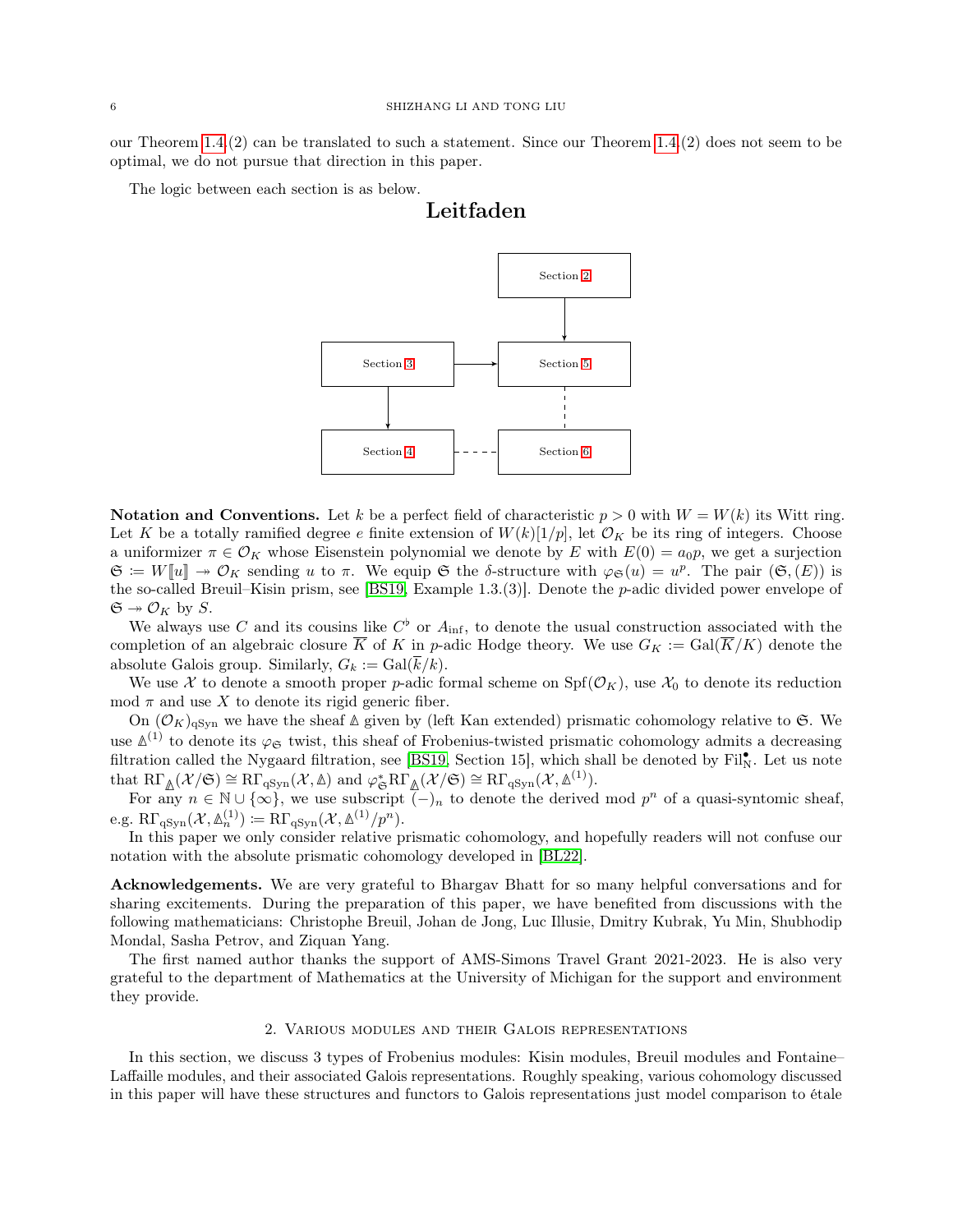cohomology. The major difference between the current work and [\[LL20\]](#page-51-7) is that we now focus on the boundary case  $eh = p - 1$ . So it is necessary to discuss *nilpotent* objects for Fontaine–Laffaille modules and Breuil modules when  $e = 1$  and  $h = p - 1$ .

<span id="page-6-0"></span>2.1. Kisin modules. We review (generalized) Kisin modules from [\[LL20,](#page-51-7) §6.1]. Let  $(\mathfrak{S}, E(u))$  be the Breuil– Kisin prism over  $\mathcal{O}_K$  with  $d = E(u) = E$  the Eisenstein polynomial of a fixed uniformizer  $\pi \in \mathcal{O}_K$ . A  $\varphi$ -module M over G is an G-module M together  $\varphi_{\mathfrak{S}}$ -semilinear map  $\varphi_{\mathfrak{M}} : \mathfrak{M} \to \mathfrak{M}$ . Write  $\varphi^* \mathfrak{M} = \mathfrak{S} \otimes_{\varphi, \mathfrak{S}} \mathfrak{M}$ . Note that  $1 \otimes \varphi_{\mathfrak{M}} : \varphi^* \mathfrak{M} \to \mathfrak{M}$  is an G-linear map. A *(generalized) Kisin module*  $\mathfrak{M}$  of height h is a  $\varphi$ -module M of finite G-type together with an G-linear map  $\psi : \mathfrak{M} \to \varphi^* \mathfrak{M}$  such that  $\psi \circ (1 \otimes \varphi) = E^h \mathrm{id}_{\varphi^* \mathfrak{M}}$  and  $(1 \otimes \varphi) \circ \psi = E^h$  id<sub>M</sub>. The map between generalized Kisin modules is G-linear map that compatible with  $\varphi$ and  $\psi$ . We denote by  $\text{Mod}_{\mathfrak{S}}^{\varphi,h}$  the category of (generalized) Kisin module of height h. As explained in [\[LL20\]](#page-51-7), the main difference between generalized Kisin modules and classical theory Kisin modules is that the classical theory only discuss the situation that  $\mathfrak{M}$  has no u-torsion, while Kisin module from prismatic cohomology could have u-torsion in general. In the following, when we need to restrict to the classical theory, we will call M either *classical* or *u-torsion free*. Let  $\text{Mod}_{\mathfrak{S}, \text{tor}}^{\varphi, h, c}$  denote the full subcategory of  $\text{Mod}_{\mathfrak{S}}^{\varphi, h}$  consists of classical Kisin modules of height h and killed by  $p^n$  for some  $n \in \mathbb{N}$ .

Now we review some technologies to deal with classical Kisin modules on boundary case and extends them to generalized Kisin modules. Following [\[Kis09,](#page-51-10) (1.2.10)], [\[Gao17,](#page-51-11) §2.1], we call a  $\varphi$ -module  $\mathfrak M$  multiplicative (resp. *nilpotent*) if  $(1 \otimes \varphi) : \varphi^* \mathfrak{M} \to \mathfrak{M}$  is surjective (resp. if  $\lim_{n \to \infty} \varphi^n(x) = 0, \ \forall x \in \mathfrak{M}$ ).

**Remark 2.1.** In [\[Kis09,](#page-51-10) (1.2.10)] and [\[Gao17,](#page-51-11) §2.1], the authors define multiplicative to mean  $(1 \otimes \varphi)$ :  $\varphi^* \mathfrak{M} \to \mathfrak{M}$  is bijective. For classical Kisin module  $\mathfrak{M}$  these two concepts are the same as  $1 \otimes \varphi$  is always injective. But for generalized Kisin modules, as u-torsion exists, bijection of  $1 \otimes \varphi$  is too restrictive. For example,  $\mathfrak{S}/(p, u)\mathfrak{S}$  with the usual Frobenius is multiplicative but  $1 \otimes \varphi$  is not injective.

Let M be a  $\varphi$ -module over G of finite G-type. Set  $M := \mathfrak{M}/u\mathfrak{M}$  and write  $q: \mathfrak{M} \to M = \mathfrak{M}/u\mathfrak{M}$ . By Fitting lemma, we have  $M = M^m \oplus M^n$  where  $\varphi$  is bijective on  $M^m$  and nilpotent on  $M^n$ .

<span id="page-6-2"></span>**Lemma 2.2.** Notations as the above, there exists a unique  $W(k)$ -linear section  $[\cdot] : M^m \to \mathfrak{M}$  so that  $[\cdot]$  is  $\varphi$ -equivariant and  $q \circ [\cdot] = id |_{M^m}$ .

*Proof.* Pick any  $\overline{x} \in M^m$ , since  $\varphi$  on  $M^m$  is bijective, there exists unique  $\overline{x}_n \in M$  so that  $\varphi^n(\overline{x}_n) = \overline{x}$ . Select  $x_n \in \mathfrak{M}$  a lift of  $\overline{x}_n$  and define  $[\overline{x}] := \lim_{n \to \infty} \varphi^n(x_n)$ . We first check that  $\varphi^n(x_n)$  converges to an  $x \in \mathfrak{M}$  so that  $q(x) = \overline{x}$ . Indeed, since  $\varphi(\overline{x}_{n+1}) = \overline{x}_n$ ,  $\varphi(x_{n+1}) - x_n = uy_n$  with  $y_n \in \mathfrak{M}$ . So  $\varphi^{n+1}(x_{n+1}) - \varphi^n(x_n) =$  $\varphi^n(u)\varphi^n(y)$  and hence  $\varphi^n(x_n)$  converges to a  $x \in \mathfrak{M}$  and clearly  $q(x) = \overline{x}$ . Suppose that  $x'_n \in \mathfrak{M}$  is another lift of  $\overline{x}_n$ , then  $x'_n - x_n = u z_n$  with  $z_n \in \mathfrak{M}_n$ . Then  $\varphi^n(x'_n) - \varphi^n(x_n) = u^{p^n} \varphi^n(z_n)$ . So  $\{\varphi^n(x'_n)\}$  also converges to x. This implies that  $x = [\overline{x}]$  does not depend on the choice of lift  $x_n$  of  $\overline{x}_n = \varphi^{-n}(\overline{x})$ . Hence the section  $[\cdot]: M^m \to \mathfrak{M}$  is well-defined and satisfies  $q \circ [\cdot] = id_{M^m}$ . For any  $a \in W(k)$ , it is clear that  $a[\overline{x}] = [a\overline{x}]$  from construction of  $[\overline{x}]$ . So  $[\cdot]$  is  $W(k)$ -linear. If  $\overline{y} = \varphi(\overline{x})$  then  $\varphi(x_n)$  is a lift of  $\varphi^{-n}(y)$  and  $[\overline{y}] = \lim_{n \to \infty} \varphi^{n+1}(x_n) = \varphi(x) = \varphi([\overline{x}]).$  So  $[\cdot]$  is  $\varphi$ -equivariant. Finally, suppose there is another sections  $[\cdot]' : M^m \to \mathfrak{M}$ . Then  $[\overline{x}] - [\overline{x}]' \in u\mathfrak{M}$  for any  $\overline{x} \in M^m$ . Then  $[\overline{x}] - [\overline{x}]' = \varphi^n([\overline{x}_n] - [\overline{x}_n]') \in u^{p^n}\mathfrak{M}$ . This forces that  $[\overline{x}] = [\overline{x}]'$ .

<span id="page-6-3"></span>**Lemma 2.3.** Let  $\mathfrak{M}$  be a  $\varphi$ -module with finite  $\mathfrak{S}$ -type. Then there exists an exact sequence of  $\varphi$ -modules

<span id="page-6-1"></span>(2.4) 
$$
0 \longrightarrow \mathfrak{M}^m \longrightarrow \mathfrak{M} \longrightarrow \mathfrak{M}^n \longrightarrow 0
$$

so that  $\mathfrak{M}^m$  is multiplicative and  $\mathfrak{M}^n$  has no nontrivial multiplicative submodule. Furthermore, the above exact sequence is functorial for  $\mathfrak{M}$ , and if  $\mathfrak{M}$  is in  $\text{Mod}_{\mathfrak{S}, \text{tor}}^{\varphi, h, c}$  then so are  $\mathfrak{M}^m$  and  $\mathfrak{M}^n$ .

*Proof.* Note that [\[Kis09,](#page-51-10) Prop.  $(1.2.11)$ ] has treated the situation that M has no u-torsion but our idea here is slightly different. By the above lemma, we can set  $\mathfrak{M}^m$  to be the G-submodule of  $\mathfrak{M}$  generated by  $[M^m]$  and  $\mathfrak{M}^n := \mathfrak{M}/\mathfrak{M}^m$ . Clearly,  $1 \otimes \varphi : \mathfrak{S} \otimes_{\varphi, \mathfrak{S}} \mathfrak{M}^m \to \mathfrak{M}^m$  is surjective. Consider the right exact sequence  $\mathfrak{S} \otimes_{W(k)} [M] \to \mathfrak{M} \to \mathfrak{M}^n \to 0$ . By modulo u, we have the right exact (indeed exact) sequence  $M^m \to M \to \mathfrak{M}^n/u\mathfrak{M}^n \to 0$ . So  $\mathfrak{M}^n/u\mathfrak{M}^n \simeq M^n$  and also forces  $\mathfrak{M}^m/u\mathfrak{M}^m = M^m$ . Hence  $\varphi$  on  $\mathfrak{M}^n$  is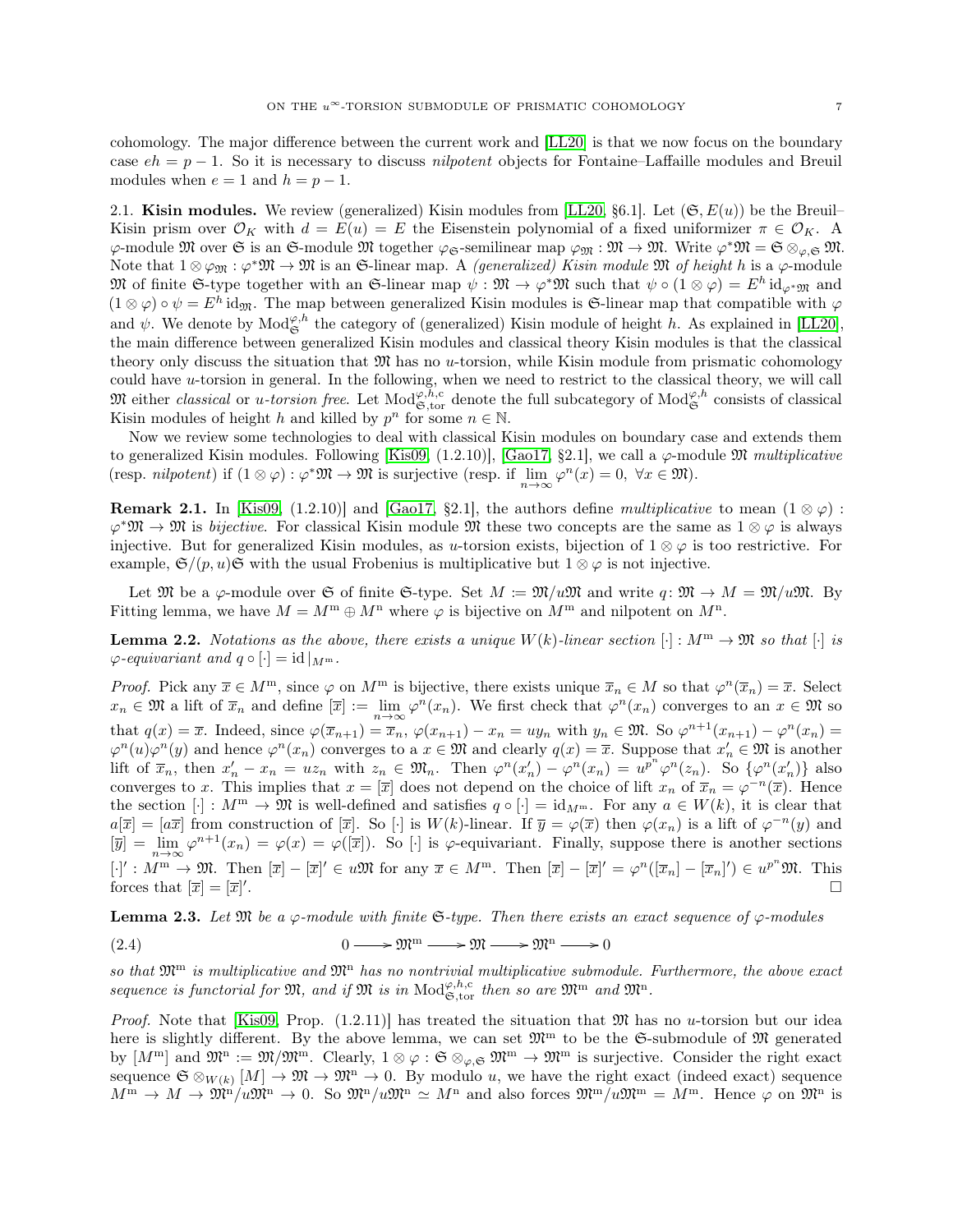topologically nilpotent as  $\varphi$  on  $M<sup>n</sup>$  is nilpotent, thus  $\mathfrak{M}<sup>n</sup>$  can not have nontrivial multiplicative submodule. So we obtain exact sequence  $(2.4)$  which is functorial for  $\mathfrak{M}$  because [ $\cdot$ ] is clearly functorial for  $\mathfrak{M}$  by the above lemma.

If  $\mathfrak{M} \in \text{Mod}_{\mathfrak{S}, \text{tor}}^{\varphi, h, c}$  then  $\mathfrak{M}^m$  has no u-torsion. Note that the exact sequence  $(2.4)$  modulo u becomes the exact sequence  $0 \to M^m \to M \to M^n \to 0$ . Then  $\mathfrak{M}^n$  can not have u-torsion as  $\mathfrak{M}$  has no u-torsion. Hence both  $\mathfrak{M}^m$  and  $\mathfrak{M}^n$  have no u-torsion. Then both  $\mathfrak{M}^m$  and  $\mathfrak{M}^n$  have E-height h by [\[Fon90,](#page-51-12) Prop. B 1.3.5] as  $required.$ 

But for a generalized Kisin module  $\mathfrak{M}$  with height h, it is unclear if we can define  $\psi : \mathfrak{M}^m \to \varphi^* \mathfrak{M}^m$  so that  $\mathfrak{M}^{\text{m}}$  has height h. Luckily, we will not need such a statement.

Let  $M[p^n]$  denote the  $p^n$ -torsion in M, for later application, we need the following two statements.

<span id="page-7-0"></span>**Lemma 2.5.** Let M be a finitely generated  $\mathfrak{S}\text{-module}$ . Assume  $M/p^nM$  are u-torsion free for all  $n > 0$ . Then  $M/(M[p^n] + pM)$  are also u-torsion free for all  $n > 0$ .

*Proof.* Suppose  $x \in M$  is a lift of a u-torsion in  $M/(M[p^n]+pM)$ , hence satisfies  $u \cdot x = y + p \cdot z$  for some  $y \in M[p^n]$  and  $z \in M$ . Multiply the equation by  $p^n$ , we get  $u \cdot p^n \cdot x = p^{n+1} \cdot z$ . As  $M/p^{n+1}M$  also has no u-torsion by assumption, we see that  $p^n \cdot x = p^{n+1} \cdot \tilde{z}$  for some  $\tilde{z} \in M$ . Write  $x = (x - p \cdot \tilde{z}) + p \cdot \tilde{z}$  shows that in fact  $x \in M[x] \cap M$  as required in fact  $x \in M[p^n] + pM$ , as required.

<span id="page-7-1"></span>**Proposition 2.6.** Let M be a finitely generated generalized Breuil–Kisin module. Assume  $M/p^nM$  are utorsion free for all  $n > 0$ . Then there exists a  $\mathbb{Z}_p$ -module N and an isomorphism of G-modules  $M \simeq N \otimes_{\mathbb{Z}_p} \mathfrak{S}$ .

Proof. First let us treat the case when  $M$  is torsion. In this case  $M$  is killed by a power of  $p$ , see [\[BMS18,](#page-50-1) Proposition 4.3.(i)]. Denote  $\text{Im}(M \stackrel{p}{\to} M) = pM =: M_1$ . We claim  $M_1/p^nM_1$  are also u-torsion free for all  $n > 0$ . Granting this claim, by induction on the exponent of p annihilating M, we know  $M_1$  satisfies the conclusion. Here, for the starting point of induction, we used the fact that a finitely generated  $\mathfrak{S}/p$ -module is u-torsion free if and only if it is free. Then by  $[\text{Min21}, \text{Lemma } 5.9]$ , we get the conclusion for M.

We now verify the claim. Applying the snake lemma to

$$
0 \longrightarrow M_1 \longrightarrow M \longrightarrow M/M_1 \longrightarrow 0
$$
  
\n
$$
\downarrow p^n \qquad \qquad \downarrow p^n \qquad \qquad \downarrow 0
$$
  
\n
$$
0 \longrightarrow M_1 \longrightarrow M \longrightarrow M/M_1 \longrightarrow 0
$$

yields an exact sequence

$$
0 \to M/(M[p^n] + pM) \to M_1/p^n M_1 \to M/p^n M.
$$

Here  $M[p^n]$  denotes the  $p^n$ -torsion in M. Since  $M/p^nM$  has no u-torsion by assumption, it suffices to show the same for  $M/(M[p^n]+pM)$ . Applying Lemma [2.5](#page-7-0) gives the claim.

Next we turn to the general case. By [\[BMS18,](#page-50-1) Proposition 4.3], we have two short exact sequences of generalized Breuil–Kisin modules

$$
0 \to M_{\mathrm{tor}} \to M \to M_{\mathrm{tf}} \to 0
$$

and

$$
0 \to M_{\text{tf}} \to M_{\text{fr}} \to M_0 \to 0.
$$

Here  $M_{\text{tor}}$  is the torsion submodule,  $M_{\text{tf}}$  is the torsion free quotient,  $M_{\text{fr}}$  is the reflexive hull of M (which is free as  $\mathfrak S$  is a 2-dimensional regular Noetherian domain), and  $M_0$  has finite length. The first sequence implies that  $M_{\text{tor}}/p^n$  injects into  $M/p^n$ , therefore  $M_{\text{tor}}$  satisfies the assumption. Since we have treated the torsion case, we see that  $M_{\text{tor}}$  satisfies the conclusion. Now we claim  $M_0$  vanishes. This immediately implies that  $M_{\text{tf}} = M_{\text{fr}}$  is free, hence the first sequence splits, and  $M = M_{\text{tor}} \oplus M_{\text{tf}}$  has shape of a  $\mathbb{Z}_p$ -module.

Finally let us justify the claim that  $M_0 = 0$ . Take the second sequence above, derived modulo p gives an inclusion  $M_0[p] \subset M_{\text{tf}}/p$ . Since  $M_0$  has finite length, we see that  $M_0[p]$  must be  $u^{\infty}$ -torsion. If we can show that  $M_{\text{tf}}/p$  is u-torsion free, then we get  $M_0[p] = 0$  which implies  $M_0 = 0$  as it must be  $p^{\infty}$ -torsion. We now reduce ourselves to showing  $M/(M_{\text{tor}} + p \cdot M)$  is u-torsion free. Since  $M_{\text{tor}} = M[p^n]$  for sufficiently large n, we finish the proof by appealing to Lemma [2.5.](#page-7-0)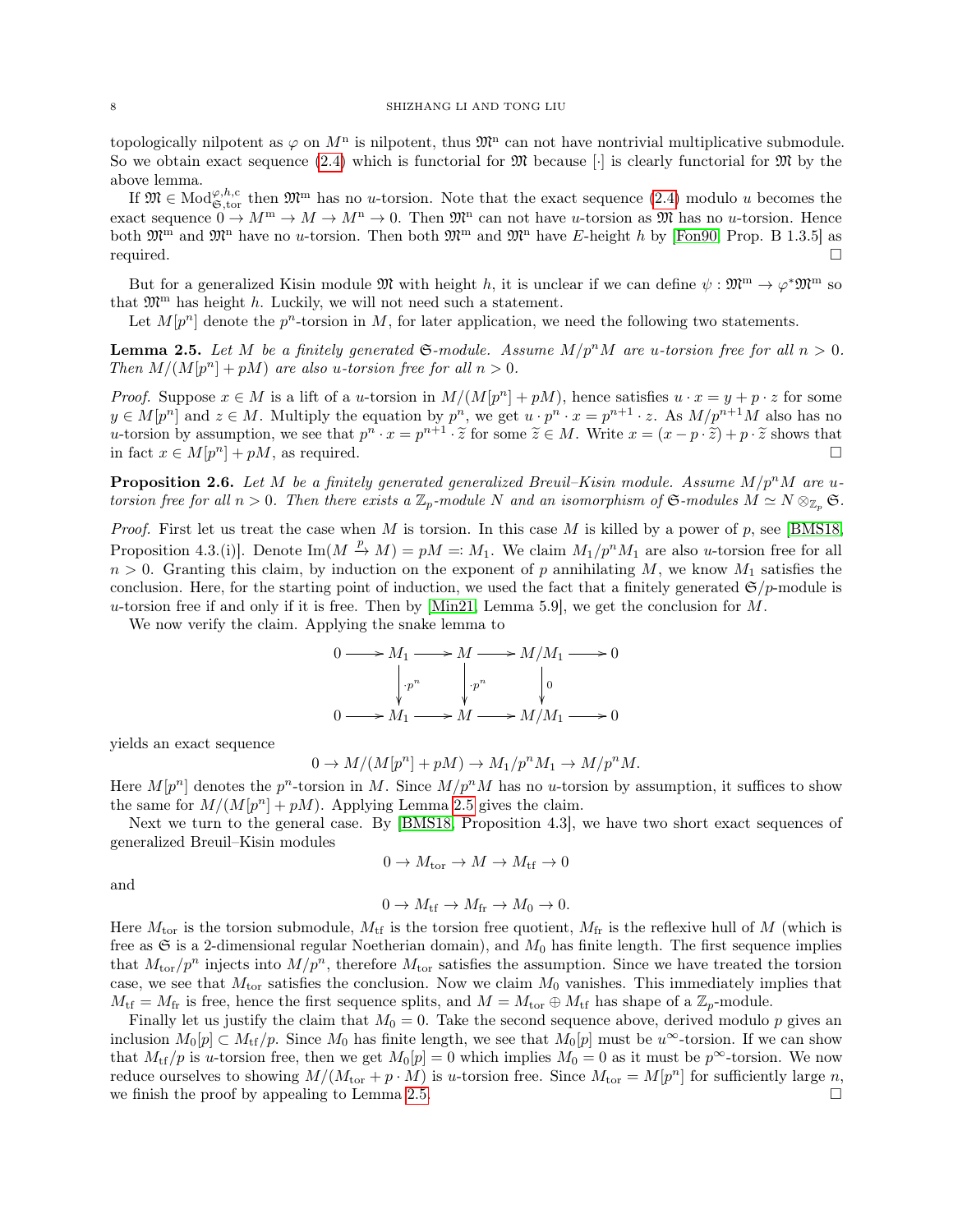<span id="page-8-0"></span>2.2. Breuil modules. Fix  $0 \le h \le p-1$ . Let S be the p-adically completed PD-envelope of  $\theta : \mathfrak{S} \to \mathcal{O}_K$ ,  $u \mapsto$  $\pi$ , and for  $i \geq 1$  write Fil<sup>i</sup>  $S \subseteq S$  for the (closure of the) ideal generated by  $\{\gamma_n(E) = E^n/n!\}_{n \geq i}$ . For  $i \leq p-1$ , one has  $\varphi(\text{Fil}^i S) \subseteq p^i S$ , so we may define  $\varphi_i : \text{Fil}^i S \to S$  where  $\varphi_i := p^{-i}\varphi$ . We have  $c_1 := \varphi(E(u))/p \in S^\times$ . Note that  $S \subset K_0[[u]]$ . Define  $I_+ := S \cap uK_0[[u]]$ . Clearly  $S/I_+ = W(k)$ . Let  $S_n := S/p^nS$ . Let  $\sim \text{Mod}_S^{\varphi, h}$ denote the category whose objects are triples  $(M, Fil<sup>h</sup>M, \varphi_h)$ , consisting of

- (1) two S-modules M and  $\text{Fil}^{h} \mathcal{M}$ ;
- (2) an S-module map  $\iota : \mathrm{Fil}^h \mathcal{M} \to \mathcal{M}$  whose image contains  $\mathrm{Fil}^h S \cdot \mathcal{M}$ ; and
- (3) a  $\varphi$ -semi-linear map  $\varphi_h : \text{Fil}^h \mathcal{M} \to \mathcal{M}$  such that for all  $s \in \text{Fil}^h S$  and  $x \in \mathcal{M}$  we have

$$
\varphi_h(sx) = (c_1)^{-h} \varphi_h(s) \varphi_h(E(u)^h x).
$$

Morphisms are given by S-linear maps compatible with  $\iota$ 's and commuting with  $\varphi_h$ . Let  $'\text{Mod}_S^{\varphi,h}$  denote the full subcategory of  $\lq \mathrm{Mod}_S^{\varphi, h}$  whose objects  $(\mathcal{M}, \mathrm{Fil}^h \mathcal{M}, \varphi_h)$  satisfy

- (1)  $\iota$  is injective so that Fil<sup>h</sup> M is regarded as a submodule of M.
- (2)  $\varphi_h(\mathrm{Fil}^h \mathcal{M})$  generates M as S-modules.

A sequence is defined to be short exact if it is short exact as a sequence of S-module, and induces a short exact sequence on Fil<sup>h</sup>'s. Let Mod<sub>S,tor</sub> denote the full subcategory of 'Mod<sub>S</sub><sup>th</sup>' so that the underlying module M is killed by a p-power and the triple M can be a written as successive extensions of triples  $\mathcal{M}_i$  in 'Mod $_S^{\varphi, h}$ with each underlying module  $\mathcal{M}_i \simeq \bigoplus_{\text{finite}} S_1$ .

Let  $\nabla: S \to S$  be  $W(k)$ -linear continuous derivation so that  $\nabla(u) = 1$ . Let  $\text{Mod}_{S,\text{tor}}^{\varphi,h,\nabla}$  denote the category of the object  $(M, \mathrm{Fil}^h \mathcal{M}, \varphi_h, \nabla)$  where  $(\mathcal{M}, \mathrm{Fil}^h \mathcal{M}, \varphi_h)$  is an object in  $\mathrm{Mod}_{S, \mathrm{tor}}^{\varphi, h}$  and  $\nabla$  is  $W(k)$ -linear morphism  $\nabla: \mathcal{M} \rightarrow \mathcal{M}$  such that :

- (1) for all  $s \in S$  and  $x \in \mathcal{M}$ ,  $\nabla(sx) = \nabla(s)x + s\nabla(x)$ .
- (2)  $E\nabla(\mathrm{Fil}^h \mathcal{M}) \subset \mathrm{Fil}^h \mathcal{M}.$
- (3) the following diagram commutes:

(2.7) 
$$
\begin{aligned}\n\text{Fil}^{h} \mathcal{M} &\xrightarrow{\varphi_{h}} \mathcal{M} \\
E(u)\nabla \Big|_{\mathbf{F}il}^{h} \mathcal{M} &\xrightarrow{u^{p-1}\varphi_{h}} \mathcal{M}\n\end{aligned}
$$

An object M in  $\text{Mod}_{S,\text{tor}}^{\varphi,h}$  is called a (torsion) *Breuil module*.

Now let us recall the relation of classical torsion Kisin modules and objects in  $Mod_{S,\text{tor}}^{\varphi,h}$ . For each such  $\mathfrak{M} \in \text{Mod}_{\mathfrak{S},\text{tor}}^{\varphi,h,c}$ , we construct an object  $\mathcal{M} := \underline{\mathcal{M}}(\mathfrak{M}) \in \text{Mod}_{S,\text{tor}}^{\varphi,h}$  as the following:  $\mathcal{M} := S \otimes_{\varphi,\mathfrak{S}} \mathfrak{M}$  and

 $\text{Fil}^h \mathcal{M} := \{x \in \mathcal{M} | (1 \otimes \varphi_m)(x) \in \text{Fil}^h S \otimes_{\mathfrak{S}} \mathfrak{M} \};$ 

and  $\varphi_h : \text{Fil}^h \mathcal{M} \to \mathcal{M}$  is defined as the composite of following map

$$
\operatorname{Fil}^h \mathcal{M} \xrightarrow{1 \otimes \varphi_{\mathfrak{M}}} \operatorname{Fil}^h S \otimes_{\mathfrak{S}} \mathfrak{M} \xrightarrow{\varphi_h \otimes 1} S \otimes_{\varphi, \mathfrak{S}} \mathfrak{M} = \mathcal{M} .
$$

For any  $\mathcal{M} \in \text{Mod}_{S,\text{tor}}^{\varphi,h}$ , define a semi-linear  $\varphi : \mathcal{M} \to \mathcal{M}$  by  $\varphi(x) = (c_1)^{-h} \varphi_h(E^h x)$ . Similar to the situation of Kisin module, we say M is multiplicative (resp. nilpotent) if  $1 \otimes \varphi : S \otimes_{\varphi,S} M \to M$  is surjective (resp.  $\lim_{n\to\infty} \varphi^n(x) = 0$ ,  $\forall x \in \mathcal{M}$ ). Clearly if  $\mathfrak{M} \in Mod_{\mathfrak{S},\text{tor}}^{\varphi,h,c}$  is multiplicative (resp. nilpotent) then so is  $\underline{\mathcal{M}}(\mathfrak{M})$ .

<span id="page-8-1"></span>Remark 2.8. Here our definition of multiplicative is different from that in [\[Gao17,](#page-51-11) Def. 2.2.2] where M is called multiplicative if Fil<sup>h</sup>  $\mathcal{M} =$  Fil<sup>h</sup> SM. Indeed these two definitions are equivalent. Suppose that  $\text{Fil}^h \mathcal{M} = \text{Fil}^h \mathcal{SM}.$  Since  $\varphi_h(ax) = \varphi_h(a)\varphi(x)$  for any  $a \in \text{Fil}^h \mathcal{S}$  and  $x \in \mathcal{M}, \{\varphi(x) = c_1^{-h}\varphi_h(E^hx)\}\$ and  ${\varphi_h}(\text{Fil}^h S\mathcal{M})$  generates the same subsets in M. This implies that  $\varphi(\mathcal{M})$  generates M. Conversely, suppose that  $\varphi(\mathcal{M})$  generates M. To show that Fil<sup>h</sup>  $\mathcal{M} =$  Fil<sup>h</sup> SM, we can reduce to the case that M is finite S<sub>1</sub>-free by dévissage. See the last part of proof of Lemma [2.9.](#page-8-1)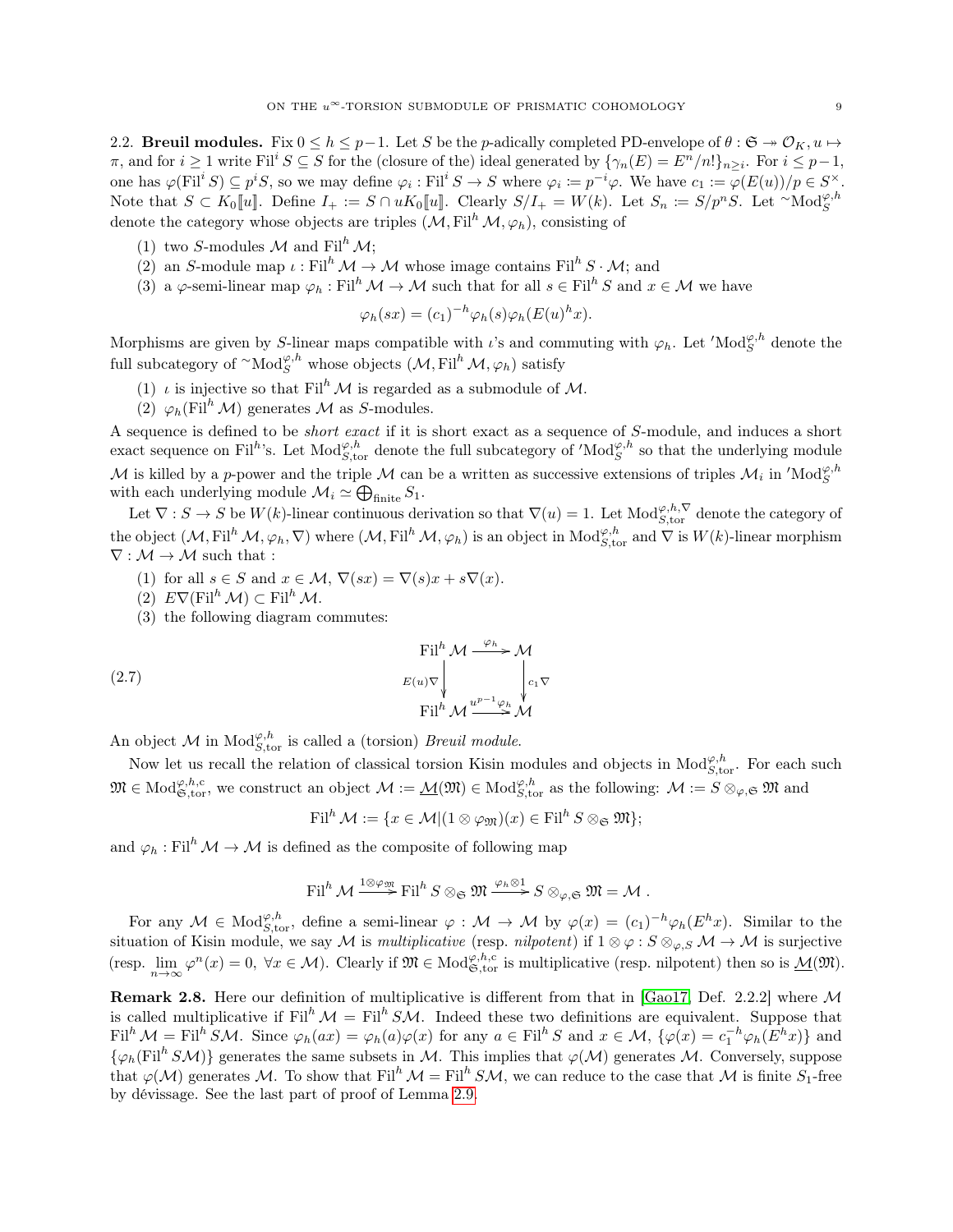**Lemma 2.9.** For any object  $M \in Mod_{S,\text{tor}}^{\varphi,h}$ , there exists a functorial exact sequence

<span id="page-9-1"></span>(2.10) 
$$
0 \longrightarrow \mathcal{M}^m \longrightarrow \mathcal{M} \longrightarrow \mathcal{M}^n \longrightarrow 0
$$

with  $\mathcal{M}^m$  a multiplicative submodule of  $\mathcal{M}$  and  $\mathcal{M}^n$  being nilpotent.

*Proof.* Recall  $I_+ = S \cap uK_0[[u], S/I_+ \simeq W(k)$  and  $\varphi(x) = c_1^{-h}\varphi_h(E^hx)$ . Write  $S_n := S/p^nS$  and assume that M is an  $S_n$ -module. We claim Lemma [2.2](#page-6-2) still holds by replacing M by M,  $M = M/I_+$  and  $q: \mathcal{M} \to M = \mathcal{M}/I_+$ . Indeed, the same proof goes through because  $\varphi^{\ell}(I_+) = 0$  in  $S_n$  for sufficient large l. Now we can set  $\mathcal{M}^m$  be S-submodule of M generated by  $[M^m]$  and  $\mathcal{M}^n := \mathcal{M}/\mathcal{M}^m$ . Using the same argument as in Lemma [2.3,](#page-6-3) the right exact sequence  $S \otimes_{W(k)} [M^m] \to \mathcal{M} \to \mathcal{M}^n \to 0$  modulo  $I_+$  becomes an exact sequence  $0 \to M^m \to M \to M^n \to 0$ . This forces to that  $\mathcal{M}^m/I_+ = M^m$  and  $\mathcal{M}^n/I_+ = M^n$ . Set Fil<sup>h</sup>  $\mathcal{M}^m =$  Fil<sup>h</sup>  $S \cdot \mathcal{M}^m$  and Fil<sup>h</sup>  $\mathcal{M}^n =$  Fil<sup>h</sup>  $\mathcal{M}/$  Fil<sup>h</sup>  $\mathcal{M}^m$ . It is clear that  $\varphi_h$ : Fil<sup>h</sup>  $\mathcal{M}^m \to \mathcal{M}^m$  and  $\varphi_h : \mathrm{Fil}^h \mathcal{M}^n \to \mathcal{M}^n$  are well defined. So we obtain an exact sequence  $0 \to \mathcal{M}^m \to \mathcal{M} \to \mathcal{M}^n \to 0$  in the category  $\sim \text{Mod}_{S}^{\varphi,h}.$ 

To promote our exact sequence to the category  $Mod_{S,\text{tor}}^{\varphi,h}$ , we make induction on n where  $p^n$  kills M. The base case  $n = 1$  is most complicated and postpone to the end. For general n, by definition, M sits in the exact sequence in  $Mod_{S,\text{tor}}^{\varphi,h}: 0 \to \mathcal{M}_1 \to \mathcal{M} \to \mathcal{M}_2 \to 0$  with  $\mathcal{M}_1$ ,  $\mathcal{M}_2$  killed by  $p^{n-1}$  and p respectively. Consider the following commutative diagram

<span id="page-9-0"></span>(2.11) 
$$
0 \longrightarrow \mathcal{M}_{1}^{m} \longrightarrow \mathcal{M}_{1} \longrightarrow \mathcal{M}_{1}^{n} \longrightarrow 0
$$

$$
0 \longrightarrow \mathcal{M}^{m} \longrightarrow \mathcal{M} \longrightarrow \mathcal{M}^{n} \longrightarrow 0
$$

$$
\downarrow \qquad \qquad \downarrow
$$

$$
0 \longrightarrow \mathcal{M}_{2}^{m} \longrightarrow \mathcal{M}_{2} \longrightarrow \mathcal{M}_{2}^{n} \longrightarrow 0
$$

We need to show that the first columns is short exact. Note that  $\mathcal{M}_2$  is finite  $S_1$ -free, the exact sequence in the second column yields the exact sequence  $0 \to M_1 \to M \to M_2 \to 0$  where  $M_i := \mathcal{M}_i/I_+\mathcal{M}_i$  for  $i = 1, 2$ . So the sequence  $0 \to \mathcal{M}_1^m/I_+ \to \mathcal{M}_2^m/I_+ \to \mathcal{M}_2^m/I_+ \to 0$  is also exact as it is the same as the exact sequence  $0 \to M_1^m \to M^m \to M_2^m \to 0$ . Note that  $\mathcal{M}_i^m$  is finite S-generated as they are generated by  $[M_i^m]$ . Note that  $S_n$  is coherent ring, see [\[LL20,](#page-51-7) Lemma 7.15]. Induction on n and [\[Sta21,](#page-51-0) [Tag 05CW\]](https://stacks.math.columbia.edu/tag/05CW), we see that M is coherent and then  $\mathcal{M}^m$  is coherent. Since  $\mathcal{M}^m_1$  is coherent by induction,  $\mathcal{L} = \mathcal{M}^m/\mathcal{M}^m_1$  is also coherent by [\[Sta21,](#page-51-0) [Tag 05CW\]](https://stacks.math.columbia.edu/tag/05CW) again. Note f induces a map  $f': \mathcal{L} \to \mathcal{M}_2^m$ . We need to show that f' is an isomorphism. Let  $L = \mathcal{L}/I_+$ . Note that  $\overline{f}' := f' \mod I_+ : L \to M_2^m$  is an isomorphism. Nakayama Lemma shows that  $f'$  is surjective. Let  $\mathcal{K} := \ker(f')$  which is still coherent. Since  $\mathcal{M}_2^m$  is finite  $S_1$ -free by induction,  $\text{Tor}_1^S(\mathcal{M}_2^m,S/I_+) = 0$ . So we obtain an exact sequence  $0 \to \mathcal{K}/I_+ \to L \to \tilde{M}_2^m \to 0$ . Hence  $\mathcal{K}/I_+ = 0$  as  $\overline{f}'$ is an isomorphism. By Nakayama lemma,  $K = 0$  and first column is exact as finite S-module. Using that  $\mathcal{M}_2^{\text{m}}$  is finite  $S_1$ -free, we see that the sequence  $0 \to \mathcal{M}_1^{\text{m}}/ \text{Fil}^h S \to \mathcal{M}^{\text{m}}/ \text{Fil}^h S \to \mathcal{M}_2^{\text{m}}/ \text{Fil}^h S \to 0$  is exact. So the sequence  $0 \to \text{Fil}^h S \cdot \mathcal{M}_1^m \to \text{Fil}^h S \cdot \mathcal{M}_1^m \to \text{Fil}^h S \cdot \mathcal{M}_2^m \to 0$  is exact. Therefore, the first column of [\(2.11\)](#page-9-0) is exact in  $\text{Mod}_{S,\text{tor}}^{\varphi,h}$ . Then it is standard to check that last column is also exact sequence in ' $\text{Mod}_{S,\text{tor}}^{\varphi,h}$ . In particular,  $\mathcal{M}^n$  is an object in  $\text{Mod}_{S,\text{tor}}^{\varphi,h}$  by induction on n. Once  $(2.10)$  is exact in  $\text{Mod}_{S,\text{tor}}^{\varphi,h}$ . Then  $\varphi$  on  $\mathcal{M}^m$ ,  $\mathcal{M}$  and  $\mathcal{M}^n$  defined from  $\varphi(x) = c_1^{-h}\varphi_h(x)$  are compatible with maps in the sequence. Since  $\mathcal{M}^m$  is generated by  $[M^m]$  and  $\mathcal{M}^n/I_+ = M^n$ , we see that  $\mathcal{M}^m$  is multiplicative and  $\mathcal{M}^n$  is nilpotent.

Now we discuss the case  $n = 1$ . First we have shown that  $\mathcal{M}^{\text{m}}$  is finite S-generated as the above. Now the exact sequence  $0 \to \mathcal{M}^m/I_+ \to \mathcal{M}/I_+ \to \mathcal{M}^n/I_+ \to 0$  is an exact sequence of k-vector spaces. Pick  $m_i \in \mathcal{M}^m$ and  $n_i \in \mathcal{M}$  so that  $m_i \mod I_+$  and  $n_j \mod I_+$  are basis of  $\mathcal{M}^m/I_+$  and  $\mathcal{M}^n/I_+$  respectively. Using that  $\mathcal{M}$ is finite  $S_1$ -free. It is easy to show that  $m_i, n_j$  forms a basis of M and then both  $\mathcal{M}^m$  and  $\mathcal{M}^n$  are finite  $S_1$ -free. Now it remains to show that  $\text{Fil}^h \mathcal{M} \cap \mathcal{M}^m = \text{Fil}^h \mathcal{SM}^m$  so that  $\text{Fil}^h \mathcal{M}^n = \text{Fil}^h \mathcal{M}/\text{Fil}^h \mathcal{M}^m$  is a submodule of  $\mathcal{M}^n$ . Then it is easy to check that  $(\mathcal{M}^n, \mathrm{Fil}^h \mathcal{M}^n, \varphi_h)$  is a object in  $\mathrm{Mod}_{S,\mathrm{tor}}^{\varphi,h}$  and thus the sequence  $0 \to \mathcal{M}^m \to \mathcal{M} \to \mathcal{M}^n \to 0$  is in the category  $\text{Mod}_{S,\text{tor}}^{\varphi,h}$ . To show that  $\text{Fil}^h \mathcal{M}^n = \text{Fil}^h \mathcal{M}/\text{Fil}^h \mathcal{M}^m$ , consider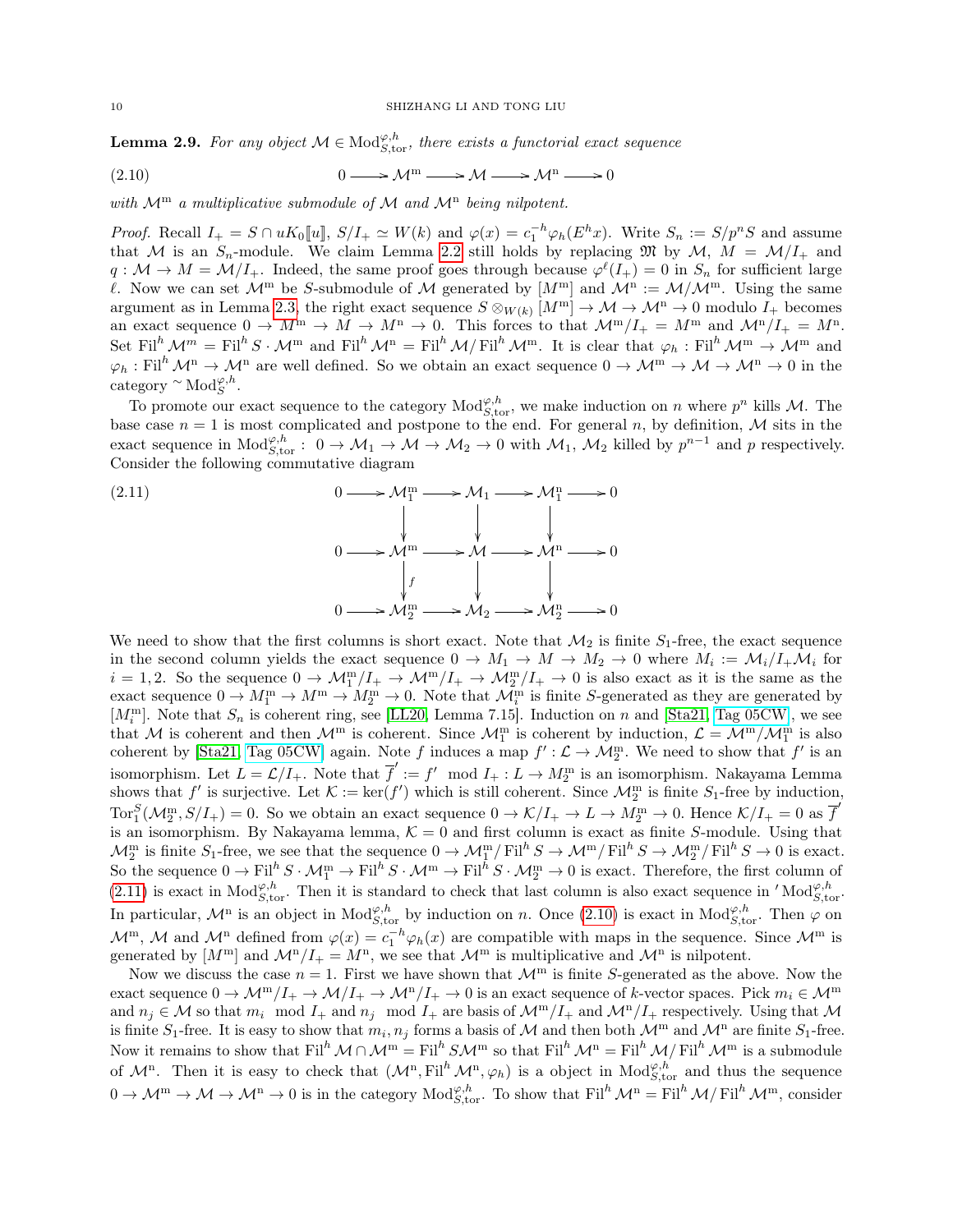$\mathcal{F} := \mathcal{M}^m / \mathrm{Fil}^p S_1 \mathcal{M}^m$ . Write  $\widetilde{\mathrm{Fil}}^h \mathcal{F} := (\mathrm{Fil}^h \mathcal{M} \cap \mathcal{M}^m) / \mathrm{Fil}^p S_1$  and  $\mathrm{Fil}^h \mathcal{F} = \mathrm{Fil}^h \mathcal{S} \mathcal{M}^m / \mathrm{Fil}^p S_1$ . Since  $\text{Fil}^h \mathcal{F} = u^{eh} \mathcal{F} \subset \widetilde{\text{Fil}}^h \mathcal{F} \subset \mathcal{F}$  which is a finite free  $k[[u]]/u^{pe}$ -module. There exists a basis  $e_1, \ldots, e_d$  of  $\mathcal F$  so that  $\widetilde{\text{Fil}}^h$  F is generated by  $u^{a_i}e_i$  with  $0 \leq a_i \leq eh$ . Suppose one of  $a_i < eh$ . Say  $a_1 < eh$ . Let  $\hat{e}_i \in \mathcal{M}^m$  be a basis which lift  $e_i$ . Then  $u^{a_1} \hat{e}_1 \in \text{Fil}^h \mathcal{M} \cap \mathcal{M}^m$ . So  $\varphi_h(u^{eh} \hat{e}_1) = \varphi_h(u^{eh-a_1} u_i^a \hat{e}_1) = \varphi(u^{eh-a_1}) \varphi_h(u^{a_1} \hat{e}_1) \in I_+ \mathcal{M}$ . This contradicts to that  $\varphi_h(u^{eh} \hat{e}_i) \mod I_+$  is a basis  $M^m \subset M = \mathcal{M}/I_+$ . So all  $a_i = eh$  and we have  $\text{Fil}^h \mathcal{M}^m = \text{Fil}^h S \cdot \mathcal{M}^m = \text{Fil}^h \mathcal{M} \cap \mathcal{M}^m$  as required.

<span id="page-10-4"></span>Corollary 2.12. The exact sequence  $(2.10)$  is canonical in the sense of the following: Suppose M admits another exact sequence in  $\text{Mod}_{S,\text{tor}}^{\varphi,h}$ :

$$
0 \to \widetilde{\mathcal{M}}^m \to \mathcal{M} \to \widetilde{\mathcal{M}}^n \to 0
$$

with  $\widetilde{\mathcal{M}}^m$  being multiplicative and  $\widetilde{\mathcal{M}}^n$  being nilpotent. Then  $\widetilde{\mathcal{M}}^m = \mathcal{M}^m$  and  $\widetilde{\mathcal{M}}^n = \mathcal{M}^n$ .

*Proof.* Since  $\widetilde{\mathcal{M}}^n$  is successive extension of finite free  $S_1$ -modules,  $\text{Tor}_S^1(\mathcal{M}^n, S/I_+) = 0$ . Hence the sequence  $0 \to \widetilde{\mathcal{M}}^m/I_+ \to \mathcal{M}/I_+ \to \widetilde{\mathcal{M}}^n/I_+ \to 0$  is exact. Since  $\widetilde{\mathcal{M}}^m$  is multiplicative,  $\widetilde{\mathcal{M}}^m/I_+ \subset \mathcal{M}^m$  and thus  $\widetilde{\mathcal{M}}^m/I_+ = M^m$  otherwise  $\varphi$  on  $\widetilde{\mathcal{M}}^n/I_+$  can not be nilpotent. So  $[M^m] \subset \widetilde{\mathcal{M}}^m$ . Hence  $\mathcal{M}^m \subset \widetilde{\mathcal{M}}^m$  as  $\mathcal{M}^m$ is constructed as S-submodule of M generated by  $[M^m]$ . Since  $\mathcal{M}^m/I_+ = M^m$ , we have  $\widetilde{\mathcal{M}}^m = \mathcal{M}^m$  by Nakayama's lemma. By the definition of exact sequence in the category  $\text{Mod}_{S,\text{tor}}^{\varphi,h}$ , we see that

$$
\operatorname{Fil}^{h}\widetilde{\mathcal{M}}^{\mathrm{m}} = \widetilde{\mathcal{M}}^{\mathrm{m}} \cap \operatorname{Fil}^{h} \mathcal{M} = \mathcal{M}^{\mathrm{m}} \cap \operatorname{Fil}^{h} \mathcal{M} = \operatorname{Fil}^{h} \mathcal{M}^{\mathrm{m}},
$$

where the last equality was proved by the end of the proof of Lemma [2.9.](#page-8-1) Therefore we have the desired equality  $(\mathcal{M}^m, \mathrm{Fil}^h \mathcal{M}^m, \varphi_h) = (\mathcal{M}^m, \mathrm{Fil}^h \mathcal{M}^m, \varphi_h)$  as sub-object of M.

<span id="page-10-0"></span>2.3. Fontaine–Laffaille modules. Fix  $h = p-1$  for this subsection. Let us review Fontaine–Laffaille theory from [\[FL82\]](#page-51-8). Let  $FM_{W(k)}$  denote the category whose objects are finite  $W(k)$ -modules M together with decreasing filtration  $\{Fil^iM\}_{i\geq 0}$  and Frobenius semi-linear map  $\varphi_i: Fil^iM\to M$  satisfying:

- (1) Fil<sup>i+1</sup> M is a direct summand of Fil<sup>i</sup> M for all  $i \in \mathbb{N}$ , and Fil<sup>0</sup>  $M = M$ , Fil<sup>h+1</sup>  $M = \{0\}$ ;<sup>[3](#page-10-1)</sup>
- (2)  $\varphi_i|_{\text{Fil}^{i+1} M} = p \cdot \varphi_{i+1};$

(3) 
$$
\sum_{i\geq 0} \varphi_i(\mathrm{Fil}^i M) = M.
$$

Morphisms in FM<sub>W(k)</sub> are W(k)-linear homomorphisms compatible with filtration and  $\varphi_i$ . It turns out that the category  $FM_{W(k)}$  is abelian, see [\[FL82,](#page-51-8) Proposition 1.8]); and any morphism is automatically strict with respect to the filtrations, see [\[FL82,](#page-51-8) 1.10 (b)]. A sequence  $0 \to M_1 \to M \to M_2 \to 0$  in  $\text{FM}_{W(k)}$  is short exact if the underlying  $W(k)$ -module is exact<sup>[4](#page-10-2)</sup>. In this case, we call  $M_2$  a quotient of M. An object  $M \in \text{FM}_{W(k)}$ is called *multiplicative* if Fil<sup>1</sup>  $M = \{0\}$  and M is called *nilpotent* if does not have multiplicative subobject. Just as in previous sections, we have the following:

# **Lemma 2.13.** Let  $(M, \mathrm{Fil}^{\bullet} M, \varphi_{\bullet}) \in \mathrm{FM}_{W(k)}$ .

- (1) It is multiplicative (resp. nilpotent) if and only if  $\varphi_0$  is bijective (resp. nilpotent).
- (2) There is a canonical multiplicative-nilpotent exact sequence in  $FM_{W(k),\text{tor}}$ :

(2.14) 
$$
0 \longrightarrow M^m \longrightarrow M \longrightarrow M^n \longrightarrow 0
$$

<span id="page-10-3"></span>so that  $M^m$  is the maximal multiplicative subobject in M and  $M^n$  is nilpotent.

*Proof.* (1): the condition (3) of being an object in  $FM_{W(k)}$  in the case of a multiplicative object translates to  $\varphi_0$ being surjective, which is equivalent to being bijective due to length consideration. Conversely, if  $\varphi_0$  is bijective, we let  $M' \in \text{FM}_{W(k)}$  be defined as: the underlying module is M itself, with Fil<sup>0</sup>  $M' = M \supseteq \text{Fil}^1 M' = 0$ and  $\varphi_0$ . Then there is an evident morphism  $M' \to M$  in  $\text{FM}_{W(k)}$ , which is necessarily strict with respect to filtrations (see [\[FL82,](#page-51-8) 1.10 (b)]), hence Fil<sup>1</sup>  $M =$  Fil<sup>1</sup>  $M' = 0$ . The proof for nilpotent object is in end of the proof of (2).

<span id="page-10-1"></span><sup>3</sup> It turns out that this condition follows from the next two conditions, see [\[Win84,](#page-51-13) Proposition 1.4.1 (ii)].

<span id="page-10-2"></span><sup>4</sup>Note that by the above result of Fontaine–Laffaille, the sequence of filtrations are forced to be exact as well.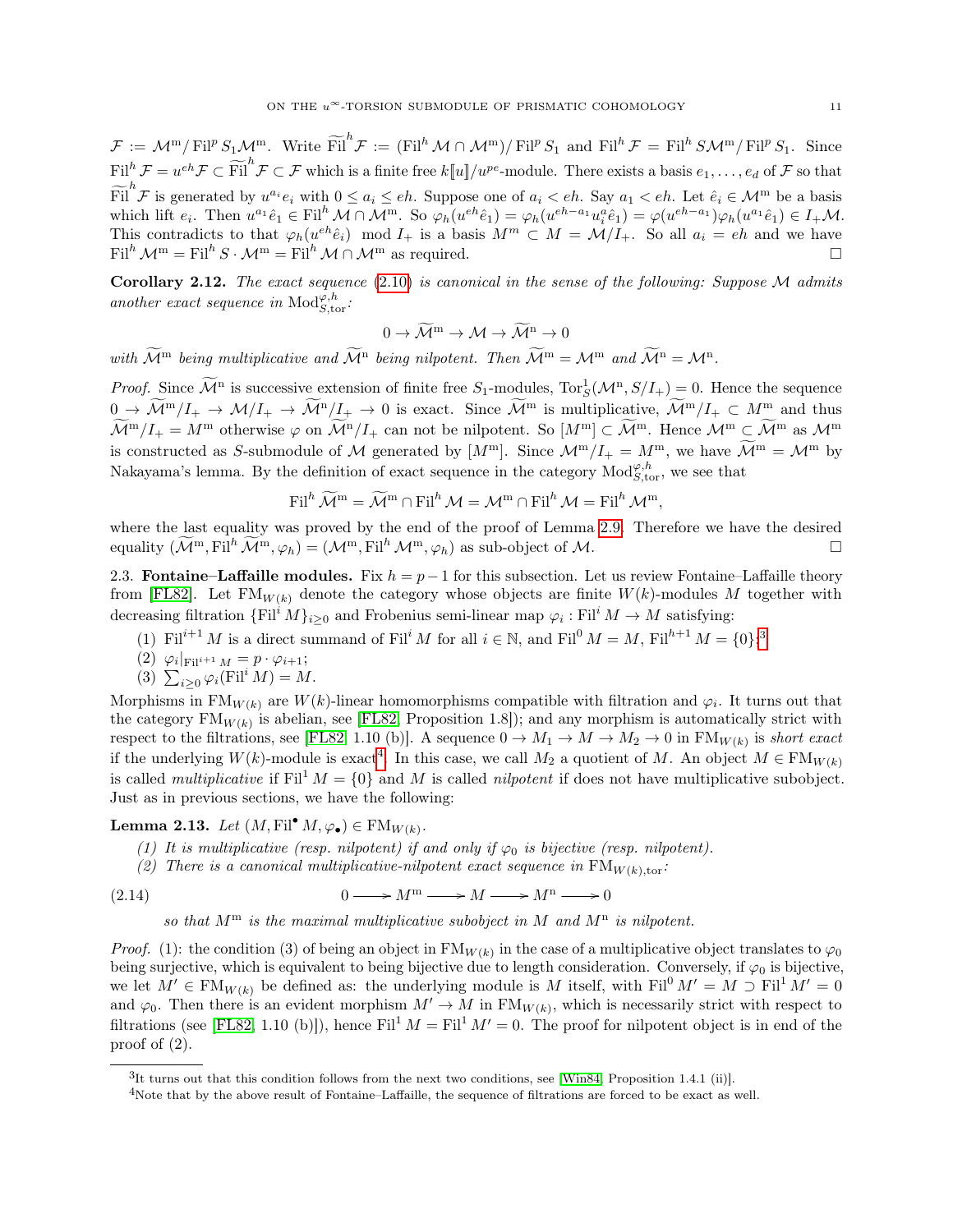(2): By Fitting lemma, we have  $M = M^m \oplus M^n$ , only as  $\varphi$ -modules, so that  $\varphi_0$  on  $M^m$  is bijective and  $\varphi_0$ on  $M^n$  is nilpotent. Let Fil<sup>1</sup>  $M^m = 0$ , we get the desired sequence. The fact that the *quotient*  $M^n$  with the induced filtration is nilpotent follows from  $(1)$ . By the exact sequence  $(2.14)$ , M is nilpotent if and only if  $M = M<sup>n</sup>$ , whose  $\varphi_0$  is nilpotent.

For any object M in  $\text{FM}_{W(k)}$ , we can attach a Breuil module  $\mathcal{M}_{\text{FM}}(M) \in \text{Mod}_{S \text{ tor}}^{\varphi, h, \nabla}$  in the following ways: Let  $\mathcal{M}=\underline{\mathcal{M}}_{\mathrm{FM}}(M):=S\otimes_{W(k)}M;\, \nabla_{\mathcal{M}}=\nabla_{S}\otimes \mathrm{id}_{M};\, \mathrm{Fil}^{h}\,\mathcal{M}:=\sum^{h}$  $\sum_{i=0}^{\infty} \mathrm{Fil}^i S \otimes_{W(k)} \mathrm{Fil}^{h-i} M$ . By definition Fil<sup>h</sup> M is a submodule of M. We define  $\varphi_{h,\mathcal{M}} : \mathrm{Fil}^h \mathcal{M} \to \mathcal{M}$  by  $\varphi_{h,\mathcal{M}} \coloneqq \sum^h$  $(\varphi_i \mid_{\text{Fil}^i S}) \otimes (\varphi_{h-i} \mid_{\text{Fil}^{h-i} M}),$ 

 $i=0$ this is well-defined because Fil<sup>i+1</sup> M is a direct summand of Fil<sup>i</sup> M. It is standard to check that  $M_{\text{FM}}(M)$  is a Breuil module in  $\text{Mod}_{S,\text{tor}}^{\varphi,h,\nabla}$ .

- <span id="page-11-1"></span>**Proposition 2.15.** (1) Let  $M \in \text{FM}_{W(k),\text{tor}}$ . Then  $M_{\text{FM}}((2.14))$  $M_{\text{FM}}((2.14))$  $M_{\text{FM}}((2.14))$  is isomorphic to [\(2.10\)](#page-9-1) with  $M =$  $\underline{\mathcal{M}}(M)$ . In particular,  $\underline{\mathcal{M}}(M^m) = \underline{\mathcal{M}}(M)^m$ .
	- (2) Given an  $M \in \mathrm{FM}_{W(k),\text{tor}}$  and suppose that there exists a classical Kisin module  $\mathfrak{M} \in \mathrm{Mod}^{\varphi,h,c}_{\mathfrak{S},\text{tor}}$  so that  $\underline{\mathcal{M}}(\mathfrak{M}) \simeq \underline{\mathcal{M}}_{\mathrm{FM}}(M)$  in the category of  $\mathrm{Mod}^{\varphi, h}_{S,\mathrm{tor}}$ . Then we have isomorphism  $\underline{\mathcal{M}}_{\mathrm{FM}}((2.14)) \simeq$  $\underline{\mathcal{M}}_{\mathrm{FM}}((2.14)) \simeq$  $\underline{\mathcal{M}}_{\mathrm{FM}}((2.14)) \simeq$  $\underline{\mathcal{M}}((2.4))$  $\underline{\mathcal{M}}((2.4))$  $\underline{\mathcal{M}}((2.4))$ . In particular,  $\underline{\mathcal{M}}(\mathfrak{M}^n) = \underline{\mathcal{M}}(\mathfrak{M})^n = \underline{\mathcal{M}}_{FM}(M^n)$ .

*Proof.* It is easy to check that if  $M \in \mathrm{FM}_{W(k),\text{tor}}$  (resp.  $\mathfrak{M} \in \mathrm{Mod}_{\mathfrak{S},\text{tor}}^{\varphi,h,c}$ ) is multiplicative or nilpotent then so is  $M_{\text{FM}}(M)$  (resp.  $M(\mathfrak{M}))$ . Then the Proposition follows Corollary [2.12.](#page-10-4)

For later use, let us prove the following technical lemma which says that one can test an object in  $FM_{W(k)}$ after looking at its "Breuil's counterpart". This is well-known to experts.

<span id="page-11-2"></span>**Lemma 2.16.** Let  $(M, \text{Fil}^{\bullet} M, \varphi_{\bullet})$  be a filtered module with divided Frobenius, namely only assuming the condition (2) in the definition of  $FM_{W(k)}$  is satisfied. Let  $\mathcal{M} = \underline{\mathcal{M}}_{FM}(M) := S \otimes_{W(k)} M$  and  $Fil^{h}\mathcal{M} :=$  $\sum_{i=1}^{h}$ 

 $\sum_{i=0}^{\infty} \text{Fil}^i S \otimes_{W(k)} \text{Fil}^{h-i} M$ . Suppose there is a semi-linear map  $\varphi_h$ : Fil<sup>h</sup>  $\mathcal{M} \to \mathcal{M}$  satisfying

$$
\varphi_h = \sum_{i=0}^h \left( \varphi_i \mid_{\operatorname{Fil}^i S} \right) \otimes \left( \varphi_{h-i} \mid_{\operatorname{Fil}^{h-i} M} \right).
$$

Then  $(M, \mathrm{Fil}^{\bullet} M, \varphi_{\bullet})$  is an object in  $\mathrm{FM}_{W(k)}$  if and only if  $\varphi_h(\mathrm{Fil}^h M)$  generates M as an S-module.

Proof. "Only if" part follows from the standard direction of going from Fontaine–Laffaille modules to Breuil modules as discussed above, below we prove the "if" part, which is the only part that will be used later. To that end, we simply observe that  $\mathcal{M}/(p, I_+) \cdot \mathcal{M} \cong M/p$ . One checks that the induced map  $\overline{\varphi_h}$ : Fil<sup>h</sup>  $\mathcal{M} \to M/p$ has image given by the image of  $\sum_{i=0}^{h} \overline{\varphi_i}$ :  $\bigoplus_{i=0}^{h} \text{Fil}^i M \to M/p$ . Our condition now implies the reduction map is surjective. Since M is p-adically complete, it follows that the map  $\sum_{i=0}^{h} \varphi_i$ :  $\bigoplus_{i=0}^{h} \mathrm{Fil}^i M \to M$  before mod p is also surjective, which is exactly what we need to show.

<span id="page-11-0"></span>2.4. Relations to Galois representations. Fix  $\pi_n \in \overline{K}$  so that  $\underline{\pi} := (\pi_n) \in \mathcal{O}_{\mathbf{C}}^{\flat}$  and  $\pi_0 = \pi$ ;  $K_{\infty} :=$  $\bigcup_{n\geq 0} K(\pi_n)$  and  $G_{\infty} := \text{Gal}(\overline{K}/K_{\infty})$ . We embed  $\mathfrak{S} \to A_{\text{inf}}$  via  $u \mapsto [\underline{\pi}]$ . As discussed in [\[LL20,](#page-51-7) §6.2], for a classical Kisin module  $\mathfrak{M} \in Mod_{\mathfrak{S}}^{\varphi,h}$ , we can associate Galois representation of  $G_{\infty}$  via  $T_{\mathfrak{S}}(\mathfrak{M}) =$  $(\mathfrak{M} \otimes_{\mathfrak{S}} W(\mathcal{O}_{\mathbf{C}}^{\flat}))^{\varphi=1}$  and  $T_{\mathfrak{S}}^h(\mathfrak{M}) = (\mathrm{Fil}^h \varphi^* \mathfrak{M} \otimes A_{\mathrm{inf}})^{\varphi_h=1}$  where  $\mathrm{Fil}^h \varphi^* \mathfrak{M} := \{x \in \varphi^* \mathfrak{M} | (1 \otimes \varphi)(x) \in E^h \mathfrak{M} \}$ and  $\varphi_h : \text{Fil}^h \varphi^* \mathfrak{M} \to \varphi^* \mathfrak{M}$  is given by  $\varphi_h(x) = \frac{(1 \otimes \varphi)(x)}{\varphi(a_0^{-1} E)^h}$ . Please consult [\[LL20,](#page-51-7) §6.2] for more details of  $T^h_{\mathfrak{S}}$ and  $T_{\mathfrak{S}}$ , for example,  $T_{\mathfrak{S}}^h(\mathfrak{M}) = T_{\mathfrak{S}}(\mathfrak{M})(h)$  and both  $T_{\mathfrak{S}}$  and  $T_{\mathfrak{S}}^h$  are exact.

Note that if  $\mathfrak{M} \otimes_{\mathfrak{S}} A_{\text{inf}}$  has an  $A_{\text{inf}}$ -semi-linear  $G_K$ -action which extends the natural  $G_{\infty}$ -action and commutes with  $\varphi$ , then  $T_{\mathfrak{S}}(\mathfrak{M})$  is a  $G_K$ -representations. In particular, this is the case when  $\mathfrak{M} = \mathrm{H}^i_{\mathbb{A}}(\mathcal{X}/\mathfrak{S}_n)$ modulo  $u^{\infty}$ -torsion.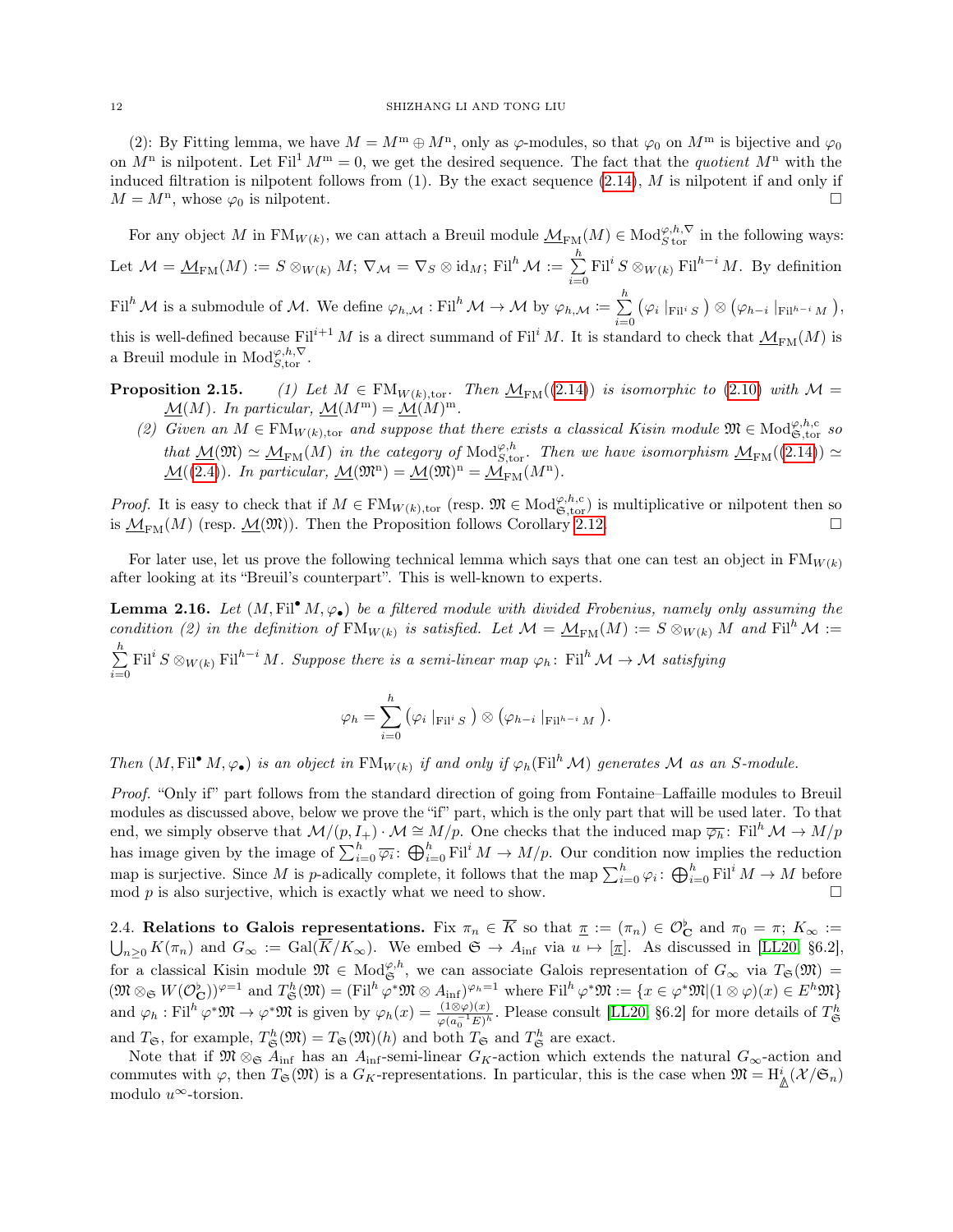Now given a Breuil module  $\mathcal{M} \in Mod_{S,\text{tor}}^{\varphi,h,\nabla}$ , then as explained around [\[LL20,](#page-51-7) Eqn (6.19)], we define  $\mathrm{Fil}^h(\mathcal{M}\otimes_S A_{\mathrm{crys}}) := \mathrm{Fil}^h\mathcal{M}\otimes_S A_{\mathrm{crys}}$  then  $\varphi_h$  extends to  $\mathcal{M}\otimes_S A_{\mathrm{crys}}$  and define a  $G_K$ -action on  $\mathcal{M}\otimes_S A_{\mathrm{crys}}$ : for any  $\sigma \in G_K$ , any  $x \otimes a \in A_{\text{crys}} \otimes_S \mathcal{M}$ , define

(2.17) 
$$
\sigma(x \otimes a) = \sum_{i=0}^{\infty} \nabla^{i}(x) \otimes \gamma_{i} (\sigma([\underline{\pi}]) - [\underline{\pi}]) \sigma(a).
$$

The above  $G_K$ -action on  $\mathcal{M} \otimes_S A_{\text{crys}}$  extends the  $G_\infty$ -action, preserves filtration and commutes with  $\varphi_h$ . As in [\[LL20,](#page-51-7) §6.3], we define

<span id="page-12-1"></span>
$$
T_S(\mathcal{M}) := (\mathrm{Fil}^h(\mathcal{M} \otimes_S A_{\mathrm{crys}}))^{\varphi_h=1},
$$

which is a  $\mathbb{Z}_p[G_K]$ -module.

Now given  $\mathfrak{M} \in \text{Mod}_{\mathfrak{S}, \text{tor}}^{\varphi, h, c}$  and let  $\mathfrak{c} := \prod_{n=1}^{\infty} \varphi^n(\frac{E}{E(0)}) \in S^{\times}$ . As explained in the proof of [\[LL20,](#page-51-7) Prop. 6.12], the map  $m \mapsto \mathfrak{c}^h(1 \otimes m)$  induces to natural map  $\iota : T^h_{\mathfrak{S}}(\mathfrak{M}) \to T_S(\mathcal{M}(\mathfrak{M})).$ 

Suppose that  $\mathfrak{M} \otimes_{\mathfrak{S}} A_{\text{inf}}$  has  $G_K$ -action which extends  $G_{\infty}$ -action and commutes with  $\varphi$ , and the natural map  $\mathfrak{M} \otimes_{\mathfrak{S}} A_{\text{inf}} \to \underline{\mathcal{M}}(\mathfrak{M}) \otimes_{\mathfrak{S}} A_{\text{crys}}$  is compatible with  $G_K$ -actions on both sides. Then as explained in [\[LL20,](#page-51-7) Remark 6.14, the natural map  $T_{\mathfrak{S}}(\mathfrak{M})(h) \simeq T_{\mathfrak{S}}^h(\mathfrak{M}) \stackrel{\iota}{\longrightarrow} T_S(\underline{\mathcal{M}}(\mathfrak{M}))$  is compatible with  $G_K$ -actions on the both sides. In particular, this will happen (see the proof of Theorem [5.28\)](#page-41-1) when  $\mathfrak{M} = \mathrm{H}^i_{q\mathrm{Syn}}(\mathcal{X}, \mathbb{A}_n)$  is an object in  $\text{Mod}_{\mathfrak{S},\text{tor}}^{\varphi,h,c}$  and  $\underline{\mathcal{M}}(\mathfrak{M})$  is subobject of  $H^{i}_{\text{crys}}(\mathcal{X}/S_n)$  inside  $\text{Mod}_{\mathfrak{S},\text{tor}}^{\varphi,h,\nabla}$ .

<span id="page-12-0"></span>**Lemma 2.18.** If  $\mathfrak{M} \in \text{Mod}_{\mathfrak{S}, \text{tor}}^{\varphi, h, c}$  is nilpotent then the natural map  $\iota : T^h_{\mathfrak{S}}(\mathfrak{M}) \to T_S(\underline{\mathcal{M}}(\mathfrak{M}))$  is an isomorphism.

*Proof.* Write  $\mathcal{M} := \mathcal{M}(\mathfrak{M})$ . Then  $\mathcal{M}$  is also nilpotent by Proposition [2.15.](#page-11-1) When  $h \leq p-2$ ,  $\iota$  is known to be isomorphism (without assuming nilpotency of  $\mathfrak{M}$ ) by [\[LL20,](#page-51-7) Prop.6.12]. So in the following, we assume  $h = p - 1.$ 

Since  $T^h_{\mathfrak{S}}$  and  $\underline{\mathcal{M}}$  exact and  $T_S$  is left exact, we can assume that  $\mathfrak{M}$  is killed by p so that  $\mathfrak{M}$  is finite free k[u]-module with basis  $e_1, \ldots, e_d$ . Write  $\varphi(e_1, \ldots, e_d) = (e_1, \ldots, e_d)A$  with  $AB = BA = a_0^{-h}u^{eh}I_d$ . Let  $\widetilde{e}_i := 1 \otimes e_i$  be basis of  $\varphi^* \mathfrak{M}$  and  $S_1$ -basis of M. Then Fil<sup>h</sup>  $\varphi^* \mathfrak{M}$  is generated by  $(\alpha_1, \dots, \alpha_d) = (\widetilde{e}_1, \dots, \widetilde{e}_d)B$ and Fil<sup>h</sup> M is generated by  $(\alpha_1, \ldots, \alpha_d)$  and Fil<sup>p</sup> S<sub>1</sub>M. Note that  $\iota(\tilde{e}_1, \ldots, \tilde{e}_d) = \mathfrak{e}^h(\tilde{e}_1, \ldots, \tilde{e}_d)$ , and any  $x \in (\text{Fil}^h \varphi^* \mathfrak{M} \otimes_{\mathfrak{S}} A_{\text{inf}})$  can be written as  $x = (\alpha_1, \dots, \alpha_d)X$  with  $X \in (\mathcal{O}_{\mathbf{C}}^{\flat})^d$  and any  $y \in \text{Fil}^h \mathcal{M} \otimes_S A_{\text{crys}}$ can be written as  $y = \mathfrak{c}^h(\alpha_1, \dots, \alpha_d)Y + \mathfrak{c}^h(\tilde{e}_1, \dots, \tilde{e}_d)Z$  with  $Y \in (\mathcal{O}_{\mathbf{C}}^{\flat}/u^{ep})^d, Z \in (\mathrm{Fil}^p A_{\mathrm{crys},1})^d$ . Then  $\iota$  is the same as the following: the same as the following:

$$
\{X \in (\mathcal{O}_{\mathbf{C}}^{\flat})^d | \varphi(X) = BX\} \longrightarrow \{(Y, Z)|Y \in (\mathcal{O}_{\mathbf{C}}^{\flat}/u^{ep})^d, Z \in (\mathrm{Fil}^p A_{\mathrm{crys}, 1})^d, \ \varphi(Y) + \varphi(A)\varphi_h(Z) = BY + Z\}
$$

by sending  $X \mapsto (X, 0)$ . We must show the above map is bijective. For injectivity, note that  $X \in \text{ker}(\iota)$ if and only if  $BX \in (u^{pe}\mathcal{O}_{\mathbf{C}}^{\flat})^d$ . Then  $a_0^{-h}u^{eh}X = ABX \in (u^{pe}\mathcal{O}_{\mathbf{C}}^{\flat})^d$ . Hence  $Y = a_0u^{-e}X \in (\mathcal{O}_{\mathbf{C}}^{\flat})^d$ . Note that  $\varphi(X) = BX$  implies that  $A\varphi(X) = a_0^{-h}u^{eh}X$  and then  $Y = A\varphi(Y)$ . So  $Y = A\varphi(A) \cdots \varphi^m(A)\varphi^{m+1}(Y)$ . Since  $\mathfrak{M}$  is nilpotent,  $A\varphi(A)\cdots\varphi^{m}(A)\to 0$  for  $m\to\infty$ , we see that  $Y=0$ . This proves the injectivity of  $\iota$ .

To prove the surjectivity of *ι*, consider the equation  $\varphi(Y) + \varphi(A)\varphi_h(Z) - BY = Z$ . Note that  $A_{\text{crys},1} =$  $(\mathcal{O}_{\mathbf{C}}^{\flat}/u^{pe})[\{z_i\}_{i\geq1}]/\{z_i^p, i\geq1\}$  with  $z_i$  the image of  $\gamma_{p^i}(E)$  in  $A_{\text{crys},1}$ . Since  $\varphi_h(z_i)=a_0^{p^i}$  $_0^p$  or 0, the left side of equation is in  $(\mathcal{O}_{\mathbf{C}}^{\flat}/u^{pe})^d$ , this forces the right side  $Z = 0$  and we only have  $\varphi(Y) = BY$  inside  $(\mathcal{O}_{\mathbf{C}}^{\flat}/u^{pe})^d$ . So it suffices to show there exists  $\widetilde{Y} \in (\mathcal{O}_{C}^{\flat})^d$  so that  $\varphi(\widetilde{Y}) = B\widetilde{Y}$  and  $B\widetilde{Y} = BY$  inside  $(\mathcal{O}_{\mathbf{C}}^{\flat}/u^{pe})^d$ . To prove the existence of  $\widetilde{Y}$ , pick any lift  $Y_0 \in (\mathcal{O}_{\mathbf{C}}^{\flat})^d$  of Y. Then  $\varphi(Y_0) = BY_0 + u^{pe}W_0$ . Since  $u^{pe}I_d = BA(a_0u^e)^hI_d$ we have  $\varphi(Y_0) = BY_1$  with  $Y_1 = Y_0 + u^e A a_0^h W_0$ . Then  $\varphi(Y_1) = BY_1 + u^{pe} \varphi(A) W_1$  for some  $W_1 \in (\mathcal{O}_{\mathbf{C}}^{\flat})^d$ . Continue construct  $Y_n$  in this way, we have  $\varphi(Y_n) = BY_n + u^{pe}A\varphi(A) \cdots \varphi^n(A)W_n$  for some  $W_n \in (\mathcal{O}_{\mathbf{C}}^{\flat})^d$ and then  $Y_{n+1} = Y_n + u^e \mathcal{A} \varphi(A) \cdots \varphi^n(A) W_n$ . Then  $Y_n$  converges to  $\widetilde{Y}$  as  $A \varphi(A) \cdots \varphi^n(A) \to 0$ . Since  $\widetilde{Y} = Y_0 + u^e A \widetilde{W}$  for some  $\widetilde{W} \in (\mathcal{O}_{C}^{\flat})^d$ , we see that  $B\widetilde{Y} = BY_0 = BY$  inside  $(\mathcal{O}_{C}^{\flat}/u^{pe})^d$ .

For  $h = p - 1$  the following example show that the above lemma will fail without M being nilpotent.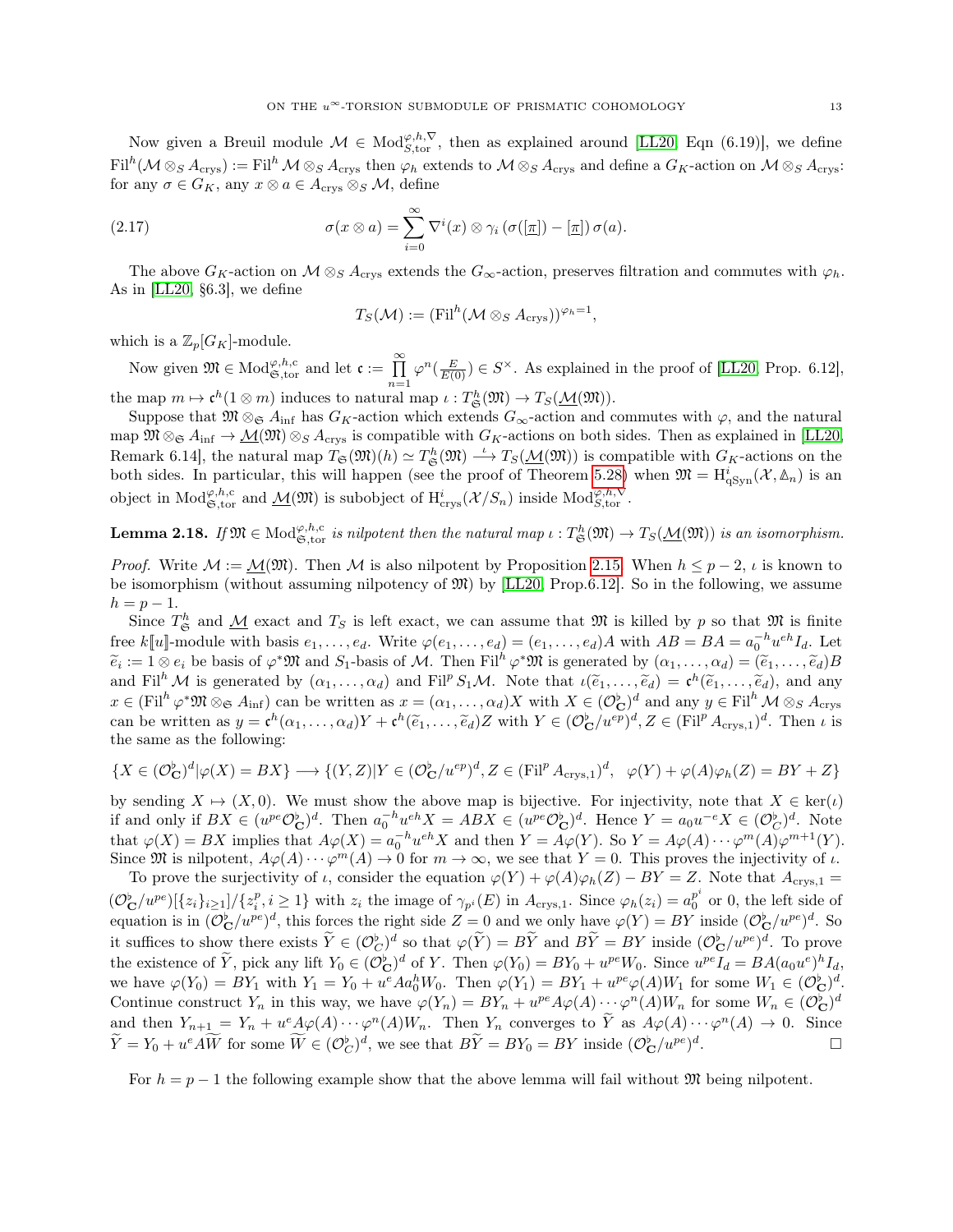**Example 2.19.** Let  $h = p - 1$ . Consider rank 1-Kisin module  $\mathfrak{M} = \mathfrak{S} \cdot e_1$  and  $\varphi(e_1) = e_1$ . Then  $\tilde{e}_1 = 1 \otimes e_1$ is a basis of  $\varphi^* \mathfrak{M}$  with Fil<sup>h</sup>  $\varphi^* \mathfrak{M} = E^h \varphi^* \mathfrak{M}$ . We have  $\mathcal{M} = \underline{\mathcal{M}}(\mathfrak{M}) = S \cdot \tilde{e}_1$  with Fil<sup>h</sup>  $\mathcal{M} = \text{Fil}^h S \tilde{e}_1$  and  $\varphi_h(x\widetilde{e}_1) = \varphi_h(x)\widetilde{e}_1, \forall x \in \text{Fil}^h S.$  Hence

$$
T^h_{\mathfrak{S}}(\mathfrak{M}) = (E^h A_{\inf})^{\varphi_h = 1} \widetilde{e}_1 = \{ E^h x \in E^h A_{\inf} | \varphi(x) = a_0^{-h} E^h x \} \widetilde{e}_1 = E^h \mathfrak{t}^h \mathbb{Z}_p \widetilde{e}_1.
$$

Here  $\mathfrak{t} \in A_{\text{inf}}$  is discussed in Example 3.2.3 in [\[Liu10\]](#page-51-14) which also shows that  $\varphi(\mathfrak{t}) = a_0^{-1} E \mathfrak{t}$  and  $t = \mathfrak{c} \varphi(\mathfrak{t})$ . On the other hand,  $T_S(\mathcal{M}) = (\text{Fil}^h A_{\text{crys}})^{\varphi_h=1} \widetilde{e}_1 = \frac{t^h}{p}$  $\frac{n}{p}\mathbb{Z}_p\widetilde{e}_1$ . Tracing the definition of  $\iota: T^h_{\mathfrak{S}}(\mathfrak{M}) \to T_S(\mathcal{M})$ , we see that  $\iota(E^h \mathfrak{t}^h \widetilde{e}_1) = t^h \mathbb{Z}_p \widetilde{e}_1 \subset T_S(\mathcal{M}) = \frac{t^h}{p}$  $\sum_{p=0}^{n} \mathbb{Z}_p \widetilde{e}_1$ . So  $\iota$  is not a surjection in this case. By modulo  $p^n$ , we see  $\ker(\iota) \cong \operatorname{coker}(\iota)$  is unramified and killed by p.

<span id="page-13-5"></span>**Corollary 2.20.** Let  $h = p - 1$  and  $\mathfrak{M} \in \text{Mod}_{\mathfrak{S}, \text{tor}}^{\varphi, h, c}$  be a classical Kisin module of height  $p - 1$ . Then the kernel and cokernel of  $\iota: T^h_\mathfrak{S}(\mathfrak{M})\to T_S(\underline{\mathcal{M}}(\mathfrak{M}))$  are canonically isomorphic and are unramified representations killed by p.

*Proof.* Note that  $T^h_{\mathfrak{S}}$  is exact, see [\[LL20,](#page-51-7) §6.2]. Since  $T_S$  is clearly left exact, by the exact sequence [\(2.4\)](#page-6-1) and Lemma [2.18,](#page-12-0) it suffices to prove Corollary for  $\mathfrak{M}$  be multiplicative. Clearly, we can assume  $k = \overline{k}$  and then M is direct sum of the  $\mathfrak{S}_n \cdot e_1$  with  $\varphi(e_1) = e_1$ . Now our desired conclusion just follows from the above Example.  $\square$ 

Finally, given a Fontaine–Laffaille module  $M \in \mathrm{FM}_{W(k)}$ . Set

$$
T_{\text{FM}}(M) := T_S(\underline{\mathcal{M}}_{\text{FM}}(M)) = \text{Fil}^h(M \otimes_{W(k)} A_{\text{crys}})^{\varphi_h = 1}
$$

where  $\text{Fil}^h(M\otimes_{W(k)} A_{\text{crys}})=\sum_{k=1}^k\sum_{k=1}^k\sum_{k=1}^k\sum_{k=1}^k\left(\sum_{k=1}^k\right)^k$  $\sum_{i=0}^{\infty}$  Fil<sup>i</sup>  $M \otimes_{W(k)}$  Fil<sup>h-i</sup>  $A_{\text{crys}}$ .

3. Boundary degree prismatic cohomology

<span id="page-13-1"></span><span id="page-13-0"></span>3.1. Structure of  $u^{\infty}$ -torsion. Let X be a smooth proper formal scheme over  $\mathcal{O}_K$  which is a degree e totally ramified extension of  $W = W(k)$ , the Witt ring of a perfect field k of characteristic  $p > 0$ . Let  $\mathfrak{M}_n^i$  denote  $\mathrm{H}^{i}_{\mathrm{qSyn}}(\mathcal{X}, \mathbb{A}_n)[u^{\infty}]$ , where  $n = \infty$  shall be understood as not modulo any power of p at all.

<span id="page-13-2"></span>**Proposition 3.1.** We have the following restriction on the annihilator ideal of  $\mathfrak{M}_n^i$ :

$$
E^{i-1}\cdot \text{Ann}(\mathfrak{M}_n^i) \subset \text{Ann}(\varphi^*\mathfrak{M}_n^i) = \text{Ann}(\mathfrak{M}_n^i) \otimes_{\mathfrak{S},\varphi_{\mathfrak{S}}} \mathfrak{S}.
$$

*Proof.* The equality follows from the flatness of  $\varphi_{\mathfrak{S}}$ . To show the inclusion, we first observe that

$$
\varphi^* \mathfrak{M}_n^i = \left( \varphi^* \mathrm{H}^i_{\mathrm{qSyn}}(\mathcal{X}, \mathbb{A}_n) \right) [u^\infty].
$$

Indeed, this follows from the fact that  $\varphi_{\mathfrak{S}}$  is flat and sends u to  $u^p$ .

To finish the proof, it suffices to show that multiplication by  $E^{i-1}$  on  $\varphi^* H_{\text{qSyn}}^i(\mathcal{X}, \mathbb{A}_n)$  factors through a submodule of  $H^i_{qSym}(\mathcal{X}, \mathbb{A}_n)$ , as then the same thing is true after replacing the above modules with their  $u^{\infty}$ -torsion submodules. Now let us stare at the following diagram

<span id="page-13-4"></span>
$$
\varphi^* H^i_{\mathrm{qSyn}}(\mathcal{X}, \mathbb{A}_n) \otimes_{\mathfrak{S}} (E^{i-1}) \longrightarrow H^i_{\mathrm{qSyn}}(\mathcal{X}, \mathrm{Fil}^{i-1}_{\mathrm{N}}/p^n) \longrightarrow \varphi^* H^i_{\mathrm{qSyn}}(\mathcal{X}, \mathbb{A}_n)
$$
\n
$$
\downarrow \qquad \qquad \downarrow
$$
\n
$$
H^i_{\mathrm{qSyn}}(\mathcal{X}, \mathbb{A}_n).
$$

Here the top row is given by  $p^n$  of) the following inclusions of quasi-syntomic sheaves

$$
\mathbb{A}^{(1)} \otimes_{\mathfrak{S}} (E^{i-1}) \subset \mathrm{Fil}_{\mathrm{N}}^{i-1} \subset \mathbb{A}^{(1)},
$$

<span id="page-13-3"></span>and  $\varphi_{i-1}$  is the divided Frobenius. Finally apply [\[LL20,](#page-51-7) Lemma 7.8.(3)], we see that  $\varphi_{i-1}$  is injective in degree i.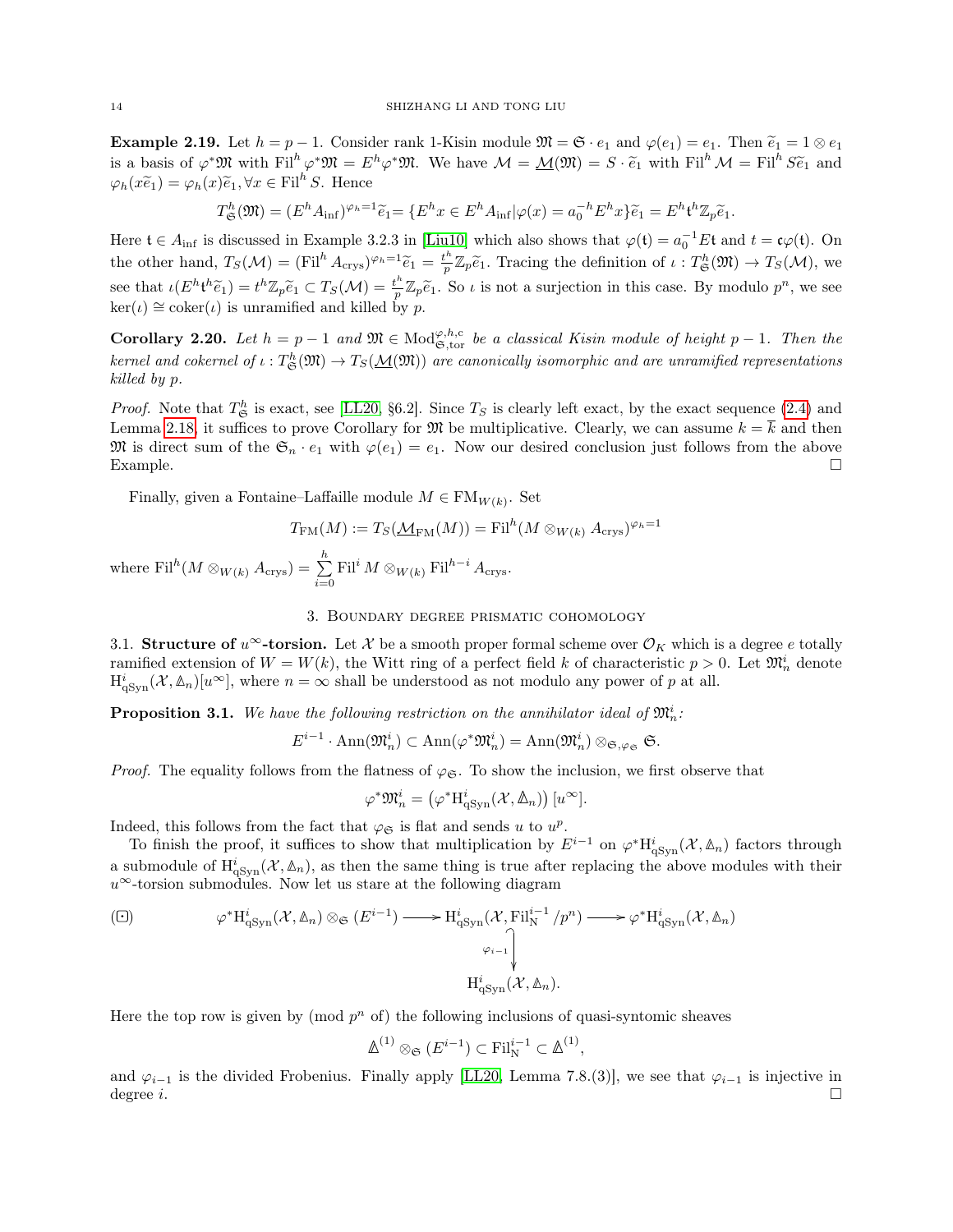**Corollary 3.2.** Let  $\alpha \in \mathbb{Z}_{\geq 0}$  satisfy  $\text{Ann}(\mathfrak{M}_n^i) + (p) = (u^{\alpha}, p)$ , then we have

$$
\alpha \le \frac{e(i-1)}{p-1}.
$$

*Proof.* Using Proposition [3.1,](#page-13-2) after modulo  $(p)$ , we get the inclusion

$$
E^{i-1} \cdot (u^{\alpha}) \subset \varphi^*(u^{\alpha}) = (u^{p\alpha})
$$

in  $\mathfrak{S}/p = k[[u]]$ . Since  $E \equiv u^e$  modulo p, the above inclusion translates to the inequality

$$
p\alpha \le e(i-1) + \alpha
$$

which is exactly what we need to show.  $\Box$ 

Later on we shall exhibit examples showing that the above bound is sharp, see Remark [6.13](#page-48-0) (1). Now let us conclude our current knowledge on the  $u^{\infty}$ -torsion submodules in prismatic cohomology.

<span id="page-14-0"></span>**Theorem 3.3.** Recall  $\mathfrak{M}_n^i := \mathrm{H}^i_{\mathrm{qSyn}}(\mathcal{X}, \mathbb{A}_n)[u^\infty].$ 

- (1) If  $e \cdot (i-1) < p-1$ , then  $\mathfrak{M}_n^i = 0$ .
- (2) If  $e \cdot (i-1) < 2(p-1)$ , then  $\text{Ann}(\mathfrak{M}_n^i) + (u) \supset (p^{i-1}, u)$ .
- (3) If  $e \cdot (i-1) = p-1$ , then  $\text{Ann}(\mathfrak{M}_n^i) \supset (p, u)$ . Moreover the semi-linear Frobenius on  $\mathfrak{M}_n^i$  is bijective. In particular  $\mathfrak{M}_n^i$  gives rise to an étale  $\varphi$ -module on k, hence an  $\mathbb{F}_p$ -representation of  $G_k$  or equivalently an unramified  $\mathbb{F}_p$ -representation of  $G_K$ .

Later we shall give an interpretation of the  $G_k$ -representation in (3) above, see Theorem [4.14](#page-26-1) and Corollary [4.15.](#page-26-0)

*Proof.* In the situation of (1), the inequality in Corollary [3.2](#page-13-3) gives  $\alpha = 0$ , hence  $\text{Ann}(\mathfrak{M}_n^i) + (p)$  is the unit ideal. Since p is topologically nilpotent, this shows that  $\text{Ann}(\mathfrak{M}_n^i)$  is already the unit ideal, hence  $\mathfrak{M}_n^i = 0$ .

In the situation of (2), the inequality in Corollary [3.2](#page-13-3) gives  $\alpha < 2$ . Therefore we have either  $\mathfrak{M}_n^i = 0$  or  $\text{Ann}(\mathfrak{M}_n^i) + (p) = (u, p)$ . Without loss of generality, we may assume  $\mathfrak{M}_n^i \neq 0$  and  $\text{Ann}(\mathfrak{M}_n^i) + (p) = (u, p)$ . Let us pick an element  $f = u + a \in Ann(\mathfrak{M}_n^i)$  with  $a \in p \cdot W(k)$ , whose existence is guaranteed by our assumption that  $\text{Ann}(\mathfrak{M}_n^i) + (p) = (u, p)$ . Let us compute:

$$
E^{i-1} \cdot f = (E(u))^{i-1} \cdot (u+a) = (u^{e \cdot (i-1)} + \ldots + a_1 \cdot u + a_0) \cdot (u+a) = \sum_{j=0}^{p-1} \varphi_{\mathfrak{S}}(B_j) \cdot u^j.
$$

Proposition [3.1](#page-13-2) implies that all of  $B_i$ 's are in Ann $(\mathfrak{M}_n^i)$ . Let us contemplate  $C_1 = B_1(0)$ : the above equation says  $\varphi(C_1) = a_1 \cdot a + a_0$ . Since we know  $v_p(a_1) \geq i - 1$  and  $v_p(a_0) = i - 1$ , we see that  $v_p(C_1) = i - 1$ , which implies  $(B_1) + (u) \supset (u, p^{i-1}).$ 

Lastly we turn to (3). Similarly argued as above, we may assume  $\mathfrak{M}_n^i \neq 0$  and  $\text{Ann}(\mathfrak{M}_n^i) + (p) = (u, p)$ , and our first task is to show  $u \in Ann(\mathfrak{M}_n^i)$ . To that end, pick again an element  $f = u + a \in Ann(\mathfrak{M}_n^i)$  with  $a \in p \cdot W(k)$ . Next we compute

$$
E^{i-1} \cdot f = (u^e + p \cdot g_1)^{i-1} \cdot (u+a) = (u^{p-1} + p \cdot g_2) \cdot (u+a) = (u^p + p^{i-1}E(0)^{i-1} \cdot a) \cdot 1 + \sum_{j=1}^{p-1} b_j \cdot u^j
$$

By Proposition [3.1,](#page-13-2) we see that another element of the form  $u + b \in Ann(\mathfrak{M}_n^i)$  with  $b \in W(k)$  having a bigger p-adic valuation than that of a. Consequently we have  $u \in Ann(\mathfrak{M}_n^i)$ , as  $a - b$  and a differ by a unit in  $W(k)$ . Now we do the trick again:

$$
E(u)^{i-1} \cdot u = (u^e + pg(u))^{i-1} \cdot u = u^p + \sum_{j=1}^{i-1} {i-1 \choose j} u^{1+e(i-1-j)} (pg(u))^j = u^p + \sum_{j=1}^{p-1} B_j u^j
$$

with  $B_j \in W(k)$ . Since  $u^p \in \text{Ann}(\varphi^* \mathfrak{M}_n^i)$ , we see that  $\sum_{n=1}^{p-1}$  $\sum_{j=1} B_j u^j \in \text{Ann}(\varphi^* \mathfrak{M}_n^i)$  and hence each  $\varphi^{-1}(B_j)$  is in Ann $(\mathfrak{M}_n^i)$ . From the above expansion, we see that

$$
E(u)^{i-1} \cdot u \equiv u^p + (i-1)u^{1+e(i-2)}(pg(u)) \mod p^2.
$$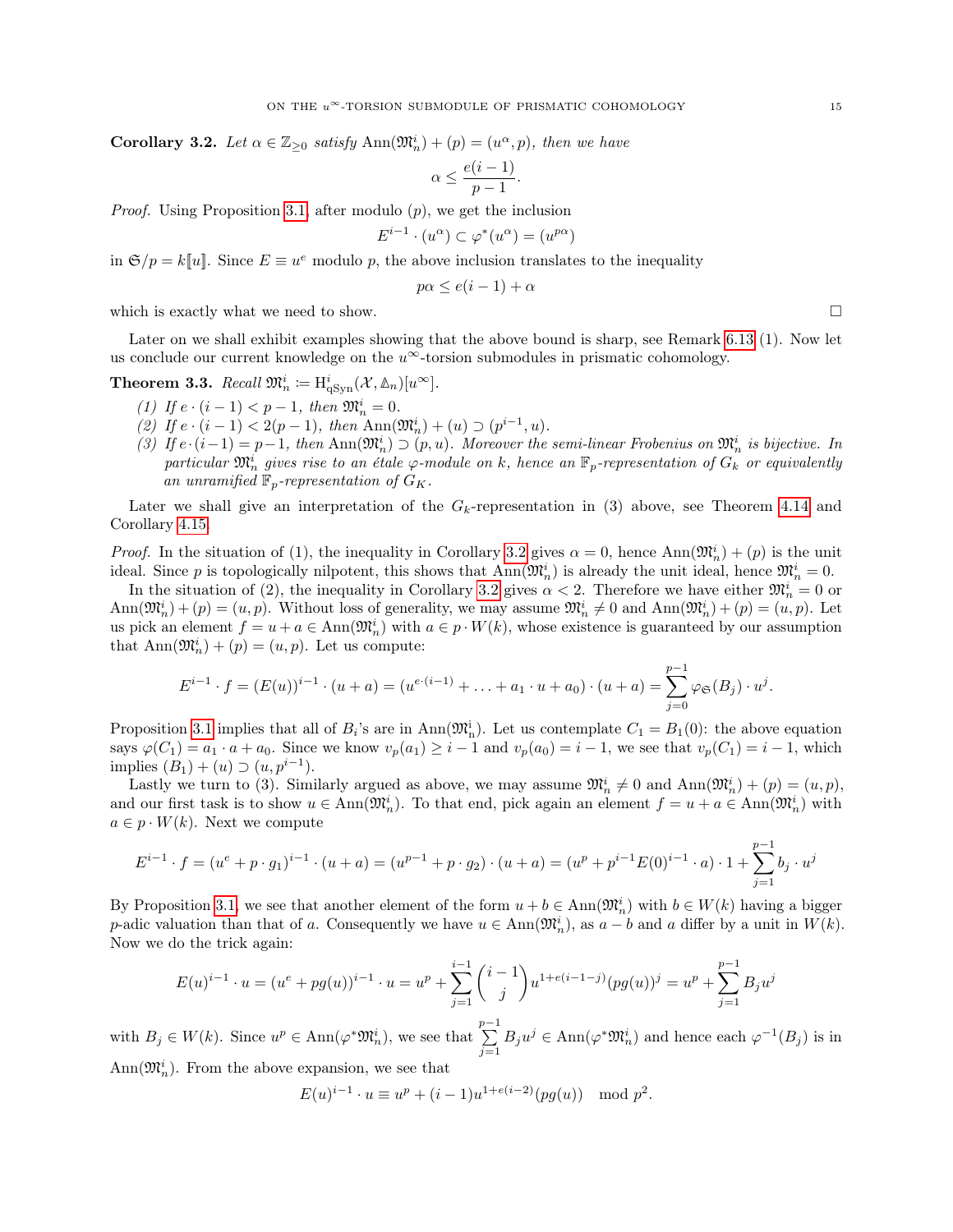Since  $E(u)$  is an Eisenstein polynomial, we see that  $g(0)$  is a p-adic unit. This implies that  $v_p(B_{1+e(i-2)}) = 1$ , so  $p \in \text{Ann}(\mathfrak{M}_n^i)$ .

Lastly, we [n](#page-13-4)eed to show the semi-linear Frobenius on  $\mathfrak{M}_n^i$  is a bijection. Previous paragraph tells us that  $\mathfrak{M}_n^i \simeq k^{\oplus r}$ . Let us look at the  $u^{\infty}$ -torsion part of diagram

$$
\varphi^* \mathfrak{M}_n^i \otimes_{\mathfrak{S}} (E^{i-1}) \longrightarrow H^i_{\mathrm{qSym}}(\mathcal{X}, \mathrm{Fil}_N^{i-1}/p^n)[u^\infty] \xrightarrow{\varphi_{i-1}} \mathfrak{M}_n^i
$$
  

$$
\downarrow \qquad \qquad \downarrow
$$
  

$$
E^{i-1} \cdot \varphi^* \mathfrak{M}_n^i \xrightarrow{\qquad \qquad } \varphi^* \mathfrak{M}_n^i.
$$

We claim the first arrow in the top row is surjective, the middle vertical arrow is injective with image being  $E^{i-1} \cdot \varphi^* \mathfrak{M}_n^i$ , and the map  $\varphi_{i-1}$  is an isomorphism. We know  $\varphi^* \mathfrak{M}_n^i \simeq (k[u]/u^p)^{\oplus r}$ , hence  $E^{i-1} \cdot \varphi^* \mathfrak{M}_n^i$  is also abstractly isomorphic to  $k^{\oplus r}$ . Let  $\ell(\cdot)$  denote the k-length. The above diagram gives a chain of inequality of lengths

$$
r \leq \ell(\mathrm{H}^i_{\mathrm{qSyn}}(\mathcal{X}, \mathrm{Fil}^{i-1}_{\mathrm{N}}/p^n)[u^{\infty}]) \leq r = \ell(\mathfrak{M}^i_n),
$$

where the first inequality follows from previous sentence. So the above inequalities are both equalities, and the claim follows easily. The composition, which we have shown to be surjective, of

$$
\text{Frob}_k^* \mathfrak{M}_n^i \xrightarrow{-\otimes_{\mathfrak{S}} (E^{i-1})} \varphi^* \mathfrak{M}_n^i \otimes_{\mathfrak{S}} (E^{i-1}) \to \text{H}^i_{\text{qSyn}}(\mathcal{X}, \text{Fil}_N^{i-1}/p^n)[u^\infty] \xrightarrow{\varphi_{i-1}} \mathfrak{M}_n^i
$$

is the linearization of the semi-linear Frobenius on  $\mathfrak{M}_n^i$ . This shows that the semi-linear Frobenius on  $\mathfrak{M}_n^i$  is surjective, hence bijective by length/dimension considerations.

Below let us remark on results in literature concerning  $u^{\infty}$ -torsion in Breuil–Kisin prismatic cohomology.

## Remark 3.4.

- (1) Under the assumption  $e \cdot i \leq p-1$ , Min [\[Min21,](#page-51-2) Theorem 0.1] showed that the *i*-th prismatic cohomology has no u-torsion and "looks like" the étale cohomology of the geometric generic fibre. His strategy is to exploit the fact that Frobenius map in degree i has height i. Note that his method also shows that in the same range, the *i*-th (derived) mod  $p^n$  prismatic cohomology also has no *u*-torsion. But as far as we can tell, the method stops outside the above range.
- (2) Philosophically speaking, the  $u^{\infty}$ -torsion in *i*-th (derived) mod  $p^{n}$  prismatic cohomology is surjected on by  $(i-1)$ -st cohomology of the sheaf  $\Delta_n/u^N$  for some large N, hence it should secretly have height  $(i-1)$ . Our Proposition [3.1](#page-13-2) may be taken as a manifestation of this philosophy. Later on we show this philosophy is literally true for  $u^{\infty}$ -torsion in the integral prismatic cohomology, see Corollary [3.13.](#page-18-0)
- (3) In our previous work, we showed a close relation between u-torsion in prismatic cohomology and structure of Breuil's crystalline cohomology [\[LL20,](#page-51-7) Theorem 7.22]. Using this relation, together with Caruso's result [\[Car08,](#page-50-5) Theorem 4.1.24], we obtained the same conclusion as in Theorem [3.3.](#page-14-0)(1) and an improvement of Caruso's result [\[Car08,](#page-50-5) Theorem 4.1.24 and Theorem 4.2.1], see [\[LL20,](#page-51-7) Corollary 7.25]. Note that our bound on the cohomological index is 1 higher than Caruso's result.
- (4) Our control of u-torsion in this paper bypasses Caruso's result. Hence we obtain a proof of Caruso's result and its improvement simultaneously, c.f. [\[LL20,](#page-51-7) Theorem 7.22 and Corollary 7.25].
- (5) Later on, we shall see that our bound is in some sense sharp by exhibiting an example having  $(u, p)$ -torsion with  $e = p - 1$  and  $i = 2$ . See Section [6.](#page-44-0)

Let us give an application by showing the module structure of prismatic cohomology in low range looks like a  $\mathbb{Z}_p$ -module.

<span id="page-15-0"></span>Corollary 3.5. Let i be an integer satisfying  $e \cdot (i-1) < p-1$ . Then there exists a (non-canonical) isomorphism of S-modules

$$
\mathrm{H}^{i}_{\underline{\Lambda}}(\mathcal{X}/\mathfrak{S})\simeq \mathrm{H}^{i}_{\mathrm{\acute{e}t}}(\mathcal{X}_{C},\mathbb{Z}_{p})\otimes_{\mathbb{Z}_{p}}\mathfrak{S}.
$$

*Proof.* Since we always have inclusions  $H^i_{\mathcal{A}}(\mathcal{X}/\mathfrak{S})/p^n \subset H^i_{qSym}(\mathcal{X}, \mathbb{A}_n)$ . In the specified range, we know the latter has no u-torsion by Theorem [3.3.](#page-14-0)(1). Applying Proposition [2.6](#page-7-1) shows that there exists an isomorphism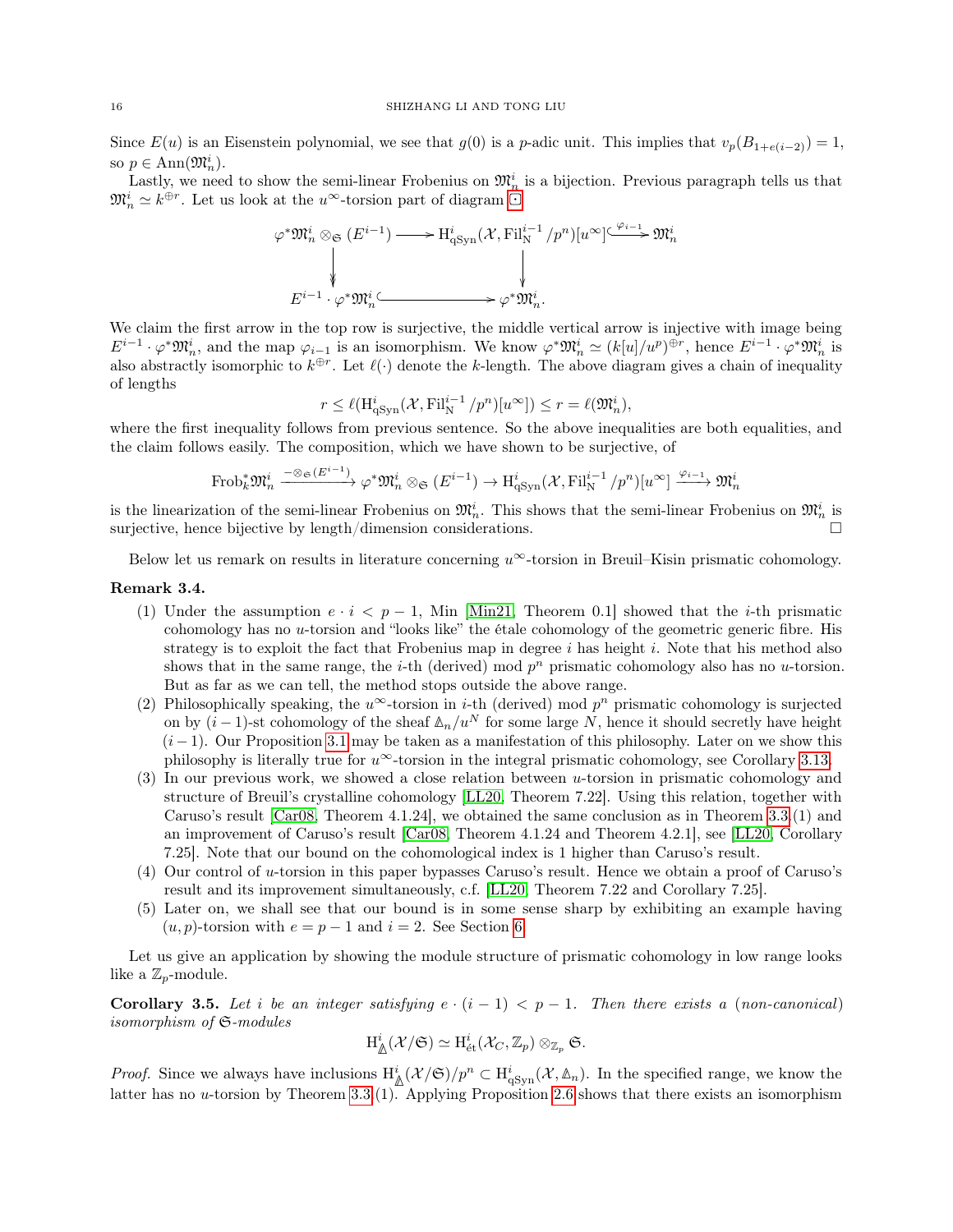of S-modules

$$
\mathrm{H}^{i}_{\underline{\Lambda}}(\mathcal{X}/\mathfrak{S})\simeq N_{i}\otimes_{\mathbb{Z}_p}\mathfrak{S}
$$

for some  $\mathbb{Z}_p$ -module  $N_i$ . To obtain  $N_i \simeq H^i_{\text{\'et}}(\mathcal{X}_C, \mathbb{Z}_p)$ , we simply use the étale comparison of Bhatt–Scholze, see [\[BMS18,](#page-50-1) Theorem 1.8.(iv)] and [\[BS19,](#page-50-3) Theorem 1.8.(4)]. Here we are using the fact that the isomorphism class of a finitely generated  $\mathbb{Z}_p$ -module is determined by its base change to  $W(C^{\flat})$  $\Box$ 

One should compare with Min's result [\[Min21,](#page-51-2) Theorem 5.11]. Our bound on the cohomological degree  $i$ here is 1 better than Min's. Below we remind readers a useful result in [\[BMS18\]](#page-50-1) assuring nice behavior of prismatic cohomology when crystalline cohomology has no torsion, which is a condition often summoned in literature.

<span id="page-16-3"></span>**Remark 3.6.** If  $H_{\text{crys}}^i(\mathcal{X}_0/W)$  is torsion free, then  $H^i_{\mathbb{A}}(\mathcal{X}/\mathfrak{S})$  is free. This follows from [\[BMS18,](#page-50-1) Corollary 4.17] and crystalline comparison. We sketch a proof below, see also [\[KP21,](#page-51-15) Lemma 4.3.28.(1)].

*Proof.* Let us denote  $\mathfrak{M} := \mathrm{H}^i_{\mathbb{A}}(\mathcal{X}/\mathfrak{S})$ , we shall use the two short exact sequences appeared in the proof of Proposition [2.6.](#page-7-1) Crystalline comparison implies  $\mathfrak{M}/u\mathfrak{M} \hookrightarrow H_{\text{crys}}^i(\mathcal{X}_0/W)$ . Let us derived modulo the sequence

$$
0\to \mathfrak{M}_{\mathrm{tor}}\to \mathfrak{M}\to \mathfrak{M}_{\mathrm{tf}}\to 0
$$

by u. Since  $\mathfrak{M}_{\text{tf}}$  is torsion free, we have  $\mathfrak{M}_{\text{tor}}/u \hookrightarrow \mathfrak{M}/u$ . The target is p-torsion free by assumption whereas  $\mathfrak{M}_{\text{tor}}$  consists of p-power torsion, therefore  $\mathfrak{M}_{\text{tor}} = 0$  and  $\mathfrak{M}_{\text{tf}} = \mathfrak{M}$ . Now we again derived modulo the sequence

$$
0 \to \mathfrak{M} \to \mathfrak{M}_{\mathrm{fr}} \to \mathfrak{M}_0 \to 0
$$

by u to get  $\mathfrak{M}_0[u] \hookrightarrow \mathfrak{M}/u$ , same argument as above shows  $\mathfrak{M}_0[u] = 0$  whereas  $\mathfrak{M}_0$  is supported at the maximal ideal of G. Therefore we again conclude  $\mathfrak{M}_0 = 0$  and  $\mathfrak{M} = \mathfrak{M}_{\text{fr}}$ .

Let us conclude this subsection by asking some questions.

<span id="page-16-1"></span>Question 3.7. Recall  $\mathfrak{M}_n^i := \mathrm{H}^i_{\mathrm{qSyn}}(\mathcal{X}, \mathbb{A}_n)[u^\infty].$ 

- (1) Let  $\beta$  be the smallest exponent such that  $p^{\beta} \in Ann(\mathfrak{M}_n^i)$ , let  $\gamma$  be the exponent such that  $Ann(\mathfrak{M}_n^i)$  +  $(u) = (u, p^{\gamma})$ . Is there a bound on  $\beta$  and  $\gamma$  in terms of e and i?
- (2) In light of the example in Section [6,](#page-44-0) is  $\beta$  and/or  $\gamma$  bounded above by a polynomial in log<sub>p</sub> of a polynomial in e and i, maybe simply bounded above by  $\log_p(\frac{e \cdot (i-1)}{p-1})$  $\frac{(i-1)}{p-1}$  + 1 when p is odd?<sup>[5](#page-16-2)</sup>

<span id="page-16-0"></span>3.2. Comparing Frobenius and Verschiebung. Given a smooth proper formal scheme  $\mathcal X$  over  $\mathcal O_K$ , for each degree *i*, we have a natural inclusion  $H^i_{\mathbb{A}}(\mathcal{X}/\mathfrak{S})^{(1)}/u \hookrightarrow H^i_{\text{crys}}(\mathcal{X}_0/W)$  coming from the crystalline comparison of prismatic cohomology theory. Here the supscript  $(-)^{(1)}$  denotes the Frobenius twist, so

$$
H^i_{\underline{\mathbb{A}}}(\mathcal{X}/\mathfrak{S})^{(1)} \coloneqq \varphi_{\mathfrak{S}}^* H^i_{\underline{\mathbb{A}}}(\mathcal{X}/\mathfrak{S}) \cong H^i_{qSym}(\mathcal{X}, \underline{\mathbb{A}}^{(1)}).
$$

The map is compatible with Frobenius and Verschiebung, hence induces Frobenius and Verschiebung maps on the cokernel  $H^{i+1}(\mathcal{X}/\mathfrak{S})^{(1)}[u]$ . How to understand these maps? That is the question we shall answer in this subsection.

Given any algebra R which is quasi-syntomic over  $\mathcal{O}_K$ , we may take its mod  $\pi$  reduction  $R_0$  which is quasi-syntomic over k. This way we obtain a natural map of sites  $i: k_{qSyn} \to (\mathcal{O}_K)_{qSyn}$ . Note that the functor  $R_0 \mapsto \text{Cris}(R_0/W)$  is a quasi-syntomic sheaf on  $k_{q\text{Syn}}$ . Here by abuse of notation we use  $\text{Cris}(R_0/W)$  to denote the left Kan extended crystalline cohomology. The sheaf  $i_*$  Cris takes an algebra R in  $(\mathcal{O}_K)_{qSyn}$  to  $i_{*}$  Cris $(R) \coloneqq \text{Cris}(R_0/W)$ . The base change property and the crystalline comparison of prismatic cohomology [\[BS19,](#page-50-3) Theorem 1.8.(1)&(5)] gives us the following exact triangles of sheaves on  $(\mathcal{O}_K)_{q\text{Syn}}$ :

$$
\mathbb{A} \xrightarrow{\cdot u} \mathbb{A} \to i_* \operatorname{Cris}^{(-1)}
$$

and

$$
\mathbb{A}^{(1)} \xrightarrow{\cdot u} \mathbb{A}^{(1)} \to i_* \operatorname{Cris}
$$

where  $i_* \text{Cris}^{(-1)}(R) = \text{Cris}(R_0/W) \otimes_{W,\varphi^{-1}} W$  is the Frobenius inverse twist.

<span id="page-16-4"></span><span id="page-16-2"></span> $5$ After contemplating with the image of Whitehead's J-homomorphism, we suspect the above bound should be up by 1 when  $p = 2$  and  $e \cdot (i - 1) \geq 2$ .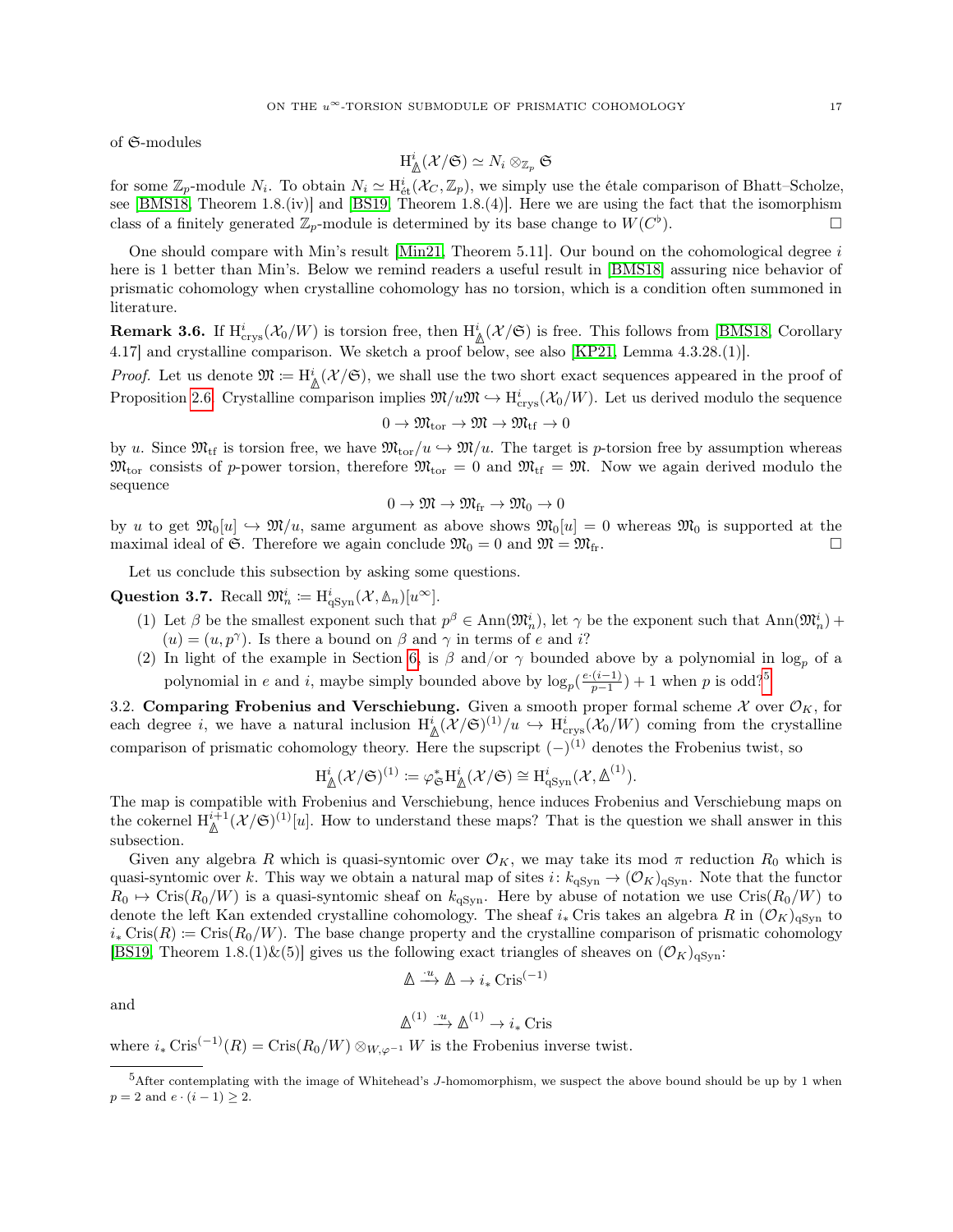## Proposition 3.8.

- (1) The linear Frobenius maps  $\mathrm{H}^i_{\mathbb{A}}(\mathcal{X}/\mathfrak{S})^{(1)} \to \mathrm{H}^i_{\mathbb{A}}(\mathcal{X}/\mathfrak{S})$  and  $\mathrm{H}^i_{\text{crys}}(\mathcal{X}_0/W) \to \mathrm{H}^i_{\text{crys}}(\mathcal{X}_0/W)^{(-1)}$  induces a  $\lim_{\Delta} \lim_{\Delta} \mathcal{H}^{i+1}(\mathcal{X}/\mathfrak{S})^{(1)}[u] \rightarrow \text{H}^{i+1}(\mathcal{X}/\mathfrak{S})[u]$  which agrees with the linear Frobenius  $\text{H}^{i+1}(\mathcal{X}/\mathfrak{S})^{(1)} \rightarrow$  $\mathrm{H}^{i+1}_{\mathbb{A}}(\mathcal{X}/\mathfrak{S})$  restricted to u-torsion.
- (2) The semi-linear Frobenius maps  $\text{H}^i_{\mathbb{A}}(\mathcal{X}/\mathfrak{S})^{(1)} \to \text{H}^i_{\mathbb{A}}(\mathcal{X}/\mathfrak{S})^{(1)}$  and  $\text{H}^i_{\text{crys}}(\mathcal{X}_0/W) \to \text{H}^i_{\text{crys}}(\mathcal{X}_0/W)$ induces a semi-linear map  $\mathrm{H}^{i+1}_{\mathbb{A}}(\mathcal{X}/\mathfrak{S})^{(1)}[u] \to \mathrm{H}^{i+1}_{\mathbb{A}}(\mathcal{X}/\mathfrak{S})^{(1)}[u]$ . This map is  $u^{p-1}$  times the semilinear Frobenius on  $H^{i+1}_{\mathbb{A}}(\mathcal{X}/\mathfrak{S})^{(1)}$  restricted to u-torsion.

Note that semi-linearity means  $u$ -torsion are only sent to  $u^p$ -torsion under the semi-linear Frobenius, after multiplying  $u^{p-1}$  we land in u-torsion again.

Proof. Below we use lin – Frob (resp. sl – Frob) to denote the linearized Frobenius (resp. semi-linear Frobenius) on **∆** (1) .

(1): this follows from the following commutative diagram

$$
\Delta^{(1)} \xrightarrow{\cdot u} \Delta^{(1)} \longrightarrow i_* \text{ Cris}
$$
\n
$$
\lim-\text{Frob}\downarrow \qquad \qquad i_* (\text{lin}-\text{Frob})
$$
\n
$$
\Delta \xrightarrow{\cdot u} \Delta \longrightarrow i_* \text{Cris}^{(-1)}.
$$

(2): this follows from the following analogous commutative diagram

$$
\mathbb{A}^{(1)} \xrightarrow{u} \mathbb{A}^{(1)} \longrightarrow i_* \text{ Cris}
$$
\n
$$
u^{p-1} \cdot (\text{sl-Frob}) \downarrow \text{sl-Frob} \downarrow \qquad \qquad i_* (\text{sl-Frob})
$$
\n
$$
\mathbb{A}^{(1)} \xrightarrow{u} \mathbb{A}^{(1)} \longrightarrow i_* \text{Cris}.
$$

 $\Box$ 

**Remark 3.9.** Comparing the above two formulas, the appearance of extra  $u^{p-1}$  factor has a natural explanation. Let M be an  $\mathfrak{S}\text{-module}$ , then by flatness of  $\varphi_{\mathfrak{S}}$  we know  $(M \otimes_{\mathfrak{S}, \varphi_{\mathfrak{S}}} \mathfrak{S})[u] \cong (M[u] \otimes_{\mathfrak{S}, \varphi_{\mathfrak{S}}} \mathfrak{S})[u]$ . We may expand the right hand side as  $(M[u] \otimes_{W,\varphi_W} W) \otimes_W (\mathfrak{S}/u^p[u])$ . Under this identification, one checks that there is a semi-linear bijection:  $M[u] \stackrel{\simeq}{\to} (M[u] \otimes_{W,\varphi_W} W) \otimes_W (\mathfrak{S}/u^p[u])$  given by  $m \mapsto (m \otimes 1) \otimes u^{p-1}$ . Applying this to  $M = H_{\mathbb{A}}^{i+1}(\mathcal{X}/\mathfrak{S})$  gives the relation between (1) and (2) above.

Next we turn to understand the map on  $\text{H}^{i+1}_{\mathbb{A}}(\mathcal{X}/\mathfrak{S})^{(1)}[u]$  induced from Verschiebung maps. We need the following fact on Nygaard filtration.

<span id="page-17-0"></span>Lemma 3.10. The divided Frobenius  $\varphi_{i-1}$ : Fil<sup>i-1</sup> → ∆ induces an isomorphism

$$
\varphi_{i-1}\colon \mathrm{H}^i_{\mathrm{qSyn}}(\mathcal{X}, \mathrm{Fil}_\mathrm{N}^{i-1})_{\mathrm{tors}}\xrightarrow{\cong} \mathrm{H}^i_\mathbb{A}(\mathcal{X})_{\mathrm{tors}}.
$$

Proof. Note that we have a commutative diagram of quasisyntomic sheaves:



By  $[LL20, Lemma 7.8.3]$  $[LL20, Lemma 7.8.3]$  we know the *i*-th divided Frobenius map in degree *i* is an isomorphism for any bounded prism. Therefore we only need to show the map  $H_{\text{qSyn}}^i(\mathcal{X}, \text{Fil}_N^{i-1}) \otimes_{\mathfrak{S}} (E) \to H_{\text{qSyn}}^i(\mathcal{X}, \text{Fil}_N^i)$  induces an isomorphism on the torsion submodule.

We claim these modules have the property that their torsion submodule coincides with  $p^{\infty}$ -torsion submodule. To see this, just use the fact that both  $\varphi_{i-1}$  and  $\varphi_i$  are injective in degree i, thanks to [\[LL20,](#page-51-7) Lemma 7.8.(3)]. The torsion submodule in prismatic cohomology is well-known to coincide with  $p^{\infty}$ -torsion submodule.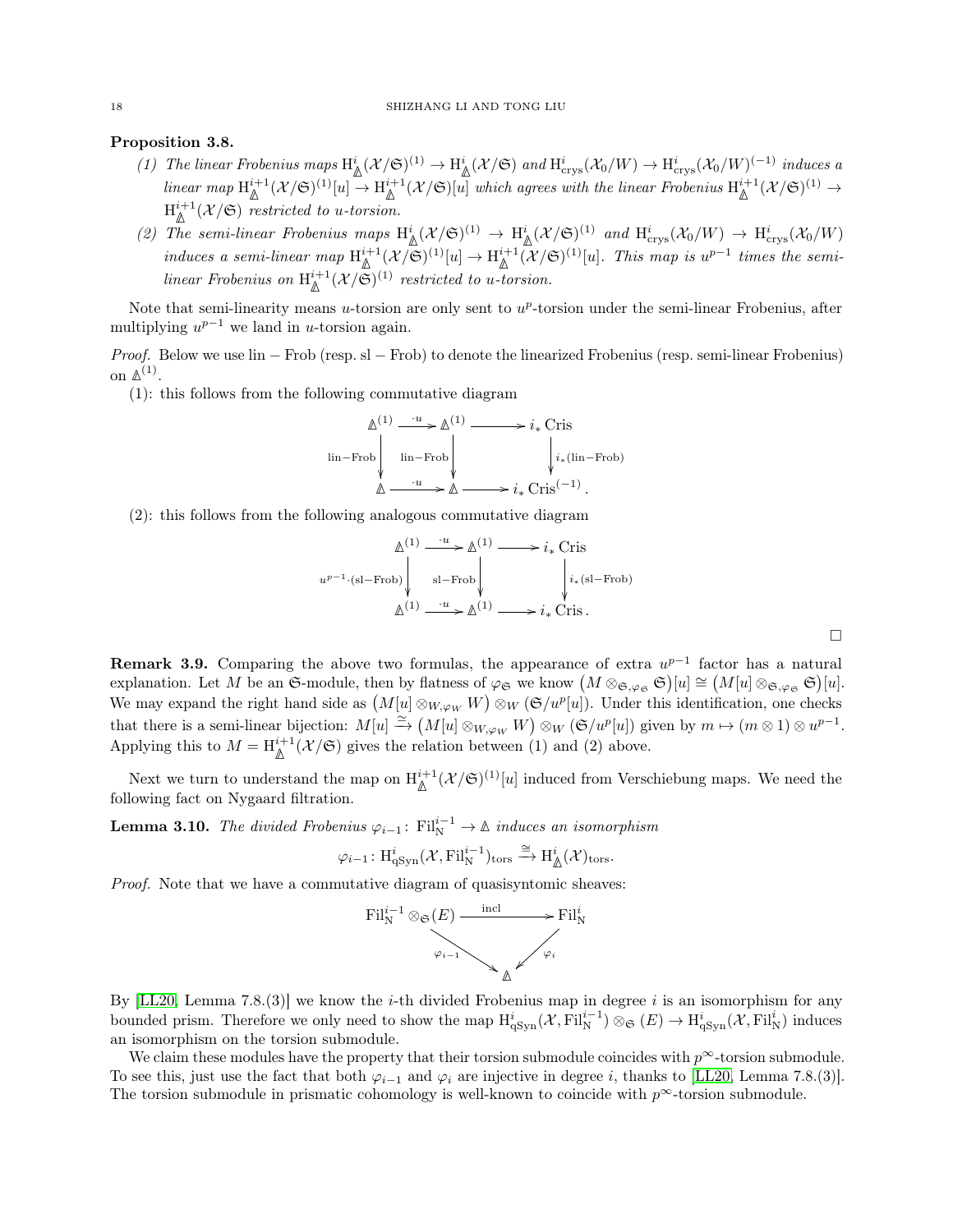Therefore we are reduced to showing the above map induces an isomorphism on  $p^{\infty}$ -torsion submodule. To that end, we use the exact sequence of quasisyntomic sheaves:  $\mathrm{Fil}_{\mathrm{N}}^{i-1} \otimes_{\mathfrak{S}} (E) \to \mathrm{Fil}_{\mathrm{N}}^{i} \to \mathrm{Fil}_{\mathrm{H}}^{i}$ . Lastly just note that  $\mathrm{H}^i(\mathcal{X}, \mathrm{Fil}_{\mathrm{H}}^i) \cong \mathrm{H}^0(\mathcal{X}, \Omega_{\mathcal{X}/\mathcal{O}_K}^i)$  is *p*-torsion free.

<span id="page-18-2"></span>Corollary 3.11. If  $e \cdot (i-1) = p-1$ , then the map incl:  $H^i_{qSym}(X, Fil_N^{i-1})[u] \to H^i_{\mathbb{A}}(\mathcal{X}/\mathfrak{S})^{(1)}[u]$  is an isomorphism.

*Proof.* We stare at the following diagram and contemplate taking  $H^i$ :

$$
\mathbb{A}^{(1)} \otimes (E)^{\otimes i-1}
$$
\n
$$
\downarrow \text{incl}
$$
\n
$$
\mathbb{A} \otimes (E)^{\otimes i-1} \longleftarrow \text{Fil}_{\mathcal{N}}^{i-1} \xrightarrow{\text{incl}} \mathbb{A}^{(1)}.
$$

By Theorem [3.3](#page-14-0) (3), applied to  $n = \infty$ , combined with Lemma [3.10](#page-17-0) we know that the map

$$
\text{incl}\colon \big(\text{H}^i_{\mathbb{A}}(\mathcal{X}/\mathfrak{S})^{(1)}[u^{\infty}]\big)/u \otimes (E)^{\otimes i-1} \to \text{H}^i_{\text{qSyn}}(\mathcal{X}, \text{Fil}^{i-1}_{\text{N}})[u]
$$

is an isomorphism. Using Theorem [3.3](#page-14-0) (3) again we know the map

incl: 
$$
(\mathrm{H}^i_{\mathbb{A}}(\mathcal{X}/\mathfrak{S})^{(1)}[u^{\infty}])/u \otimes (E)^{\otimes i-1} \to \mathrm{H}^i_{\mathbb{A}}(\mathcal{X}/\mathfrak{S})^{(1)}[u]
$$

is also an isomorphism. Therefore we get the desired result.

The relevance of Nygaard filtration when discussing the Verschiebung map follows from [\[LL20,](#page-51-7) Corollary 7.9]. We recall its statement below:

<span id="page-18-1"></span>**Lemma 3.12.** Let  $(A, I)$  be a bounded prism, and let X be a smooth formal scheme over  $\text{Spf}(A/I)$ . The i-th Verschiebung map (see [\[BS19,](#page-50-3) Corollary 15.5])

$$
V_i: \tau^{\leq i} \mathbb{A}_{\mathcal{X}/A} \otimes_A I^{\otimes i} \to \tau^{\leq i} \mathbb{A}_{\mathcal{X}/A}^{(1)}
$$

can be functorially identified with incl  $\circ \varphi^{-1}$ :

$$
\tau^{\leq i}\mathbb{A}_{\mathcal{X}/A} \otimes_A I^{\otimes i} \xleftarrow{\varphi} \tau^{\leq i} \textnormal{Fil}^i_N(\mathcal{X}/A) \xrightarrow{\textnormal{incl}} \tau^{\leq i}\mathbb{A}_{\mathcal{X}/A}^{(1)}.
$$

Proof sketch: This follows from the following commutative diagram:

$$
\tau^{\leq i} \operatorname{Fil}^i_N(\mathcal{X}/A) \xrightarrow[\cong]{\varphi} \tau^{\leq i} \mathbb{A}_{\mathcal{X}/A} \otimes_A I^{\otimes i}
$$
  
and  

$$
\downarrow \qquad V_i
$$
  

$$
\tau^{\leq i} \mathbb{A}_{\mathcal{X}/A}^{(1)} \xrightarrow{\varphi} \tau^{\leq i} \mathbb{A}_{\mathcal{X}/A}.
$$

Here the top arrow is an isomorphism due to [\[LL20,](#page-51-7) Lemma 7.8.(3)], the diagonal map is defined affine locally and follows from the description  $\mathbb{A}^{(1)}_{\mathcal{N}}$  $\sum_{\mathcal{Y}/A}^{(1)} \cong L \eta_I \Delta_{\mathcal{Y}/A} \xrightarrow{\varphi} \Delta_{\mathcal{Y}/A}$  for any smooth affine  $\mathcal Y$  over Spf(A/I) (see [\[BS19,](#page-50-3) Theorem 15.3]).

Consequently we see that the torsion and  $u^{\infty}$ -torsion in *i*-th prismatic cohomology is canonically a (generalized) Kisin module of height  $(i - 1)$ .

<span id="page-18-0"></span>**Corollary 3.13.** The restriction of the Verschiebung map  $V_i: H^i_{\mathbb{A}}(\mathcal{X}) \to H^i_{\text{dSym}}(\mathcal{X}, \mathbb{A}^{(1)})$  to either torsion submodule or  $u^{\infty}$ -torsion submodule of the source is canonically divisible by E. The division is given by

$$
\mathrm{H}^{i}_{\underline{\mathbb{A}}}(\mathcal{X})_{\mathrm{tors}} \xleftarrow[\cong]{\varphi_{i-1}} \mathrm{H}^{i}_{\mathrm{qSyn}}(\mathcal{X}, \mathrm{Fil}^{i-1}_{\mathrm{N}})_{\mathrm{tors}} \to \mathrm{H}^{i}_{\mathrm{qSyn}}(\mathcal{X}, \underline{\mathbb{A}}^{(1)})_{\mathrm{tors}},
$$

which, together with the usual prismatic Frobenius, makes the torsion submodule and  $u^{\infty}$ -torsion submodule in  $\mathrm{H}^{i}_{\mathbb{A}}(\mathcal{X})$  a (generalized) Kisin module of height  $(i-1)$ .

*Proof.* This follows from combining Lemma [3.10](#page-17-0) and Lemma [3.12.](#page-18-1)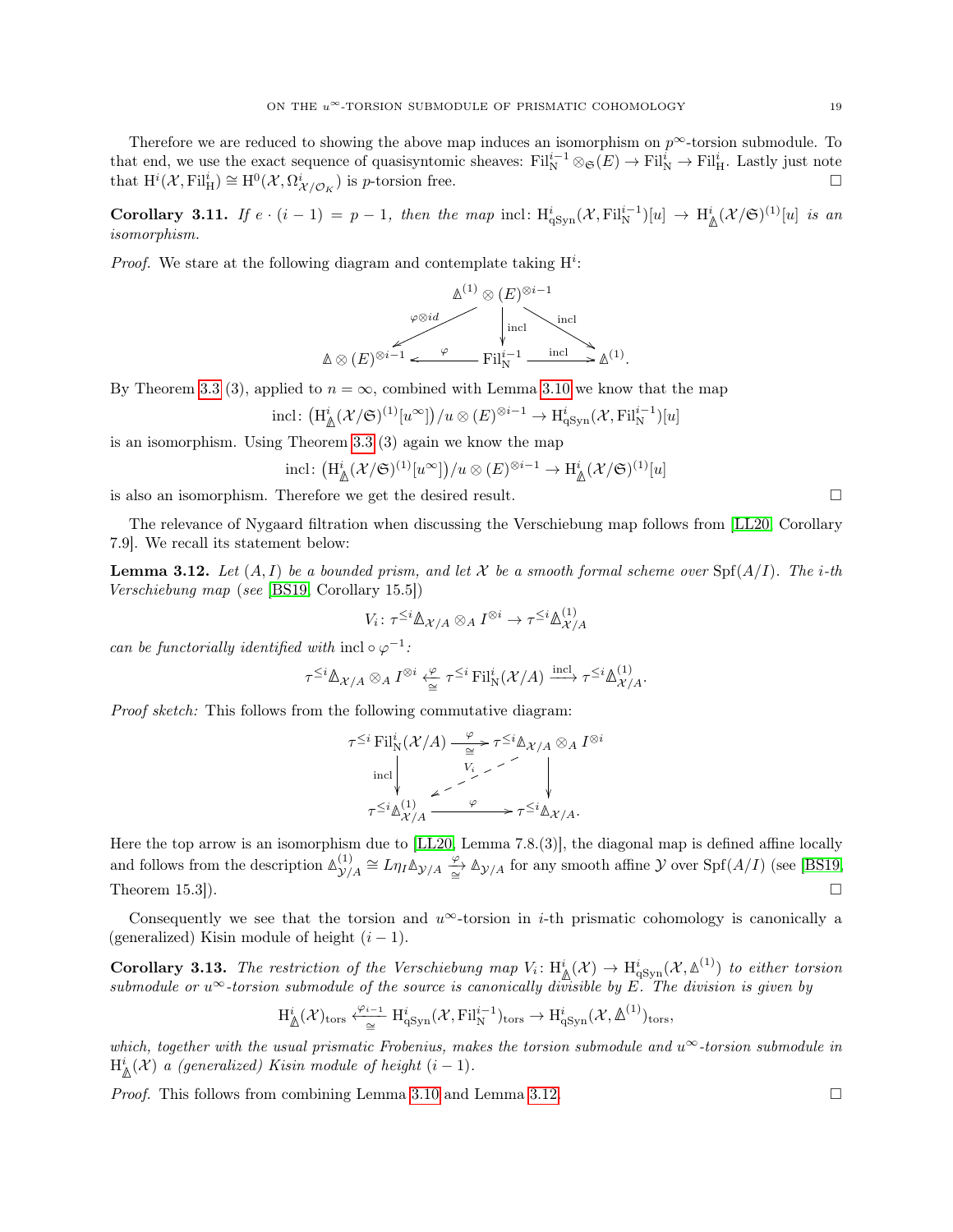We can finally understand the induced "Verschiebung" map:

<span id="page-19-1"></span>Corollary 3.14. The *i*-th linear Verschiebung maps  $H^i_{\mathbb{A}}(\mathcal{X}/\mathfrak{S}) \to H^i_{\mathbb{A}}(\mathcal{X}/\mathfrak{S})^{(1)}$  and  $H^i_{\text{crys}}(\mathcal{X}_0/W)^{(-1)} \to$  $\mathrm{H}^i_\mathrm{crys}(\mathcal{X}_0/W)$  induces a linear map  $V_i: \mathrm{H}^{i+1}_\mathbb{A}(\mathcal{X}/\mathfrak{S})[u] \to \mathrm{H}^{i+1}_\mathbb{A}(\mathcal{X}/\mathfrak{S})^{(1)}[u]$ , which fits into the following diagram:



In particular the induced map  $V_i$  is identified with  $\text{incl}\circ \varphi_i^{-1}$ .

In other words, the induced  $V_i$  is the restriction of " $V_{i+1}$  divided by E" (from Corollary [3.13\)](#page-18-0) to the u-torsion submodule.

*Proof.* This follows from combining Lemma [3.10](#page-17-0) and Lemma [3.12.](#page-18-1)

<span id="page-19-2"></span>**Corollary 3.15.** If  $e \cdot (i-1) = p-1$ , then the induced Verschiebung  $V_{i-1} : H^i_{\mathbb{A}}(\mathcal{X}/\mathfrak{S})[u] \to H^i_{\mathbb{A}}(\mathcal{X}/\mathfrak{S})^{(1)}[u]$ is an isomorphism.

*Proof.* This follows from Corollary [3.14,](#page-19-1) Lemma [3.10](#page-17-0) and Corollary [3.11.](#page-18-2)

Summary. Let us summarize our knowledge on the structure of prismatic cohomology, with the auxiliary  $(i-1)$ -st Nygaard filtration in mind. Fix the cohomological degree i and  $n \in \mathbb{N} \cup \{\infty\}$ . The relevant diagram is:



If we drop dotted arrows, then the diagram commutes. On the other hand, the two circles on top has the property that compose the two arrows either way gives multiplication by  $E^{i-1}$  and E separately.

The above diagram induces a diagram:

$$
\varphi_{\mathfrak{S}}^*\mathrm{H}^i_{\mathrm{qSyn}}(\mathcal{X},\mathbb{A}_n) \xrightarrow{f} \mathrm{H}^i_{\mathrm{qSyn}}(\mathcal{X},\mathrm{Fil}^{i-1}_\mathrm{N}/p^n) \xrightarrow{g} \mathrm{H}^i_{\mathrm{qSyn}}(\mathcal{X},\mathbb{A}_n)
$$

Here are some knowledge of the above diagram.

- (1) The two arrows in the first circle composes either way gives multiplication by  $E^{i-1}$ .
- (2) The two arrows in the second circle composes either way gives multiplication by  $E$ .
- (3) Compose the rightward arrows gives the prismatic Frobenius.
- (4) Compose the leftward arrows gives the prismatic Verschiebung  $V_i$ , see [\[BS19,](#page-50-3) Corollary 15.5], [\[LL20,](#page-51-7) Corollary 7.9] and Lemma [3.12.](#page-18-1)
- (5) The map g is injective, see [\[LL20,](#page-51-7) Lemma 7.8.(3)].
- (6) When  $n = \infty$ , then g induces an isomorphism of torsion submodules, see Lemma [3.10.](#page-17-0) Hence as far as torsion or  $u^{\infty}$ -torsion in  $H^i_{\mathbb{A}}(\mathcal{X}/\mathfrak{S})$  is concerned, we may focus on the first circle and see that these Frobenius modules are canonically (generalized) Kisin modules of height  $(i - 1)$ , see Corollary [3.13.](#page-18-0)

<span id="page-19-0"></span>3.3. Induced Nygaard filtration. Lastly let us discuss the induced Nygaard filtration on  $u^{\infty}$ -torsion in the boundary degree prismatic cohomology.

**Lemma 3.16.** Assume  $e \cdot (i-1) = p-1$  and let  $n \in \mathbb{N} \cup \{\infty\}$ . For any  $j \in \mathbb{N}$ , consider the induced map on  $H^i_{q\text{Syn}}(\mathcal{X}, -p^n)$  of the maps of quasi-syntomic sheaves  $\text{Fil}^j_N \to \mathbb{A}^{(1)}$ , the following two submodules of  $\mathrm{H}^{i}_{\mathrm{qSyn}}(\mathcal{X},\mathbb{A}^{(1)}_{n})[u^{\infty}]$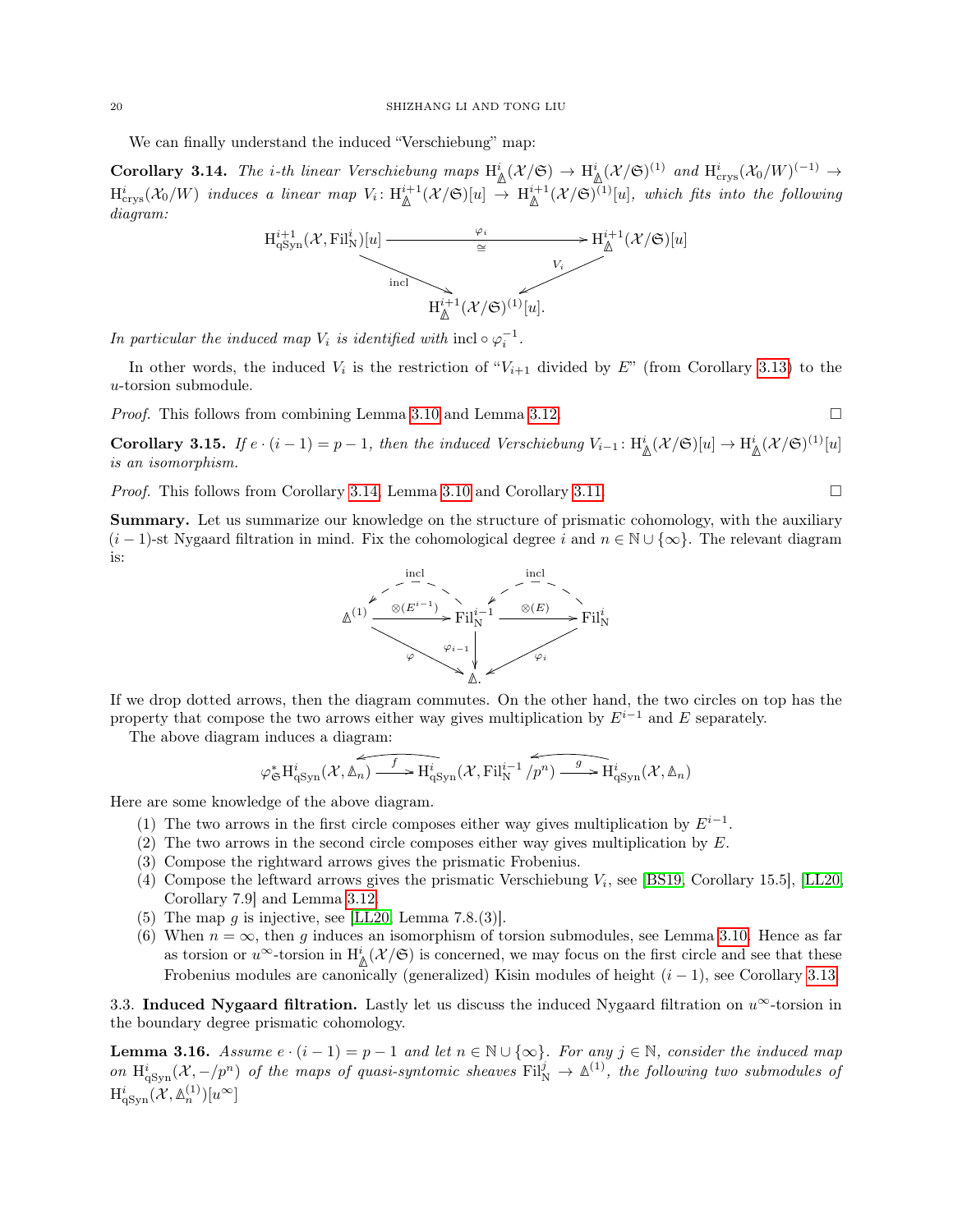• Im(
$$
H_{qSyn}^i(\mathcal{X}, Fil_N^j/p^n)
$$
  $\rightarrow$   $H_{qSyn}^i(\mathcal{X}, \mathbb{A}_n^{(1)})$ )  $\cap$   $H_{qSyn}^i(\mathcal{X}, \mathbb{A}_n^{(1)})[u^{\infty}]$ ; and

• 
$$
\text{Im}\left(\text{H}^i_{\text{qSyn}}(\mathcal{X}, \text{Fil}^j_N/p^n)[u^\infty] \to \text{H}^i_{\text{qSyn}}(\mathcal{X}, \mathbb{A}^{(1)}_n)[u^\infty]\right)
$$

agree.

*Proof.* We look at the following diagram of  $\mathfrak{S}\text{-modules}$ , with exact rows:

$$
\begin{array}{ccc}\n0 & \longrightarrow \mathrm{H}^{i}_{\mathrm{qSyn}}(\mathcal{X}, \mathrm{Fil}^{j}_{\mathrm{N}}/p^{n})[u^{\infty}] & \longrightarrow \mathrm{H}^{i}_{\mathrm{qSyn}}(\mathcal{X}, \mathrm{Fil}^{j}_{\mathrm{N}}/p^{n}) \longrightarrow Q_{1} \longrightarrow 0 \\
& & \Big\downarrow f & & \Big\downarrow g \\
0 & \longrightarrow \mathrm{H}^{i}_{\mathrm{qSyn}}(\mathcal{X}, \mathbb{A}^{(1)}_{n})[u^{\infty}] & \longrightarrow \mathrm{H}^{i}_{\mathrm{qSyn}}(\mathcal{X}, \mathbb{A}^{(1)}_{n}) \longrightarrow Q_{2} \longrightarrow 0\n\end{array}
$$

By [\[LL20,](#page-51-7) Proposition 7.12], the Ker(f) has finite length, hence must be contained in  $H^i_{qSym}(\mathcal{X}, Fil^j_N/p^n)[u^{\infty}]$ . The snake lemma implies that  $\text{Ker}(g)$  embeds inside a quotient of  $H^i_{q\text{Syn}}(\mathcal{X}, \mathbb{A}^{(1)}_n)[u^\infty]$ . Since  $\text{Ker}(g)$ , being a submodule of  $Q_1$ , is u-torsion free, we see it must be zero, which is exactly what we need to show.

If no confusion would arise, when  $e \cdot (i-1) = p-1$ , we shall refer to the submodule in the above lemma as the *(induced)* j-th Nygaard filtration on  $H^i_{qSym}(\mathcal{X}, \mathbb{A}_n^{(1)})[u^\infty]$ . The following proposition reveals what this filtration is.

<span id="page-20-0"></span>**Proposition 3.17.** Assume  $e \cdot (i-1) = p-1$  and let  $n \in \mathbb{N} \cup \{\infty\}.$ 

- (1) The Nygaard filtrations on  $H^i_{qSym}(\mathcal{X}, \mathbb{A}_n^{(1)})[u^\infty]$  as above is the  $E(u) \equiv u^e$ -adic filtration.
- (2) The map  $\mathrm{H}^{i}_{\mathrm{qSyn}}(\mathcal{X}, \mathrm{Fil}^{i-1}_{\mathrm{N}}/p^n) \to \mathrm{H}^{i}_{\mathrm{qSyn}}(\mathcal{X}, \mathbb{A}^{(1)}_n)$  is injective.
- (3) For any  $j \geq 0$ , the map  $\mathrm{H}^{i}_{\mathrm{qSyn}}(\mathcal{X}, \mathrm{Fil}^{i+j}_{\mathrm{N}}/p^n) \to \mathrm{H}^{i}_{\mathrm{qSyn}}(\mathcal{X}, \mathbb{A}^{(1)}_n)$  has kernel given by  $u^{\infty}$ -torsion of the source.

## Remark 3.18.

(1) We remind readers that, under the hypothesis of this lemma, Theorem [3.3](#page-14-0) (3) gives a canonical isomorphism of S-modules

$$
\mathrm{H}^i_{\mathrm{qSyn}}(\mathcal{X},\mathbb{A}_n^{(1)})[u^{\infty}] \cong \mathrm{H}^i_{\mathrm{qSyn}}(\mathcal{X},\mathbb{A}_n)[u^{\infty}] \otimes_{\mathfrak{S},\varphi_{\mathfrak{S}}} \mathfrak{S} \cong \mathrm{H}^i_{\mathrm{qSyn}}(\mathcal{X},\mathbb{A}_n)[u,p] \otimes_k \mathfrak{S}/(p,u^p).
$$

Therefore the  $E(u)$ -adic filtration is the same as  $u^e$ -filtration.

- (2) Also note that  $u^{e \cdot (i+j)} = u^{p-1+e \cdot (j+1)} \in (u^p)$  if  $j \ge 0$ , hence (1) implies (3).
- (3) To put Proposition [3.17](#page-20-0) (3) in context, let us point out [\[LL20,](#page-51-7) Corollary 7.9] which says that the divided Frobenius  $\varphi_{i+j} : H^i_{qSym}(\mathcal{X}, \mathrm{Fil}^{i+j}_{N}/p^n) \to H^i_{qSym}(\mathcal{X}, \mathbb{A}_n)$  is an isomorphism for all  $j \geq 0$ .

Proof of Proposition [3.17.](#page-20-0) Throughout this proof, all filtrations referred to are filtrations on  $H^i_{qSym}(X, \mathbb{A}^{(1)}_n)[u^\infty]$ . Since we have containment of quasi-syntomic sheaves:  $E^j \cdot \mathbb{A}^{(1)} \subset \text{Fil}^j_{\mathbb{N}} \subset \mathbb{A}^{(1)}$ , one easily sees the Nygaard filtration contains the  $u^e$ -adic filtration. All we need to show is the converse containment.

Let us first show (1) holds for the  $(i - 1)$ -st Nygaard filtration and (2). As discussed above, since  $u^{e \cdot (i-1)} = u^{p-1}$ , we see that the  $(i-1)$ -st Nygaard filtration has length at least that of  $\mathrm{H}^{i}_{q}$ <sub>Syn</sub> $(\mathcal{X}, \mathbb{A}_n)[u^{\infty}]$ .<sup>[6](#page-20-1)</sup> To finish, it suffices to show that the u<sup>∞</sup>-torsion in  $H^i_{qSym}(\mathcal{X}, Fil_N^{i-1}/p^n)$  has length at most that. This follows from the fact that the divided Frobenius, which is  $\mathfrak{S}\text{-linear}$ .

$$
\varphi_{i-1} : \mathrm{H}^i_{\mathrm{qSyn}}(\mathcal{X}, \mathrm{Fil}^{i-1}_{\mathrm{N}}/p^n) \to \mathrm{H}^i_{\mathrm{qSyn}}(\mathcal{X}, \mathbb{A}_n),
$$

is injective, see [\[LL20,](#page-51-7) Lemma 7.8.(3)].

Next we show (1) holds for j-th filtration whenever  $0 \leq j \leq i - 1$ . Now we look at another containment of quasi-syntomic sheaves:  $E^{i-1-j} \cdot \mathrm{Fil}^j_{\mathrm{N}} \subset \mathrm{Fil}^{i-1}_{\mathrm{N}} \subset \mathrm{Fil}^j_{\mathrm{N}}$ . Therefore we see the j-th filtration can differ with the  $(i-1)$ -st filtration by at most  $u^{e(i-1-j)}$ , this gives the desired converse containment by what we proved in the previous paragraph.

Finally we show (1) holds for  $(i + j)$ -th filtration for any  $j \ge 0$ , note that this implies (3) as remarked right after the statement of this proposition. We want to show the map  $H^i_{qSym}(\mathcal{X}, Fil_N^{i+j}/p^n)[u^\infty] \to$ 

<span id="page-20-1"></span> $^6\!$  Note that here we are not twisting the prismatic cohomology by Frobenius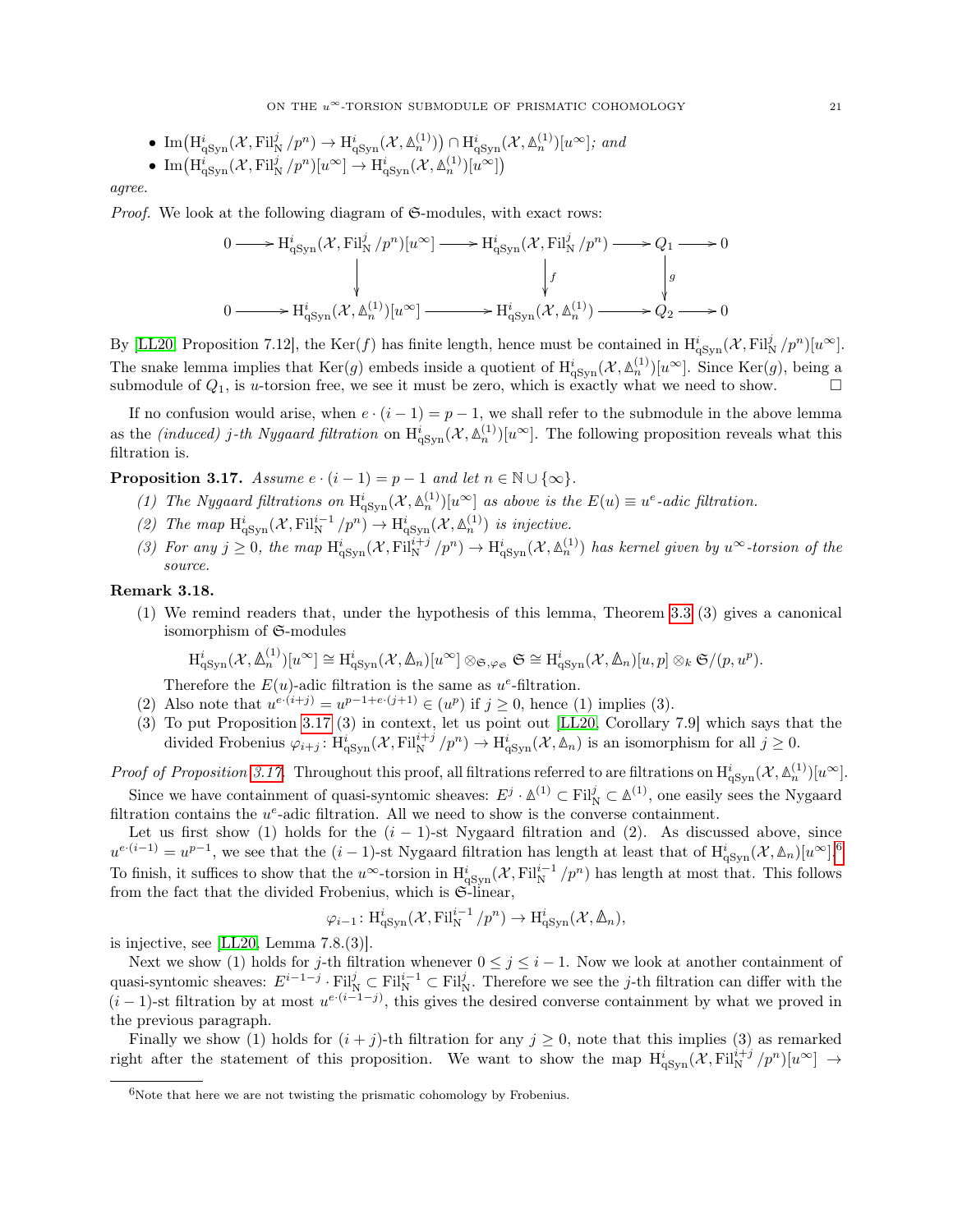$\mathrm{H}^{i}_{\mathrm{qSyn}}(\mathcal{X},\mathbb{A}_n^{(1)})[u^{\infty}]$  is the zero map when  $j\geq 0$ . Since this map factors through the  $j=0$  case, it suffices to prove the  $j = 0$  case. To that end, we shall utilize [\[LL20,](#page-51-7) Corollary 7.9]: according to loc. cit. we need to show the prismatic Verschiebung annihilates  $H^i_{qSyn}(\mathcal{X}, \mathbb{A}_n)[u^\infty]$ . Now we contemplate the following sequence of arrows:

$$
H^i_{qSyn}(\mathcal{X}, \Delta_n^{(1)})[u^{\infty}] \xrightarrow{\varphi} H^i_{qSyn}(\mathcal{X}, \Delta_n)[u^{\infty}] \xrightarrow{\psi} H^i_{qSyn}(\mathcal{X}, \Delta_n^{(1)})[u^{\infty}].
$$

Here  $\psi = V_i$  is the *i*-th Verschiebung as in [\[BS19,](#page-50-3) Corollary 15.5]. The composition of these two arrows is multiplication by  $E^i = u^{p-1+e} = 0$ , as the module is abstractly several copies of  $\mathfrak{S}/(p, u^p)$ . Finally we finish the proof by recalling Theorem [3.3](#page-14-0) (3) that the map  $\varphi$  above is surjective.

As a consequence, in the boundary degree, we can use torsion in cohomology of  $\mathcal{O}_{\mathcal{X}}$  to bound  $u^{\infty}$ -torsion.

<span id="page-21-2"></span>Corollary 3.19. Assume  $e \cdot (i-1) = p-1$  and let  $n \in \mathbb{N} \cup \{\infty\}$ . The natural map  $\mathbb{A}^{(1)} \to \text{gr}_{\mathbb{N}}^0 \mathbb{A}^{(1)} \cong \mathcal{O}$ gives rise to a canonical injection:

$$
H^i_{\mathrm{qSyn}}(\mathcal{X}, \mathbb{A}_n)[u^{\infty}] \otimes_k (\mathcal{O}_K/p) \hookrightarrow H^i(\mathcal{X}, \mathcal{O}_{\mathcal{X}}/p^n).
$$

*Proof.* The exact sequence  $\text{Fil}_{N}^{1} \to \mathbb{A}^{(1)} \to \mathcal{O}_{X}$  tells us that the kernel of the map

$$
H_{\mathrm{qSyn}}^i(\mathcal{X}, \mathbb{A}_n^{(1)})[u^{\infty}] \cong H_{\mathrm{qSyn}}^i(\mathcal{X}, \mathbb{A}_n)[u^{\infty}] \otimes_k \overline{k}[u]/(u^p) \to H^i(\mathcal{O}_{\mathcal{X}}/p^n)
$$

is given by the induced first Nygaard filtration on the source, which we know is exactly  $u^e$  times the source, thanks to Proposition [3.17](#page-20-0) (1). Notice that, as an  $\mathcal{O}_K$ -algebra, we have  $\overline{k}[u]/(u^e) \cong \mathcal{O}_K/p$ . Therefore we get the desired injection

$$
H_{\mathrm{qSyn}}^i(\mathcal{X}, \mathbb{A}_n)[u^{\infty}] \otimes_k \overline{k}[u]/(u^e) \cong H_{\mathrm{qSyn}}^i(\mathcal{X}, \mathbb{A}_n)[u^{\infty}] \otimes_k (\mathcal{O}_K/p) \hookrightarrow H^i(\mathcal{O}_{\mathcal{X}}/p^n).
$$

#### 4. GEOMETRIC APPLICATIONS

<span id="page-21-1"></span><span id="page-21-0"></span>4.1. The discrepancy of Albanese varieties. In this subsection, we give a geometric interpretation of u-torsion in the second Breuil–Kisin prismatic cohomology. Our main application in this subsection has partly been obtained by Raynaud in [\[Ray79\]](#page-51-1), our method is of course quite different. Without loss of generality, we assume our smooth proper (formal) scheme  $\mathcal X$  has an  $\mathcal O_K$ -point. This can be arranged after an unramified extension of  $\mathcal{O}_K$ .

The generic fibre of  $\mathcal X$  is a smooth proper rigid space X over  $\text{Sp}(K)$  admitting a K-point. Specialize the main result of  $[HL00]$  to our case where X has a smooth proper formal model, we know the  $Pic^0(X)$  is an abeloid variety which has good reduction, namely it is the rigid generic fibre of a formal abelian scheme over  $\mathcal{O}_K$ . In the algebraic situation, the existence of abelian scheme integral model follows from Serre–Tate's generalization [\[ST68\]](#page-51-17) of the Néron–Ogg–Shafarevich's criterion. For the general theory of Néron model of abeloid variety, we refer readers to [\[Lüt95\]](#page-51-18). Now we can form the Albanese of  $X$ , which is a universal map

$$
g_K\colon X\to A
$$

from X to abeloid varieties, see [\[HL20,](#page-51-19) Section 4]. Since in this case A is the dual of  $Pic^0(X)$ , we know it also has good reduction: namely the Néron model of A is a formal abelian scheme A over  $\mathcal{O}_K$ . Lastly since X is smooth over  $\mathcal{O}_K$ , the Néron mapping property implies that the map  $X \to A$  extends uniquely to

 $g: \mathcal{X} \to \mathcal{A}$ 

over  $\mathcal{O}_K$ . Take the special fibre of the above map, we get

$$
g_0\colon \mathcal{X}_0\to \mathcal{A}_0.
$$

Now the Albanese theory tells us the above map factors:

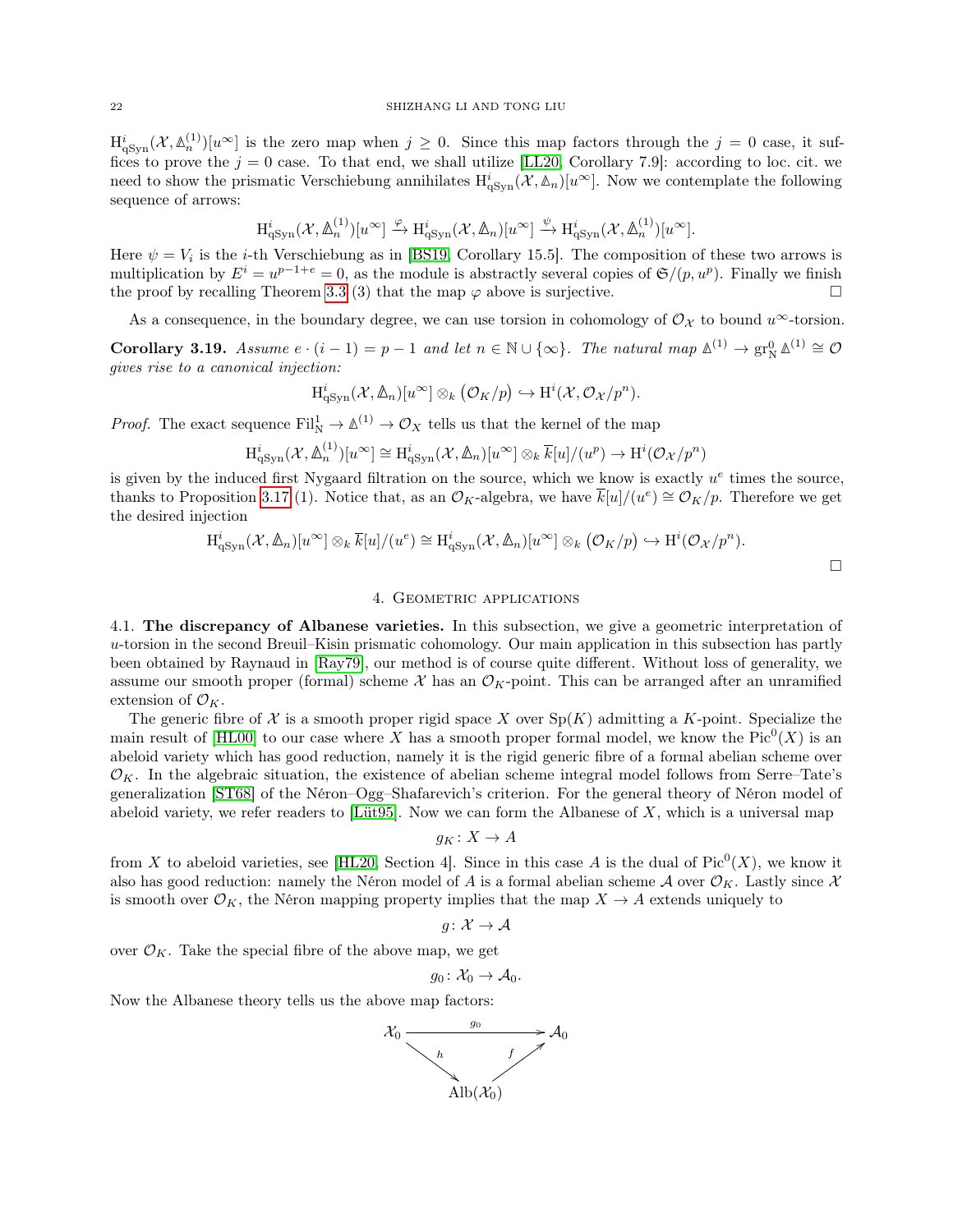where Alb $(\mathcal{X}_0)$  is the Albanese of  $\mathcal{X}_0$ . Therefore, out of a pointed smooth proper formal scheme X over  $\mathcal{O}_K$ , we can cook up a map f: Alb $(\mathcal{X}_0) \to \mathcal{A}_0$  of abelian varieties over k. What can we say about this map?

**Proposition 4.1.** The map  $f: \text{Alb}(\mathcal{X}_0) \to \mathcal{A}_0$  above is an isogeny of p-power degree.

*Proof.* It suffices to show that f induces an isomorphism of the first  $\ell$ -adic étale cohomology for all primes  $\ell \neq p$ . From now on we fix such an  $\ell$ . Usual Albanese theory tells us that the Albanese maps  $h: \mathcal{X}_0 \to \text{Alb}(\mathcal{X}_0)$  and  $g_K: X \to A$  induces an isomorphism of the first  $\ell$ -adic étale cohomology. To finish the proof, we just use the smooth and proper base change theorems in étale cohomology theory to see that the map  $g_0$ , being reduction of the "smooth proper model" g of  $g_K$ , also induces an isomorphism of the first  $\ell$ -adic étale cohomology. Since  $h^* \circ f^* = g_0^*$  and both  $h^*$  and  $g_0^*$  induces an isomorphism of the first  $\ell$ -adic étale cohomology, we conclude that  $f^*$  also does. <sup>∗</sup> also does.

Let us denote the finite p-power order group scheme ker(f) by G. The Dieudonné module of G is related to  $\mathcal X$  in the following way.

<span id="page-22-0"></span>Theorem 4.2. We have an isomorphism of W-modules

$$
\mathbb{D}(G) \cong \mathrm{H}^2_{\mathbb{A}}(\mathcal{X}/\mathfrak{S})^{(1)}[u].
$$

Under this identification, the semi-linear Frobenius F on the left hand side and the semi-linear Frobenius  $\varphi$ on the left hand side are related via  $F = u^{p-1} \cdot \varphi$ , and the linear Verschiebung on the left hand side can be understood as

$$
H^2_{\mathbb{A}}(\mathcal{X}/\mathfrak{S})[u] \xleftarrow{\varphi_1} H^2_{\mathrm{qSyn}} \mathrm{Fil}^1_{\mathrm{N}}(\mathcal{X}/\mathfrak{S})[u] \xrightarrow{incl} H^2_{\mathbb{A}}(\mathcal{X}/\mathfrak{S})^{(1)}[u].
$$

*Proof.* The Dieudonné module of  $G$  in our situation is given by

$$
\mathbb{D}(G) \cong \mathrm{Coker} \left( f^* \colon \mathrm{H}^1_{\mathrm{crys}}( \mathcal{A}_0/W) \to \mathrm{H}^1_{\mathrm{crys}}(\mathrm{Alb}(\mathcal{X}_0)/W) \right),
$$

so we need to understand the above map  $f^*$ .

We want to relate everything to  $\mathcal X$ . First by [\[Ill79,](#page-51-20) Remarque 3.11.2] we know the map

$$
h^*: \mathrm{H}^1_{\mathrm{crys}}(\mathrm{Alb}(\mathcal{X}_0)/W) \to \mathrm{H}^1_{\mathrm{crys}}(\mathcal{X}_0/W)
$$

is an isomorphism. Therefore by composing with  $h^*$  we have

 $\mathbb{D}(G) \cong \text{Coker} (g_0^* \colon \text{H}^1_{\text{crys}}(\mathcal{A}_0/W) \to \text{H}^1_{\text{crys}}(\mathcal{X}_0/W)).$ 

Next we use the crystalline comparison of prismatic cohomology [\[BS19,](#page-50-3) Theorem 1.8.(1)], and get the following diagram

$$
\begin{aligned} \mathrm{H}^1_{\underline{\mathbb{A}}}(\mathcal{A}/\mathfrak{S})^{(1)} &\longrightarrow \mathrm{H}^1_{\underline{\mathbb{A}}}(\mathcal{A}/\mathfrak{S})^{(1)}/u \stackrel{\cong}{\longrightarrow} \mathrm{H}^1_{\mathrm{crys}}(\mathcal{A}_0/W) \\ &\cong \begin{vmatrix} {} & {} & {} \\ {} & {} & {} \\ {} & {} & {} \end{vmatrix} g^* & \downarrow g^* & \downarrow g^* \\ \mathrm{H}^1_{\underline{\mathbb{A}}}(\mathcal{X}/\mathfrak{S})^{(1)} &\longrightarrow \mathrm{H}^1_{\underline{\mathbb{A}}}(\mathcal{X}/\mathfrak{S})^{(1)}/u \stackrel{\subset}{\longrightarrow} \mathrm{H}^1_{\mathrm{crys}}(\mathcal{X}_0/W). \end{aligned}
$$

We postpone the proof of the left (and therefore the middle) vertical arrow being an isomorphism of  $\varphi$ -modules over  $\mathfrak S$  to the next Proposition. The right horizontal arrows are injective because of the standard sequence  $0 \to \mathrm{H}^i_{\mathrm{qSyn}}(\mathbb{A}^{(1)})/u \to \mathrm{H}^i_{\mathrm{qSyn}}(\mathbb{A}^{(1)}/u) \to \mathrm{H}^{i+1}_{\mathrm{qSyn}}(\mathbb{A}^{(1)})[u] \to 0$ . The top right horizontal arrow is an isomorphism, as the (Breuil–Kisin) prismatic cohomology of abelian schemes are finite free, which in turn follows from the torsion-freeness of the crystalline cohomology of abelian varieties and Remark [3.6.](#page-16-3) The above diagram and sequence tells us that  $g_0^*$  is injective with cokernel given by  $H^2_{\mathbb{A}^{(1)}}(\mathcal{X}/\mathfrak{S})[u]$ . The description of (the semi-linear) Frobenius follows from Proposition [3.8](#page-16-4) (2), and the description of the linear Verschiebung follows from Corollary [3.14.](#page-19-1)

The following Proposition was summoned in the above proof.

#### Proposition 4.3.

(1) The underlying  $\mathfrak{S}\text{-module of } H^1_{\mathbb{A}}(\mathcal{X}/\mathfrak{S})$  is finite free; and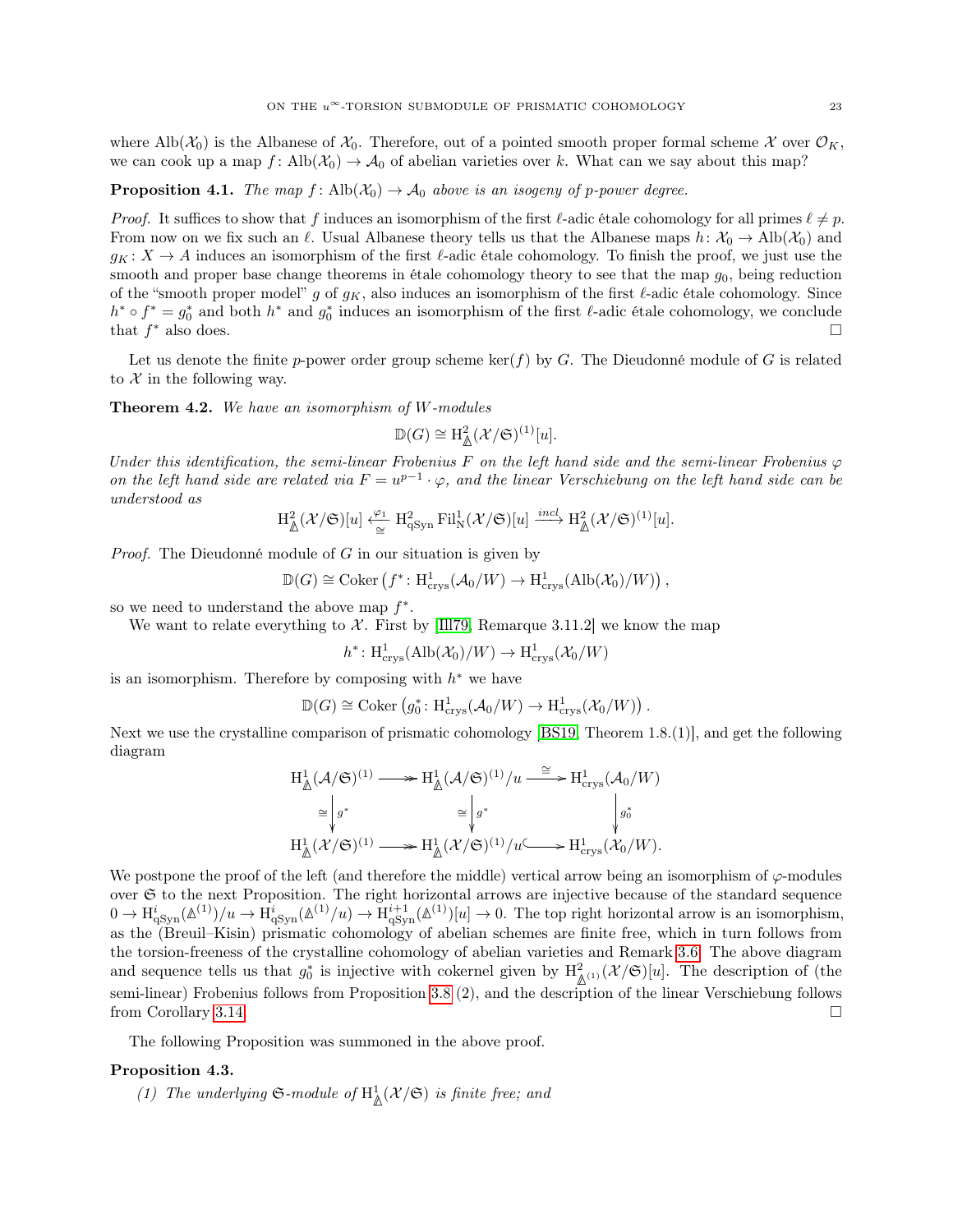(2) The map  $g^*: \mathrm{H}^1_{\mathbb{A}}(\mathcal{A}/\mathfrak{S}) \to \mathrm{H}^1_{\mathbb{A}}(\mathcal{X}/\mathfrak{S})$  is an isomorphism of Kisin modules. Therefore the Frobeniustwisted version  $g^*: \mathrm{H}^1_{\mathbb{A}}(\mathcal{A}/\mathfrak{S})^{(1)} \to \mathrm{H}^1_{\mathbb{A}}(\mathcal{X}/\mathfrak{S})^{(1)}$  is also an isomorphism.

Proof. (1): this follows from Corollary [3.5.](#page-15-0) Alternatively we can prove this using Remark [3.6,](#page-16-3) [\[Ill79,](#page-51-20) Remarque 3.11.2] and the fact that crystalline cohomology of abelian varieties are torsion-free.

(2): Since étale realization of finite free Kisin modules is fully faithful, see [\[Kis06,](#page-51-21) Proposition 2.1.12] and also [\[BS21,](#page-50-9) Theorem 7.2], we are reduced to checking the étale realization of  $g^*$  is an isomorphism. Since the map  $\mathfrak{S} \to A_{\text{inf}}$  sending u to  $[\underline{\pi}]$  is p-completely faithfully flat, it remains so after p-completely inverting u and  $[\pi]$  respectively. Therefore we are further reduced to proving it for the  $W(C^{\flat})$ -étale realizations. Now the étale comparison [\[BS19,](#page-50-3) Theorem 1.8.(4)] translates the above to the statement that  $g_K$  induces an isomorphism of first p-adic étale cohomology, which follows from the usual Kummer sequence together with the fact that the Picard variety of X is an abeloid.<sup>[7](#page-23-1)</sup>

We get two consequences from Theorem [4.2.](#page-22-0)

#### Corollary 4.4. The finite group scheme G is connected.

*Proof.* Since the induced Frobenius on  $\mathbb{D}(G)$ , when identified with  $H^2_{\mathbb{A}}(\mathcal{X}/\mathfrak{S})[u] \subset H^2_{\mathbb{A}}(\mathcal{X}/\mathfrak{S})[u^{\infty}]$ , is divisible by  $u^{p-1}$ , powers of Frobenius will gain more and more u-divisibility. We see the Frobenius is nilpotent as  $\mathrm{H}^2_{\mathbb{A}}(\mathcal{X}/\mathfrak{S})[u] \subset \mathrm{H}^2_{\mathbb{A}}(\mathcal{X}/\mathfrak{S})[u^{\infty}]$  and there is a power of u which kills the latter. Now Theorem [4.2](#page-22-0) implies the Frobenius on  $\mathbb{D}(\overline{G})$  is nilpotent, therefore G is connected.

**Remark 4.5.** The above fact can actually be seen directly. Let us quotient out  $\text{Alb}(\mathcal{X}_0)$  by the neutral component subgroup scheme of G, denoted by  $\mathcal{A}'_0$ . Then we get a factorization  $\mathcal{X}_0 \to \mathcal{A}'_0$  $\stackrel{f_0'}{\longrightarrow} A_0$  of  $g_0$ . Now  $f'_0$  is finite étale by construction. Hence deformation theory implies the above sequence lift to  $\mathcal{X} \to \mathcal{A}' \xrightarrow{f'} \mathcal{A}$ with  $\mathcal{A}'$  being a formal abelian scheme finite étale above  $\mathcal{A}$ . Now the composition of the above map is the universal map from  $\mathcal X$  to formal abelian schemes as pointed formal schemes,<sup>[8](#page-23-2)</sup> we conclude that the map  $f'$ has to be an isomorphism, hence the neutral component subgroup scheme of  $G$  is  $G$  itself.

Combining Theorem [4.2,](#page-22-0) Theorem [3.3](#page-14-0) (with  $i = 2$ ) and Corollary [3.15,](#page-19-2) we immediately yield the following result.

## <span id="page-23-0"></span>Corollary 4.6.

- (1) If  $e < p-1$  then the map  $f : \text{Alb}(\mathcal{X}_0) \to \text{Alb}(X)_0$  is an isomorphism.
- (2) If  $e < 2(p-1)$  then  $\ker(f)$  is p-torsion.
- (3) If  $e = p 1$  then ker(f) is p-torsion and of multiplicative type, hence must be a form of several copies of  $\mu_p$ . Moreover there is a canonical injection of  $\mathcal{O}_K$ -modules  $\mathbb{D}(\ker(f)) \otimes_k (\mathcal{O}_K/p) \hookrightarrow \mathrm{H}^2(\mathcal{X}, \mathcal{O}_\mathcal{X})$ .

*Proof.* (1) and (2) follows from Theorem [4.2](#page-22-0) and Theorem [3.3](#page-14-0) (with  $i = 2$ ) (1) and (2) respectively. As for the multiplicativity claim in  $(3)$ : recall that a finite flat group scheme over k is of multiplicative type if and only if its Dieudonné module has bijective Verschiebung, hence the claim follows from Theorem [4.2](#page-22-0) and Corollary [3.15.](#page-19-2) The last sentence follows from Corollary [3.19.](#page-21-2)

When  $e = 1$  and  $p = 2$  the above says that although the f need not be an isomorphism, the kernel is always a 2-torsion, such an interesting example can be found in [\[BMS18,](#page-50-1) Subsection 2.1], and one can check directly that the example there does satisfy our prediction here. In fact the  $f$  for their example can be identified with the relative Frobenius of an ordinary elliptic curve (which is the reduction of the E in their notation) over  $\mathbb{F}_2$ . For a generalization of this example to the case when  $p \neq 2$ , we refer readers to our Section [6,](#page-44-0) and specifically our Remark [6.10](#page-47-0) and Remark [6.13](#page-48-0) (3).

<span id="page-23-1"></span><sup>7</sup>Note that in general Albanese of smooth proper rigid spaces (granting its existence) always induces an injective but not necessarily surjective map of first étale cohomology, no matter  $\ell$ -adic or p-adic, see [\[HL20,](#page-51-19) Proposition 4.4, Example 5.2 and Example 5.8. The surjectivity is equivalent to the Picard variety being an abeloid (assuming  $p$  is invertible in the ground non-archimedean field).

<span id="page-23-2"></span> $8$ We use the Néron mapping property and the fact that the generic fibre map being the Albanese map.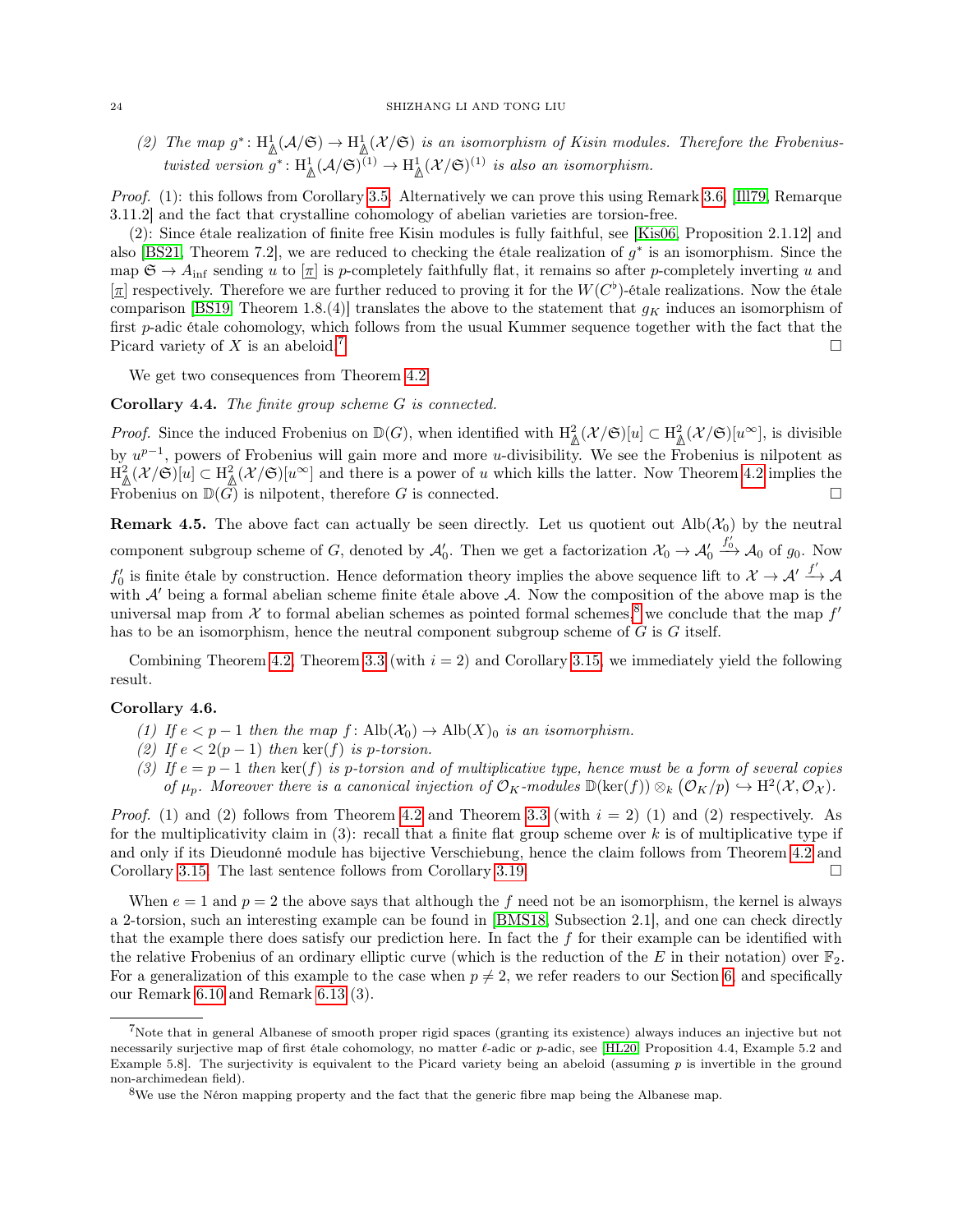**Remark 4.7.** If  $Pic^0(\mathcal{X}_0)$  is reduced, then the relative (formal) Picard scheme of  $\mathcal{X}/\mathcal{O}_K$  is a formal abelian scheme which is the Néron model of the Picard variety of  $X/K$ . Base change property of relative Picard functor now guarantees that the  $f$  we have been studying is an isomorphism in this case. Therefore combining with Theorem [4.2](#page-22-0) we see that  $\mathcal{X}_0$  having reduced Picard scheme implies the second prismatic cohomology of  $\mathcal X$  has no *u*-torsion.

The dual question of what we discussed here was studied by Raynaud [\[Ray79\]](#page-51-1), below we recall some of the main results in loc. cit. and compare with ours.

<span id="page-24-1"></span>**Remark 4.8.** Using determinant construction [\[KM76\]](#page-51-22), the universal line bundle on  $\mathcal{X}_K \times_K \text{Pic}^0(\mathcal{X}_K)$  extends to a line bundle on  $\mathcal{X} \times_{\mathcal{O}_K} \mathcal{P}$ , where  $\mathcal{P}$  is the formal Néron model of Pic<sup>0</sup>( $\mathcal{X}_K$ ) which is itself a formal abelian scheme over  $\mathcal{O}_K$ . Here we used the regularity of  $\mathcal{X} \times_{\mathcal{O}_K} \mathcal{P}$  so that any coherent sheaf on it can be presented as a perfect complex, in order to perform the determinant construction. Moreover if we rigidify using the given point  $x \in \mathcal{X}(\mathcal{O}_K)$ , then the extension as a rigidified line bundle is unique. Taking the special fibre, we get an induced map  $P_0 \to Pic^0(\mathcal{X}_0)$  which necessarily factors through the reduced subvariety of the target  $f^{\vee} \colon \mathcal{P}_0 \to \text{Pic}^0(\mathcal{X}_0)_{\text{red}}$ . By construction, the map  $f^{\vee}$  is dual to the map f we considered before.

- Raynaud has studied the question of whether  $f^{\vee}$  is an isomorphism in [\[Ray79\]](#page-51-1). His main result says:
- (1) [\[Ray79,](#page-51-1) Thèoréme 4.1.3.(2)] When  $e < p-1$ , then  $f^{\vee}$  is an isomorphism.
- (2) [\[Ray79,](#page-51-1) Thèoréme 4.1.3.(3)] When  $e = p 1$ , then ker( $f^{\vee}$ ) is p-torsion and unramified.

We see that his results are the same as Corollary [4.6](#page-23-0) (1) and first half of (3), our slight improvement is Corollary [4.6](#page-23-0) (2) and second half of (3): We prove the map  $f^{\vee}$  has p-torsion kernel in a larger range of ramifications, and when  $e = p - 1$  the second cohomology of structure sheaf needs to have "actual" p-torsion in order for ker(f) to be nonzero. On the other hand, Raynaud's result allows  $\mathcal X$  to be singular: for instance he just needs  $\mathcal{X}_0$  to be normal. Our method crucially relies on prismatic theory, which seems to only work well with local complete intersection singularities. Whether our Corollary [4.6](#page-23-0) can be extended to the generality considered by Raynaud remains unclear and interesting to us.

Remark 4.9. One of the key ingredient letting Raynaud to prove the aforementioned results in [\[Ray79\]](#page-51-1) is an earlier result of his [\[Ray74\]](#page-51-9) concerning prolongations of finite flat commutative group schemes. In the end of this paper, Section [6.1,](#page-49-0) we shall see a way to go backward: applying these structural results on Picard/Albanese varieties to a marvelous construction due to Bhatt–Morrow–Scholze [\[BMS18\]](#page-50-1), one deduces Raynaud's prolongation theorem.

<span id="page-24-0"></span>4.2. The p-adic specialization maps. Another reason why one might care about  $u^{\infty}$ -torsion is because it appears naturally in understanding the specialization map of  $p$ -adic étale cohomology or, phrased differently, the p-adic vanishing cycle.

Let us introduce some notations. Fix a complete algebraically closed non-archimedean extension C of K, with ring of integers  $\mathcal{O}_C$ . Denote the perfect prism associated with  $\mathcal{O}_C$ , which is known to be oriented, by  $(A_{\text{inf}},(\xi))$ . Given p-adic formal scheme X over  $\text{Spf}(\mathcal{O}_K)$ , we denote its base change to  $\mathcal{O}_C$  (resp. C) as  $\chi_{\mathcal{O}_C}$  (resp.  $\mathcal{X}_C$ ). Denote the central fibre of  $\mathcal{X}_{\mathcal{O}_C}$  by  $\mathcal{X}_{\overline{k}}$ . We keep assuming X to be smooth and proper over  $Spf(\mathcal{O}_K)$ .

Recall the proper base change theorem gives, for any prime  $\ell$ , a specialization map [\[Sta21,](#page-51-0) [Tag 0GJ2\]](https://stacks.math.columbia.edu/tag/0GJ2)

$$
\mathrm{Sp} \colon \mathrm{R}\Gamma_{\mathrm{\acute{e}t}}(\mathcal{X}_{\overline{k}},\mathbb{Z}_{\ell}) \to \mathrm{R}\Gamma_{\mathrm{\acute{e}t}}(\mathcal{X}_C,\mathbb{Z}_{\ell}).
$$

The cone of specialization map above is called the vanishing cycle (of  $\mathbb{Z}_\ell$ ). The smooth base change theorem says that the above map is an isomorphism for any  $\ell \neq p$  [\[Sta21,](#page-51-0) [Tag 0GKD\]](https://stacks.math.columbia.edu/tag/0GKD), in other words  $\ell$ -adic vanishing cycle vanishes in our setting. On the other hand, one may ask what happens when  $\ell = p$ . Fix a cohomological degree i and  $n \in \mathbb{N} \cup \{\infty\}$ , let us look at

$$
\mathrm{Sp}_n^i\colon \mathrm{H}^i_{\mathrm{\acute{e}t}}(\mathcal{X}_{\overline{k}},\mathbb{Z}/p^n)\rightarrow \mathrm{H}^i_{\mathrm{\acute{e}t}}(\mathcal{X}_C,\mathbb{Z}/p^n),
$$

when  $n = \infty$  the above means  $\mathbb{Z}_p$  coefficient and we will simply write  $\text{Sp}^i$ . It is well-known that  $\text{Sp}^i$  is almost never surjective unless for trivial reasons such as the target being 0. We shall contemplate with  $\ker(Sp^i)$  in this subsection.

<span id="page-24-2"></span>In  $|BS19, Section 9|$  one finds a prismatic interpretation of the *p*-adic specialization map: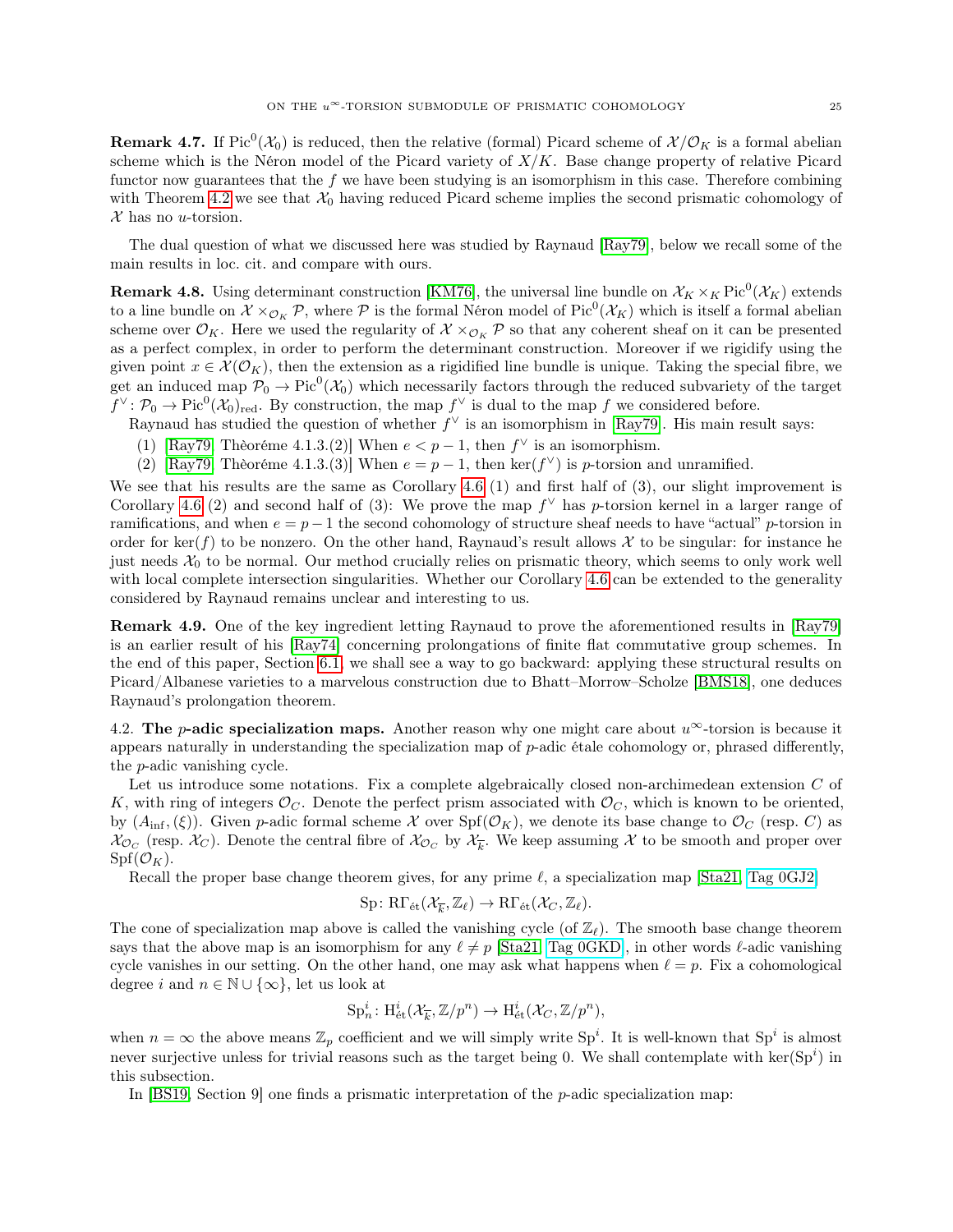Theorem 4.10 ([\[BS19,](#page-50-3) Theorem 9.1 and Remark 9.3]). There are canonical identifications:

$$
\mathrm{R}\Gamma_{\text{\'et}}(\mathcal{X}_{C},\mathbb{Z}/p^n)\cong \big((\mathrm{R}\Gamma_{\underline{\mathbb{A}}}(\mathcal{X}_{\mathcal{O}_C}/A_{\inf})[1/\xi]\widehat{)}/p^n\big)^{\varphi=1},
$$

and

 $\mathrm{R}\Gamma_{\text{\'et}}(\mathcal{X}_{\overline{k}}, \mathbb{Z}/p^n) \cong (\mathrm{R}\Gamma_{\mathbb{A}}(\mathcal{X}_{\mathcal{O}_C}/A_{\text{inf}})/p^n)^{\varphi=1},$ 

fitting in the following diagram, which is commutative up to coherent homotopy:

$$
\operatorname{R}\!\Gamma_{\operatorname{\acute{e}t}}(\mathcal{X}_{\overline{k}},\mathbb{Z}/p^n) \xrightarrow{\cong} (\operatorname{R}\!\Gamma_{\Delta}(\mathcal{X}_{\mathcal{O}_C}/A_{\operatorname{inf}})/p^n)^{\varphi=1}
$$
  
\n
$$
\operatorname{R}\!\Gamma_{\operatorname{\acute{e}t}}(\mathcal{X}_C,\mathbb{Z}/p^n) \xrightarrow{\cong} ((\operatorname{R}\!\Gamma_{\Delta}(\mathcal{X}_{\mathcal{O}_C}/A_{\operatorname{inf}})[1/\xi])/p^n)^{\varphi=1}.
$$

Here  $(R\Gamma_{\mathbb{A}}(\mathcal{X}_{\mathcal{O}_C}/A_{\text{inf}})[1/\xi])$  denotes the p-completion of the localization, which is only relevant in the statement when  $n = \infty$ . This theorem is true without smooth or proper assumption on X: one may safely replace  $\chi_{\mathcal{O}_C}$  over  $\text{Spf}(\mathcal{O}_C)$  with any p-adic formal scheme  $\mathcal Y$  over a perfectoid base ring as in loc. cit.

Sketch of proof following that of loc. cit. The first identification is  $[BS19, Theorem 9.1]$  $[BS19, Theorem 9.1]$ , the second identification is [\[BS19,](#page-50-3) Remark 9.3] with details left to readers, so let us fill in some details.

We follow the proof of [\[BS19,](#page-50-3) Theorem 9.1]. First we see that both of  $R\Gamma_{\text{\'et}}((-)_{\overline{k}}, \mathbb{Z}/p^n)$  and  $(\mathbb{A}_{-/A_{\text{inf}}} /p^n)^{\varphi=1}$ are arc-sheaves (see [\[BM21\]](#page-50-10) for more details on this notion) on  $fSch/_{Spf(\mathcal{O}_C)}$ . The former is [\[BM21,](#page-50-10) Theorem 5.4], the latter follows from the same argument as in loc. cit.: using [\[BS19,](#page-50-3) Lemma 9.2] one has an identification  $\left(\mathbb{\Delta}_{-}/A_{\text{inf}}/p^n\right)^{\varphi=1} \cong \left(\mathbb{\Delta}_{-}/A_{\text{inf}},\text{perf}}/p^n\right)^{\varphi=1}$ , then one again uses [\[BS19,](#page-50-3) Corollary 8.10] to see the latter is an arc-sheaf.

Since everything involved is an arc-sheaf and is arc-locally supported in cohomological degree 0, the relevant maps (of arc-sheaves) live in mapping spaces with contractible components. Altogether we get the following diagram which commutes up to coherent homotopy:

$$
\begin{aligned}\n&\mathrm{R}\Gamma_{\text{\'et}}((-)_{\overline{k}},\mathbb{Z}/p^n) \longrightarrow (\mathbb{A}_{-/A_{\inf}}/p^n)^{\varphi=1} \\
&\mathrm{Sp}\downarrow_{\text{incl}} \\
&\mathrm{R}\Gamma_{\text{\'et}}((-)_{C},\mathbb{Z}/p^n) \longrightarrow ((\mathbb{A}_{-/A_{\inf}}[1/\xi])_{p^n})^{\varphi=1}.\n\end{aligned}
$$

Lastly we need to show the top horizontal arrow is an isomorphism. We may localize in the arc-topology, reducing to the case of Spf of a perfectoid ring  $S$ , which follows from applying Artin–Schreier–Witt and the fact that perfection does not change the étale site (of a characteristic p scheme).

In order to pass from the derived statement above to concrete cohomology groups, we need the following:

<span id="page-25-0"></span>**Lemma 4.11.** For any i and n, the  $\mathbb{Z}_p$ -linear operator  $\varphi-1$  is surjective on both  $\mathrm{H}^i((\mathrm{R}\Gamma_\mathbb{A}(\mathcal{X}_\mathcal{O_C}/A_{\mathrm{inf}})[1/\xi])\hat{}/p^n)$ and  $\mathrm{H}^i\big(\mathrm{R}\Gamma_{\underline{\mathbb{A}}}(\mathcal{X}_{\mathcal{O}_C}/A_{\mathrm{inf}})/p^n\big).$ 

*Proof.* We observe that, since  $\varphi([a]) = [a]^p$  for any  $a \in \mathfrak{m}_C^{\flat}$ , we know  $\varphi$  acts topologically nilpotently on

$$
[\mathfrak{m}_C^{\flat}] \cdot \mathrm{H}^i \big( R\Gamma_{\Delta}(\mathcal{X}_{\mathcal{O}_C}/A_{\inf})/p^n \big).
$$

Therefore to check surjectivity of  $\varphi-1$  on  $\mathrm{H}^i\left(\mathrm{R}\Gamma_{\mathbb{A}}(\mathcal{X}_{\mathcal{O}_C}/A_{\mathrm{inf}})/p^n\right)$  we may quotient out  $W(\mathfrak{m}_C^{\flat})\cdot \mathrm{H}^i\left(\mathrm{R}\Gamma_{\mathbb{A}}(\mathcal{X}_{\mathcal{O}_C}/A_{\mathrm{inf}})/p^n\right)$ . Since X is smooth and proper over  $\mathcal{O}_K$ , we know the relevant groups are finitely generated modules over  $W(C^{\flat})$  and  $W(\overline{k})$ . Both of  $C^{\flat}$  and  $\overline{k}$  are algebraically closed field of characteristic p, hence we are reduced to [\[CL98,](#page-50-11) Exposé III, Lemma 3.3].

<span id="page-25-1"></span>Using the same proof, we may identify p-adic étale cohomology of  $\mathcal{X}_{\overline{k}}$  as Frobenius fixed points in various prismatic cohomology of X, after suitably base changing to  $W(\overline{k})$ .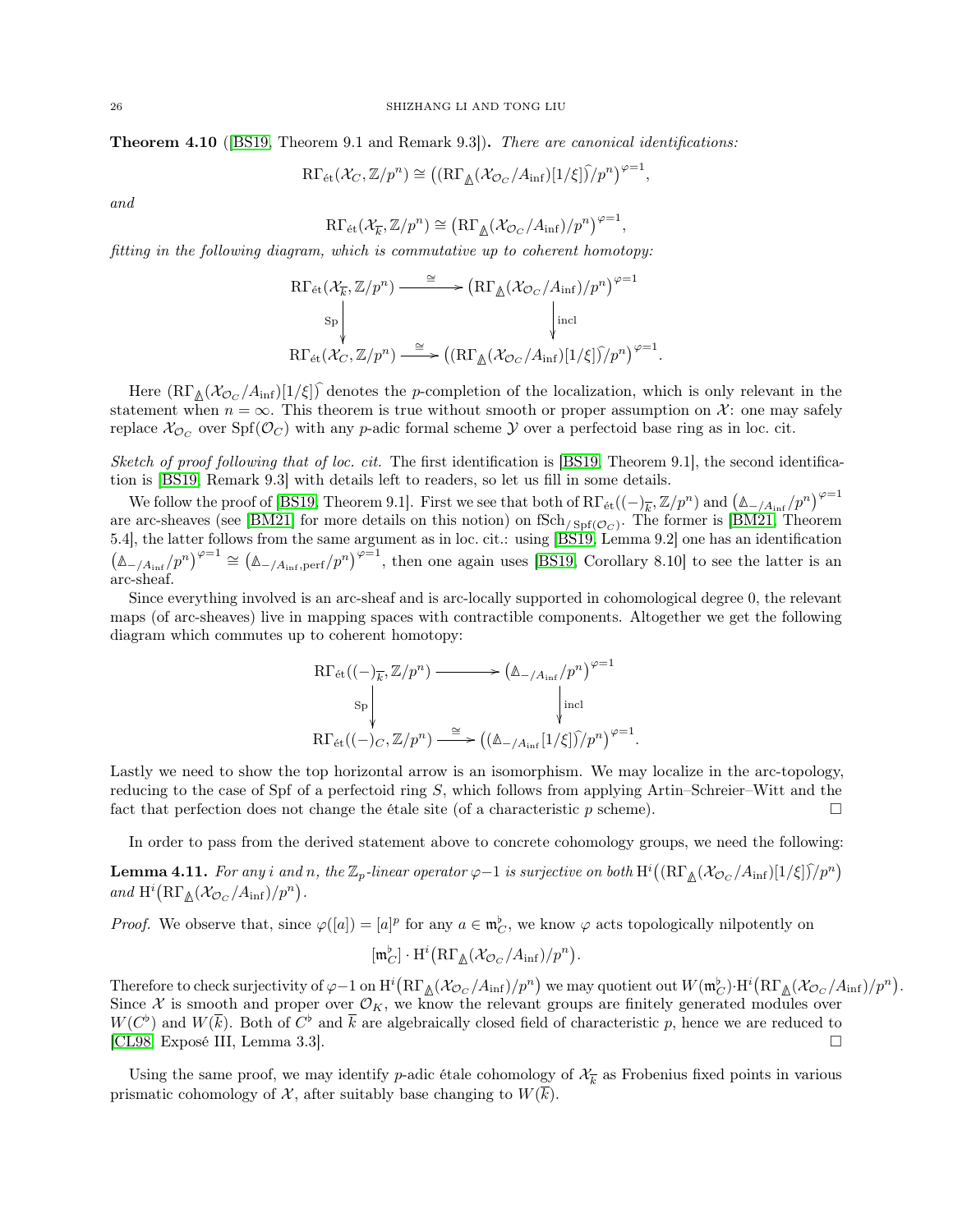**Porism 4.12.** Consider the  $\mathfrak{S}\text{-}algebra W(\overline{k})[u]$ . We have an identification of  $G_k$ -modules:

$$
\mathrm{H}_{\mathrm{\acute{e}t}}^i(\mathcal{X}_{\overline{k}},\mathbb{Z}/p^n) \cong \left(\mathrm{H}_{\mathrm{qSyn}}^i(\mathcal{X},\mathbb{A}_n) \otimes_{\mathfrak{S}} W(\overline{k})\llbracket u \rrbracket\right)^{\varphi=1} \cong \left(\mathrm{H}_{\mathrm{qSyn}}^i(\mathcal{X},\mathbb{A}_n^{(1)}) \otimes_{\mathfrak{S}} W(\overline{k})\llbracket u \rrbracket\right)^{\varphi=1}
$$

Proof. As showed in the proof of Lemma [4.11,](#page-25-0) we may compute Frobenius fixed points after quotient out  $W(\mathfrak{m}_{C}^{\flat})$  (for the  $A_{\text{inf}}$ -module) or u for the Frobenius module appearing in this porism. Now the first identification is reduced to Theorem [4.10](#page-24-2) and an equality of G-algebras:  $A_{\text{inf}}/W(\mathfrak{m}_{\mathbb{C}}^{\flat}) \cong W(\overline{k}) \cong W(\overline{k})[[u]]/(u)$ . The second identification is reduced to the fact that given a Frobenius module M on  $W(\overline{k})$ , then the natural map  $M \to M \otimes_{W(\overline{k}),\omega} W(\overline{k})$  given by  $m \to m \otimes 1$  induces an isomorphism of Frobenius fixed points.  $\square$ 

<span id="page-26-2"></span>**Remark 4.13.** Assume that the residue field  $\overline{k}$  of  $\mathcal{O}_K$  is separably closed. The above Porism [4.12](#page-25-1) induces a map

$$
\mathrm{H}_{\mathrm{\acute{e}t}}^{i}(\mathcal{X}_{\overline{k}}, \mathbb{Z}/p^n) \cong \left(\mathrm{H}_{\mathrm{qSyn}}^{i}(\mathcal{X}, \mathbb{\Delta}_{n}^{(1)})\right)^{\varphi=1} \hookrightarrow \mathrm{H}_{\mathrm{qSyn}}^{i}(\mathcal{X}, \mathbb{\Delta}_{n}^{(1)}) \to \mathrm{H}^{i}(\mathcal{O}_{\mathcal{X}}/p^n).
$$

This map can be seen at the level of étale-sheaves on  $fSch_{/Spf(\mathcal{O}_K)}: \mathbb{Z}_p/p^n \to \mathbb{A}_n^{(1)} \to \mathcal{O}_\mathcal{X}/p^n$ . Therefore we get a canonical map

$$
\mathrm{H}_{\mathrm{\acute{e}t}}^i(\mathcal{X}_{\overline{k}},\mathbb{Z}/p^n)\otimes_{\mathbb{Z}_p}W\to \mathrm{H}^i(\mathcal{O}_{\mathcal{X}}/p^n).
$$

In general, we just base change along  $W(k) \to W(\overline{k})$  and get a  $G_k$ -equivariant map

 $\text{H}^i_{\text{\'et}}(\mathcal{X}_{\overline{k}}, \mathbb{Z}/p^n) \otimes_{\mathbb{Z}_p} W(\overline{k}) \to \text{H}^i(\mathcal{O}_{\mathcal{X}}/p^n) \otimes_W W(\overline{k}).$ 

Later in Corollary [4.15](#page-26-0) (3) we shall see a peculiar result concerning this map in the boundary degree. Now we come back to the relation between kernel of specialization map and  $u^{\infty}$ -torsion in prismatic cohomology.

<span id="page-26-1"></span>**Theorem 4.14.** Let X be a smooth proper formal scheme over  $\text{Spf}(\mathcal{O}_K)$ . Recall  $\mathfrak{M}_n^i := \text{H}^i_{\text{qSym}}(\mathcal{X}, \mathbb{A}_n)[u^\infty]$ . There is a canonical isomorphism of  $G_k$ -modules

$$
\ker(\mathrm{Sp}_n^i) \cong (\mathfrak{M}_n^i \otimes_{\mathfrak{S}} A_{\inf})^{\varphi=1} \cong (\mathfrak{M}_n^i/u \otimes_{W(k)} W(\overline{k}))^{\varphi=1}
$$

for any  $n \in \mathbb{N} \cup \{\infty\}.$ 

Proof. Combining Theorem [4.10](#page-24-2) and Lemma [4.11,](#page-25-0) we get the following diagram with exact rows:

$$
0 \longrightarrow H_{\text{\'et}}^i(\mathcal{X}_{\overline{k}}, \mathbb{Z}/p^n) \longrightarrow H^i\left(\mathrm{R}\Gamma_{\underline{\Lambda}}(\mathcal{X}_{\mathcal{O}_C}/A_{\text{inf}})/p^n\right) \xrightarrow{\varphi-1} H^i\left(\mathrm{R}\Gamma_{\underline{\Lambda}}(\mathcal{X}_{\mathcal{O}_C}/A_{\text{inf}})/p^n\right) \longrightarrow 0
$$
\n
$$
\downarrow_{\text{Sp}_n^i} \qquad \qquad \downarrow_{\text{incl}}
$$
\n
$$
0 \longrightarrow H_{\text{\'et}}^i(\mathcal{X}_C, \mathbb{Z}/p^n) \longrightarrow H^i\left(\left(\mathrm{R}\Gamma_{\underline{\Lambda}}(\mathcal{X}_{\mathcal{O}_C}/A_{\text{inf}})[1/\xi]\right)/p^n\right) \xrightarrow{\varphi-1} H^i\left(\left(\mathrm{R}\Gamma_{\underline{\Lambda}}(\mathcal{X}_{\mathcal{O}_C}/A_{\text{inf}})[1/\xi]\right)/p^n\right) \longrightarrow 0.
$$

We shall apply the snake lemma to the above. First, we claim

$$
H^{i}(\mathrm{R}\Gamma_{\underline{\mathbb{A}}}(\mathcal{X}_{\mathcal{O}_C}/A_{\inf})/p^n)[\xi^{\infty}] \cong \ker(H^{i}(\mathrm{R}\Gamma_{\underline{\mathbb{A}}}(\mathcal{X}_{\mathcal{O}_C}/A_{\inf})/p^n) \xrightarrow{\mathrm{incl}} H^{i}((\mathrm{R}\Gamma_{\underline{\mathbb{A}}}(\mathcal{X}_{\mathcal{O}_C}/A_{\inf})[1/\xi])\hat{}/p^n).
$$

When  $n \in \mathbb{N}$  the map is localization with respect to  $\xi$ , hence tautological. We need to see this when  $n = \infty$ , namely we need to show injectivity of  $\mathrm{H}^i\left(\mathrm{R}\Gamma_{\mathbb{A}}(\mathcal{X}_{\mathcal{O}_C}/A_{\text{inf}})[1/\xi]\right) \to \mathrm{H}^i(\mathrm{R}\Gamma_{\mathbb{A}}(\mathcal{X}_{\mathcal{O}_C}/A_{\text{inf}})[1/\xi])$ . Here the latter completion is the classical p-adic completion: our assumption implies all cohomology groups  $H^i_{\underline{A}}(\mathcal{X}_{\mathcal{O}_C}/A_{\text{inf}})$ have bounded p-torsion, hence derived p-completion agrees with derived p-completion. Since  $H^i_{\Delta}(\mathcal{X}_{\mathcal{O}_C}/A_{\text{inf}})$ are finitely presented over  $A_{\text{inf}}$ , its localization with respect to  $\xi$  has separated p-adic topology, hence the p-adic completion map is injective.

Next, applying the base change property of prismatic cohomology to the p-completely faithfully flat map  $\mathfrak{S} \to A_{\text{inf}}$  and [\[BMS18,](#page-50-1) Proposition 4.3], we get an identification of Frobenius modules:

$$
\mathfrak{M}_n^i \otimes_{\mathfrak{S}} A_{\operatorname{inf}} \cong \mathrm{H}^i\big(\mathrm{R}\Gamma_{\underline{\mathbb{A}}}(\mathcal{X}_{\mathcal{O}_C}/A_{\operatorname{inf}})/p^n\big)[\xi^\infty].
$$

<span id="page-26-0"></span>Now we get the first identification. To finish, just observe that  $\varphi([a]) = [a]^p$ , for any  $a \in \mathfrak{m}_C^{\flat}$ , which acts nilpotently on  $H^i(\mathrm{R}\Gamma_{\mathbb{A}}(\mathcal{X}_{\mathcal{O}_C}/A_{\mathrm{inf}})/p^n)[\xi^{\infty}]$ . Hence the map  $\varphi-1$  is necessarily an isomorphism (of  $\mathbb{Z}_p$ -modules) on  $[\mathfrak{m}^{\flat}] \cdot \text{H}^i(\text{R}\Gamma_{\mathbb{A}}(\mathcal{X}_{\mathcal{O}_C}/A_{\text{inf}})/p^n)[\xi^{\infty}]$ . Therefore we may quotient this part, as far as Frobenius fixed points are concerned, which leads to the second identification.

.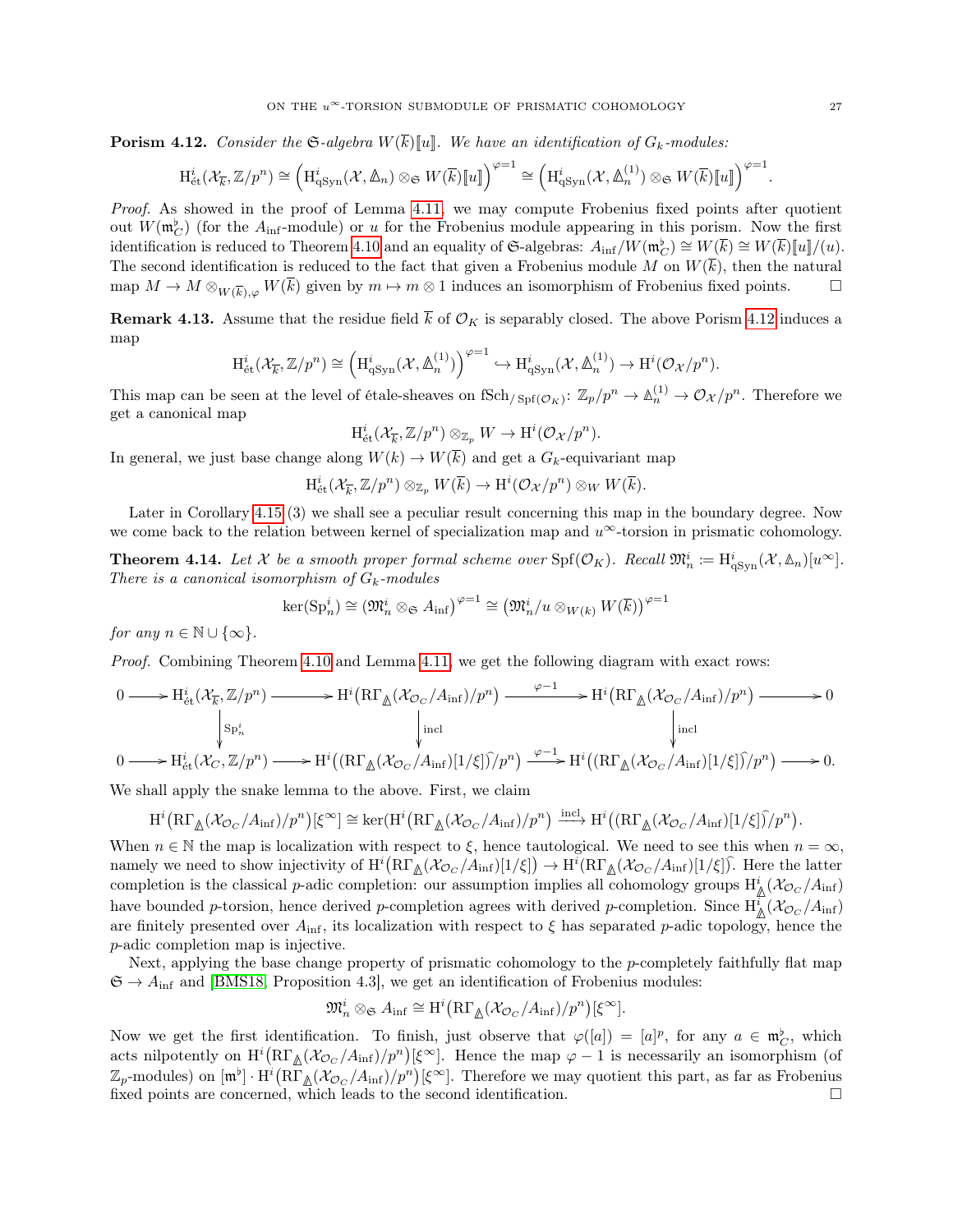**Corollary 4.15.** Let X be a smooth proper formal scheme over  $\text{Spf}(\mathcal{O}_K)$  with ramification index e, let  $i \in \mathbb{N}$  and  $n \in \mathbb{N} \cup \{\infty\}$ . We have the following understanding of the kernel of the specialization map  $\text{Sp}_n^i: \text{H}_{\text{\textup{\'et}}}^i(\mathcal{X}_{\overline{k}}, \mathbb{Z}/p^n) \to \text{H}_{\text{\textup{\'et}}}^i(\mathcal{X}_C, \mathbb{Z}/p^n).$ 

- (1) If  $e \cdot (i-1) < p-1$ , then  $\text{Sp}_n^i$  is injective.
- (2) If  $e \cdot (i-1) < 2(p-1)$ , then  $\ker(\text{Sp}_n^i)$  is annihilated by  $p^{i-1}$ .
- (3) If  $e \cdot (i-1) = p-1$ , then  $\ker(\text{Sp}_n^i)$  is p-torsion, and corresponds to the étale- $\varphi$  module  $\mathfrak{M}_n^i$  over k. Moreover the natural  $G_k$ -equivariant map in Remark [4.13](#page-26-2)

$$
\mathrm{H}_{\text{\'et}}^i(\mathcal{X}_{\overline{k}},\mathbb{Z}/p^n)\otimes_{\mathbb{Z}_p} W(\overline{k})\rightarrow \mathrm{H}^i(\mathcal{O}_{\mathcal{X}}/p^n)\otimes_W W(\overline{k})
$$

induces a  $G_k$ -equivariant injection:

$$
\ker(\mathrm{Sp}_n^i) \otimes_{\mathbb{F}_p} (\mathcal{O}_K \otimes_W W(\overline{k}))/p \hookrightarrow \mathrm{H}^i(\mathcal{O}_{\mathcal{X}}/p^n) \otimes_W W(\overline{k}).
$$

Proof. All but the last statement immediately follow from Theorem [3.3](#page-14-0) and Theorem [4.14.](#page-26-1) The last statement is a Galois-theoretic analog of Corollary [3.19.](#page-21-2) To prove this, we may base change X from  $\mathcal{O}_K$  to  $\mathcal{O}_K \otimes_W W(\overline{k})$ and it suffices to prove the statement there. Hence it suffices to assume that  $\mathcal{O}_K$  has algebraically closed residue field k.

Let us analyze the sequence of maps of  $\mathfrak{S}\text{-modules}$ 

$$
\mathrm{H}_{\text{\'et}}^i(\mathcal{X}_{\overline{k}},\mathbb{Z}/p^n) \cong \left(\mathrm{H}_{\mathrm{qSyn}}^i(\mathcal{X},\mathbb{A}_n^{(1)})\right)^{\varphi=1} \hookrightarrow \mathrm{H}_{\mathrm{qSyn}}^i(\mathcal{X},\mathbb{A}_n^{(1)}) \to \mathrm{H}^i(\mathcal{O}_{\mathcal{X}}/p^n).
$$

By Corollary [4.15](#page-26-0) (3), we see the first map induces an isomorphism:

$$
\ker(\mathrm{Sp}_n^i) \otimes_{\mathbb{F}_p} \overline{k}[u]/(u^p) \cong \mathrm{H}^i_{\mathrm{qSyn}}(\mathcal{X}, \mathbb{A}_n^{(1)})[u^{\infty}].
$$

The exact sequence  $\text{Fil}^1_{\text{N}} \to \mathbb{A}^{(1)} \to \mathcal{O}_{\mathcal{X}}$  tells us that the kernel of the map

$$
\ker(\mathrm{Sp}_n^i)\otimes_{\mathbb{F}_p}\overline{k}[u]/(u^p)\to \mathrm{H}^i(\mathcal{O}_{\mathcal{X}}/p^n)
$$

is given by the induced first Nygaard filtration on the source, which we know is exactly  $u^e$  times the source, thanks to Proposition [3.17](#page-20-0) (1). Notice that, as an  $\mathcal{O}_K$ -algebra, we have  $\bar{k}[u]/(u^e) \cong \mathcal{O}_K/p$ . Therefore we get the desired injection

$$
\ker(\mathrm{Sp}_n^i)\otimes_{\mathbb{F}_p}\overline{k}[u]/(u^e)\hookrightarrow \mathrm{H}^i(\mathcal{O}_{\mathcal{X}}/p^n).
$$

We refer readers to Section [6,](#page-44-0) especially Remark [6.10](#page-47-0) and Remark [6.13](#page-48-0) (4), for a related interesting example.

<span id="page-27-0"></span>4.3. Revisiting the integral Hodge–de Rham spectral sequence. In this subsection, we revisit the question discussed in [\[Li20\]](#page-51-3): what mild condition on  $\mathcal X$  guarantees that the Hodge numbers of the generic fibre X can be read off from the special fibre  $\mathcal{X}_0$ ?

Let us introduce a notation, which is the threshold of cohomological degree for which we can say something about the integral Hodge–de Rham spectral sequence, based on knowledge of the integral Hodge–Tate spectral sequence.

Notation 4.16. Let T be the largest integer such that  $e \cdot (T-1) \leq p-1$ .

The main result in this subsection is:

<span id="page-27-1"></span>**Theorem 4.17** (Improvement of [\[Li20,](#page-51-3) Theorem 1.1]). Let X be a smooth proper p-adic formal scheme over  $\mathrm{Spf}(\mathcal{O}_K)$ .

(1) Assume there is a lift of X to  $\mathfrak{S}/(E^2)$ , then for all i, j satisfying  $i + j < T$ , we have equalities

$$
h^{i,j}(X) = \mathfrak{h}^{i,j}(\mathcal{X}_0)
$$

where the latter denotes virtual Hodge numbers of  $\mathcal{X}_0$ , defined as in [\[Li20,](#page-51-3) Definition 3.1].

(2) Assume furthermore that  $e \cdot (\dim \mathcal{X}_0 - 1) \leq p - 1$ . Then the special fibre  $\mathcal{X}_0$  knows the Hodge numbers of the rigid generic fibre X.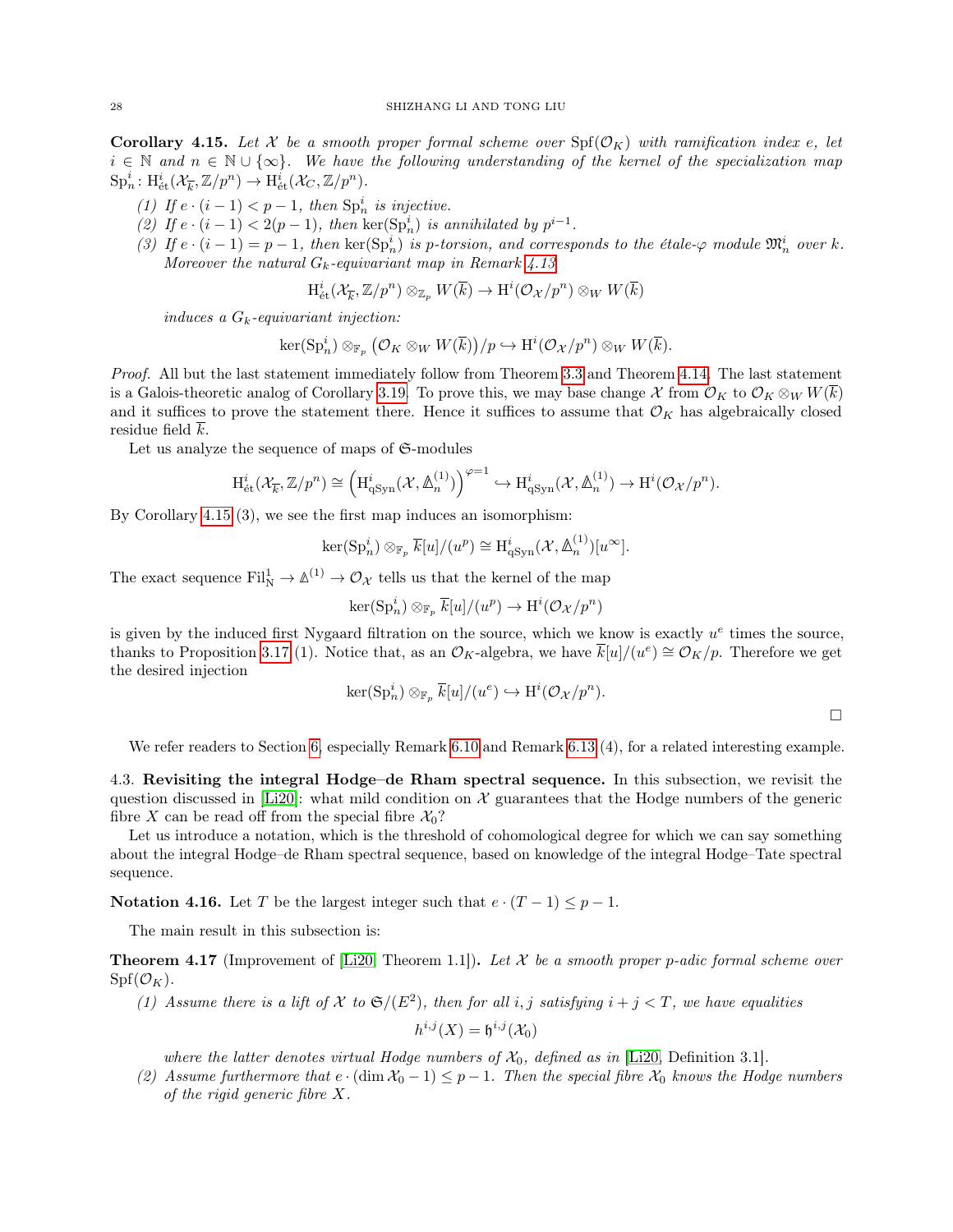For instance, in the unramified case  $e = 1$ , condition (1) is automatic and condition (2) says we allow X to be at most dimension  $p$ . From the proof, we shall see that the Hodge numbers of  $X$  can be computed using the virtual Hodge numbers of  $\mathcal{X}_0$  (see [\[Li20,](#page-51-3) Subsection 3.2]) together with Euler characteristics of  $\Omega^i_{\mathcal{X}_0}$ 's in an algorithmic way.

We largely follow the proof of [\[Li20,](#page-51-3) Theorem 1.1]. Just like there, we need to first analyze the integral Hodge–de Rham spectral sequence, hence the title of this subsection.

<span id="page-28-0"></span>**Theorem 4.18.** Let X be a smooth proper p-adic formal scheme over  $\text{Spf}(\mathcal{O}_K)$  liftable to  $\mathfrak{S}/(E^2)$ . Let  $n \in \mathbb{N} \cup \{\infty\}.$ 

- (1) The Hodge–de Rham spectral sequence for  $\mathcal{X}_n$  has no nonzero differentials with source of total degree  $\langle T$ .
- (2) If  $e > 1$ , then  $\mathfrak{M}_n^T := \mathrm{H}^T_{\mathrm{qSym}}(\mathcal{X}, \mathbb{A}_n)[u^\infty] = 0$ . In particular, the prismatic cohomology  $\mathrm{H}^m_{\mathbb{A}}(\mathcal{X}/\mathfrak{S}) \simeq$  $M_m \otimes_{\mathbb{Z}_p} \mathfrak{S}$  is of the shape of a  $\mathbb{Z}_p$ -module  $M_m$  for all  $m \leq T$ .
- (3) If  $e = 1$ , The induced Hodge filtrations  $H^i(\mathcal{X}, \mathrm{Fil}^j_H) \subset H^i_{dR}(\mathcal{X})$  are split for any  $i \leq p$  and any j.
- (4) If  $e > 1$ , The induced Hodge filtrations  $H^i(\mathcal{X}, \mathrm{Fil}^j_H) \subset H^i_{dR}(\mathcal{X})$  are split for any  $i < T$  and any j.

Here  $\mathcal{X}_n$  denotes the mod  $p^n$  fibre. We do not know if the split statement in (3) above holds at the mod  $p^n$  level. Mimicking the terminology in [\[Li20\]](#page-51-3), we may say the Hodge–de Rham sequence for  $\mathcal{X}_n$  is split degenerate up to degree T. We need some preparations.

## <span id="page-28-1"></span>Lemma 4.19.

- (1) If  $e = 1$ , we have  $\ell(\text{Tor}_1^{\mathfrak{S}}(k, \mathcal{O}_K)) = \ell(\text{Tor}_1^{\mathfrak{S}}(k, \varphi_{\mathfrak{S},*}\mathcal{O}_K)).$
- (2) If  $e > 1$ , we have  $\ell(\text{Tor}_1^{\mathfrak{S}}(k, \mathcal{O}_K)) < \ell(\text{Tor}_1^{\mathfrak{S}}(k, \varphi_{\mathfrak{S},*}\mathcal{O}_K)).$
- (3) Let M be a finitely generated  $p^{\infty}$ -torsion  $\mathfrak{S}\text{-module without }u\text{-torsion, then}$

$$
\ell(M\otimes_{\mathfrak{S}}\mathcal{O}_K)=\ell(M\otimes_{\mathfrak{S},\varphi_{\mathfrak{S}}}\mathcal{O}_K).
$$

Here  $\ell(-)$  denotes length of the  $\mathcal{O}_K$ -module.

*Proof.* For (1) and (2): Simply note that  $\text{Tor}_{1}^{\mathfrak{S}}(k, \mathcal{O}_{K})$  is the  $u^{e}$ -torsion in  $k = \mathfrak{S}/(p, u)$ , whereas the module Tor $_1^{\mathfrak{S}}(k,(\varphi_{\mathfrak{S}})_*\mathcal{O}_K)$  is the  $u^e$ -torsion in  $k \otimes_{\mathfrak{S},\varphi_{\mathfrak{S}}} \mathfrak{S} = \mathfrak{S}/(p,u^p)$ .

For  $(3)$ : It is easy to see that the condition guarantees a finite filtration on M with graded pieces given by  $\mathfrak{S}/p \cong k[[u]]$ . Indeed we just make an induction on the exponent of powers of p that annihilates M and contemplate with the sequence

$$
0 \to M[p] \to M \to M/M[p] \to 0.
$$

Hence the equality of lengths follows from the equality of  $\mathfrak{S}/p \otimes_{\mathfrak{S},\varphi_{\mathfrak{S}}} \mathfrak{S} \simeq \mathfrak{S}/p$ .

<span id="page-28-2"></span>**Lemma 4.20.** Let  $F \subset M$  be an inclusion of finitely generated  $W(k)$ -modules. If the induced maps  $F/p^n \to$  $M/p^n$  are injective for any  $n \in \mathbb{N}$ , then F is a direct summand in M.

*Proof.* Denote  $M/F$  by C, the condition implies that  $M[p^n] \rightarrow C[p^n]$  for all n. Write the torsion submodule  $C_{\text{tor}}$  as direct sums of cyclic torsion  $W(k)$ -modules, and use the condition, we see that each cyclic summand admits a section back to M. This way we see that the extension class restricted to 0 in  $\text{Ext}^1_{W(k)}(C_{\text{tor}}, F)$ , hence it must come from a class in  $\text{Ext}^1_{W(k)}(C/C_{\text{tor}}, F)$ . But now  $C/C_{\text{tor}}$  is finitely generated torsion free  $W(k)$ -module, which is well-known to be free  $W(k)$ -module, hence the extension group is 0.

*Proof of Theorem [4.18.](#page-28-0)* Let us show (1) and (2). The case of  $n = \infty$  follows from the finite n case: for (1) this is by left exactness of taking inverse limit, for (2) this follows from Proposition [2.6.](#page-7-1) Now we assume  $n \in \mathbb{N}$ , the degeneration statement is equivalent to equality of lengths

$$
\ell(\mathrm{H}^m_{\mathrm{dR}}(\mathcal{X}_n)) = \sum_{i+j=m} \ell(\mathrm{H}^{i,j}(\mathcal{X}_n)),
$$

for any  $m < T$ . Note that by the mere existence of the Hodge–de Rham spectral sequence, we have the inequality

$$
\ell(\mathrm{H}^m_{\mathrm{dR}}(\mathcal{X}_n)) \leq \sum_{i+j=m} \ell(\mathrm{H}^{i,j}(\mathcal{X}_n))
$$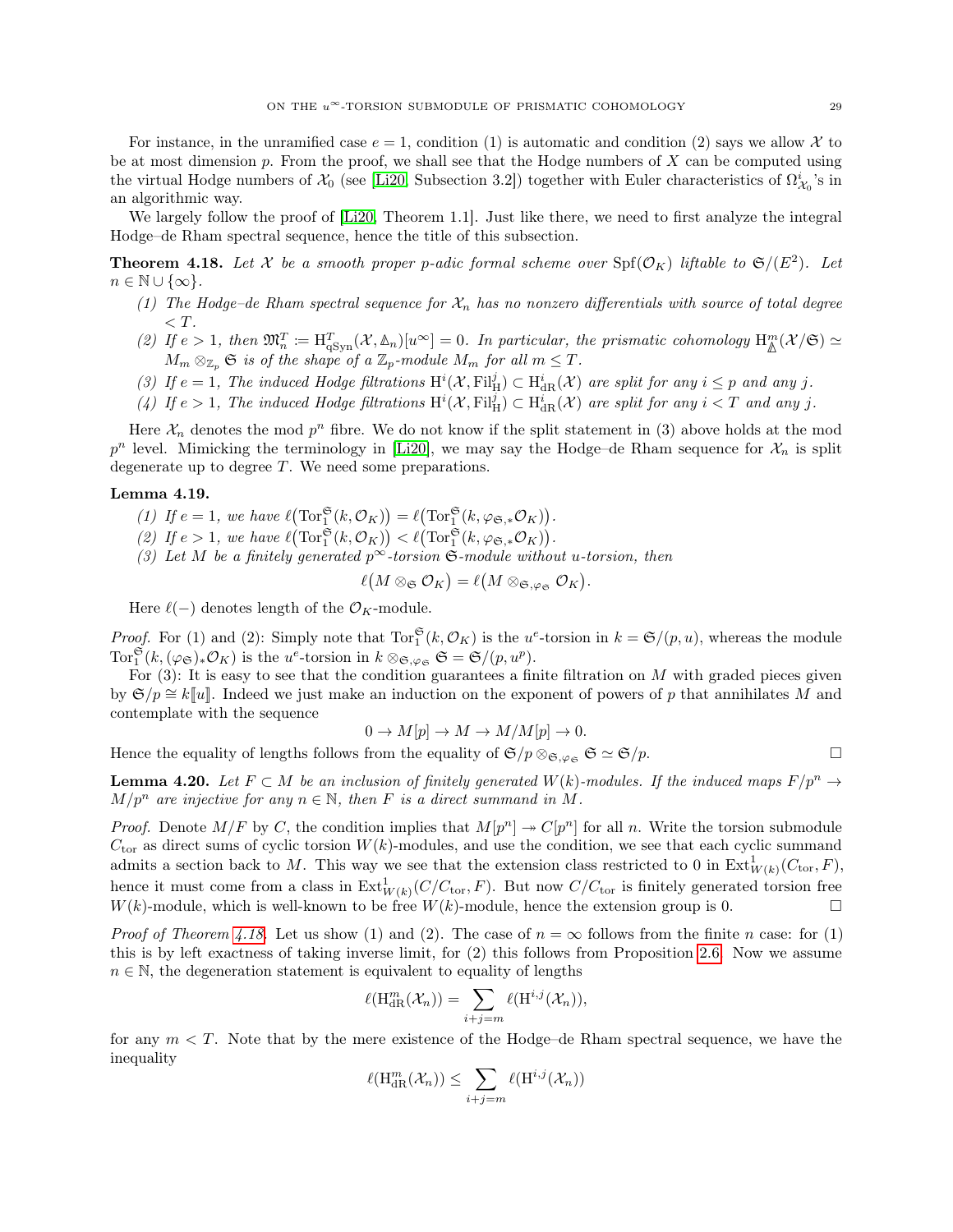for free for any m. Below we shall try to show the converse inequality for  $m < T$ .

To that end, by the same argument as in the first paragraph of [\[Li20,](#page-51-3) Proof of Theorem 1.1], the liftability condition implies that the Hodge–Tate spectral sequence degenerates up to degree  $p-1$ , see [\[BS19,](#page-50-3) Remark 4.13 and Proposition 4.14], [\[ALB19,](#page-50-12) Proposition 3.2.1], and [\[LL20,](#page-51-7) Corollary 4.23]. In particular, since  $T-1 \leq p-1$  we have a splitting of  $\mathcal{O}_K$ -modules:  $H_{\mathrm{HT}}^m(\mathcal{X}_n) \simeq \bigoplus_{i+j=m} H^{i,j}(\mathcal{X}_n)$  for any  $m < T$ . Here the Hodge–Tate cohomology of  $\mathcal{X}_n$  is defined to be the quasi-syntomic cohomology of the mod  $p^n$  of the Hodge–Tate sheaf  $\mathcal{O}_{\mathbb{A}}$ . What remains to be shown is an inequality of length:

$$
\ell(\mathrm{H}_{\mathrm{HT}}^m(\mathcal{X}_n)) \leq \ell(\mathrm{H}_{\mathrm{dR}}^m(\mathcal{X}_n)).
$$

By the Hodge–Tate and de Rham comparisons of prismatic cohomology [\[BS19,](#page-50-3) Theorem 4.10 and Corollary 15.4], we have equalities:

$$
\ell(\mathrm{H}_{\mathrm{HT}}^m(\mathcal{X}_n))=\ell\big(\mathrm{H}_{\mathrm{qSyn}}^m(\mathcal{X},\mathbb{A}_n)\otimes_{\mathfrak{S}}\mathcal{O}_K\big)+\ell\big(\mathrm{Tor}_1^{\mathfrak{S}}(\mathfrak{M}_n^{m+1},\mathcal{O}_K)\big)
$$

and

$$
\ell(\mathrm{H}^m_{\mathrm{dR}}(\mathcal{X}_n)) = \ell(\mathrm{H}^m_{\mathrm{qSyn}}(\mathcal{X}, \mathbb{A}_n) \otimes_{\mathfrak{S}, \varphi_{\mathfrak{S}}} \mathcal{O}_K) + \ell(\mathrm{Tor}_1^{\mathfrak{S}}(\mathfrak{M}^{m+1}_n, (\varphi_{\mathfrak{S}})_*\mathcal{O}_K)).
$$

Now the desired inequality between length of Hodge–Tate and de Rham cohomology follows from the definition of T, the inequality  $m < T$ , the Theorem [3.3,](#page-14-0) and the Lemma [4.19.](#page-28-1) This finishes the proof of (1).

Next we turn to (2), note that by Theorem [3.3](#page-14-0) (3), if  $\mathfrak{M}_n^T$  were nonzero, it would necessarily be a direct sum of k as an  $\mathfrak{S}\text{-module}$ . Then Lemma [4.19](#page-28-1) (2) shows that when  $e > 1$ , the strict inequality

$$
\ell(\mathbf{H}_{\mathrm{HT}}^{T-1}(\mathcal{X}_n)) < \ell(\mathbf{H}_{\mathrm{dR}}^{T-1}(\mathcal{X}_n))
$$

holds, which violates the fact that the left hand side is the same as sum of length of Hodge cohomology groups whereas the right hand side is at most that sum. Hence we arrive at a contradiction. The vanishing of  $\mathfrak{M}_{n}^{m}$  when  $m < T$  already follows from Theorem [3.3](#page-14-0) (1). The statement concerning structure of prismatic cohomology now follows from Proposition [2.6.](#page-7-1)

Now we turn to (3):  $e = 1$ , hence  $T = p$ . In this case, the statement (1) we proved above implies that for any  $i \leq p$  and any j, the map  $\mathrm{H}^i(\mathcal{X}_n, \mathrm{Fil}^j_H) \to \mathrm{H}^i_{\mathrm{dR}}(\mathcal{X}_n)$  is injective. Hence the submodule  $\mathrm{H}^i(\mathcal{X}, \mathrm{Fil}^j_H) \subset \mathrm{H}^i_{\mathrm{dR}}(\mathcal{X})$ has the property that it induces an injection modulo any  $p^n$ . The desired splitness follows from Lemma [4.20.](#page-28-2)

Lastly we show (4): when  $e > 1$ . We follow the argument of [\[Li20,](#page-51-3) Corollary 3.9]. Using the vanishing statement established in (2), it follows that we have abstract isomorphism  $H_{HT}^m(\mathcal{X}) \simeq H_{dR}^m(\mathcal{X})$  whenever  $m < T$ . Hence the argument of loc. cit. shows that in the range  $m < T$ , splitting of the Hodge–Tate filtration on  $H_{\mathrm{HT}}^m(\mathcal{X})$  is equivalent to the splitting of the Hodge filtration on  $H_{\mathrm{dR}}^m(\mathcal{X})$ . We can then finish our proof, as liftability to  $\mathfrak{S}/(E^2)$  gives the desired splitting of the Hodge–Tate filtration in the range  $m < T \leq p$ .

Remark 4.21. Comparing our Theorem [4.18\(](#page-28-0)1) with what Fontaine–Messing obtained [\[FM87,](#page-51-4) II.2.7.(i)] (assuming the existence of a lifting over W), we seemingly get a stronger statement: namely loc. cit only claims degeneration statement when the differential has target of degree  $\lt p$  whereas ours allow the differential has source of degree  $\langle p \rangle$  (so the target can have degree p). However this is due to Fontaine and Messing not trying to squeeze their method to the most optimal, which is understandable given how many indices they needed to take care of. Indeed, their [\[FM87,](#page-51-4) II.2.6.(ii)] implies the map in next degree (following their notation)  $\oplus_{r=1}^t H^{m+1}(J_n^{[r]}) \to \oplus_{r=0}^t H^{m+1}(J_n^{[r]})$  is injective, which can be used to strengthen their [\[FM87,](#page-51-4) II.2.7.(i)], hence also gaining the extra degeneration statement we obtained here.

Now it is time to prove the main theorem in this subsection.

*Proof of Theorem [4.17.](#page-27-1)* Fix an  $m < T$ , and a  $j \in \mathbb{N}$ . We consider the map of two  $\mathcal{O}_K$ -complexes

$$
\mathrm{R}\Gamma(\mathcal{X}, \mathrm{Fil}_{\mathrm{H}}^j) \to \mathrm{R}\Gamma_{\mathrm{dR}}(\mathcal{X}/\mathcal{O}_K).
$$

Our Theorem [4.18](#page-28-0) (1), (3) and (4) implies that this map in degree m satisfies the assumption of [\[Li20,](#page-51-3) Lemma 2.16] (with our m being the n in loc. cit.). We finish the proof of (1) by combining the conclusion of [\[Li20,](#page-51-3) Lemma 2.16] with the definition of Hodge numbers of X and virtual Hodge numbers of  $\mathcal{X}_0$ .

The fact that  $(1)$  implies  $(2)$  is rather a brain teaser. In the Hodge diamond of X, all numbers below the middle row, which is the row with total degree given by  $\dim(X)$  ( $\leq T$  by assumption), are given by the corresponding virtual Hodge number of  $\mathcal{X}_0$ . Hodge symmetry implies that  $\mathcal{X}_0$  also knows all numbers above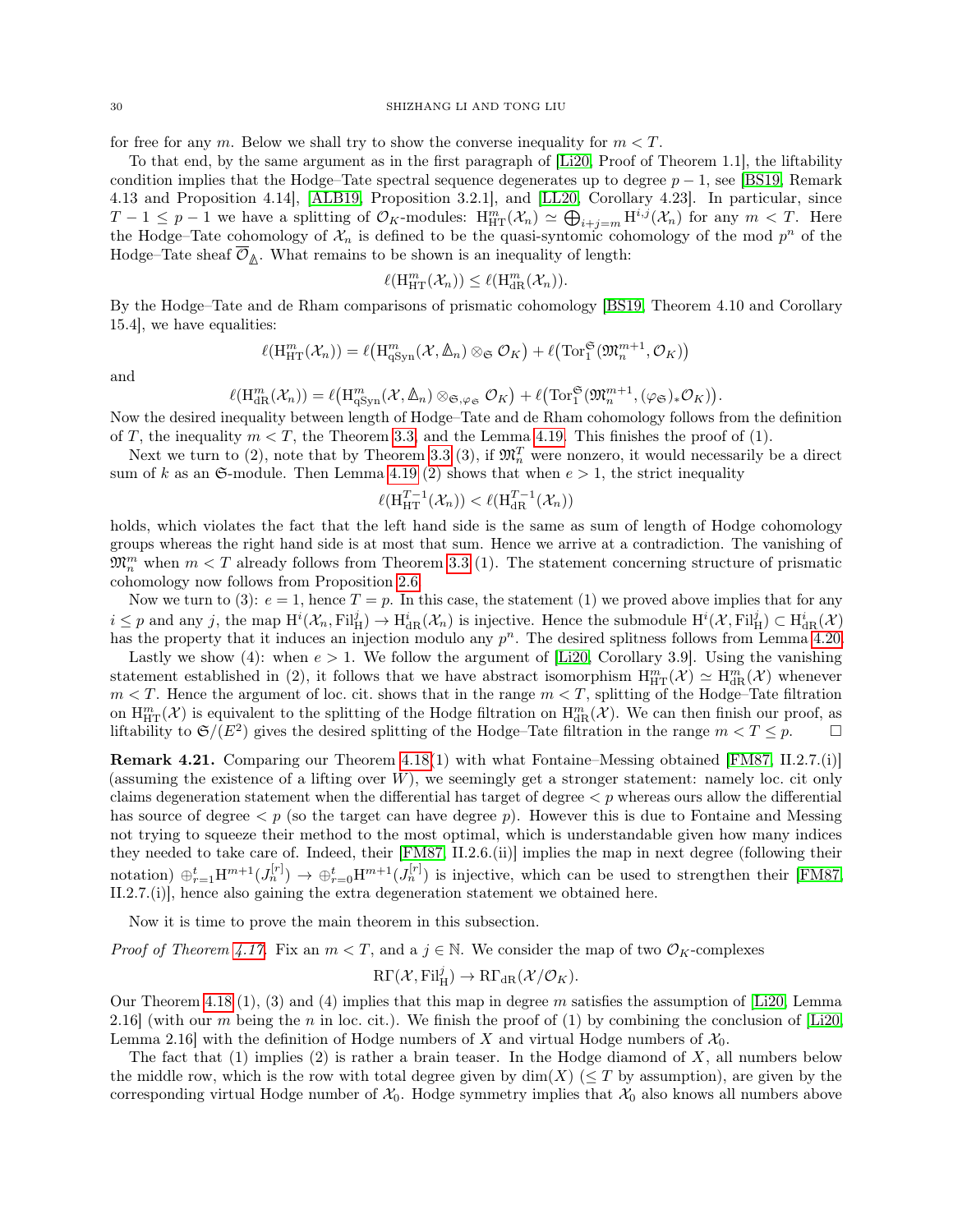the middle row. Now for the middle row, simply use the fact that Euler characteristic is locally constant for any flat family of coherent sheaves.  $\Box$ 

For the rest of this subsection, let us specialize to the case of  $e = 1$ . Using knowledge on the Hodge–de Rham spectral sequence, we have a similar degeneration of the "Nygaard–Prism" spectral sequence up to cohomological degree p.

<span id="page-30-1"></span>**Theorem 4.22.** Assume  $e = 1$  (so  $\mathcal{O}_K = W$ ), and let  $n \in \mathbb{N} \cup \{\infty\}$ . The map

$$
\operatorname{H}^{i}_{\mathrm{qSyn}}({\mathcal X}, \mathrm{Fil}^j_N/p^n) \to \operatorname{H}^{i}_{\mathrm{qSyn}}({\mathcal X}, {\mathbb A}^{(1)}_n)
$$

is injective, when  $i < p$  or  $i = p, j \leq p - 1$ .

Recall that when  $i = p$  and  $j \ge p$ , kernels of these maps have been studied in Proposition [3.17](#page-20-0) (3).

*Proof.* We shall induct on j, the case of  $j = 0$  being trivial. We need to stare at the following diagram:

$$
\begin{array}{ccc}\n\mathrm{H}^{i}_{\mathrm{qSyn}}(\mathcal{X},\mathrm{Fil}^{j}_{\mathrm{N}}/p^{n})\otimes_{\mathfrak{S}}(E) \longrightarrow & \mathrm{H}^{i}_{\mathrm{qSyn}}(\mathcal{X},\mathrm{Fil}^{j+1}_{\mathrm{N}}/p^{n})\longrightarrow & \mathrm{H}^{i}(\mathcal{X},\Omega^{ \geq j+1}_{\mathcal{X}/W}/p^{n})\\ \downarrow & & \downarrow & & \downarrow & & \downarrow & & \downarrow\\ \mathrm{H}^{i}_{\mathrm{qSyn}}(\mathcal{X},\mathbb{A}^{(1)}_{n})\otimes_{\mathfrak{S}}(E) \longrightarrow & \mathrm{H}^{i}_{\mathrm{qSyn}}(\mathcal{X},\mathbb{A}^{(1)}_{n})\longrightarrow & \mathrm{H}^{i}_{\mathrm{dR}}(\mathcal{X}_{n}/W_{n}).\n\end{array}
$$

The rows are exact as they are part of long exact sequences, coming from exact sequences of sheaves on  $\mathcal{X}_{qSyn}$ . The right vertical arrow is injective for all  $i \leq p$  thanks to Theorem [4.18](#page-28-0) (1), note that  $T = p$  as  $e = 1$ . The left vertical arrow is injective by induction hypothesis.

Let us first show the statement for  $i < p$ . Take an element in the kernel of the middle vertical arrow, by diagram chasing we see that the element comes from an element  $\alpha$  in  $H^i_{qSym}(\mathcal{X}, Fil^j_N/p^n)\otimes_{\mathfrak{S}} (E)$ . Now it suffices to show the image of  $\alpha$  in  $H^i_{qSym}(\mathcal{X}, \mathbb{A}_n^{(1)}) \otimes_{\mathfrak{S}} (E)$  is zero. Lastly we note that the further image in  $\mathrm{H}^i_{\mathrm{qSyn}}(\mathcal{X}, \mathbb{A}^{(1)}_n)$  is zero, therefore it suffices to know  $\mathrm{H}^i_{\mathrm{qSyn}}(\mathcal{X}, \mathbb{A}^{(1)}_n)$  has no E-torsion, or equivalently it has no u-torsion, thanks to Theorem [3.3](#page-14-0) (1).

Finally let us show the statement when  $i = p$ , and let  $j + 1 \le p - 1$ . Argue as the previous paragraph, we are reduced to showing: Given an element  $\beta_j \in H^p_{qSym}(\mathcal{X}, \mathrm{Fil}^j_N/p^n)$  whose image  $\gamma$  in  $H^p_{qSym}(\mathcal{X}, \mathbb{A}^{(1)}_n)$  is an E-torsion, then the image of  $\beta_j \otimes E$  in  $H^p_{qSym}(\mathcal{X}, \mathrm{Fil}^{j+1}_N/p^n)$  is already zero. To that end, we need the help of another diagram:

$$
\begin{array}{ccc}\n\mathrm{H}^{p}_{\mathrm{qSyn}}(\mathcal{X},\mathrm{Fil}^{p-1}_{\mathrm{N}}/p^{n})\otimes_{\mathfrak{S}}(E) & \longrightarrow & \mathrm{H}^{p}_{\mathrm{qSyn}}(\mathcal{X},\mathrm{Fil}^{p-1}_{\mathrm{N}}/p^{n}) \\
& & \downarrow & & \downarrow & \\
\mathrm{H}^{p}_{\mathrm{qSyn}}(\mathcal{X},\mathrm{Fil}^{j}_{\mathrm{N}}/p^{n})\otimes_{\mathfrak{S}}(E) & \longrightarrow & \mathrm{H}^{p}_{\mathrm{qSyn}}(\mathcal{X},\mathrm{Fil}^{j+1}_{\mathrm{N}}/p^{n}) \\
& & \downarrow & & \downarrow & \\
& & \downarrow & & \downarrow & \\
& & \downarrow & & \downarrow & \\
& & \downarrow & & \downarrow & \\
& & \downarrow & & \downarrow & \\
& & \downarrow & & \downarrow & \\
& & \downarrow & & \downarrow & \\
& & \downarrow & & \downarrow & \\
& & \downarrow & & \downarrow & \\
& & \downarrow & & \downarrow & \\
& & \downarrow & & \downarrow & \\
& & \downarrow & & \downarrow & \\
& & \downarrow & & \downarrow & \\
& & \downarrow & & \downarrow & \\
& & \downarrow & & \downarrow & \\
& & \downarrow & & \downarrow & \\
& & \downarrow & & \downarrow & \\
& & \downarrow & & \downarrow & \\
& & \downarrow & & \downarrow & \\
& & \downarrow & & \downarrow & \\
& & \downarrow & & \downarrow & \\
& & \downarrow & & \downarrow & \\
& & \downarrow & & \downarrow & \\
& & \downarrow & & \downarrow & \\
& & \downarrow & & \downarrow & \\
& & \downarrow & & \downarrow & \\
& & \downarrow & & \downarrow & \\
& & \downarrow & & \downarrow & \\
& & \downarrow & & \downarrow & \\
& & \downarrow & & \downarrow & \\
& & \downarrow & & \downarrow & \\
& & \downarrow & & \downarrow & \\
& & \downarrow & & \downarrow & \\
& & \downarrow & & \downarrow & \\
& & \downarrow & & \downarrow & \\
& & \downarrow & & \downarrow & \\
& & \downarrow & & \downarrow & \\
& & \downarrow & & \downarrow & \\
& & \downarrow & & \downarrow & \\
& & \downarrow & & \downarrow & \\
& & \downarrow & & \downarrow & \\
& & \downarrow & & \downarrow & \\
& & \downarrow & & \downarrow & \\
& & \downarrow & & \downarrow & \\
& & \downarrow & & \downarrow & \\
& & \down
$$

Although it will not be used, we point out that two vertical arrows in the top square are both injective because of Proposition [3.17](#page-20-0) (2). Since  $\gamma$  is an E-torsion, we know it is  $(u, p)$ -torsion, see Theorem [3.3](#page-14-0) (3). Therefore we see  $\gamma$  is the image of a  $(u, p)$ -torsion  $\beta_{p-1}$  in  $H_{qSym}^p(\mathcal{X}, Fil_N^{p-1}/p^n)$  thanks to Proposition [3.17](#page-20-0) (1). By induction hypothesis, we see the image of  $\beta_{p-1}$  in  $H_{qSyn}^p(\mathcal{X}, Fil^j_N/p^n)$  is precisely  $\beta_j$ . Now we are done as  $E \cdot \beta_{p-1} = 0$  in  $\mathrm{H}^p_{q\mathrm{Syn}}(\mathcal{X}, \mathrm{Fil}^{p-1}_{\mathrm{N}}/p^n).$ 

## 5. Crystalline cohomology in boundary degree

<span id="page-30-0"></span>Notation 5.1. Throughout this section let us fix  $n \in \mathbb{Z} \cup \{\infty\}$ , and fix  $e, i$  such that  $e \cdot i = p-1$ . Let S be the PD envelope of  $\mathfrak{S} \twoheadrightarrow \mathcal{O}_K$ , let  $c_1 = \varphi(E)/p \in S^\times$ . Denote  $\mathfrak{S}_n := \mathfrak{S}/p^n$  and  $S_n := S/p^n$ . Let X be a smooth proper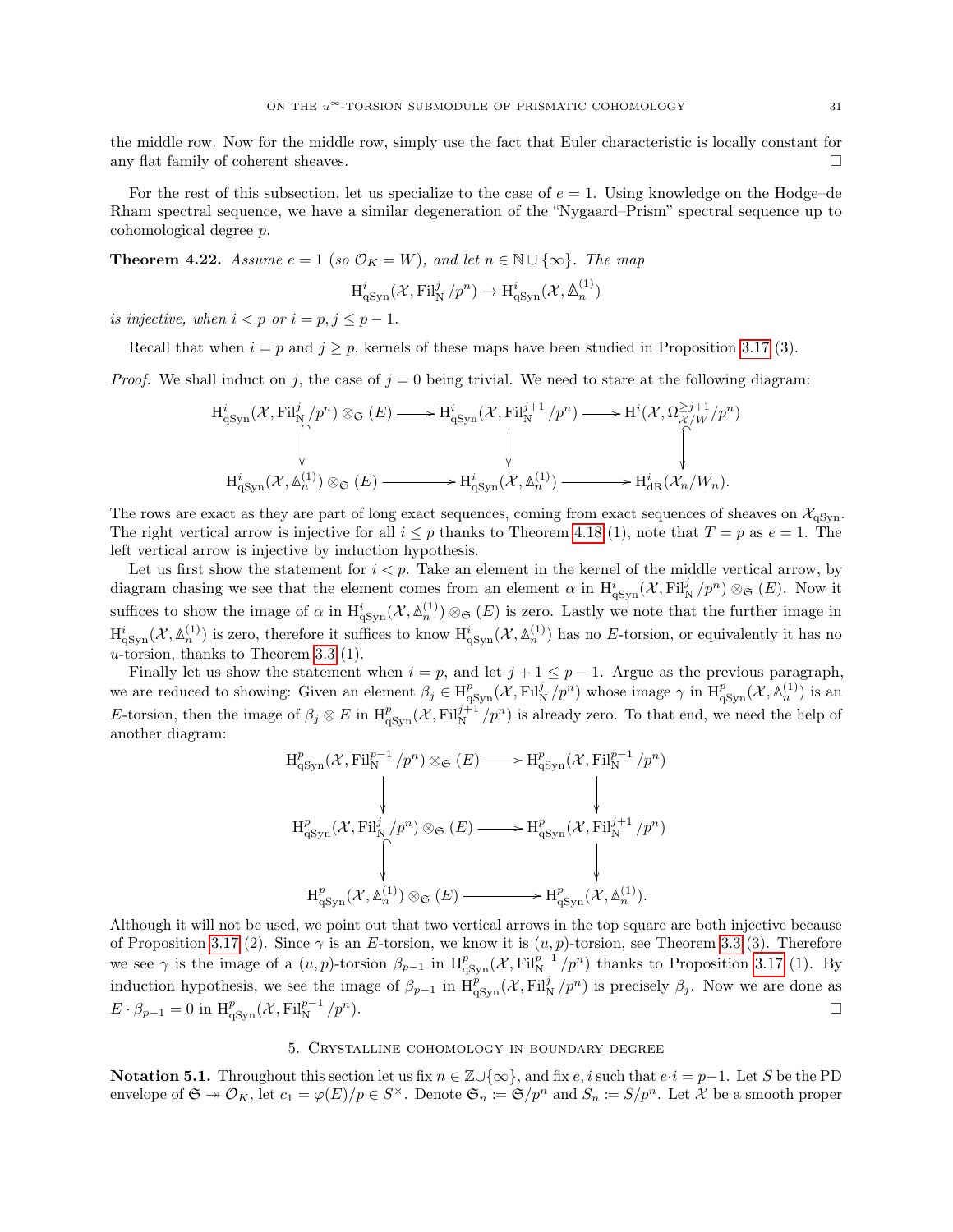formal scheme over  $\text{Spf}(\mathcal{O}_K)$ . Let  $\mathfrak{M} \coloneqq \text{H}^i_{\text{qSyn}}(\mathcal{X}, \mathbb{A}^{(1)}_n)$ , let  $\mathcal{M} \coloneqq \text{H}^i_{\text{crys}}(\mathcal{X}_n/S_n, \mathcal{O}_{\text{crys}}) \cong \text{H}^i_{\text{qSyn}}(\mathcal{X}, \text{dR}_{-\text{gsyn}}/p^n)$ , and finally let  $V := \mathrm{H}^{i+1}_{q\mathrm{Syn}}(\mathcal{X}, \mathbb{A}_n)[u^\infty]$ . We use Frob<sub>k</sub> to denote the Frobenius on k.

Recall that, by Theorem [3.3,](#page-14-0) the module  $\mathfrak{M}$  is u-torsion free and the Frobenius  $\mathfrak{S}\text{-module }V$  is an étale  $\varphi$ -module over k. Also recall [\[BS19,](#page-50-3) Theorem 5.2] and [\[LL20,](#page-51-7) Theorem 3.5 and Lemma 7.16] that, we have a short exact sequence of Frobenius S-modules:

<span id="page-31-1"></span>
$$
\text{(C)} \qquad \qquad 0 \to \mathfrak{M} \otimes_{\mathfrak{S}_n} S_n \to \mathcal{M} \to \text{Tor}_1^{\mathfrak{S}_n}(V, \varphi_* S_n) \cong \text{Tor}_1^{\mathfrak{S}_1}(V, \varphi_* S_1) =: \overline{M} \to 0,
$$

where the last equality follows from the fact that  $S_1 = \mathfrak{S}_1 \otimes_{\mathfrak{S}_n}^{\mathbb{L}} S_n$ . Here by assumption on X, we know  $\mathfrak{M}$  is finitely generated over  $\mathfrak S$  and we can replace completed tensor with tensor to ease notation a little bit. Let us give a functorial description of  $\overline{M}$ .

<span id="page-31-4"></span>

**Lemma 5.2.** Let N be an  $\mathfrak{S}_1$ -module, then we have identifications of  $\mathfrak{S}_1$ -modules:

- (1)  $\operatorname{Tor}_1^{\mathfrak{S}_1}(V,N) \cong V \otimes_k (N[u])$ ; and
- (2)  $\operatorname{Tor}^{\mathfrak{S}_1}_1(V,\varphi_*N) \cong \operatorname{Frob}_k^*(V) \otimes_k (N[u^p]).$

Here the  $\mathfrak{S}\text{-module structures on right hand sides are via the second factor.}$ 

In particular we have  $\overline{M} \cong \text{Frob}_k^*(V) \otimes_k S_1[w^p].$ 

Proof. Let us prove (2) here as the proof of (1) follows a similar argument. Note that

$$
V\otimes^\mathbb{L}_{\mathfrak{S}_1,\varphi}N=V\otimes^\mathbb{L}_{k,id}\,k\otimes^\mathbb{L}_{\mathfrak{S}_1,\varphi}N=V\otimes^\mathbb{L}_{k,id}\,k\otimes^\mathbb{L}_{\mathfrak{S}_1,\varphi}\mathfrak{S}_1\otimes^\mathbb{L}_{\mathfrak{S}_1}N.
$$

Then one simply computes

$$
k\otimes_{\mathfrak{S}_1,\varphi}^{\mathbb{L}}\mathfrak{S}_1\cong \mathfrak{S}_1/u^p,
$$

with  $k$  module structure via Frobenius on  $k$ . Therefore the above derived tensor becomes

 $\mathrm{Frob}_k^* V \otimes_k \mathrm{Tor}_1^{\mathfrak{S}_1}(\mathfrak{S}_1/u^p,N) \cong \mathrm{Frob}_k^* V \otimes_k (N[u^p])$ 

In the following we shall describe the induced filtrations, divided Frobenii and connections on all terms of the sequence  $\Box$ [.](#page-31-1)

<span id="page-31-0"></span>5.1. Understand filtrations. Recall [\[LL20,](#page-51-7) Theorem 4.1] (and references thereof) we have filtered isomorphisms:

$$
\mathrm{R}\Gamma(\mathcal{X}, \mathrm{Fil}_{\mathrm{H}}^{\bullet}\,\mathrm{dR}_{-/\mathfrak{S}}^{\wedge})\xrightarrow{\cong} \mathrm{R}\Gamma_{\mathrm{crys}}(\mathcal{X}/S, \mathcal{I}_{\mathrm{crys}}^{\bullet}).
$$

By the above identification, we need to understand the Hodge filtration on the derived de Rham cohomology of  $\mathcal{X}/\mathfrak{S}$ .

<span id="page-31-3"></span>Lemma 5.3. We have the following.

- (1) The map  $H^i_{\text{qSyn}}(\mathcal{X}, \text{Fil}^i_N \mathbb{A}_n^{(1)}) \to \mathfrak{M}$  is injective.
- (2) The map  $H^i(\mathcal{X}, \mathrm{Fil}^i_{\mathrm{H}} \mathrm{dR}^{\wedge}_{-\mathcal{f} \mathfrak{S}} / p^n) \to \mathcal{M}$  is injective.

This fact has appeared in the proof of [\[LL20,](#page-51-7) Theorem 7.22], for the convenience of readers let us reproduce its proof below. The key point is that the inequality  $e \cdot (i-1) < p-1$  implies the *i*-th prismatic cohomology is u-torsion free, which in turn guarantee injectivity.

Proof. By [\[LL20,](#page-51-7) Corollary 4.23] and diagram chasing, we know the kernel of

$$
H^i_{qSyn}(\mathcal{X}, \mathrm{Fil}^i_N \,\mathbb{A}_n^{(1)}) \to \mathfrak{M}
$$

surjects onto the kernel of

$$
H^i(\mathcal{X}, \mathrm{Fil}^i_{\mathrm{H}} \, \mathrm{dR}^\wedge_{-/\mathfrak{S}} / p^n) \to \mathcal{M}.
$$

Hence it suffices to prove (1).

<span id="page-31-2"></span>By [\[LL20,](#page-51-7) Lemma 7.8] we know the *i*-th divided Frobenius  $\varphi_i: H^i_{qSym}(\mathcal{X}, \mathrm{Fil}^i_{\mathbb{N}} \mathbb{A}^{(1)}_n) \to H^i_{qSym}(\mathcal{X}, \mathbb{A}_n)$  is an isomorphism. Combining with Theorem [3.3](#page-14-0) (1) we see that the cohomology of Nygaard filtration has no finite length sub-S-module. Finally [\[LL20,](#page-51-7) Proposition 7.12] says the kernel of the map in (1) must be a finite length sub-S-module, hence zero.

 $\Box$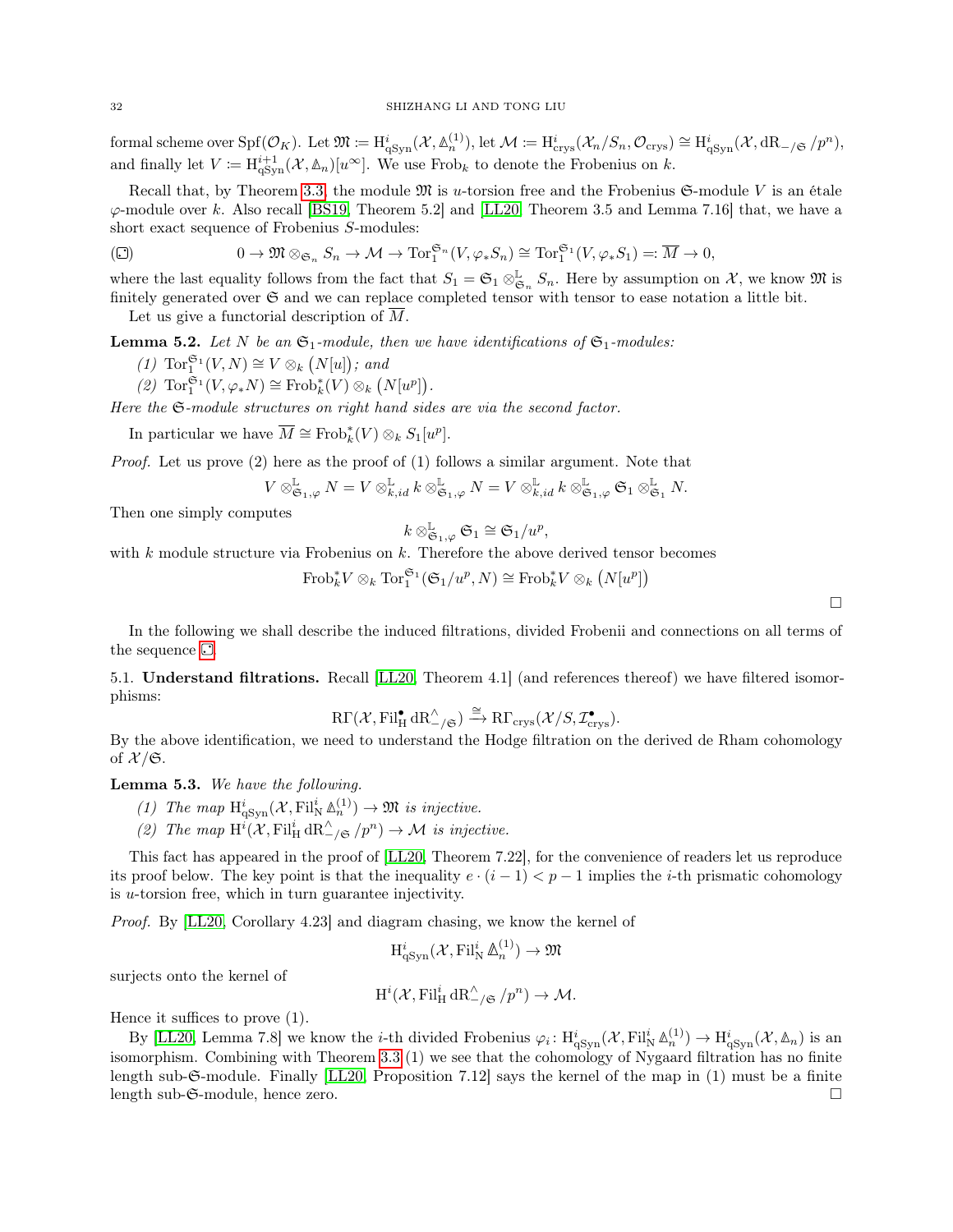**Notation 5.4.** We denote the image of above injections by Fil<sup>i</sup>  $\mathfrak{M}$  and Fil<sup>i</sup>  $\mathcal{M}$  respectively.

The submodule Fil<sup>i</sup>  $M \subset M$  induces filtrations on the first and the third term in the sequence  $\Box$ [.](#page-31-1) For instance

$$
\operatorname{Fil}^i\big(\mathfrak{M}\otimes_{\mathfrak{S}_n} S_n\big)\coloneqq\big(\mathfrak{M}\otimes_{\mathfrak{S}_n} S_n\big)\cap\operatorname{Fil}^i\mathcal{M}
$$

where the intersection happens inside  $M$ , and

$$
\operatorname{Fil}^i \overline{M} \coloneqq \operatorname{Im}(\operatorname{Fil}^i \mathcal{M} \to \overline{M}).
$$

Let us investigate these filtrations.

Let  $\mathcal{I}^{[i]} \subset S$  be the *i*-th PD filtration ideal, which is *p*-completely generated by  $\geq i$ -th divided powers of  $E(u)$  in S. Note that the quotient  $S/\mathcal{I}^{[i]}$  is p-torsion free, hence the ideal  $\mathcal{I}^{[i]}_n := \mathcal{I}^{[i]}/p^n \subset S_n$  can be regarded as the *i*-th PD filtration ideal on  $S_n$ .

Recall [\[LL20,](#page-51-7) §4] that we have a commutative diagram of sheaves on  $(\mathcal{O}_K)_{qSyn}$ :

$$
(E(u)^j) \otimes_{\mathfrak{S}} \mathbb{A}^{(1)} \longrightarrow \text{Fil}^j_{\mathcal{N}} \mathbb{A}^{(1)} \longrightarrow \mathbb{A}^{(1)}
$$
\n
$$
\downarrow \qquad \qquad \downarrow \qquad \qquad \downarrow
$$
\n
$$
\mathcal{I}^{[j]} \otimes_{S} \text{dR}^{\wedge}_{-\mathfrak{f}} \longrightarrow \text{Fil}^j_{\mathcal{H}} \text{dR}^{\wedge}_{-\mathfrak{f}} \longrightarrow \text{dR}^{\wedge}_{-\mathfrak{f}} \longrightarrow \mathbb{A}^{\wedge}
$$

<span id="page-32-0"></span>**Lemma 5.5.** The diagram above induces the following commutative diagram of sheaves on  $(\mathcal{O}_K)_{qSym}$ .

$$
0 \longrightarrow \frac{\operatorname{Fil}_{\mathrm{N}}^j \Delta^{(1)}}{(E(u)^j) \otimes_{\mathfrak{S}} \Delta^{(1)}} \longrightarrow \frac{\Delta^{(1)}}{(E(u)^j) \otimes_{\mathfrak{S}} \Delta^{(1)}} \longrightarrow \frac{\Delta^{(1)}}{\operatorname{Fil}_{\mathrm{N}}^j \Delta^{(1)}} \longrightarrow 0
$$
  

$$
\downarrow \qquad \qquad \downarrow \qquad \qquad \downarrow
$$
  

$$
0 \longrightarrow \frac{\operatorname{Fil}_{\mathrm{H}}^j dR_{-\prime \mathfrak{S}}^{\wedge}}{\operatorname{Irr}_{\mathrm{N}}^j \otimes_{\mathfrak{S}} dR_{-\prime \mathfrak{S}}^{\wedge}} \longrightarrow \frac{dR_{-\prime \mathfrak{S}}^{\wedge}}{\operatorname{Irr}_{\mathrm{N}}^j \otimes_{\mathfrak{S}} dR_{-\prime \mathfrak{S}}^{\wedge}} \longrightarrow 0
$$

which has short exact rows, and vertical arrows are isomorphisms if  $j \leq p$  and remains so after derived mod  $p^n$ .

*Proof.* The derived mod  $p^n$  statement follows from the fact that derived mod  $p^n$  is exact. It suffices to show two of the three vertical arrows are isomorphisms.

Using  $dR^{\wedge}_{-\prime\mathfrak{S}} \cong S \hat{\otimes}_{\mathfrak{S}} \mathfrak{A}^{(1)}$ , see [\[BS19,](#page-50-3) Theorem 5.2] and [\[LL20,](#page-51-7) Theorem 3.5], the middle vertical arrow is identified with

$$
\mathbb{\Delta}^{(1)} \hat{\otimes} \mathfrak{S} \left( \frac{\mathfrak{S}}{(E(u)^j)} \longrightarrow \frac{S}{\mathcal{I}^{[j]}} \right),
$$

hence it suffices to note that the ring map  $\frac{\mathfrak{S}}{(E(u)^j)} \to \frac{S}{\mathcal{I}^{[j]}}$  is an isomorphism.

The right vertical arrow is an isomorphism (thanks to [\[LL20,](#page-51-7) Corollary 4.23]).

<span id="page-32-1"></span>**Proposition 5.6.** The map Fil<sup>i</sup>  $\mathcal{M} \to \overline{M}$  is surjective. Hence Fil<sup>i</sup>  $\overline{M} = \overline{M}$ .

Proof. We stare at the following map between long exact sequences:

$$
\mathrm{H}^{i}_{\mathrm{qSyn}}(\mathcal{X}, \mathrm{Fil}^{i}_{\mathrm{N}} \mathbb{A}^{(1)}/p^{n}) \longrightarrow \mathfrak{M} \longrightarrow \mathrm{H}^{i}_{\mathrm{qSyn}}(\mathcal{X}, (\mathbb{A}^{(1)}/\mathrm{Fil}^{i}_{\mathrm{N}} \mathbb{A}^{(1)})/p^{n})
$$
\n
$$
\downarrow \qquad \qquad \downarrow \qquad \qquad \downarrow \qquad \qquad \downarrow \qquad \qquad \downarrow \qquad \qquad \downarrow \qquad \qquad \downarrow \qquad \qquad \downarrow \qquad \qquad \downarrow \qquad \qquad \downarrow \qquad \qquad \downarrow \qquad \qquad \downarrow \qquad \qquad \downarrow \qquad \qquad \downarrow \qquad \qquad \downarrow \qquad \qquad \downarrow \qquad \qquad \downarrow \qquad \qquad \downarrow \qquad \qquad \downarrow \qquad \qquad \downarrow \qquad \qquad \downarrow \qquad \qquad \downarrow \qquad \qquad \downarrow \qquad \qquad \downarrow \qquad \qquad \downarrow \qquad \qquad \downarrow \qquad \qquad \downarrow \qquad \qquad \downarrow \qquad \qquad \downarrow \qquad \qquad \downarrow \qquad \qquad \downarrow \qquad \qquad \downarrow \qquad \qquad \downarrow \qquad \qquad \downarrow \qquad \qquad \downarrow \qquad \qquad \downarrow \qquad \qquad \downarrow \qquad \qquad \downarrow \qquad \qquad \downarrow \qquad \qquad \downarrow \qquad \qquad \downarrow \qquad \qquad \downarrow \qquad \qquad \downarrow \qquad \qquad \downarrow \qquad \qquad \downarrow \qquad \qquad \downarrow \qquad \qquad \downarrow \qquad \qquad \downarrow \qquad \qquad \downarrow \qquad \qquad \downarrow \qquad \qquad \downarrow \qquad \qquad \downarrow \qquad \qquad \downarrow \qquad \qquad \downarrow \qquad \qquad \downarrow \qquad \qquad \downarrow \qquad \qquad \downarrow \qquad \qquad \downarrow \qquad \qquad \downarrow \qquad \qquad \downarrow \qquad \qquad \downarrow \qquad \qquad \downarrow \qquad \qquad \downarrow \qquad \qquad \downarrow \qquad \qquad \downarrow \qquad \qquad \downarrow \qquad \qquad \downarrow \qquad \qquad \downarrow \qquad \qquad \downarrow \qquad \qquad \downarrow \qquad \qquad \downarrow
$$

Chasing diagram, we see that it suffices to show the top right horizontal arrow is a surjection. Indeed, granting the surjectivity assertion, we get that the summation map

$$
\operatorname{Fil}^i\mathcal{M}\oplus\mathfrak{M}\to\mathcal{M}
$$

is a surjection. Projection further to  $\overline{M}$  kills the second factor above, hence we get the desired surjectivity.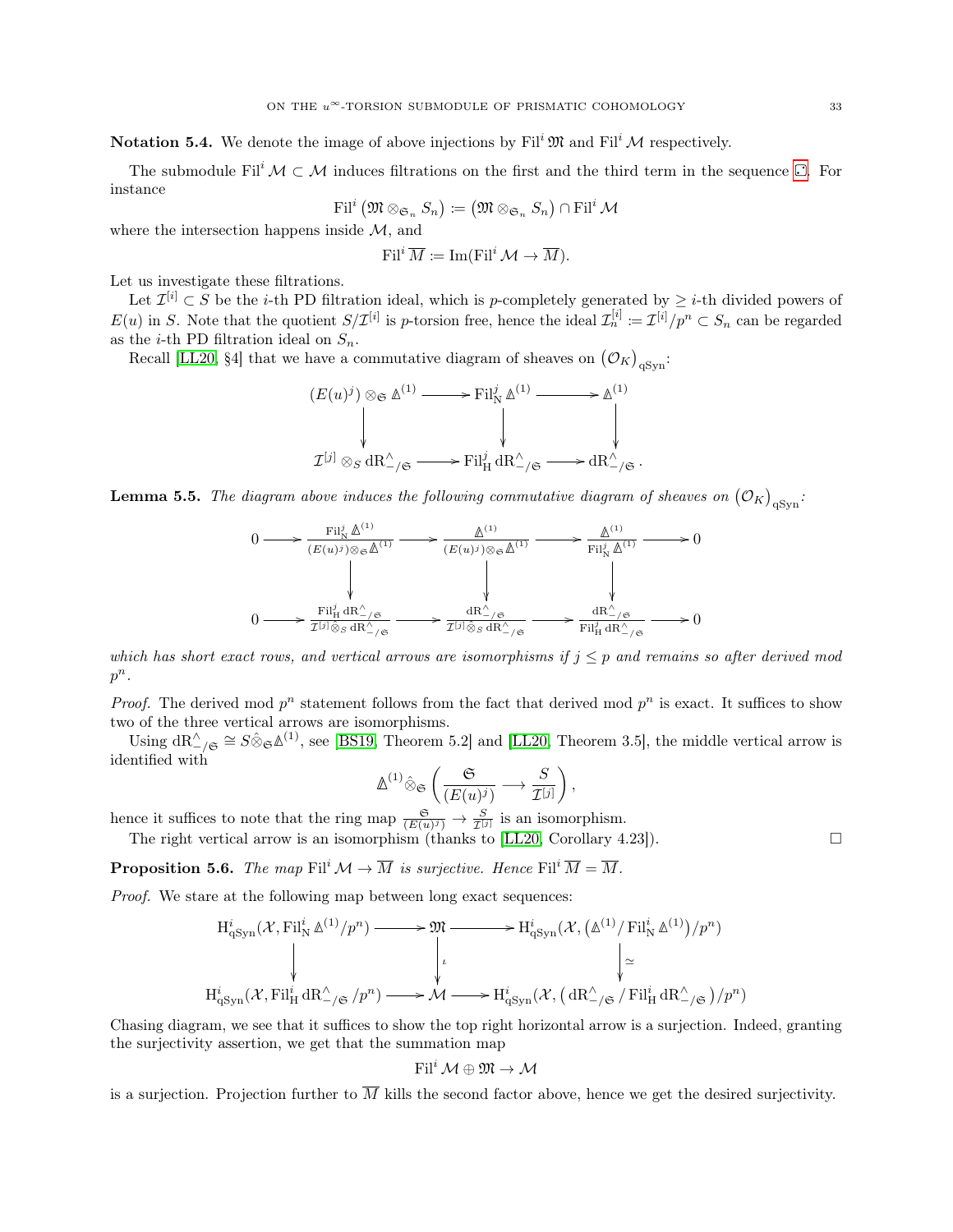Lastly we prolong the top long exact sequence:

$$
\mathrm{H}^{i}_{\mathrm{qSyn}}(\mathcal{X},(\mathbb{A}^{(1)}/\mathrm{Fil}^i_{\mathrm{N}}\,\mathbb{A}^{(1)})/p^n) \to \mathrm{H}^{i+1}_{\mathrm{qSyn}}(X_n,\mathrm{Fil}^i_{\mathrm{N}}\,\mathbb{A}^{(1)}/p^n) \xrightarrow{\iota} \mathrm{H}^{i+1}_{\mathrm{qSyn}}(\mathcal{X},\mathbb{A}^{(1)}/p^n).
$$

We are reduced to showing  $\iota$  is injective, which is exactly Proposition [3.17](#page-20-0) (2): note that  $e \cdot ((i + 1) - 1) =$  $e \cdot i = p - 1.$ 

Using what is proved in the above proposition, we can also understand Fil<sup>i</sup> ( $\mathfrak{M} \otimes_{\mathfrak{S}_n} S_n$ ). The diagram before Lemma [5.5](#page-32-0) implies that we have a natural map  $\mathfrak{M} \otimes_{\mathfrak{S}_n} \mathcal{I}_n^{[i]} \to \mathrm{Fil}^i(\mathfrak{M} \otimes_{\mathfrak{S}_n} S_n)$ . Since the map  $\mathbb{\Delta}^{(1)} \to \mathrm{dR}_{-\mathcal{}/\mathfrak{S}}^{\wedge}$  of quasi-syntomic sheaves is filtered, we also have a natural map Fil<sup>i</sup>  $\mathfrak{M} \to \mathrm{Fil}^i \left( \mathfrak{M} \otimes_{\mathfrak{S}_n} S_n \right)$ . We remind readers Notation [5.4](#page-31-2) that the source denotes  $H^i$  of *i*-th mod  $p^n$  Nygaard filtration.

<span id="page-33-1"></span>**Proposition 5.7.** The summation map  $\text{Fil}^i \mathfrak{M} \oplus (\mathfrak{M} \otimes_{\mathfrak{S}_n} \mathcal{I}_n^{[i]}) \to \text{Fil}^i (\mathfrak{M} \otimes_{\mathfrak{S}_n} S_n)$  is surjective.

Proof. Note that

$$
\frac{\mathfrak{M} \otimes_{\mathfrak{S}_n} S_n}{\mathfrak{M} \otimes_{\mathfrak{S}_n} \mathcal{I}_n^{[i]}} = \mathfrak{M} \otimes_{\mathfrak{S}_n} \frac{S_n}{\mathcal{I}_n^{[i]}} = \mathfrak{M}/(E^i).
$$

In the last equality, we use the fact that  $i < p$  implies  $S_n/\mathcal{I}_n^{[i]} = \mathfrak{S}_n/(\mathbb{E}^i)$ . Therefore any element x in  $\mathfrak{M} \otimes_{\mathfrak{S}_n} S_n$  can be written as  $x = y + z$  with  $y \in \mathfrak{M}$  and z is in the image of  $\mathfrak{M} \otimes_{\mathfrak{S}_n} \mathcal{I}_n^{[i]}$ . Hence we have

$$
\mathrm{Fil}^i\left(\mathfrak{M}\otimes_{\mathfrak{S}_n} S_n\right)=\left(\mathrm{Fil}^i\left(\mathfrak{M}\otimes_{\mathfrak{S}_n} S_n\right)\cap\mathfrak{M}\right)+\mathrm{Im}(\mathfrak{M}\otimes_{\mathfrak{S}_n} \mathcal{I}_n^{[i]}).
$$

It suffices to show

$$
\mathrm{Fil}^i\left(\mathfrak{M}\otimes_{\mathfrak{S}_n} S_n\right)\cap\mathfrak{M}=\mathrm{Fil}^i\,\mathfrak{M}:=\mathrm{H}^i_{\mathrm{qSyn}}(\mathcal{X},\mathrm{Fil}^i_{\mathrm{N}}\,\mathbb{\Delta}^{(1)}/p^n),
$$

which exactly follows from chasing the diagram in the proof of Proposition [5.6.](#page-32-1)  $\Box$ 

<span id="page-33-2"></span>**Corollary 5.8.** Let  $e = 1$  and  $i = p - 1$ . Then the triple  $(M, \text{Fil}^i \mathcal{M}, \varphi_i)$  is an object in Mod $_{S,\text{tor}}^{\varphi, p-1}$ .

*Proof.* Note that the map Fil<sup>i</sup>  $\mathcal{M} \to \mathcal{M}$  is injective by Lemma [5.3.](#page-31-3) We need to show admissibility, i.e. the image  $\varphi_i$  generates M. To that end, we shall explain why both images of  $\varphi_i$ : Fil<sup>i</sup>  $(\mathfrak{M} \otimes_{\mathfrak{S}_n} S_n) \to \mathrm{Fil}^i$   $(\mathfrak{M} \otimes_{\mathfrak{S}_n} S_n)$  and  $\overline{\varphi_i}$ : Fil<sup>i</sup>  $\overline{M} = \overline{M} \to \overline{M}$  generates the target. For the latter, it follows from the  $e = 1$  case of Proposition [5.13.](#page-35-0) For the former, just note that the Nygaard filtration, a.k.a.  $\text{Fil}^i \mathfrak{M}$  (see Notation [5.4\)](#page-31-2) already has its image of  $\varphi_i$  generating the module, thanks to [\[LL20,](#page-51-7) Lemma 7.8.(3)].

<span id="page-33-0"></span>5.2. Compute divided Frobenius. Next we discuss the divided Frobenius on  $\text{Fil}^i$  of terms in the sequence  $\Box$ [.](#page-31-1) We will use  $\varphi_i$  to denote the divided Frobenius on both Nygaard and Hodge filtrations, hopefully readers can tell them apart by looking at the source of the arrow to see which divided Frobenius we are using.

Recall [\[LL20,](#page-51-7) Remark 4.24] that when  $j \leq p-1$ , the semi-linear Frobenius  $\varphi$  on  $dR^{\wedge}_{-\varphi}$  becomes uniquely divisible by  $p^j$  when restricted to the sub-quasi-syntomic sheaf  $\text{Fil}_{\text{H}}^i \text{dR}_{-\/}\mathfrak{S}$  (c.f. [\[Bre98,](#page-50-4) p. 10]), which we denote by  $\varphi_i$ . The divided Frobenius on Nygaard and Hodge filtrations are related by:

$$
\operatorname{Fil}^j_{\mathsf{N}} \mathbb{A}^{(1)} \xrightarrow{\varphi_j} \mathbb{A}
$$
\n
$$
\downarrow \qquad \qquad \downarrow \qquad \qquad \downarrow \qquad \qquad \downarrow \qquad \downarrow \qquad \downarrow \qquad \downarrow \qquad \downarrow \qquad \downarrow \qquad \downarrow \qquad \downarrow \qquad \downarrow \qquad \downarrow \qquad \downarrow \qquad \downarrow \qquad \downarrow \qquad \downarrow \qquad \downarrow \qquad \downarrow \qquad \downarrow \qquad \downarrow \qquad \downarrow \qquad \downarrow \qquad \downarrow \qquad \downarrow \qquad \downarrow \qquad \downarrow \qquad \downarrow \qquad \downarrow \qquad \downarrow \qquad \downarrow \qquad \downarrow \qquad \downarrow \qquad \downarrow \qquad \downarrow \qquad \downarrow \qquad \downarrow \qquad \downarrow \qquad \downarrow \qquad \downarrow \qquad \downarrow \qquad \downarrow \qquad \downarrow \qquad \downarrow \qquad \downarrow \qquad \downarrow \qquad \downarrow \qquad \downarrow \qquad \downarrow \qquad \downarrow \qquad \downarrow \qquad \downarrow \qquad \downarrow \qquad \downarrow \qquad \downarrow \qquad \downarrow \qquad \downarrow \qquad \downarrow \qquad \downarrow \qquad \downarrow \qquad \downarrow \qquad \downarrow \qquad \downarrow \qquad \downarrow \qquad \downarrow \qquad \downarrow \qquad \downarrow \qquad \downarrow \qquad \downarrow \qquad \downarrow \qquad \downarrow \qquad \downarrow \qquad \downarrow \qquad \downarrow \qquad \downarrow \qquad \downarrow \qquad \downarrow \qquad \downarrow \qquad \downarrow \qquad \downarrow \qquad \downarrow \qquad \downarrow \qquad \downarrow \qquad \downarrow \qquad \downarrow \qquad \downarrow \qquad \downarrow \qquad \downarrow \qquad \downarrow \qquad \downarrow \qquad \downarrow \qquad \downarrow \qquad \downarrow \qquad \downarrow \qquad \downarrow \qquad \downarrow \qquad \downarrow \qquad \downarrow \qquad \downarrow \qquad \downarrow \qquad \downarrow \qquad \downarrow \qquad \downarrow \qquad \downarrow \qquad \downarrow \qquad \downarrow \qquad \downarrow \qquad \downarrow \qquad \downarrow \qquad \downarrow \qquad \downarrow \qquad \downarrow \qquad \downarrow \qquad \downarrow \qquad \downarrow \qquad \downarrow \qquad \downarrow \qquad \down
$$

as one computes:  $\frac{\varphi}{\varphi(E)^j} \cdot \left(\frac{\varphi(E)}{p}\right)$  $(\frac{E}{p})^j = \frac{\varphi}{p^j}$ . Restricting further to  $\mathcal{I}^{[j]} \hat{\otimes}_{\varphi, \mathfrak{S}} \Delta \subset \text{Fil}^j_{\text{H}} dR^{\wedge}_{-\mathfrak{f}, \mathfrak{S}}$ , the divided Frobenius is related to the (semi-linear) prismatic Frobenius via:

$$
\mathcal{I}^{[j]} \hat{\otimes}_{\varphi, \mathfrak{S}} \Delta \xrightarrow{\varphi_j \otimes \varphi} S \hat{\otimes}_{\varphi, \mathfrak{S}} \Delta
$$

$$
\downarrow \iota \qquad \qquad \downarrow \cong
$$

$$
\mathrm{Fil}^j_{\mathrm{H}} \, \mathrm{dR}^\wedge_{-\}/\mathfrak{S} \xrightarrow{\varphi_j} \mathrm{dR}^\wedge_{-\}/\mathfrak{S},
$$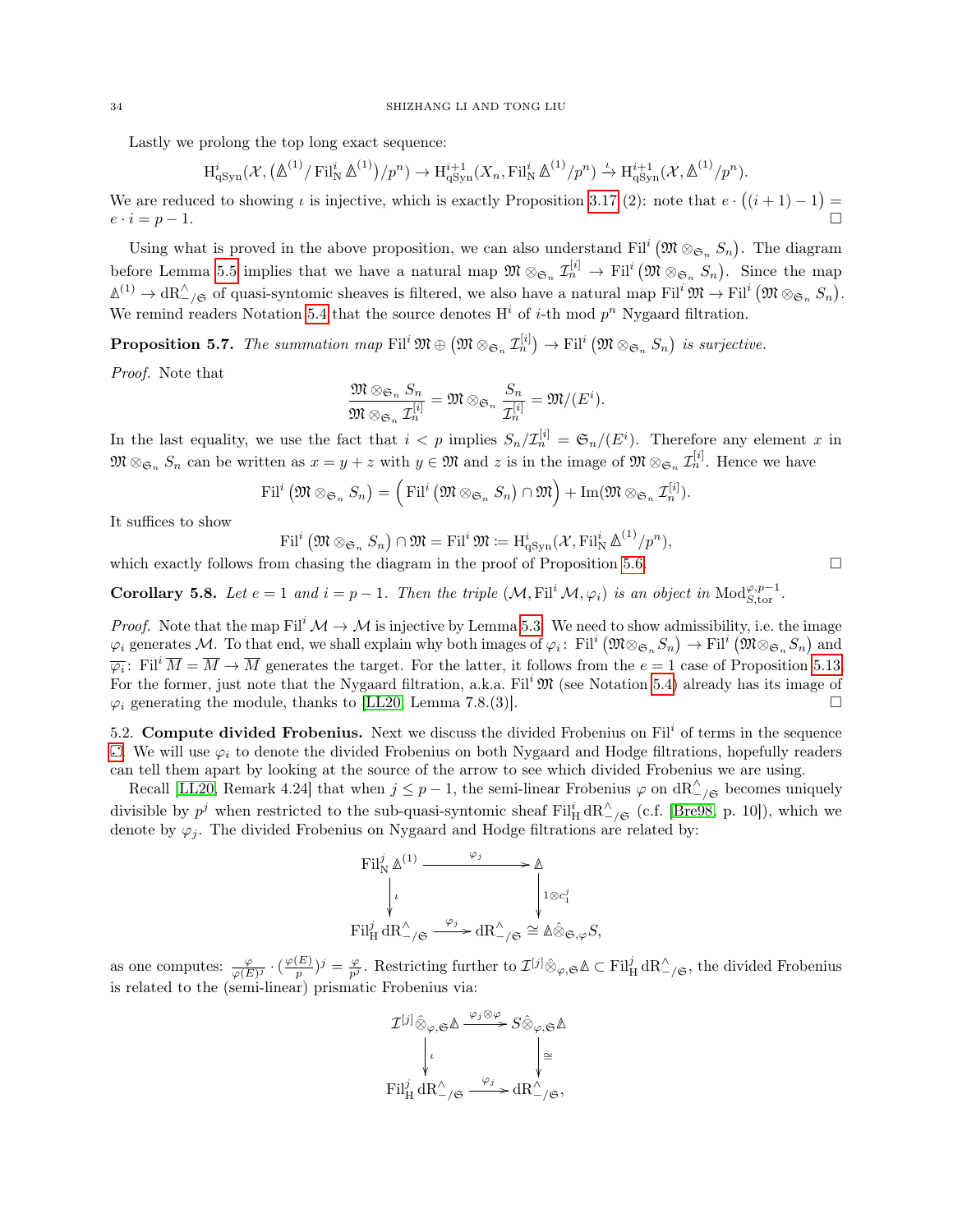where the  $\varphi_j$  and  $\varphi$  on the top arrow are respectively the divided Frobenius on  $\mathcal{I}^{[j]} \subset S$  and the semi-linear Frobenius on  $\Delta$ . Since we assumed  $e \cdot i = p - 1$ , in particular  $i \leq p - 1$ . From the discussion, we immediately get the following.

<span id="page-34-0"></span>**Lemma 5.9.** Restricting the divided Frobenius  $\varphi_i$ : Fil<sup>i</sup>  $\mathcal{M} \to \mathcal{M}$  to Fil<sup>i</sup>  $(\mathfrak{M} \otimes_{\mathfrak{S}_n} S_n)$ , the image lands in the submodule  $\mathfrak{M} \otimes_{\mathfrak{S}_n} S_n$ .

Proof. By the above discussion, we have a commutative diagram:

$$
\text{Fil}^i \mathfrak{M} \oplus (\mathcal{I}_n^{[i]} \otimes_{\mathfrak{S}_n} \mathfrak{M}) \longrightarrow \mathfrak{M} \otimes_{\mathfrak{S}_n} S_n
$$
\n
$$
\downarrow \qquad \qquad \downarrow \qquad \qquad \downarrow \qquad \qquad \downarrow
$$
\n
$$
\text{Fil}^i \mathcal{M} \longrightarrow \mathfrak{M},
$$

where the top arrow is given by  $(\varphi_i \otimes c_1^i) \oplus (\varphi_i \otimes \varphi)$ . Our claim follows from Proposition [5.7](#page-33-1) which says the image of the left vertical arrow is precisely  $\text{Fil}^i\left(\mathfrak{M} \otimes_{\mathfrak{S}_n} S_n\right)$ . В последните поставите на селото на селото на селото на селото на селото на селото на селото на селото на се<br>Селото на селото на селото на селото на селото на селото на селото на селото на селото на селото на селото на

Consequently the divided Frobenius  $\varphi_i$ : Fil<sup>i</sup>  $\mathcal{M} \to \mathcal{M}$  descends to a semi-linear map Fil<sup>i</sup>  $\overline{M} = \overline{M} \to \overline{M}$ (see Proposition [5.6\)](#page-32-1), which we refer to as the residual divided Frobenius. Our next task is to relate this residual divided Frobenius with the Frobenius on V .

To that end, we factorize the divided Frobenius on  $i$ -th Hodge filtration as:

<span id="page-34-1"></span>
$$
\text{Fil}_{\text{H}}^i \, \text{dR}_{-\text{/}\mathfrak{S}}^{\wedge} \xrightarrow{\alpha} \mathbb{A} \widehat{\otimes}_{\mathfrak{S}} \mathcal{I}^{[i]} \xrightarrow{\text{id} \otimes \varphi_i} \mathbb{A} \widehat{\otimes}_{\mathfrak{S}} \varphi_* S.
$$

Here  $\alpha$  is S-linear and is defined at the level of sheaves in  $(\mathcal{O}_K)_{qSym}$ : Recall [\[LL20,](#page-51-7) Remark 4.24] that on the basis of large quasi-syntomic algebras, we know

$$
\mathrm{Fil}_{\mathrm{H}}^i \, \mathrm{dR}_{-/ \mathfrak{S}}^{\wedge} = \sum_{0 \le j \le i} \mathcal{I}^{[i-j]} \hat{\otimes}_{\mathfrak{S}} \mathrm{Fil}_{\mathrm{N}}^j \, \Delta^{(1)}.
$$

Therefore the linear Frobenius

$$
\mathbb{A} \widehat{\otimes}_{\mathfrak{S}} \varphi_* S \cong \mathrm{dR}^\wedge_{-/\mathfrak{S}} \xrightarrow{\beta} \mathbb{A} \widehat{\otimes}_{\mathfrak{S}} S
$$

restricted to the *i*-th Hodge filtration lands in  $\Delta \widehat{\otimes}_{\mathfrak{S}} \mathcal{I}^{[i]}$ , and compose further with the *i*-th divided Frobenius on the second factor gives the semi-linear divided Frobenius.

Lemma 5.10. The map  $\text{Fil}_{\text{H}}^i \, dR_{-\}/\mathfrak{S} \xrightarrow{\alpha} \mathbb{A} \widehat{\otimes}_{\mathfrak{S}} \mathcal{I}^{[i]}$  induces a commutative diagram:

$$
\mathrm{Fil}^i\left(\mathfrak{M}\otimes_{\mathfrak{S}_n} S_n\right) \longrightarrow \mathrm{H}^i_{\mathrm{qSyn}}(\mathcal{X}, \mathbb{A}_n) \otimes_{\mathfrak{S}_n} \mathcal{I}_n^{[i]}
$$
\n
$$
\downarrow \qquad \qquad \downarrow
$$
\n
$$
\mathrm{Fil}^i \mathcal{M} \xrightarrow{\alpha} \mathrm{H}^i_{\mathrm{qSyn}}(\mathcal{X}, \mathbb{A}_n \hat{\otimes}_{\mathfrak{S}_n} \mathcal{I}_n^{[i]}).
$$

The content of this lemma is that when we first derived mod  $\alpha$  by  $p^n$ , then take  $H^i_{qSym}(\mathcal{X}, -)$ , and finally restrict it to the submodule Fil<sup>i</sup>  $(\mathfrak{M} \otimes_{\mathfrak{S}_n} S_n)$ , it lands in the submodule  $H^i_{q}{}_{\text{Sym}}(\mathcal{X}, \mathbb{A}_n) \otimes_{\mathfrak{S}_n} \mathcal{I}_n^{[i]}$  of the target. This is proved exactly the same way as Lemma [5.9](#page-34-0) so let us omit it. From the above lemma, we know the map  $\alpha$  descends to a map

$$
\mathrm{Fil}^i \, \overline{M} = \overline{M} = \mathrm{Frob}_k^*(V) \otimes_k S_1[u^p] \xrightarrow{\overline{\alpha}} \mathrm{Tor}_1^{\mathfrak{S}_n}(V, \mathcal{I}_n^{[i]}) = V \otimes_k \mathcal{I}_1^{[i]}[u].
$$

Here we use  $\mathcal{I}_n^{[i]} \otimes_{\mathfrak{S}_n}^{\mathbb{L}} \mathfrak{S}_1 = \mathcal{I}_1^{[i]}$  and Lemma [5.2](#page-31-4) (1) to obtain the identification of target.

<span id="page-34-2"></span>**Proposition 5.11.** Let  $F: V \to V$  denote the semi-linear prismatic Frobenius on V, which induces linearized Frobenius  $\widetilde{F}$ : Frob $_k^*(V) \to V$ . Then the map

$$
\operatorname{Frob}_k^*(V) \otimes_k S_1[u^p] \xrightarrow{\overline{\alpha}} V \otimes_k \mathcal{I}_1^{[i]}[u]
$$

is given by  $\widetilde{F}\otimes u^{p-1}$ .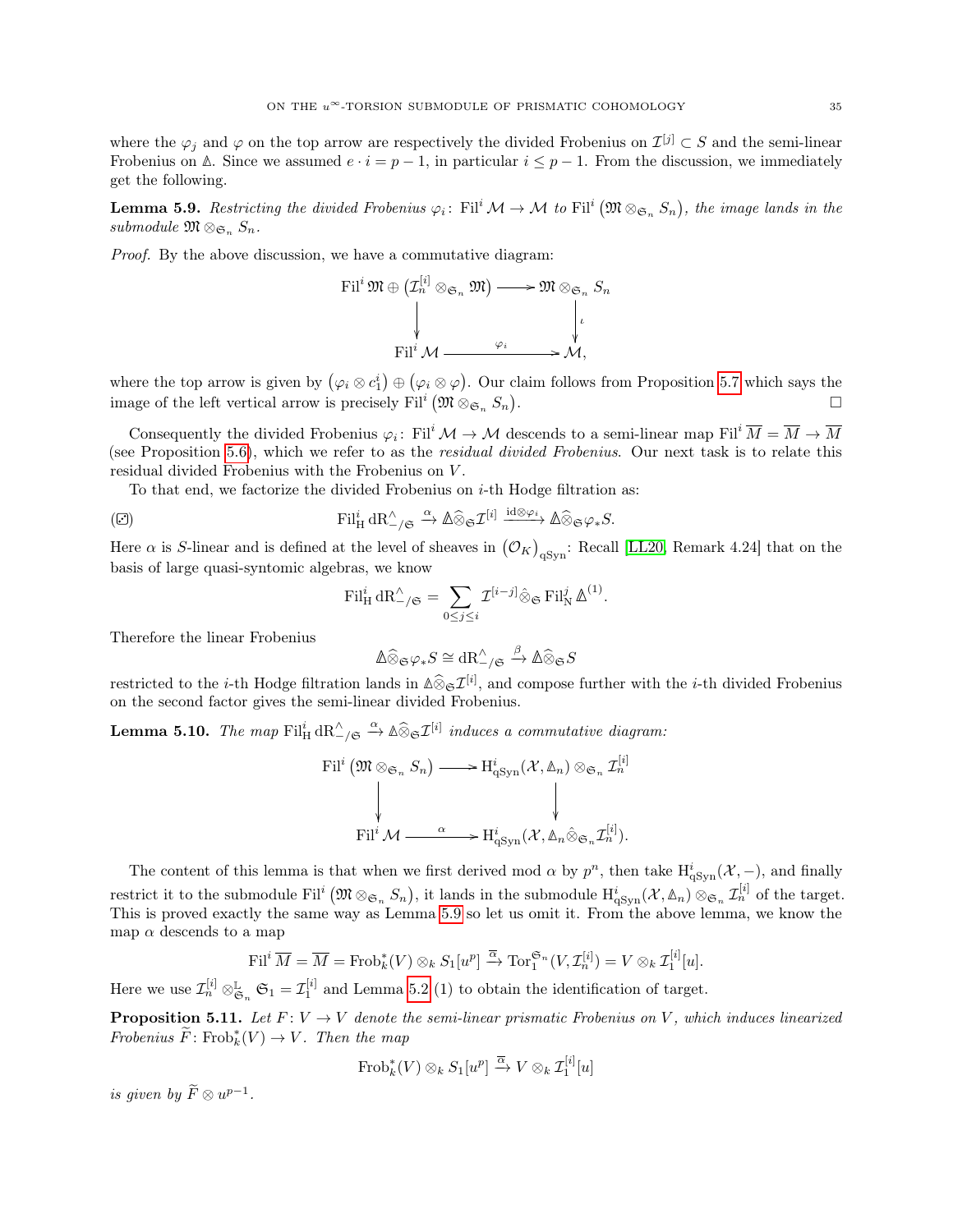Note that given a  $u^p$ -torsion in  $S_1$ , multiplying with  $u^{p-1}$  gives us a u-torsion in  $S_1$ , implicitly in the statement we have used the fact that the inclusion  $\mathcal{I}_1^{[i]}[u] \subset S_1[u]$  is a bijection because  $i \le ep-1$ .

*Proof.* We stare at the following commutative diagram of sheaves on  $(\mathcal{O}_K)_{qSyn}$ :

$$
\begin{array}{ccc}\n\text{Fil}_{\mathbf{H}}^{i} \, \text{dR}_{\mathcal{-}/\mathfrak{S}}^{A} & \longrightarrow & \mathbb{A} \widehat{\otimes}_{\mathfrak{S}} \mathcal{I}^{[i]} \\
\downarrow & & \downarrow \\
\text{Ad} \widehat{\otimes}_{\mathfrak{S}} \varphi_{*} S \cong \text{dR}_{\mathcal{-}/\mathfrak{S}}^{A} & \longrightarrow & \mathbb{A} \widehat{\otimes}_{\mathfrak{S}} S\n\end{array}
$$

which induces the following commutative diagram:

$$
\text{Fil}^i \overline{M} \xrightarrow{\overline{\alpha}} V \otimes_k \mathcal{I}_1^{[i]}[u] \cong \qquad \qquad \downarrow \qquad \qquad \downarrow \cong \overline{M} \xrightarrow{\beta} V \otimes_k S_1[u].
$$

The left vertical arrow is an isomorphism. As explained right after the statement, the right vertical arrow is also an isomorphism. Therefore we are reduced to computing the effect on H<sup>−</sup><sup>1</sup> of the map

$$
(V\otimes^\mathbb{L}_{\mathfrak{S}_1,\varphi} \mathfrak{S}_1)\otimes^\mathbb{L}_{\mathfrak{S}_1} S_1 \to V\otimes^\mathbb{L}_{\mathfrak{S}_1} S_1
$$

induced by the linearized Frobenius  $V \otimes_{\mathfrak{S}_1, \varphi}^{\mathbb{L}} \mathfrak{S}_1 \cong \text{Frob}_k^*(V) \otimes_k \mathfrak{S}_1/u^p \xrightarrow{F \otimes \text{proj}} V \otimes_k \mathfrak{S}_1/u$ . We can choose the following explicit resolution of the above map of  $\mathfrak{S}_1$ -modules:

$$
\begin{array}{ccc}\n\text{Frob}_{k}^{*}(V) \otimes_{k} \mathfrak{S}_{1} \xrightarrow{\text{id} \otimes u^{p}} \text{Frob}_{k}^{*}(V) \otimes_{k} \mathfrak{S}_{1} \xrightarrow{\text{id} \otimes \text{proj}} \text{Frob}_{k}^{*}(V) \otimes_{k} \mathfrak{S}_{1}/u^{p} \\
\downarrow \qquad \qquad \tilde{F} \otimes u^{p-1} & \downarrow \qquad \qquad \tilde{F} \otimes \text{id} \\
V \otimes_{k} \mathfrak{S}_{1} \xrightarrow{\text{id} \otimes u} V \otimes_{k} \mathfrak{S}_{1} \xrightarrow{\text{id} \otimes \text{proj}} V \otimes_{k} \mathfrak{S}_{1}/u.\n\end{array}
$$

Tensor the above with  $S_1$  over  $\mathfrak{S}_1$  and look at the induced map on H<sup>-1</sup> yields the conclusion.

The effect of the second arrow in  $\overline{\mathbb{C}}$  is very easy to understand: we only need to understand the divided Frobenius  $\varphi_i: \mathcal{I}_1^{[i]}[u] \xrightarrow{\varphi_i} S_1[u^p]$ . Note that we assumed  $e \cdot i = p - 1$ , hence  $e = 1$  means  $i = p - 1$ .

<span id="page-35-1"></span>**Lemma 5.12.** The  $S_1$ -module  $\mathcal{I}_1^{[i]}[u] = S_1[u]$  is generated by  $u^{ep-1}$ , and we have

$$
\varphi_i(u^{ep-1}) = \begin{cases} c_1^{p-1} \in S_1 = S_1[u^p], & when \ e = 1 \\ 0, & when \ e > 1. \end{cases}
$$

*Proof.* The description of  $\mathcal{I}_1^{[i]}[u]$  is well-known. It follows from the explicit description of  $\mathcal{I}_1^{[i]} \subset S_1$ , given in the proof of Proposition [5.7.](#page-33-1)

Let us choose a lift of  $u^{ep-1} \equiv E(u)^{p-1} \cdot u^{e-1}$  to  $\mathcal{I}^{[i]}$  and compute

$$
\varphi_i(E(u)^{p-1} \cdot u^{e-1}) = c_1^{p-1} \cdot p^{p-1-i} \cdot u^{ep-p}.
$$

After reducing mod p, the right hand side is 0 if  $0 < p - 1 - i$  which is equivalent to  $e > 1$ , and when  $e = 1$ , the right hand side is  $c_1^{p-1}$ . The contract of the contract of the contract of the contract of the contract of the contract of the contract<br>The contract of the contract of the contract of the contract of the contract of the contract of the contract o

Putting everything together, we arrive at the following:

<span id="page-35-0"></span>**Proposition 5.13.** The divided Frobenius Fil<sup>i</sup>  $M \rightarrow M$  descends to a residual divided Frobenius

$$
\overline{\varphi_i}
$$
: Fil<sup>i</sup>  $\overline{M} = \overline{M} \to \overline{M}$ .

After identifying  $\overline{M} \cong \text{Frob}_k^*(V) \otimes_k S_1[w^p]$ , we have

$$
\overline{\varphi_i} = \begin{cases} F \otimes c_1^{p-1} \cdot \varphi_{S_1}, & \text{when } e = 1 \\ 0, & \text{when } e > 1. \end{cases}
$$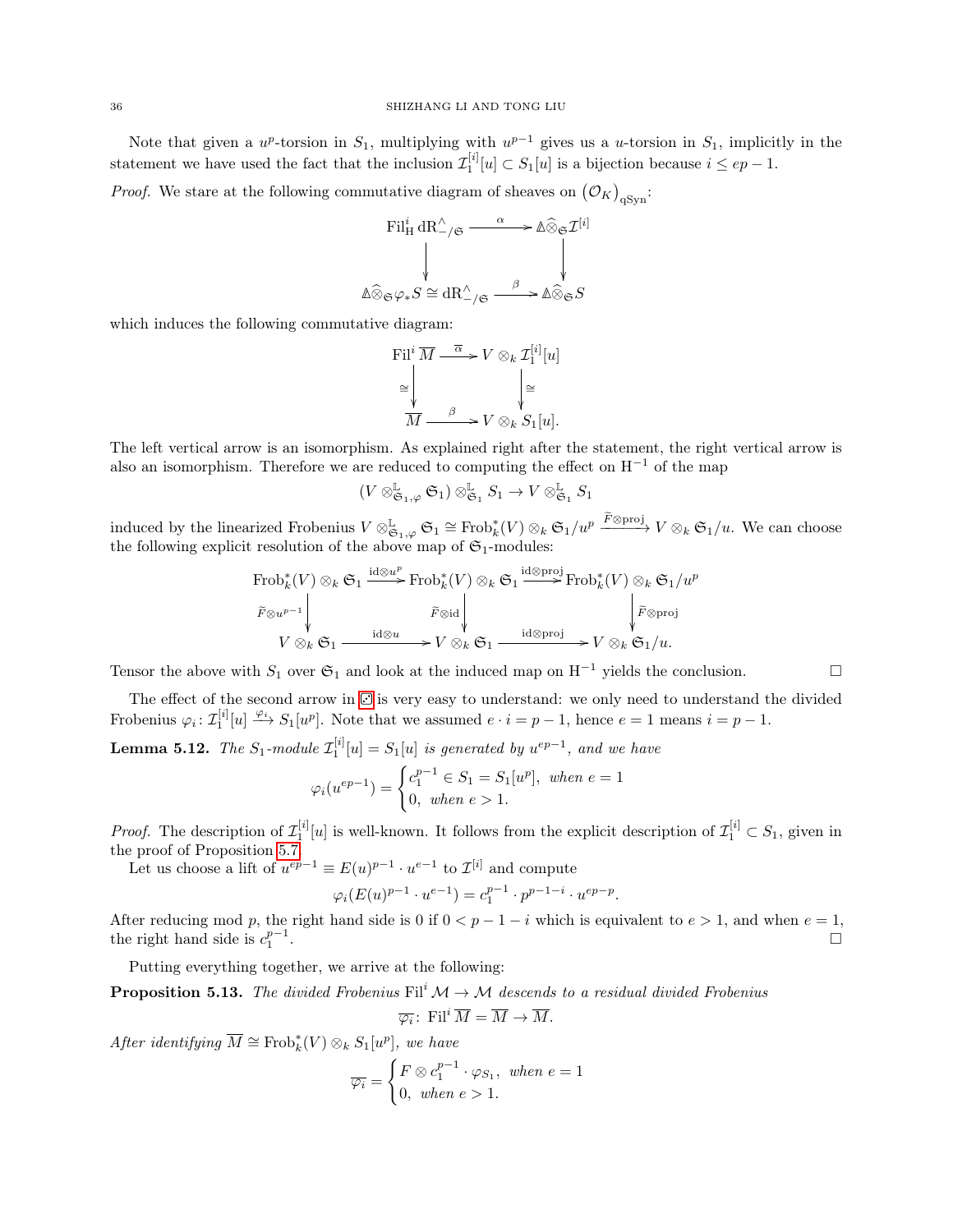Here we abuse notation a little bit by writing the induced Frobenius on  $\text{Frob}_k^*(V)$  still as F.

Proof. The first sentence is Lemma [5.9.](#page-34-0) As for the computation of the residual divided Frobenius, we look at the sequence Equation  $(\mathbf{C})$  $(\mathbf{C})$ , which gives rise to

$$
\operatorname{Frob}_k^*(V) \otimes_k S_1[u^p] \xrightarrow{\overline{\alpha}} V \otimes_k \mathcal{I}_1^{[i]}[u] \xrightarrow{\operatorname{id} \otimes \varphi_i} V \otimes_{k,\varphi} S_1[u^p].
$$

Combining Proposition [5.11](#page-34-2) and Lemma [5.12](#page-35-1) yields the result.  $\Box$ 

<span id="page-36-0"></span>5.3. The connection. In [\[LL20,](#page-51-7) Subsection 5.1] we explained how one gets a natural connection on the derived de Rham complex relative to G. Consequently we see that there is a connection  $\nabla: \mathcal{M} \to \mathcal{M}$  satisfying  $\nabla (f \cdot m) = f' \cdot m + f \cdot \nabla(m)$  for any  $f \in S$  and  $m \in \mathcal{M}$ . In this section, we shall see that in a strong sense there is a unique such connection[.](#page-31-1) As a corollary, the connection  $\nabla$  preserves the sequence  $\Box$ . Moreover the compatibility between  $\nabla$  and divided Frobenius [\[LL20,](#page-51-7) Subsection 5.2] will determine the residual connection on M.

**Notation 5.14.** Let  $S[\epsilon] := S[x]/(x^2)$  and let  $S \xrightarrow{\iota_1} S[\epsilon]$  and  $S \xrightarrow{\iota_2} S[\epsilon]$  be two ring homomorphisms defined as  $\iota_1(f) = f \otimes 1$  and  $\iota_2(f) = f \otimes 1 + f' \otimes \epsilon$ .

<span id="page-36-1"></span>**Proposition 5.15.** There is a unique  $\mathbb{E}_{\infty} S[\epsilon]$ -algebra isomorphism  $\mathrm{dR}_{R/\mathfrak{S}}^{\wedge} \otimes_{S,\iota_1} S[\epsilon] \to \mathrm{dR}_{R/\mathfrak{S}}^{\wedge} \otimes_{S,\iota_2} S[\epsilon]$ which reduces to identity modulo  $\epsilon$  and is functorial in formally smooth  $\mathcal{O}_K$ -algebra R.

*Proof.* One observes the formula  $\nabla \mapsto (g(m \otimes 1) = m \otimes 1 + \nabla(m) \otimes \epsilon)$  gives a bijection between functorial connections on  $dR^{\wedge}_{R/\mathfrak{S}}$  and said functorial isomorphisms. Therefore the existence follows from [\[LL20,](#page-51-7) Subsection 5.1].

To show uniqueness, we follow the same argument as in the proof of [\[LL20,](#page-51-7) Theorem 3.13]. First by left Kan extension and quasi-syntomic descent, it suffices to check the uniqueness when viewing both sides as quasi-syntomic sheaves of  $S[\epsilon]$ -algebras. Secondly, by the same argument in loc.c cit., one sees that restricting to the category of quasi-syntomic  $\mathcal{O}_K$ -algebras of the form  $\mathcal{O}_K\langle X_j^{1/p^\infty}; j \in J \rangle$  for some set J determines such morphisms of  $S[\epsilon]$ -algebras. Finally, when  $\widetilde{R} = \mathcal{O}_K \langle X_j^{1/p^\infty}; j \in J \rangle$ , both of the source and the target are given by  $S[\epsilon] \langle X_j^{1/p^\infty}; j \in J \rangle$ , now we need to show  $g(X)$  has to be X.

To that end, let us assume  $g(X^{1/p^n}) = X^{1/p^n} + Y_n \otimes \epsilon$ , then we compute  $g(X) = g(X^{1/p^n})^{p^n} = (X^{1/p^n} + Y_n \otimes \epsilon)$  $Y_n \otimes \epsilon^{p^n} \equiv X$  modulo  $p^n$ . Therefore we conclude  $g(X) - X$  is divided by arbitrary powers of p, hence must be 0 by p-adic separatedness of  $S[\epsilon] \langle X_j^{1/p^\infty}; j \in J \rangle$ .

**Remark 5.16.** For any qcqs smooth formal scheme  $\mathcal Y$  over  $\text{Spf}(\mathcal O_K)$ , the crystal nature of  $\text{R}\Gamma_{\text{crys}}(\mathcal Y/S)$  gives a connection on  $\mathrm{R}\Gamma_{\mathrm{crys}}(\mathcal{Y}/S)$ , see [\[BdJ11,](#page-50-13) p.2 and Lemma 2.8]. Note that although in loc. cit. the authors were talking about crystals in quasi-coherent modules, their argument works in our setting of crystals in perfect complexes as  $\Omega_{S/W}^{1,pd}$  is finite free over S, so there is no subtlety when derived tensoring it. Consequently, one gets a connection on  $R\Gamma_{\text{crys}}(\mathcal{Y}/S)$ , and when identifying  $R\Gamma_{\text{crys}}(\mathcal{Y}/S) \cong dR_{\mathcal{Y}/\mathfrak{S}}^{\wedge}$ , our Proposition [5.15](#page-36-1) shows the "crystalline" connection agrees with our "derived de Rham" connection.

Below we explain yet another way to get the connection, via prismatic crystal nature of prismatic cohomology. Recall [\[BS21,](#page-50-9) Construction 7.13] that there is a cosimplicial prism  $(\mathfrak{S}^{(\bullet)}, J^{(\bullet)}) \to \mathcal{O}_K \cong \mathfrak{S}^{(\bullet)}/J^{(\bullet)}$ . Let  $S^{(\bullet)} \to \mathcal{O}_K$  be the similarly defined cosimplicial ring obtained by taking divided power envelopes of  $\mathfrak{S}^{\hat{\otimes}_W n} \to \mathcal{O}_K$  where  $[n] \in \Delta$ . Note that there is a map of these cosimplicial rings induced by the Frobenius  $\varphi_{\mathfrak{S}}^{\otimes \bullet} : \mathfrak{S}^{\otimes \bullet} \to \mathfrak{S}^{\otimes \bullet}$ , let us explicate this for  $\bullet = 0, 1$  as we will need it later:

$$
\mathfrak{S} \cong W[\![u]\!] \xrightarrow{\iota_1} W[\![u,v]\!] \{ \frac{u-v}{E(u)}\}^{\wedge} \cong \mathfrak{S}^{(1)} \cong W[\![u,v]\!] \{ \frac{u-v}{E(v)}\}^{\wedge} \xleftarrow{\iota_2} W[\![v]\!] \cong \mathfrak{S}
$$
  
\n $u \mapsto u^p \downarrow \qquad \qquad u \mapsto u^p \downarrow v \mapsto v^p$   
\n $S \cong W[\![u]\!]\langle\langle E(u)\rangle \rangle \xrightarrow{\iota_1} W[\![u,v]\!]\langle\langle E(u), u-v\rangle\rangle \cong S^{(1)} \cong W[\![u,v]\!]\langle\langle E(v), u-v\rangle\rangle \xleftarrow{\iota_2} W[\![v]\!]\langle\langle E(v)\rangle\rangle \cong S$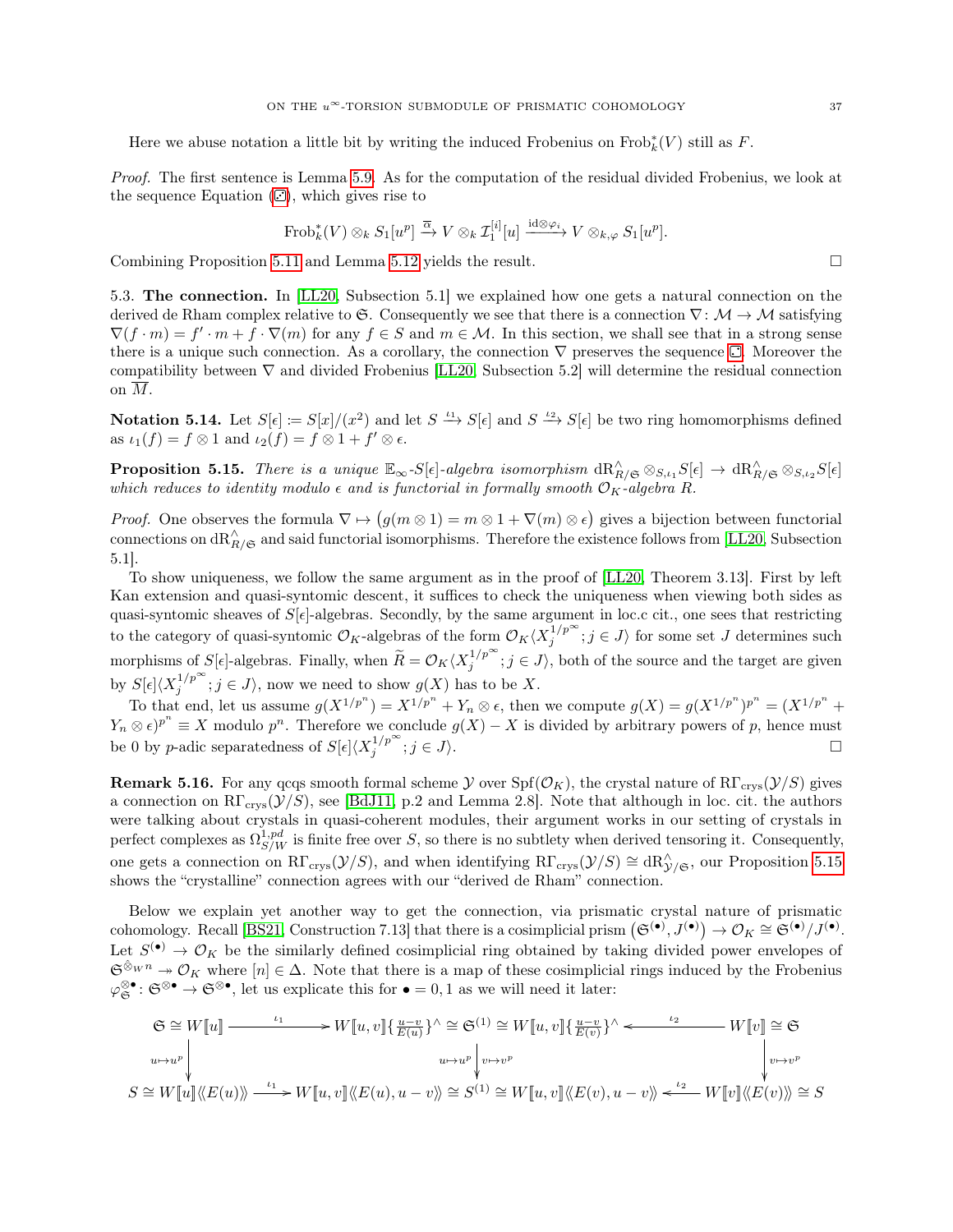where  $\langle \langle - \rangle \rangle$  denotes p-completely adjoining divided powers of the designated elements. To see the middle arrow is well-defined we use the fact that  $\varphi(E(u))$  and  $\varphi(E(v))$  in  $S^{(1)}$  is p times a unit, and adjoining  $\varphi(u-v)/p$ as a  $\delta$ -ring is the same as adjoining divided powers of  $u - v$ , see [\[BS19,](#page-50-3) Corollary 2.39].

Now for any p-adically smooth  $\mathcal{O}_K$ -algebra R, we have a functorial isomorphism of  $\mathbb{E}_{\infty}$ - $\mathfrak{S}^{(1)}$ -algebras:

$$
\mathbb{A}_{R/\mathfrak{S}}\hat{\otimes}_{\mathfrak{S},\iota_1}\mathfrak{S}^{(1)}\cong \mathfrak{S}^{(1)}\hat{\otimes}_{\iota_2,\mathfrak{S}}\mathbb{A}_{R/\mathfrak{S}}
$$

by base change of prismatic cohomology. Base change the above along the aforesaid map  $\mathfrak{S}^{(1)} \to S^{(1)}$  (and use either [\[BS19,](#page-50-3) Theorem 5.2] or [\[LL20,](#page-51-7) Theorem 3.5]) identifies the left (resp. right) hand side with

$$
\mathbb{\Delta}_{R/\mathfrak{S}}\hat{\otimes}_{\mathfrak{S},\iota_1}\mathfrak{S}^{(1)}\hat{\otimes}_{\mathfrak{S}^{(1)},\varphi}S^{(1)}\cong\mathbb{\Delta}_{R/\mathfrak{S}}\hat{\otimes}_{\mathfrak{S},\varphi}S\hat{\otimes}_{S,\iota_1}S^{(1)}\cong\mathrm{dR}^\wedge_{R/\mathfrak{S}}\hat{\otimes}_{S,\iota_1}S^{(1)}
$$

respectively  $S^{(1)}\hat{\otimes}_{\iota_2,S} dR^{\wedge}_{R/\mathfrak{S}}$ . This gives rise another description of the "crystalline" connection:

<span id="page-37-0"></span>**Proposition 5.17.** The following diagram commutes functorially in the p-adically smooth  $\mathcal{O}_K$ -algebra R:

$$
\begin{array}{ccc}\n\mathbb{A}_{R/\mathfrak{S}}\hat{\otimes}_{\mathfrak{S},\iota_1}\mathfrak{S}^{(1)} & \xrightarrow{\cong} & \mathfrak{S}^{(1)}\hat{\otimes}_{\iota_2,\mathfrak{S}}\mathbb{A}_{R/\mathfrak{S}} \\
\hat{\otimes}_{\mathfrak{S}^{(1)}}s^{(1)} & & \downarrow^{\hat{\otimes}}_{\mathfrak{S}^{(1)}}s^{(1)} \\
\mathrm{dR}_{R/\mathfrak{S}}^{\wedge}\hat{\otimes}_{S,\iota_1}S^{(1)} & \xrightarrow{\cong} & S^{(1)}\hat{\otimes}_{\iota_2,S}\,\mathrm{dR}_{R/\mathfrak{S}}^{\wedge}.\n\end{array}
$$

*Proof.* Base changing the top arrow along  $\mathfrak{S}^{(1)} \to S^{(1)}$  gives a potentially different functorial isomorphism in the bottom. Therefore it suffices to show that there is no non-trivial automorphism of the quasi-syntomic sheaf of  $S^{(1)}$ -algebras  $R \mapsto \mathrm{dR}_{R/\mathfrak{S}}^{\wedge} \hat{\otimes}_{S,\iota_1} S^{(1)}$ . The same argument as in [\[LL20,](#page-51-7) Theorem 3.13] does the job.  $\Box$ 

As a consequence, we know the sequence  $\Box$  is stable under the connection. In fact more generally we have the following.

<span id="page-37-1"></span>**Corollary 5.18.** For any  $j \in \mathbb{N}$  and any  $n \in \mathbb{N} \cup \{\infty\}$ , the connection on  $H_{qSyn}^j(\mathcal{X}, dR_{-\ell\mathfrak{S}}^{\wedge}/p^n)$  preserves the submodule  $H^j_{\text{qSyn}}(\mathcal{X}, \mathbb{A}^{(1)}/p^n) \otimes_{\mathfrak{S}_n} S_n$ .

Proof. Under the dictionary between connections and crystals [\[BdJ11,](#page-50-13) Lemma 2.8], we need to show the isomorphism (note that both of  $\iota_i: S \to S^{(1)}$  are p-completely flat)

$$
H_{\mathrm{qSyn}}^j(\mathcal{X},\mathrm{dR}_{-\}/\mathfrak{S}}^{\wedge}/p^n)\otimes_{S_n,\iota_1} S_n^{(1)}\cong S_n^{(1)}\otimes_{\iota_2,S_n}H_{\mathrm{qSyn}}^j(\mathcal{X},\mathrm{dR}_{-\}/\mathfrak{S}}^{\wedge}/p^n)
$$

preserves the submodule  $H^j_{qSym}(\mathcal{X}, \mathbb{A}^{(1)}/p^n) \otimes_{\mathfrak{S}_n} S_n$ . This immediately follows from the following commutative diagram

$$
\begin{split} &\mathcal{H}^{j}_{\mathrm{qSyn}}(\mathcal{X},\mathbb{A}/p^n)\hat{\otimes}_{\mathfrak{S}_n,\iota_1}\mathfrak{S}^{(1)}_n\stackrel{\cong}{\longrightarrow} \mathfrak{S}^{(1)}\hat{\otimes}_{\iota_2,\mathfrak{S}_n}\mathcal{H}^{j}_{\mathrm{qSyn}}(\mathcal{X},\mathbb{A}/p^n)\\ &\stackrel{-\hat{\otimes}_{\mathfrak{S}^{(1)}_n}S^{(1)}_n}{\bigvee_{\mathfrak{R}^{(1)}\otimes_{\mathfrak{S}_n,\iota_1}S^{(1)}_n}}\mathop{\downarrow}_{\mathfrak{S}^{(1)}_n\hat{\otimes}_{\mathfrak{S}_n}S^{(1)}_n} \stackrel{\cong}{\longrightarrow} S^{(1)}_n\hat{\otimes}_{\iota_2,S_n}\mathcal{H}^{j}_{\mathrm{qSyn}}(\mathcal{X},\mathrm{dR}^\wedge_{-\}/\mathfrak{S}/p^n). \end{split}
$$

induced by Proposition [5.17.](#page-37-0)

Therefore we see that there is a *residual connection*  $\overline{\nabla}$ :  $\overline{M} \to \overline{M}$ . Recall [\[LL20,](#page-51-7) Subsection 5.2] that the connection  $\nabla$  and divided Frobenius  $\varphi_i$  are related by the following commutative diagram:

$$
\text{Fil}^i \mathcal{M} \xrightarrow{\varphi_i} \mathcal{M}
$$
\n
$$
E(u) \cdot \nabla \downarrow \qquad \qquad \downarrow c_1 \cdot \nabla
$$
\n
$$
\text{Fil}^i \mathcal{M} \xrightarrow{u^{p-1} \varphi_i} \mathcal{M}.
$$

<span id="page-37-2"></span>Since all maps descend down to Fil<sup>i</sup>  $\overline{M} = \overline{M}$ , we have the following: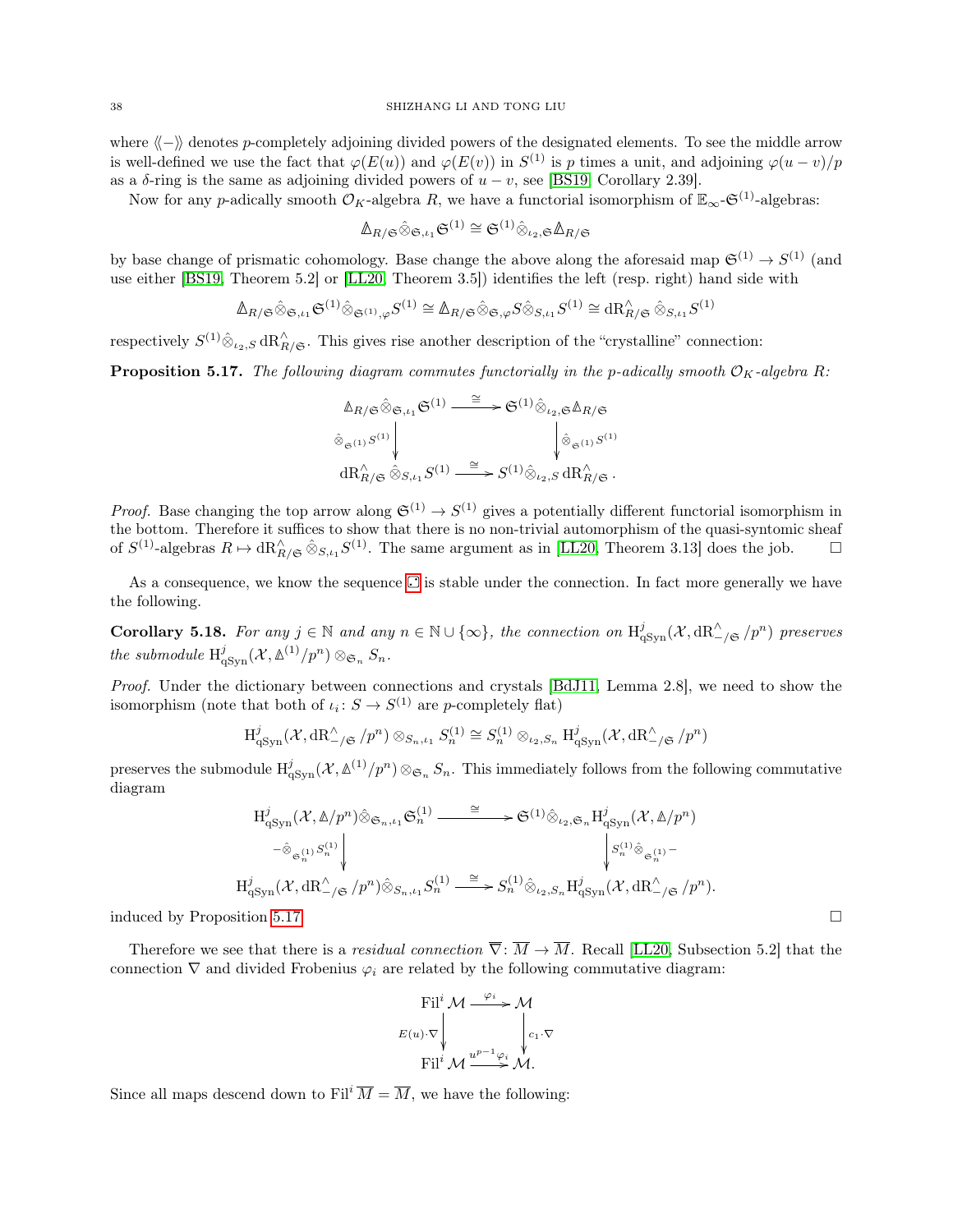Proposition 5.19. There is a commutative diagram:



Consequently when  $e = 1$ , after identifying  $\overline{M} \cong \text{Frob}_k^*(V) \otimes_k S_1[w]$ , we have  $\overline{\nabla}(v \otimes 1) = v \otimes \text{dlog}(c_1)$ .

Here  $d \log(c_1) = \frac{c'_1}{c_1} = \frac{u^{p-1}}{c_1}$  $\frac{c_1}{c_1}$ .

Proof. The existence of such a commutative diagram follows from the preceding discussion and the fact that both of  $\varphi_i$  and  $\nabla$  descends to  $\overline{M}$  by Proposition [5.13](#page-35-0) and Corollary [5.18](#page-37-1) respectively.

Start with  $v \otimes 1$  at the top left corner and compare the end results of the two routes, we arrive at an identity:

$$
\overline{\nabla}(F(v)\otimes 1)\cdot c_1^p + F(v)\otimes (p-1)c_1^{p-1}\cdot c_1' = 0,
$$

where we used the description of  $\varphi_i$  in Proposition [5.13.](#page-35-0) Now we use the fact that  $\overline{M}$  is p-torsion and the fact that F is a bijection to yield the desired conclusion.

<span id="page-38-2"></span>Corollary 5.20. Let  $e = 1$  and  $h = p - 1$ , then the quadruple  $(\overline{M}, \mathrm{Fil}^{p-1} \overline{M}, \varphi_{p-1}, \nabla)$  is a Breuil module and there is a canonical isomorphism  $T_S(\overline{M}) \stackrel{\cong}{\to} (V \otimes_{W(k)} W(\overline{k}))^{\varphi=1}$  of representation of  $G_K$ . In particular the resulting Galois representation  $T_S(\overline{M})$  is the unramified  $\mathbb{F}_p$ -representation associated with the étale  $\varphi$ -module  $V$ .

Proof. The first part of statement follows from Lemma [5.2,](#page-31-4) Proposition [5.13,](#page-35-0) and Proposition [5.19.](#page-37-2) To compute  $T_S(\overline{M})$ , let  $I_+A_{\text{crys}} \subset A_{\text{crys}}$  be the ideal so that  $I_+A_{\text{crys}}$  contains  $W(\mathfrak{m}_{\mathcal{O}_{\mathbf{C}}^{\flat}})$  and  $A_{\text{crys}}/I_+A_{\text{crys}} = W(\overline{k})$ . It is clear that  $\varphi^{n}(a) \to 0$  for any  $a \in I_{+}A_{\text{crys}}$  and  $I_{+}A_{\text{crys}} \cap S = I_{+}$ . By  $(2.17)$ ,  $\overline{M} \otimes_S I_{+}A_{\text{crys}}$  is stable under the  $G_K$ -action. So we have a canonical map of  $G_K$ -representations

$$
T_S(\overline{M}) = (\text{Fil}^h \overline{M} \otimes_S A_{\text{crys}})^{\varphi_h=1} = (\overline{M} \otimes_S A_{\text{crys}})^{\varphi_h=1} \to (\overline{M} \otimes_A A_{\text{crys}}/I_+ A_{\text{crys}})^{\varphi_h=1} = (\overline{M}/I_+ \otimes_k \overline{k})^{\varphi_h=1}.
$$

By Proposition [5.13,](#page-35-0) if we identity  $\overline{M} = \text{Frob}^* V \otimes_k S_1[u^p]$  then  $\forall x \otimes 1 \in \overline{M}/I_+$ ,  $\varphi(x \otimes 1) = F(x) \otimes a_0^{p-1}$  with  $a_0 = E(0)/p \in W(k)^{\times}$ . So  $\varphi_h : \overline{M}/I_+ \to \overline{M}/I_+$  is bijective. Using that  $\lim_{n \to \infty} \varphi^n(a) = 0, \forall a \in I_+ A_{\text{crys}},$  we

conclude that the above map is an isomorphism  $T_S(\overline{M}) \stackrel{\cong}{\to} (\overline{M}/I_+ \otimes_k \overline{k})^{\varphi_h=1}$  of  $G_K$ -representations. Finally, we have to check that  $\overline{M}/I_+ \simeq \text{Frob}^*V$  as  $\varphi$ -modules. Indeed  $\text{Frob}^*V \to \text{Frob}^*V \otimes_k S_1[u^p]/I_+S = \overline{M}/I_+$  via  $x \mapsto a_0(x \otimes 1)$  is the required isomorphism of  $\varphi$ -modules.

<span id="page-38-0"></span>5.4. Fontaine–Laffaille and Breuil modules. In this subsection we assume  $e = 1$ . For simplicity we pick the uniformizer  $p$ , but all results in this subsection hold true with any other uniformizer. We shall compare the two approaches of understanding étale cohomology, as a Galois representation, from linear algebraic data on certain crystalline cohomology, which are due to Fontaine–Messing–Kato, and Breuil–Caruso.

First we need a reminder on the filtered comparison between derived de Rham cohomology and crystalline cohomology, see [\[LL20,](#page-51-7) Theorem 4.1] and references thereof.

**Remark 5.21.** Let X be a smooth p-adic formal scheme over  $Spf(W)$ . We have filtered isomorphisms:

$$
\mathrm{R}\Gamma(\mathcal{X}, \mathrm{Fil}_{\mathrm{H}}^{\bullet} \mathrm{dR}_{-/W}^{\wedge}) \xrightarrow{\cong} \mathrm{R}\Gamma_{\mathrm{crys}}(\mathcal{X}/W, \mathcal{I}_{\mathrm{crys}}^{\bullet}),
$$

and

$$
\mathrm{R}\Gamma(\mathcal{X}, \mathrm{Fil}_{\mathrm{H}}^{\bullet} \mathrm{dR}_{-\mathcal{}/\mathfrak{S}}^{\wedge}) \xrightarrow{\cong} \mathrm{R}\Gamma_{\mathrm{crys}}(\mathcal{X}/S, \mathcal{I}_{\mathrm{crys}}^{\bullet}).
$$

In classical references by Fontaine–Messing, Kato and Breuil–Caruso, they were considering the right hand side objects of the above isomorphisms. However we will be thinking about the derived de Rham side, as it is compatible with various techniques developed by Bhatt–Morrow–Scholze and Bhatt–Scholze.

<span id="page-38-1"></span>For the remaining of this subsection we let  $\mathcal X$  be a quasi-compact quasi-separated p-adic formal scheme over  $Spf(W)$ . At the derived level, we have the following comparisons: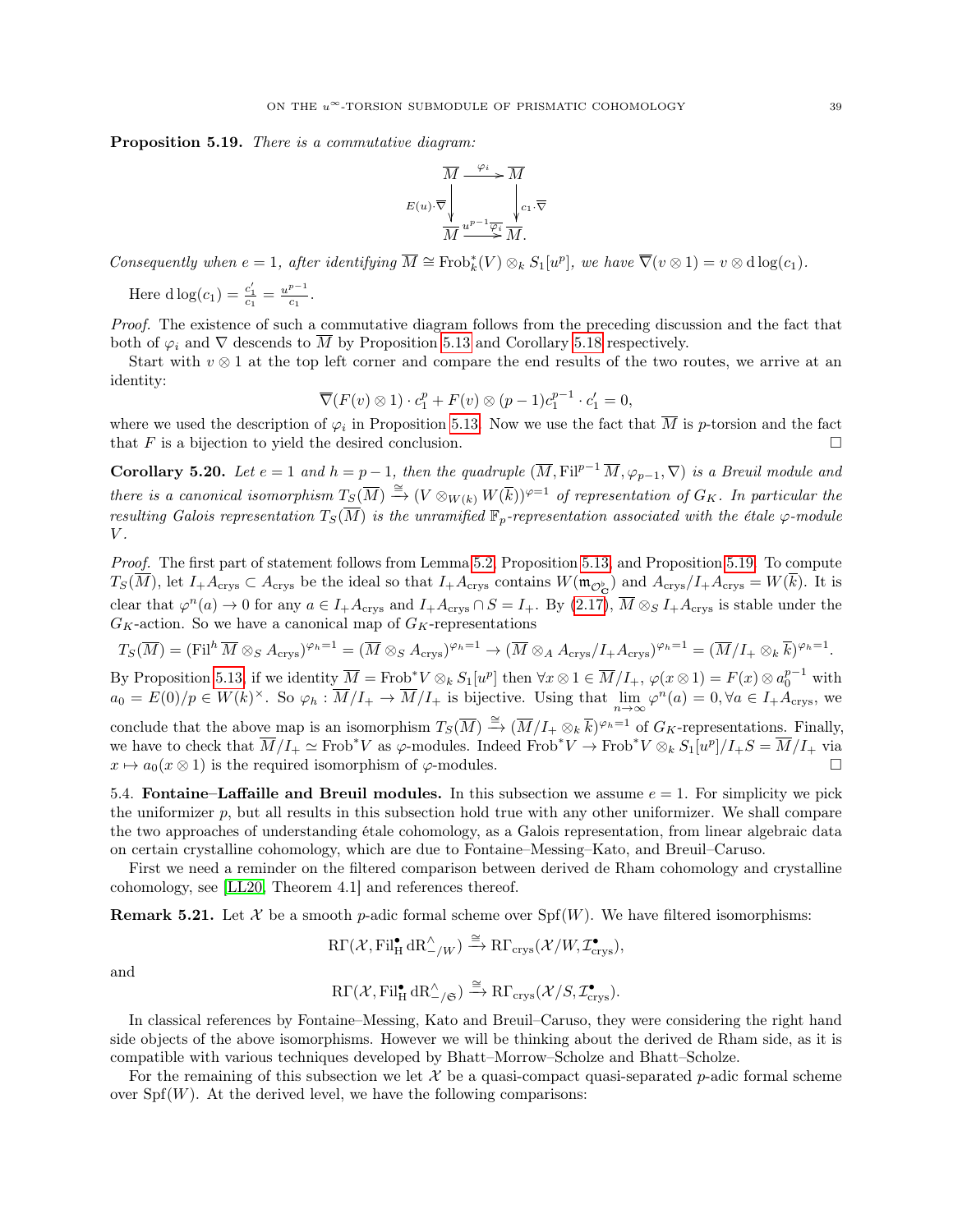Proposition 5.22. Consider the diagram:



For any  $n \in \mathbb{Z} \cup \{\infty\}$ , we have

(1) The canonical maps of p-complete cotangent complexes  $\mathbb{L}^\wedge_{\mathcal{X}/W} \to \mathbb{L}^\wedge_{\mathcal{X}/\mathfrak{S}}$  (from right triangle) and  $\mathbb{L}^\wedge_{W/\mathfrak{S}} \to \mathbb{L}^\wedge_{\mathcal{X}/\mathfrak{S}}$  (from left triangle) induces an isomorphism

$$
\mathbb{L}^{\wedge}_{\mathcal{X}/W}/p^n \oplus (\mathbb{L}^{\wedge}_{W/\mathfrak{S}} \hat{\otimes}_W \mathcal{O}_{\mathcal{X}})/p^n \xrightarrow{\cong} \mathbb{L}^{\wedge}_{\mathcal{X}/\mathfrak{S}}/p^n,
$$

functorial in  $\mathcal{X}/W$ .

(2) The canonical filtered maps of p-complete de Rham complexes  $\text{dR}_{\mathcal{X}/W}^{\wedge} \to \text{dR}_{\mathcal{X}/\mathfrak{S}}^{\wedge}$  (from right triangle) and  $\text{dR}_{W/\mathfrak{S}}^{\wedge} \to \text{dR}_{X/\mathfrak{S}}^{\wedge}$  (from left triangle) induces a filtered isomorphism

$$
\big(\mathop{}\!\mathrm{dR}^\wedge_{\mathcal{X}/W}\mathop{}\!\otimes_W \mathop{}\!\mathrm{dR}^\wedge_{W/\mathfrak{S}}\big)/p^n\xrightarrow{\cong} \mathop{}\!\mathrm{dR}^\wedge_{\mathcal{X}/\mathfrak{S}}/p^n,
$$

functorial in  $\mathcal{X}/W$ .

(3) Moreover the identification in (2) is compatible with divided Frobenii  $\varphi_i$  on j-th filtration of both sides for any  $j \leq p-1$ .

In case readers are worried that we do not put any smoothness assumption on  $X$ , just notice that both sides of these equalities are left Kan extended from smooth  $\mathcal{X}$ 's, therefore it suffices to prove these statements for smooth affine  $\mathcal{X}$ 's. That said, we will prove the statement without the smoothness assumption as the proof just works in this generality.

*Proof.* The finitary n cases follow from the case of  $n = \infty$ . Henceforth, we assume  $n = \infty$ .

(1): This follows from exact triangle of cotangent complexes associated with a triangle of morphisms.

(2): Let  $\mathcal{X}_{\mathfrak{S}} \coloneqq \mathcal{X} \times_{\mathrm{Spf}(W)} \mathrm{Spf}(\mathfrak{S})$  be the base change. Then we have  $\mathcal{X} \cong \mathcal{X}_{\mathfrak{S}} \times_{\mathrm{Spf}(\mathfrak{S})} \mathrm{Sp}(W)$ . These objects fit in a commutative diagram:

$$
\mathcal{X} \longrightarrow \mathcal{X}_{\mathfrak{S}} \longrightarrow \mathcal{X}
$$
  
\n
$$
\downarrow \qquad \qquad \downarrow \qquad \qquad \downarrow
$$
  
\n
$$
\mathrm{Spf}(W) \xrightarrow{u \mapsto p} \mathrm{Spf}(\mathfrak{S}) \longrightarrow \mathrm{Spf}(W).
$$

Using Künneth formula for derived de Rham complex we obtain a filtered isomorphism:

$$
\mathrm{dR}^\wedge_{\mathcal{X}_\mathfrak{S}/\mathfrak{S}}\hat{\otimes}_{\mathfrak{S}}\mathrm{dR}^\wedge_{W/\mathfrak{S}}\xrightarrow{\cong}\mathrm{dR}^\wedge_{\mathcal{X}/\mathfrak{S}}.
$$

The base change formula for derived de Rham complex gives us a filtered isomorphism:

$$
\mathrm{dR}^\wedge_{\mathcal{X}/W}\hat{\otimes}_W\mathfrak{S}\xrightarrow{\cong}\mathrm{dR}^\wedge_{\mathcal{X}_{\mathfrak{S}}/\mathfrak{S}}.
$$

In both filtered isomorphisms above we put derived Hodge filtration on the derived de Rham complex, and trivial filtration on the coefficient ring  $W$  and  $\mathfrak{S}$ . Combining these two filtered isomorphisms gives our desired filtered isomorphism.

(3): This just follows from the fact that the two maps in (2) is compatible with divided Frobenii.  $\Box$ 

<span id="page-39-0"></span>**Remark 5.23.** Since  $\mathfrak{S} \xrightarrow{u \mapsto p} W$  is a complete intersection, the *p*-adic derived de Rham complex  $dR_{W/\mathfrak{S}}^{\wedge} \cong S$ is given by Breuil's ring S with the Hodge filtration given by divided powers of  $(u-p)$  and the usual Frobenius  $u \mapsto u^p$ . Similarly the mod  $p^n$  derived de Rham complex is  $S/p^n$  with the induced filtration: This is because the rings S and  $S/\mathcal{I}^{[j]}$  are all p-torsion free for any  $j \in \mathbb{N}$ .

<span id="page-39-1"></span>To obtain consequences at the level of cohomology groups, we need the following abstract lemma.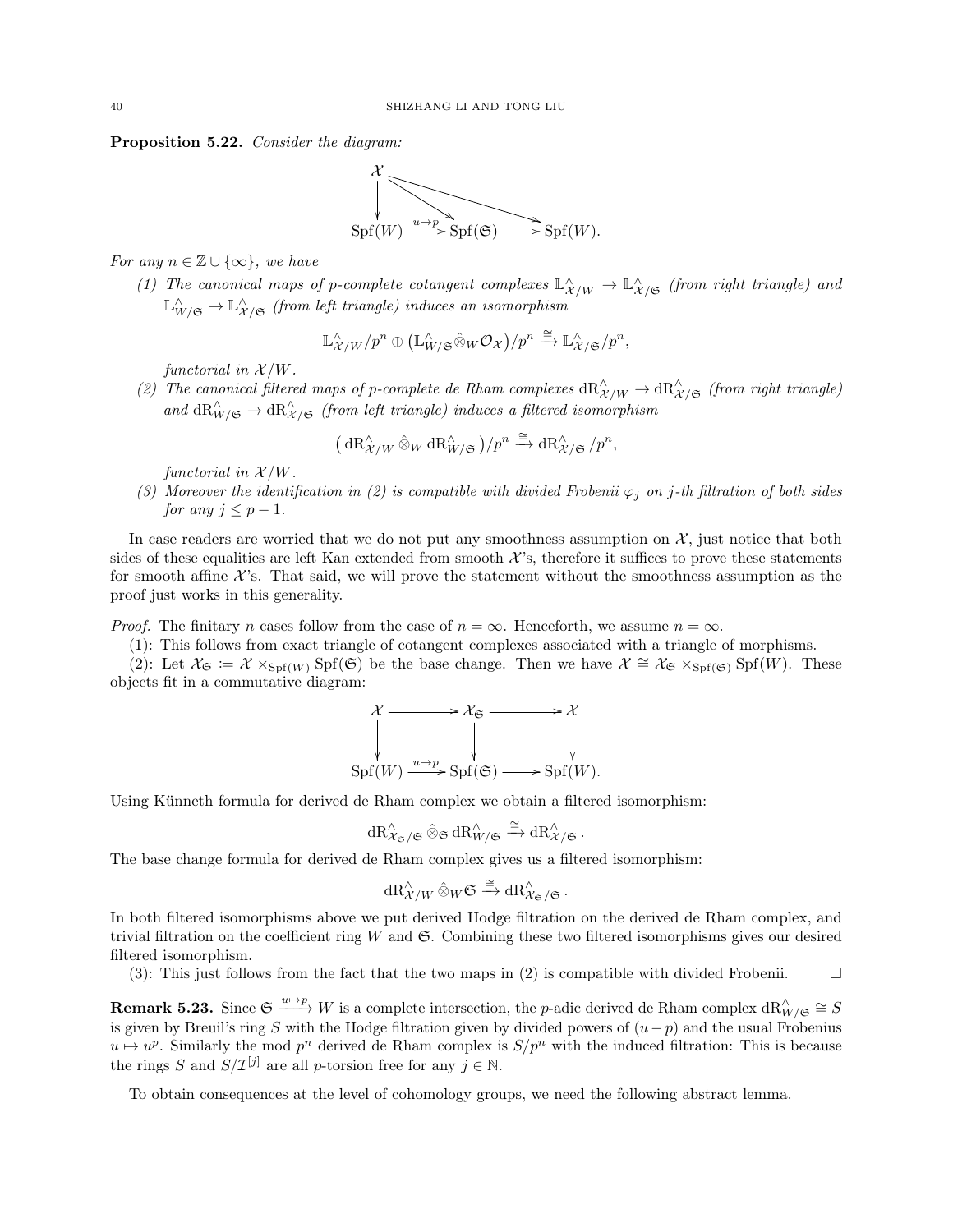**Lemma 5.24.** Let C be a stable  $\infty$ -category. Let  $F: \mathbb{N}^{\text{op}} \times \mathbb{N}^{\text{op}} \to \mathcal{C}$  be a map of simplicial sets. Then for any  $0 < m \leq n$ , we have a pushout diagram

$$
F(n+1-m, m) \longrightarrow F(n+1-m, m-1)
$$
  
\n
$$
\downarrow \qquad \qquad \downarrow
$$
  
\n
$$
\downarrow \qquad \qquad \downarrow
$$
  
\n
$$
\downarrow \qquad \qquad \downarrow
$$
  
\n
$$
\downarrow
$$
  
\n
$$
\downarrow
$$
  
\n
$$
\downarrow
$$
  
\n
$$
\downarrow
$$
  
\n
$$
\downarrow
$$
  
\n
$$
\downarrow
$$
  
\n
$$
\downarrow
$$
  
\n
$$
\downarrow
$$
  
\n
$$
\downarrow
$$
  
\n
$$
\downarrow
$$
  
\n
$$
\downarrow
$$
  
\n
$$
\downarrow
$$
  
\n
$$
\downarrow
$$
  
\n
$$
\downarrow
$$
  
\n
$$
\downarrow
$$
  
\n
$$
\downarrow
$$
  
\n
$$
\downarrow
$$
  
\n
$$
\downarrow
$$
  
\n
$$
\downarrow
$$
  
\n
$$
\downarrow
$$
  
\n
$$
\downarrow
$$
  
\n
$$
\downarrow
$$
  
\n
$$
\downarrow
$$
  
\n
$$
\downarrow
$$
  
\n
$$
\downarrow
$$
  
\n
$$
\downarrow
$$
  
\n
$$
\downarrow
$$
  
\n
$$
\downarrow
$$
  
\n
$$
\downarrow
$$
  
\n
$$
\downarrow
$$
  
\n
$$
\downarrow
$$
  
\n
$$
\downarrow
$$
  
\n
$$
\downarrow
$$
  
\n
$$
\downarrow
$$
  
\n
$$
\downarrow
$$
  
\n
$$
\downarrow
$$
  
\n
$$
\downarrow
$$
  
\n
$$
\downarrow
$$
  
\n
$$
\downarrow
$$
  
\n
$$
\downarrow
$$
  
\n
$$
\downarrow
$$
  
\n
$$
\downarrow
$$
  
\n
$$
\downarrow
$$
  
\n
$$
\downarrow
$$
  
\n
$$
\downarrow
$$
  
\n
$$
\downarrow
$$
  
\n
$$
\downarrow
$$
  
\n
$$
\down
$$

In particular, the two inclusions  $F(i, j) \to F(i-1, j)$  and  $F(i, j) \to F(i, j-1)$  gives rise to a pushout diagram:

$$
\bigoplus_{i+j=n+1, i>0, j>0} F(i,j) \longrightarrow \bigoplus_{i+j=n} F(i,j) \longrightarrow \text{colim}_{i+j\geq n} F(i,j).
$$

Proof. The second statement follows from repeatedly applying the first statement and observing that

$$
\text{colim}_{i+j \ge n, j \ge n} F(i, j) = \text{colim}_{(i,j) \ge (0,n)} F(i, j) = F(0, n)
$$

as  $(0, n)$  is the final object in  $\{(i, j) \geq (0, n)\} \subset \mathbb{N}^{\text{op}} \times \mathbb{N}^{\text{op}}$ . The first statement follows from [\[Lur09,](#page-51-23) Proposition 4.4.2.2]: just apply the statement to

$$
\{i+j \ge n, j \ge m-1\} = \{i+j \ge n, j \ge m\} \bigsqcup_{\{(i,j)\ge (n+1-m,m)\}} \{(i,j) \ge (n+1-m, m-1)\}
$$

yields the desired pushout diagram.

Combining the previous two general statements yield the following.

<span id="page-40-0"></span>**Corollary 5.25.** Let  $\mathcal{I}^{[\bullet]} \subset S$  be the filtration given by divided powers of  $(u - p)$ . The natural maps, for any  $q + j \geq m$ ,

$$
\mathrm{R}\Gamma(\mathcal{X}, \mathrm{Fil}_{\mathrm{H}}^q\,\mathrm{dR}_{-\text{$\prime$}}^{\wedge})\hat{\otimes}_W\mathcal{I}^{[j]}\to \mathrm{R}\Gamma(\mathcal{X}, \mathrm{Fil}_{\mathrm{H}}^m\,\mathrm{dR}_{-\text{$\prime$}}^{\wedge})
$$

give rise to an exact triangle,

$$
\bigoplus_{q+j=\ell+1, i>0, j>0} \text{R}\Gamma(\mathcal{X}, \text{Fil}_{\text{H}}^q \, d\text{R}_{-\}/\mathfrak{S})/p^n \hat{\otimes}_{W_n} (\mathcal{I}^{[j]}/p^n) \to
$$
  

$$
\rightarrow \bigoplus_{q+j=\ell} \text{R}\Gamma(\mathcal{X}, \text{Fil}_{\text{H}}^q \, d\text{R}_{-\}/mathfrak{S}})/p^n \hat{\otimes}_{W_n} (\mathcal{I}^{[j]}/p^n) \rightarrow \text{R}\Gamma(\mathcal{X}, \text{Fil}_{\text{H}}^n \, d\text{R}_{-\}/mathfrak{S}})/p^n
$$

for any  $\ell \in \mathbb{Z}$  and any  $n \in \mathbb{Z} \cup \{\infty\}.$ 

Proof. The comparison of filtration Proposition [5.22](#page-38-1) (2) shows the right hand side is given by the  $\ell$ -th Day convolution filtration on  $R\Gamma(\mathcal{X}, dR_{-\sqrt{\epsilon}}^{\wedge})/p^n \hat{\otimes}_{W_n} dR_{W/\mathfrak{S}}^{\wedge}/p^n$ . Here the filtered ring  $dR_{W/\mathfrak{S}}^{\wedge}/p^n$  is given by  $(S/p^n, \mathcal{I}^{[\bullet]})/p^n$ , see Remark [5.23.](#page-39-0) Last we apply Lemma [5.24](#page-39-1) to conclude the proof.

<span id="page-40-1"></span>**Theorem 5.26** (c.f. [\[Bre98,](#page-50-4) p. 559 Remarques.(2)]). For any  $j, \ell \in \mathbb{Z}$  and any  $n \in \mathbb{Z} \cup \{\infty\}$ , use

$$
\operatorname{Im}(\operatorname{H}^j(\mathcal{X}, \operatorname{Fil}^{\ell}_{\mathcal{H}} \mathrm{dR}^{\wedge}_{-/\mathfrak{S}}/p^n) \to \operatorname{H}^j(\mathcal{X}, \mathrm{dR}^{\wedge}_{-/\mathfrak{S}})/p^n) =: \operatorname{Fil}^{\ell} \operatorname{H}^j(\mathcal{X}, \mathrm{dR}^{\wedge}_{-/\mathfrak{S}}/p^n)
$$

to filter  $\text{H}^j(\mathcal{X}, \text{dR}_{-\/}^{\wedge}(\wp^n))$ , and similarly filter  $\text{H}^j(\mathcal{X}, \text{dR}_{-\/}^{\wedge}/w/p^n)$ . Then we have a filtered isomorphism

$$
\mathrm{H}^j(\mathcal{X},\mathrm{dR}^\wedge_{-/W}/p^n)\hat{\otimes}_{W_n}\big(S/p^n\big)\xrightarrow{\cong}\mathrm{H}^j(\mathcal{X},\mathrm{dR}^\wedge_{-/\mathfrak{S}}/p^n).
$$

Moreover it is compatible with the divided Frobenii  $\varphi_m$  on m-th filtration of both sides for all  $m \leq p-1$ .

Here again the ring  $S/p^n$  is equipped with the divided power ideal filtration. Concretely we have

$$
\operatorname{Fil}^{\ell} \operatorname{H}^j(\mathcal{X}, \mathrm{dR}^{\wedge}_{-\sqrt{S}}/p^n) = \sum_{r+s=\ell} \operatorname{Fil}^r \operatorname{H}^j(\mathcal{X}, \mathrm{dR}^{\wedge}_{-\sqrt{W}}/p^n) \hat{\otimes}_{W_n} (\mathcal{I}^{[s]}/p^n)
$$

as sub-W<sub>n</sub>-modules inside  $H^j(\mathcal{X}, dR^{\wedge}_{-\}/\mathfrak{S}/p^n) \hat{\otimes}_{W_n}(S/p^n) \xrightarrow{\cong} H^j(\mathcal{X}, dR^{\wedge}_{-\}/\mathfrak{S}/p^n)$ .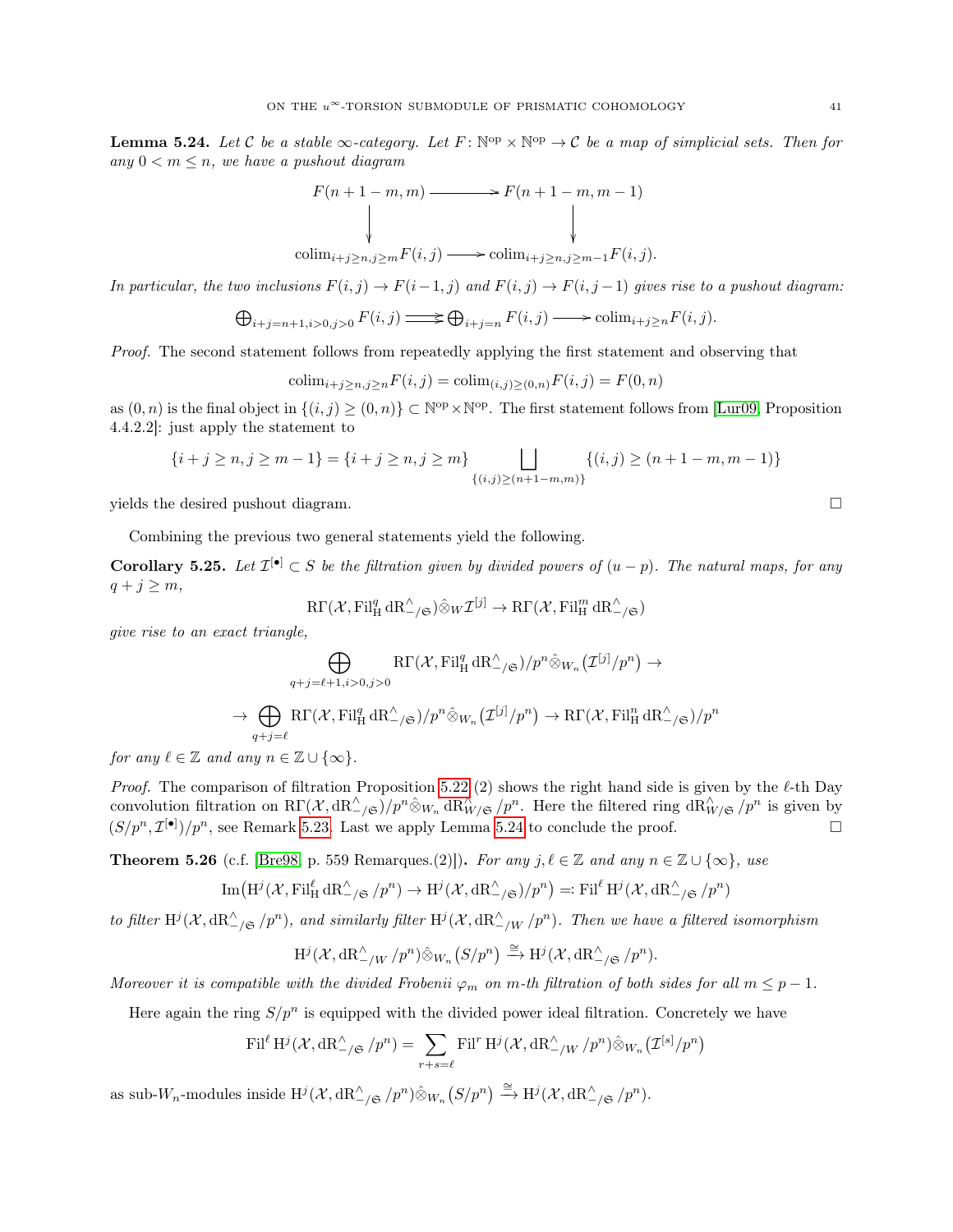Proof. By Corollary [5.25,](#page-40-0) it suffices to show the exact triangle obtained induces short exact sequence after applying  $H<sup>q</sup>$ . To that end, it suffices to show the map

$$
H^q(\mathcal{X}, \mathrm{Fil}_{\mathrm{H}}^{\ell} \mathrm{dR}_{-\}/\mathfrak{S}/p^n)\hat{\otimes}_{W_n}\left(\mathcal{I}^{[j+1]}/p^n\right) \to H^q(\mathcal{X}, \mathrm{Fil}_{\mathrm{H}}^{\ell} \mathrm{dR}_{-\}/\mathfrak{S}/p^n)\hat{\otimes}_{W_n}\left(\mathcal{I}^{[j]}/p^n\right)
$$

is injective for any  $q, j, \ell, n$ . But this follows from the fact that  $(\mathcal{I}^{[j]}/p^n)/(\mathcal{I}^{[j+1]}/p^n) \simeq W_n \cdot \gamma_j(u-p)$  is p-completely flat over  $W_n$ . The compatibility with divided Frobenii was checked in Proposition [5.22](#page-38-1) (3).  $\Box$ 

We arrive at the following result, which was already proved by Fontaine–Messing [\[FM87,](#page-51-4) Cor. 2.7] and Kato [\[Kat87,](#page-51-5) II.Proposition 2.5]. In fact they did not need the existence of a lift all the way to  $Spf(W)$ .

<span id="page-41-2"></span>**Corollary 5.27.** Let X be a proper smooth p-adic formal scheme over W. Let  $j \leq p-1$  and  $n \in \mathbb{N}$ . Then the natural map  $H^j_{\text{crys}}(\mathcal{X}_n/W_n, \mathcal{I}_{\text{crys}}^{[i]}) \to H^j_{\text{crys}}(\mathcal{X}_n/W_n)$  is injective, and the triple

$$
\left(\mathrm{H}_{\mathrm{crys}}^j(\mathcal{X}_n/W_n), \mathrm{H}_{\mathrm{crys}}^j(\mathcal{X}_n/W_n, \mathcal{I}_{\mathrm{crys}}^{[i]}), \varphi_i : \mathrm{H}_{\mathrm{crys}}^j(\mathcal{X}_n/W_n, \mathcal{I}_{\mathrm{crys}}^{[i]}) \to \mathrm{H}_{\mathrm{crys}}^j(\mathcal{X}_n/W_n)\right)
$$

is an object in  $\text{FM}_{W(k)}$ .

*Proof.* The injectivity follows from Theorem [4.18](#page-28-0) (1). The triple tensored up to S is identified with

$$
\left(\mathrm{H}^j(\mathcal{X},\mathrm{dR}^\wedge_{-/\mathfrak{S}}/p^n),\mathrm{H}^j(\mathcal{X},\mathrm{Fil}^j_{\mathrm{H}}\,\mathrm{dR}^\wedge_{-/\mathfrak{S}}/p^n),\varphi_j\right),\,
$$

by Theorem [5.26.](#page-40-1) We have showed the map  $H^j(\mathcal{X}, \mathrm{Fil}^{\ell}_{H} dR^{\wedge}_{-\mathcal{f} \mathfrak{S}}/p^n) \to H^j(\mathcal{X}, dR^{\wedge}_{-\mathcal{f} \mathfrak{S}}/p^n)$  is injective, and the divided Frobenius  $\varphi_j$  generates the image: for  $j \leq p-2$ , this was the main result in our previous paper [\[LL20,](#page-51-7) Theorem 7.22 and Corollary 7.25]; and for  $j = p - 1$ , use Lemma [5.3](#page-31-3) and Corollary [5.8.](#page-33-2) Using the "if" part of Lemma [2.16,](#page-11-2) we see that  $\left(\mathrm{H}^j_{\text{crys}}(\mathcal{X}_n/W_n), \mathrm{H}^j_{\text{crys}}(\mathcal{X}_n/W_n, \mathcal{I}^{[j]}_{\text{crys}}), \varphi_i : \mathrm{H}^j_{\text{crys}}(\mathcal{X}_n/W_n, \mathcal{I}^{[i]}_{\text{crys}}) \to \mathrm{H}^j_{\text{crys}}(\mathcal{X}_n/W_n) \right)$  is an object in  $FM_{W(k)}$ . . The contract of the contract of the contract of  $\Box$ 

<span id="page-41-0"></span>5.5. Comparison to étale cohomology. In this section, we study how crystalline cohomology  $H_{\text{crys}}^i(\mathcal{X}/S_n)$ compares to étale cohomology  $H^i_{\acute{e}t}(\mathcal{X}_{\mathbf{C}}, \mathbb{Z}/p^n\mathbb{Z})$  in the boundary case  $e \cdot i = p-1$ . We shall freely use the notation and terminology from Section [2.](#page-5-0)

We first treat the case when  $e = 1$  and  $p - 1$ , in which case Corollary [5.27](#page-41-2) shows that

$$
M := \left( \mathrm{H}^{p-1}_{\mathrm{crys}}(\mathcal{X}_n/W_n), \mathrm{H}^{p-1}_{\mathrm{crys}}(\mathcal{X}_n/W_n, \mathcal{I}_{\mathrm{crys}}^{[p-1]}), \varphi_{p-1} \right)
$$

is an object in  $\text{FM}_{W(k)}$ .

<span id="page-41-1"></span>**Theorem 5.28.** Notations as the above, then there exists a natural map  $\eta: H^{p-1}_{\text{\'et}}(\mathcal{X}_{\mathbf{C}}, \mathbb{Z}/p^n\mathbb{Z})(p-1) \to T_{\text{FM}}(M)$ of  $G_K$ -representations such that

- (1) The ker( $\eta$ ) is an unramified representation of  $G_K$  killed by p;
- (2) The coker(η) sits in a natural exact sequence  $0 \to W \to \text{coker}(\eta) \to W'$ , where  $W \cong \text{ker}(\eta)$  and  $W' \cong \text{ker}(\text{Sp}_n^{p-1})$  is given by the kernel of specialization map in degree  $(p-1)$ .

Note that by our Corollary [4.15](#page-26-0) (3),  $\ker(Sp_n^{p-1})$  is also an unramified  $G_K$ -representation killed by p. The  $T_{\text{FM}}(M)$  in the above theorem is what we meant by  $\rho_{n,\text{FL}}^{p-1}$  in Theorem [1.9.](#page-3-3)

Proof. Let  $\mathfrak{M} := \mathrm{H}^{p-1}_{\mathbb{A}}(\mathcal{X}/\mathfrak{S}_n)$  (note that here we do not have Frobenius twist) and  $\mathcal{M} = \mathrm{H}^{p-1}_{\mathrm{crys}}(\mathcal{X}/S_n)$ . We have showed that the natural exact sequence ( $\Box$ [\)](#page-31-1) induces a natural exact sequence in Mod $_{S,\text{tor}}^{\varphi,p-1,\nabla}$ .

$$
0 \longrightarrow \underline{\mathcal{M}}(\mathfrak{M}) \longrightarrow \mathcal{M} \longrightarrow \overline{M} \longrightarrow 0 ,
$$

see Proposition [5.6,](#page-32-1) Proposition [5.7,](#page-33-1) Proposition [5.13,](#page-35-0) Corollary [5.8,](#page-33-2) Corollary [5.18](#page-37-1) and Proposition [5.19](#page-37-2) for descriptions of the filtrations, Frobenii action, and connections. Furthermore, our Theorem [5.26](#page-40-1) says  $\mathcal{M} = \underline{\mathcal{M}}_{\text{FM}}(M)$ . Therefore, by left exactness of  $T_S$ , we have a natural sequence of  $G_K$ -representations:

$$
0 \to T_S(\underline{\mathcal{M}}(\mathfrak{M})) \hookrightarrow T_S(\mathcal{M}) = T_{\text{FM}}(M) \to T_S(M).
$$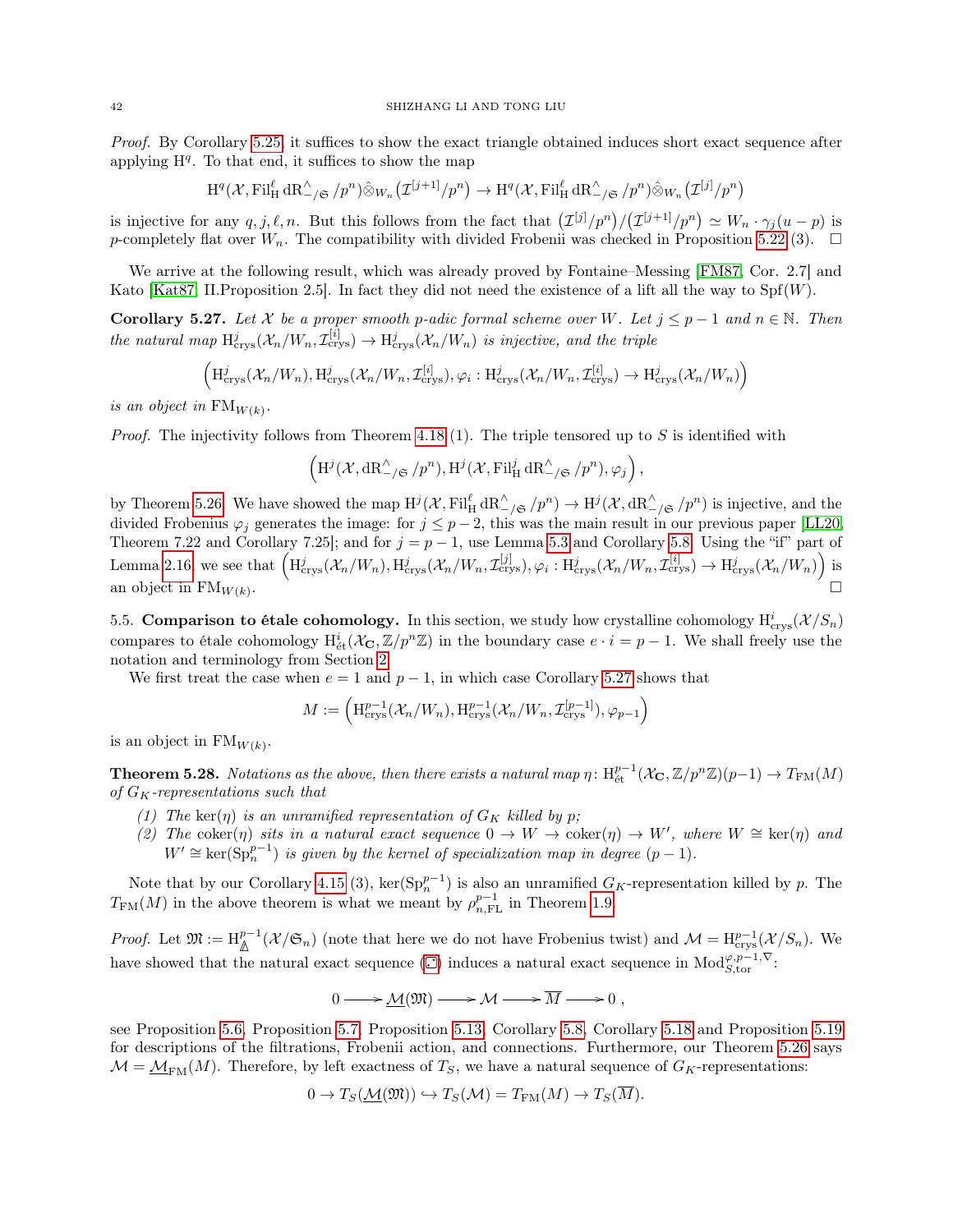$$
\eta: \mathrm{H}^{p-1}_{\text{\'et}}(\mathcal{X}_{\mathbf{C}}, \mathbb{Z}/p^n\mathbb{Z})(p-1) \xrightarrow{\sim} T_{\mathfrak{S}}(\mathfrak{M})(p-1) \xrightarrow{\sim} T_{\mathfrak{S}}^{p-1}(\mathfrak{M}) \xrightarrow{\iota} T_S(\underline{\mathcal{M}}(\mathfrak{M})).
$$

The first isomorphism is proved by [\[LL20,](#page-51-7) Cor. 7.4, Rem. 7.5]. As explained before Lemma [2.18,](#page-12-0) the map  $\iota \circ \alpha$ is a map compatible with  $G_K$ -actions if the natural map  $f : \mathfrak{M} \otimes_{\mathfrak{S}} A_{\text{inf}} \to \mathcal{M}(\mathfrak{M}) \otimes_S A_{\text{crys}}$  is compatible with  $G_K$ -actions on the both sides, where the  $G_K$ -action on  $\mathfrak{M} \otimes_{\mathfrak{S}} A_{\text{inf}}$  given by  $\mathfrak{M} \otimes_{\mathfrak{S}} A_{\text{inf}} \simeq H_{\mathbb{A}}^{p-1}(\mathcal{X}_{\mathcal{O}_{\mathbf{C}}}/A_{\text{inf}})$ and the  $G_K$ -action on  $\mathcal{M}(\mathfrak{M}) \otimes_S A_{\text{crys}}$  is defined by formula [\(2.17\)](#page-12-1). To prove that f is compatible with  $G_K$ -actions, note that the natural map  $f': H^{p-1}_{\mathfrak{S}}(\mathcal{X}_{\mathcal{O}_{\mathbf{C}}}/A_{\text{inf}}) \to H^{p-1}_{\text{crys}}(\mathcal{X}_{\mathcal{O}_{\mathbf{C}}}/A_{\text{crys}})$ , which is compatible with  $G_K$ -actions, factors through  $f : \mathfrak{M} \otimes_{\mathfrak{S}} A_{\text{inf}} \to \underline{\mathcal{M}}(\mathfrak{M}) \otimes_S A_{\text{crys}}$  by using inclusion  $\underline{\mathcal{M}}(\mathfrak{M}) \subset \mathcal{M}$  and isomorphism  $\beta: \mathcal{M} \otimes_S A_{\text{crys}} \simeq \mathrm{H}^{p-1}_{\text{crys}}(\mathcal{X}_{\mathcal{O}_{\mathbf{C}}}/A_{\text{crys}})$ . So it suffices to check that  $\underline{\mathcal{M}}(\mathfrak{M}) \otimes_S A_{\text{crys}} \to \mathcal{M} \otimes_S A_{\text{crys}} \simeq \mathcal{M}$  $H_{\text{crys}}^{p-1}(\mathcal{X}_{\mathcal{O}_{\mathbf{C}}}/A_{\text{crys}})$  are compatible with  $G_K$ -actions. The compatibility of first map is due to that  $\underline{\mathcal{M}}(\mathfrak{M}) \subset \mathcal{M}$ is stable under  $\nabla$  on M by Corollary [5.18,](#page-37-1) and the compatibility of second isomorphism is proved in [\[LL20,](#page-51-7) §5.3]. In summary, we obtain a natural map  $\eta: H^{p-1}_{\text{\'et}}(\mathcal{X}_{\mathbf{C}}, \mathbb{Z}/p^n\mathbb{Z})(p-1) \to T_{\text{FM}}(M)$  of  $G_K$ -representations.

Now we shall justify the two extra statements concerning kernel and cokernel of  $\eta$ . Since  $T_S$  is left exact,  $\ker(\eta) \simeq \ker(\iota)$  which is unramified and killed by p, thanks to Corollary [2.20.](#page-13-5)

Easy diagram chase gives us a natural exact sequence:

$$
0 \to \mathrm{coker}(\iota) \to \mathrm{coker}(\eta) \to T_S(M).
$$

By Corollary [2.20](#page-13-5) we have  $\mathrm{coker}(\iota) \cong \mathrm{ker}(\iota)$ . The fact that  $T_S(\overline{M}) \cong \mathrm{ker}(\mathrm{Sp}_n^{p-1})$  follows from Corollary [5.20](#page-38-2) and Theorem [4.14.](#page-26-1)

#### Remark 5.29.

- (1) From the proof, we see that the appearance of ker( $\eta$ ) and V is due to the defect of a key functor in integral p-adic Hodge theory, and the potential u-torsion in degree  $p \pmod{p^n}$  prismatic cohomology of  $X$  is to be blamed for the appearance of  $V'$ .
- (2) It is unclear to us if the whole coker( $\eta$ ) is unramified and/or killed by p. It could even very well be the case that the sequence  $0 \to W \to \text{coker}(\eta) \to W'$  is split exact (in particular, right-exact) as  $G_K$ -representations. One would need extra input from integral p-adic Hodge theory, especially a further study of Breuil and Fontaine–Laffaille modules in the boundary degree case, in order to obtain such refinements.

Now we discuss the case  $e > 1$  but  $h \leq p-2$ . We first recall that for  $i \leq p-1$ , in [\[LL20,](#page-51-7) §5.2] we have showed that  $\mathcal{M}_n^i := (\mathrm{H}^i_{\text{crys}}(\mathcal{X}/S_n), \mathrm{H}^i_{\text{crys}}(\mathcal{X}/S_n, \mathcal{I}^{[i]}), \varphi_i)$  is an object in  $\sim \mathrm{Mod}_S^{\varphi, i}$ . By the discussion before equation (7.24) in [\[LL20\]](#page-51-7), we get the following exact sequence for  $i \leq h \leq p-2$ :

<span id="page-42-0"></span>
$$
(5.30) \qquad \cdots \mathrm{H}^{i-1}_{\text{crys}}(\mathcal{X}_n/A_{\text{crys},n}) \to \mathrm{H}^i_{\text{\'et}}(\mathcal{X}_\mathbf{C}, \mathbb{Z}/p^n\mathbb{Z}(h)) \to \mathrm{H}^i_{\text{crys}}(\mathcal{X}_n/A_{\text{crys},n}, \mathcal{I}^{[h]}_{\text{crys}}) \stackrel{\varphi_h-1}{\longrightarrow} \mathrm{H}^i_{\text{crys}}(\mathcal{X}_n/A_{\text{crys},n}),
$$

let us mention that the crucial input is [\[AMMN21,](#page-50-7) Theorem F]. Thanks to  $A_{\text{crys},n}$  being flat over  $S_n$ , we have

 $\mathrm{H}^{i}_{\text{crys}}(\mathcal{X}_n/A_{\text{crys},n},\mathcal{I}^{[h]}_{\text{crys}}) \cong \mathrm{H}^{i}_{\text{crys}}(\mathcal{X}_n/S_n,\mathcal{I}^{[h]}_{\text{crys}}) \otimes_S A_{\text{crys}}$  and  $\mathrm{H}^{i}_{\text{crys}}(\mathcal{X}_n/A_{\text{crys},n}) \cong \mathrm{H}^{i}_{\text{crys}}(\mathcal{X}_n/S_n) \otimes_S A_{\text{crys}},$ In this case, we can still define

$$
T_S(\mathcal{M}_n^i) := \mathrm{Fil}^i(\mathcal{M}_n^i \otimes_S A_{\mathrm{crys}})^{\varphi_i = 1} = \ker{\{\varphi_i - 1 : \mathrm{H}^i_{\mathrm{crys}}(\mathcal{X}_n/A_{\mathrm{crys},n}, \mathcal{I}_{\mathrm{crys}}^{[i]}}) \to \mathrm{H}^i_{\mathrm{crys}}(\mathcal{X}_n/A_{\mathrm{crys},n})\}.
$$

The only difference is that the natural map  $H_{\text{crys}}^i(\mathcal{X}_n/S_n, \mathcal{I}_{\text{crys}}^{[i]}) \to H_{\text{crys}}^i(\mathcal{X}_n/S_n)$  is not expected to be injective without the condition  $e \cdot i < p-1$ .

**Proposition 5.31.** Notation as above, we have a functorial isomorphism  $T_S(\mathcal{M}_n^i) \cong H^i_{\text{\'{e}t}}(\mathcal{X}_{\mathbf{C}}, \mathbb{Z}/p^n\mathbb{Z}(i)).$ 

*Proof.* By [\(5.30\)](#page-42-0), it suffices to show that  $\varphi_i - 1 : H^i_{\text{crys}}(\mathcal{X}_n/A_{\text{crys},n}, \mathcal{I}^{[i]}_{\text{crys}}) \longrightarrow H^i_{\text{crys}}(\mathcal{X}_n/A_{\text{crys},n})$  is surjective for  $i < p-2$ . Choose an m large enough so that  $\varphi_i(Fi\tilde{I}^m S_n) = 0$ . So clearly  $\varphi_i - 1$  restricted to the image of  $\text{Fil}^m S \otimes \text{H}_{\text{crys}}^i (\mathcal{X}_n/A_{\text{crys},n})$  is bijective. <sup>[9](#page-42-1)</sup> Hence it suffices to show that

$$
\varphi_i - 1 : \mathrm{H}^i_{\text{crys}}(\mathcal{X}_n/A_{\text{crys},n}, \mathcal{I}_{\text{crys}}^{[i]}) / \mathrm{Fil}^m S \cdot \mathrm{H}^i_{\text{crys}}(\mathcal{X}_n/A_{\text{crys},n}) \longrightarrow \mathrm{H}^i_{\text{crys}}(\mathcal{X}_n/A_{\text{crys},n}) / \mathrm{Fil}^m S \cdot \mathrm{H}^i_{\text{crys}}(\mathcal{X}_n/A_{\text{crys},n})
$$

<span id="page-42-1"></span><sup>&</sup>lt;sup>9</sup>From now on, we abusively denote this image by  $\text{Fil}^m S \cdot \text{H}_{\text{crys}}^i(\mathcal{X}_n/A_{\text{crys},n})$ .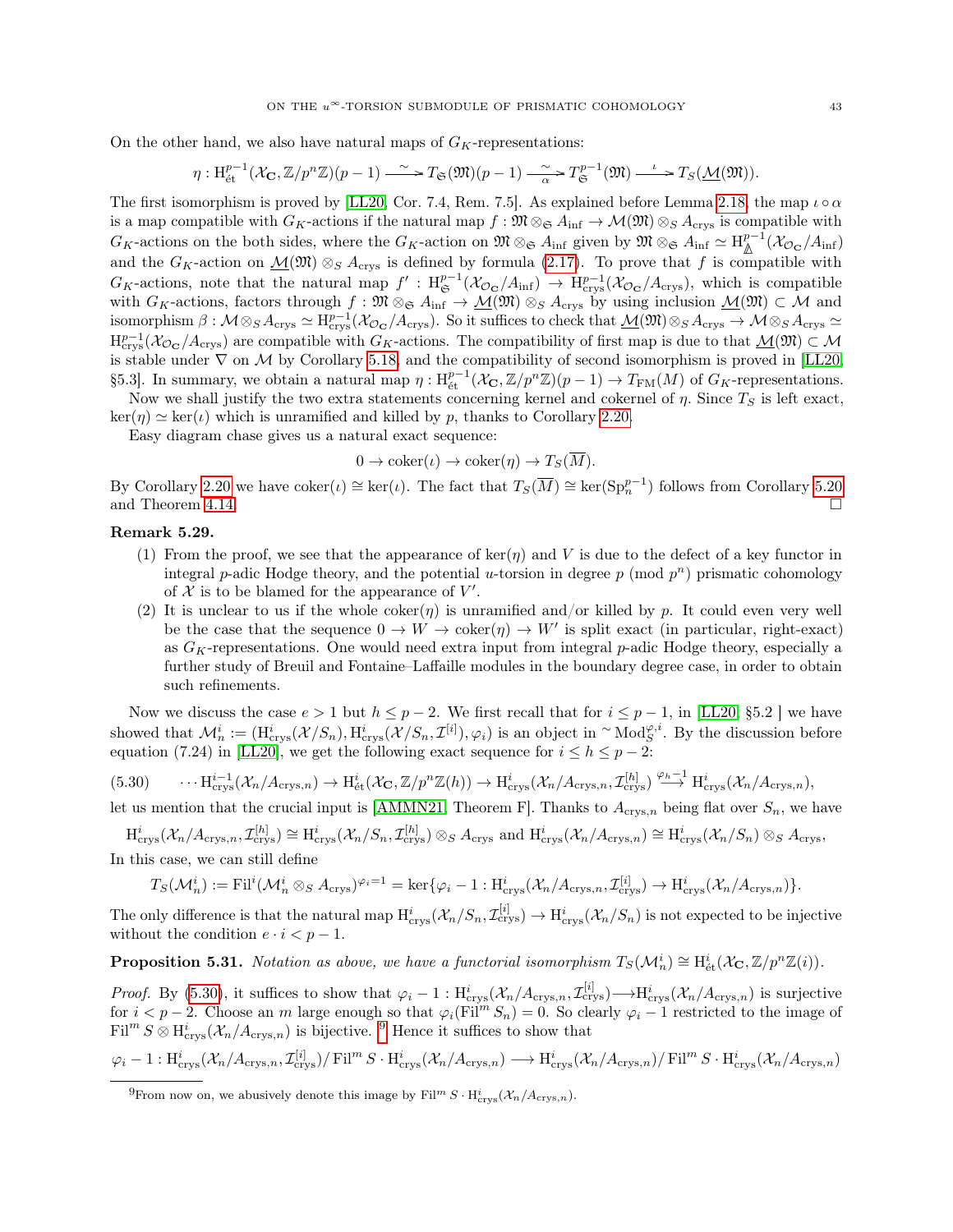is surjective. Now we claim that both sides are finite generated  $W_n(\mathcal{O}_{\mathbf{C}}^{\flat})$ -modules. Then the surjectivity of  $\varphi_i$  – 1 follows Lemma [5.34](#page-44-1) below.

To check that both  $H_{\text{crys}}^i(\mathcal{X}_n/A_{\text{crys},n}, \mathcal{I}_{\text{crys}}^{[i]})/\text{Fil}^m S \cdot H_{\text{crys}}^i(\mathcal{X}_n/A_{\text{crys},n})$  and  $H_{\text{crys}}^i(\mathcal{X}_n/A_{\text{crys},n})/\text{Fil}^m S \cdot H_{\text{crys}}^i(S)$  $\text{H}^i_{\text{crys}}(\mathcal{X}_n/A_{\text{crys},n})$  are finitely generated over  $W_n(\mathcal{O}_{\mathbf{C}}^{\flat})$ , it suffices to check that  $\text{H}^i_{\text{crys}}(\mathcal{X}_n/S_n, \mathcal{I}_{\text{crys}}^{[i]})$  Fil<sup>m</sup> S ·  $\operatorname{H}_{\operatorname{crys}}^i(\mathcal{X}_n/S_n)$  and  $\operatorname{H}_{\operatorname{crys}}^i(\mathcal{X}_n/S_n)/\operatorname{Fil}^m S \cdot \operatorname{H}_{\operatorname{crys}}^i(\mathcal{X}_n/S_n)$  are finite generated  $\mathfrak{S}_n$ -modules. This is clear for  $\operatorname{H}^i_{\text{crys}}(\mathcal{X}_n/S_n)/\operatorname{Fil}^m S \cdot \operatorname{H}^i_{\text{crys}}(\mathcal{X}_n/S_n)$ : it is known that  $\operatorname{H}^i_{\text{crys}}(\mathcal{X}_n/S_n)$  is a finite generated  $S_n$ -module, see [\[LL20,](#page-51-7) Proposition 7.19]. For  $\text{H}^i_{\text{crys}}(\mathcal{X}_n/S_n, \mathcal{I}^{[i]}_{\text{crys}})/\text{Fil}^m S \cdot \text{H}^i_{\text{crys}}(\mathcal{X}_n/S_n)$ , consider the following diagram

$$
H_{qSyn}^{i-1}(\mathcal{X}_n, \Delta^{(1)}/\text{Fil}_N^i \Delta^{(1)}) \longrightarrow H_{qSyn}^i(\mathcal{X}_n, \text{Fil}_N^i \Delta^{(1)}) \longrightarrow H_{qSyn}^i(\mathcal{X}_n, \Delta^{(1)}_{-\text{sg}}) \longrightarrow \cdots
$$
\n
$$
\downarrow \qquad \qquad \downarrow \qquad \qquad \downarrow \qquad \qquad \downarrow \qquad \qquad \downarrow
$$
\n
$$
H_{qSyn}^{i-1}(\mathcal{X}_n, \text{dR}_{-\text{sg}}^{\wedge}/\text{gr} / \text{Fil}_H^i \text{dR}_{-\text{sg}}^{\wedge} \longrightarrow H_{qSyn}^i(\mathcal{X}_n, \text{Fil}_H^i \text{dR}_{-\text{sg}}^{\wedge}/\text{gr}) \longrightarrow \cdots
$$

Since  $\text{H}^i_{\text{qSyn}}(\mathcal{X}_n, \text{dR}^\wedge_{\mathcal{X}_n/\mathfrak{S}_n})$  is finitely generated over  $S_n$ , the image of  $\text{H}^i_{\text{crys}}(\mathcal{X}_n/S_n, \mathcal{I}^{[i]}_{\text{crys}})/\text{Fil}^m S \cdot \text{H}^i_{\text{crys}}(\mathcal{X}_n/S_n)$ inside  $\overline{H}_{\text{crys}}^i(\mathcal{X}_n/S_n)/\overline{\text{Fil}^mS\cdot H_{\text{crys}}^i(\mathcal{X}_n/S_n)}$  is also finite  $\mathfrak{S}_n$ -generated. Here we have used the fact that  $S_n/\mathrm{Fil}^m S_n$  is finitely generated over  $\mathfrak{S}_n$ . Note that  $\mathrm{ker}(\beta') = \mathrm{Im}(\alpha')$  is also finitely generated over  $\mathfrak{S}_n$ . So  $\mathrm{H}^i_{\text{crys}}(\mathcal{X}_n/S_n, \mathcal{I}_{\text{crys}}^{[i]})/\text{Fil}^m S \cdot \mathrm{H}^i_{\text{crys}}(\mathcal{X}_n/S_n)$  is finite  $\mathfrak{S}_n$ -generated.

<span id="page-43-0"></span>**Lemma 5.32.** Let  $C^{\flat}$  be a characteristic p algebraically closed complete non-Archimedean field, denote its ring of integers by  $\mathcal{O}_C^{\flat}$  with maximal ideal  $m^{\flat}$  and residue field  $k^{\flat}$ . Let  $M$  and  $N$  be two finitely generated  $\mathcal{O}_C^{\flat}$ modules, let  $F: M \to N$  be a Frobenius semilinear map, and let  $G: M \to N$  be a linear map. The following are equivalent:

- (1) The map  $F G: M \to N$  is surjective;
- (2) The cokernel of  $F G: M \to N$  is finite;
- (3) The cokernel of  $\overline{F-G}$ :  $M/m^bM \rightarrow N/m^bN$  is surjective;
- (4) The induced map  $\overline{F-G}$ :  $M/m^bM \rightarrow N/m^bN$  is finite.

*Proof.* It is clear that  $(1) \implies (2), (3) \implies (4)$ . Below we shall show  $(4) \implies (1)$ .

Without loss of generality we may assume that both of M and N are finite free over  $\mathcal{O}_C^{\flat}$ . Indeed, let us choose maps from finite free modules, say  $P$  and  $Q$ , to  $M$  and  $N$  such that it is an isomorphism after modulo  $m<sup>b</sup>$ . By Nakayama's lemma we see that these maps are surjective. Lift the two maps F and G, to get the following diagram

$$
P \xrightarrow{F - \tilde{G}} Q
$$
  
\n
$$
\downarrow \qquad \qquad \downarrow
$$
  
\n
$$
M \xrightarrow{F - G} N.
$$

By our choice of P and Q, condition (4) still holds for the top arrow. Since vertical arrows are surjective, it suffices to show that the top arrow is surjective. Therefore we may and do assume  $M$  and  $N$  are finite free.

Let us name the reduction of M and N by V and W which are finite dimensional  $k^{\flat}$ -vector spaces, and denote the reduction of F and G by f and g. We claim there are exhaustive increasing filtrations  $\text{Fil}_i$  with  $0 \leq i \leq \ell$  on V and W respectively such that

- The maps  $f$  and  $g$  respect these two filtrations;
- The induced  $f: Fil_0V \to Fil_0W$  is surjective;
- The induced  $f: \operatorname{gr}_i V \to \operatorname{gr}_i W$  is 0 for all  $1 \leq i \leq \ell$ ; and
- The induced  $g: \operatorname{gr}_i V \to \operatorname{gr}_i W$  is an isomorphism for all  $1 \leq i \leq \ell$ .

To see the existence of such filtrations, we consider the following process: notice the image of  $f: V \to W$  is a  $k^{\flat}$  subspace, now look at the map  $g: V \to W/\text{Im}(f)$ . By assumption of Coker $(f - g)$  being finite, this map must be surjective, lastly we let

$$
\text{Fil}^0 V = \text{Ker}\left(g: V \to W/\text{Im}(f)\right), \text{ Fil}^0 W = \text{Im}(f).
$$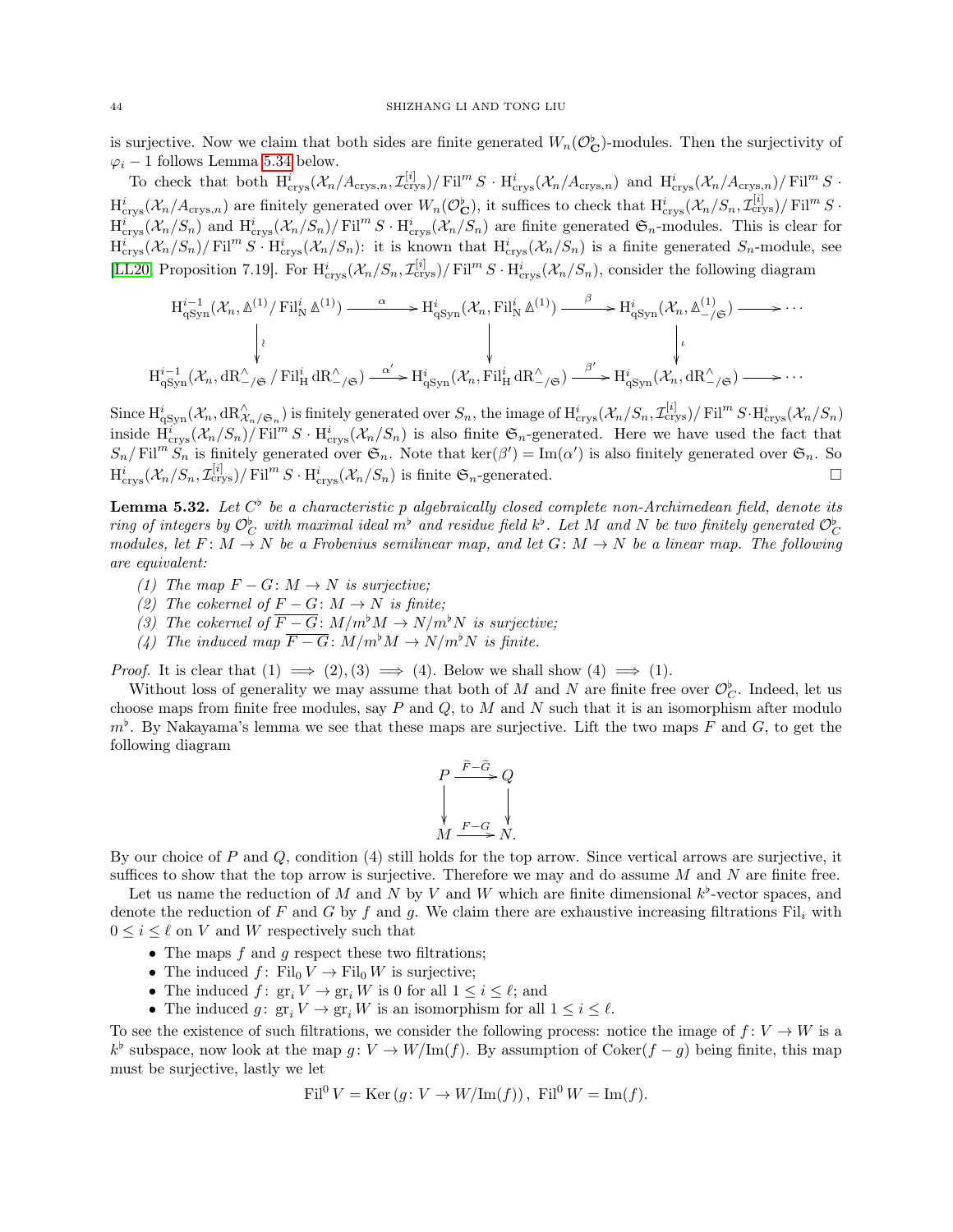Replace V and W with  $\text{Fil}^0 V$  and  $\text{Fil}^0 W$  and repeat the above steps. This process terminates when we arrive at Im( $f$ ) = W, and it will terminate as each time the dimension of W will drop. This way we get a decreasing filtration, after reversing indexing order we arrive at the desired increasing filtration.

Choose a sub-vector space  $V_0 \text{ }\subset \text{ Fil}_0(M/m^bM)$  on which f is an isomorphism, now lift the basis of  $\operatorname{gr}_i(M/m^\flat M)$  for  $1 \leq i \leq \ell$  and the basis of  $V_0$  all the way to elements in M, we generate a finite free submodule M. Now we contemplate the map  $M \to N$ .

After choosing basis, we may regard both sides as  $\mathcal{O}_C^{\flat}$  points of formal affine space over  $\mathcal{O}_C^{\flat}$ , and the map  $F - G$  can be promoted to an algebraic map  $h \colon Spf(\mathcal{O}_C^{\flat}(\underline{X})) \to Spf(\mathcal{O}_C^{\flat}(\underline{Y}))$ . Note that by our choice of  $\tilde{M}$ , these two formal affine spaces have the same dimension. Our choice of  $\tilde{M}$  guarantees that the reduction of h is finite, due to next lemma. Therefore the rigid generic fiber map  $h^{\text{rig}}$  is also finite by [\[BGR84,](#page-50-14) 6.3.5] Theorem 1], which implies it is flat by miracle flatness [\[Sta21,](#page-51-0) [Tag 00R4\]](https://stacks.math.columbia.edu/tag/00R4), hence inducing a surjective map at the level of  $C^{\flat}$  $-points<sup>10</sup>$  $-points<sup>10</sup>$  $-points<sup>10</sup>$ 

The following lemma was used in the proof above, we thank Johan de Jong for providing an elegant proof.

**Lemma 5.33.** Let k be a field, let  $m > 1$  be an integer, and let  $(a_{ij})$  be an  $n \times n$  matrix with entries in k. Let  $\overline{h}$ :  $\mathbb{A}_k^n \to \mathbb{A}_k^n$  be the morphism given by  $\overline{h}^{\sharp}(y_i) = x_i^m + \sum_j a_{i,j} x_j$ , then  $\overline{h}$  is a finite morphism.

*Proof.* This map can be compatified to a morphism between  $\mathbb{P}_k^n$  preserving the infinity hyperplane. When restricted to the infinity hyperplane, the map becomes  $[x_1: \ldots : x_n] \mapsto [x_1^m: \ldots : x_n^n]$ , which is non-constant. Lastly just observe that any endomorphism of  $\mathbb{P}_k^n$  is either finite or constant.

Here we have crucially used algebraically closedness of  $\mathcal{O}_{\mathcal{C}}^{\flat}$ . Below is an example suggested to us by Johan de Jong illustrating the failure of  $(3) \implies (4)$  when one drops the algebraically closed assumption. Start with the field  $L_0 = \mathbb{F}_p(t^{1/p^{\infty}})$ , pick a basis of  $H^1_{\text{\'et}}(L_0, \mathbb{F}_p)$  we may find a (ginormous!) Galois pro-p infinite field extension  $L_1$  such that the induced map on  $H^1_{\text{\'et}}(-,\mathbb{F}_p)$  kills every basis vector except the first one. Repeat this process we arrive at a perfect field L such that  $\dot{H}^1_{\text{\'et}}(L, \mathbb{F}_p)$  is 1-dimensional over  $\mathbb{F}_p$ .

From the above we immediately conclude the following.

<span id="page-44-1"></span>**Lemma 5.34.** Let M and N be two finitely generated  $A_{\text{inf}}$  modules, let  $F: M \to N$  be a Frobenius linear map and  $G: M \to N$  be a linear map. Then the cokernel of  $F - G$  (which is a  $\mathbb{Z}_p$ -linear map) is finitely generated over  $\mathbb{Z}_p$  if and only if it is 0.

Proof. The "if" part is trivial. For the "only if part": use right exactness of tensor and Lemma [5.32](#page-43-0) we conclude that the cokernel is zero after modulo p. Now since finitely generated  $\mathbb{Z}_n$  module is 0 if and only if its reduction modulo p is so, we get that the cokernel is zero.

#### 6. An example

<span id="page-44-0"></span>Inspired by the example in [\[BMS18,](#page-50-1) Subsection 2.1], let us work out a direct generalization of their example (as suggested in [\[BMS18,](#page-50-1) Remark 1.3]) in this subsection. This example answers a question of Breuil [\[Bre02,](#page-50-6) Question 4.1] negatively.

Fix a positive integer  $n^{11}$  $n^{11}$  $n^{11}$  Let  $\mathcal{E}_0$  be an ordinary elliptic curve over an algebraically closed field k of characteristic  $p > 0$ . Let  $\mathcal E$  over  $Spec(W(k))$  be its canonical lift, in particular we have a closed immersion  $\mu_{p^n} \subset \mathcal{E}[p^n]$  of finite flat group schemes over  $\text{Spec}(W(k))$ . Let  $\mathcal{O}_K := W(k)[\zeta_{p^n}]$ , choose  $\zeta_{p^n} - 1$  to be the uniformizer in order to get  $\mathfrak{S} \to \mathcal{O}_K$ . To avoid confusion let us denote its Eisenstein polynomial as

$$
E = d = \frac{(u+1)^{p^n} - 1}{(u+1)^{p^{n-1}} - 1} \in \mathfrak{S}.
$$

On Spec( $\mathcal{O}_K$ ) we have the canonical group scheme homomorphism  $\mathbb{Z}/p^n \to \mu_{p^n}$ .

<span id="page-44-2"></span><sup>&</sup>lt;sup>10</sup>Note that  $C^{\flat}$ -points of rigid generic fibre of an admissible formal scheme over  $\mathcal{O}_C^{\flat}$  is the same as just  $\mathcal{O}_C^{\flat}$ -points of the formal scheme, see [\[Bos14,](#page-50-15) §8.3].

<span id="page-44-3"></span><sup>&</sup>lt;sup>11</sup>We suggest first-time readers to simply take  $n = 1$  which already has the "meat" and the notations and formulas become much simpler.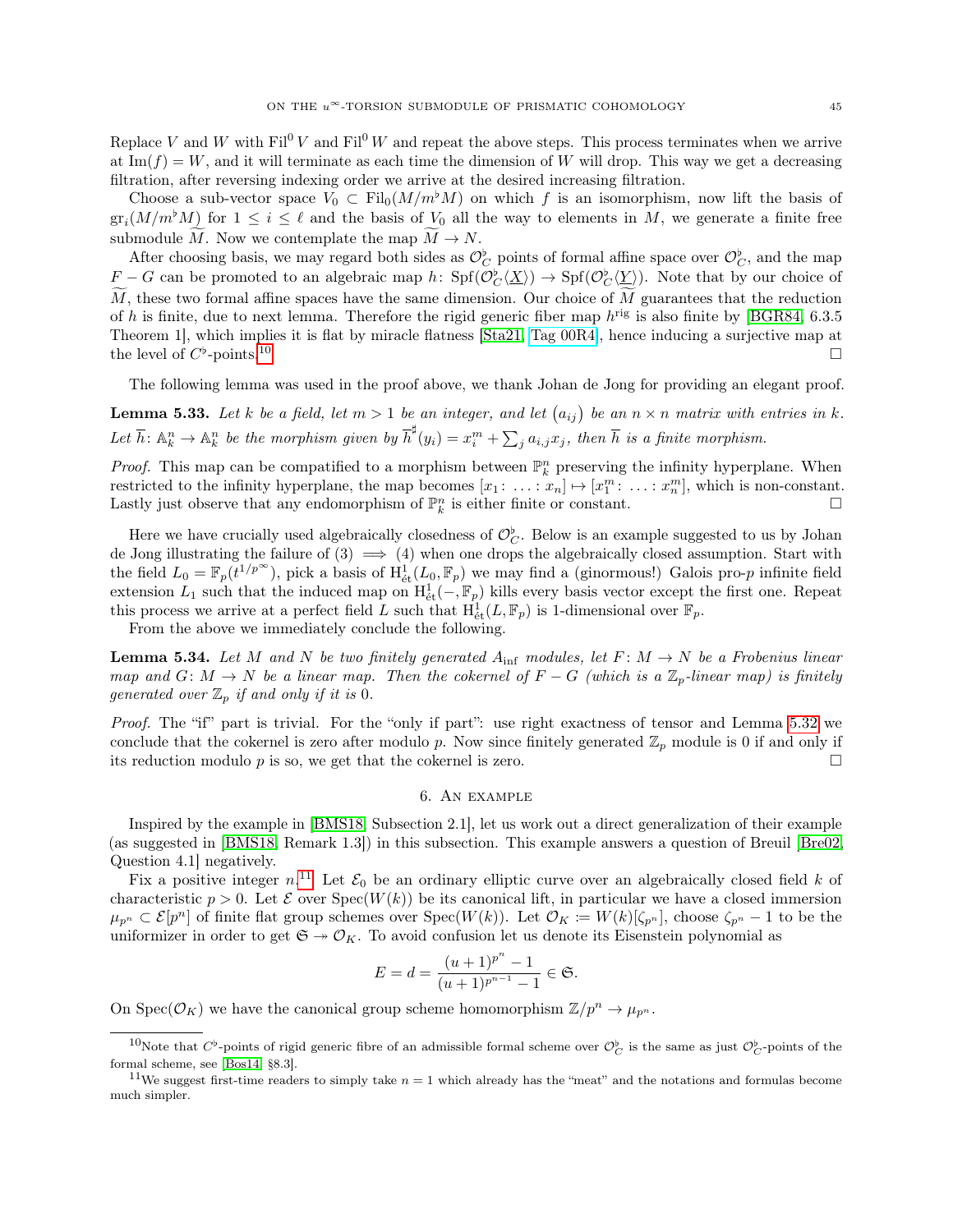**Construction 6.1.** Let  $\mathcal{X} := [\mathcal{E}/(\mathbb{Z}/p^n)]$ , a Deligne–Mumford stack which is smooth proper over  $Spec(\mathcal{O}_K)$ . Here the action of  $\mathbb{Z}/p^n$  on  $\mathcal E$  is via  $\mu_{p^n}$ . The generic fibre of X is the elliptic curve  $\mathcal E_K/\mu_{p^n}$  (which in fact is isomorphic to  $\mathcal{E}_K$  itself) and the special fibre is  $\mathcal{E}_0 \times B(\mathbb{Z}/p^n)$ . We have a factorization

$$
\mathcal{E} \to \mathcal{X} \to \mathcal{E}/\mu_{p^n} \cong \mathcal{E}
$$

of the lift of *n*-th Frobenius on  $\mathcal E$  (exists because it is the canonical lift).

We want to understand the various cohomology theories of  $X$ . Since all cohomology theories that we will encounter are étale sheaves and the quotient map  $\mathcal{E} \to \mathcal{X}$ , being a  $\mathbb{Z}/p^n$ -torsor, is a finite étale cover, we shall apply the Leray spectral sequence to this cover. Let us first record the structure of the prismatic cohomology of  $\mathcal{E}_{\mathcal{O}_K}$  relative to G. We need the following lemma explicating the Frobenius operator on the (-1) Breuil–Kisin twist  $\mathfrak{S}\{-1\}$ , see [\[BL22,](#page-50-8) Section 2.2].

**Lemma 6.2.** The Frobenius module  $\mathfrak{S}\{-1\}$  has a generator x such that  $\varphi(x) = E(u) \cdot \frac{p}{E(0)} \cdot x$ .

*Proof.* We know modulo u the Breuil–Kisin prism  $\mathfrak S$  reduces to crystalline prism, whose (-1)-twist has a canonical generator  $\bar{x}$  satisfying  $\varphi(\bar{x}) = p \cdot \bar{x}$ . Lifting this generator, we see that there is a generator  $x'$  of  $\mathfrak{S}\{-1\}$  such that  $\varphi(x') = a \cdot x'$  with  $a \equiv p \mod u$ . On the other hand we know a is necessarily  $E(u) \cdot \text{unit}$ , due to [\[BL22,](#page-50-8) Construction 2.2.14]. Therefore we see that  $a = E(u) \cdot \frac{p}{E(0)} \cdot v'$  where  $v' \in \mathfrak{S}^\times$  and reduces to 1 mod u. It is a simple exercise that v' is of the form  $\varphi(v)/v$  for some unit  $v \in \mathfrak{S}^\times$  satisfying  $v \equiv 1 \mod u$  as well. Finally  $x = x'/v$  is our desired generator.

In our concrete situation, the Eisenstein polynomial d of  $\zeta_{p^n}$  – 1 has constant term p. Therefore our  $\mathfrak{S}\{-1\}$ has a generator x such that  $\varphi(x) = d \cdot x$ .

<span id="page-45-0"></span>Proposition 6.3. We have isomorphism of Frobenius modules over  $\mathfrak{S}$ :

- $(1)$  H<sup>0</sup><sub>△</sub>( $\mathcal{E}_{\mathcal{O}_K}/\mathfrak{S}$ ) ≅  $\mathfrak{S}$ ;
- $(2)$  H<sup>2</sup><sub>∆</sub>( $\mathcal{E}_{\mathcal{O}_K}/\mathfrak{S}$ ) ≅  $\mathfrak{S}\{-1\}$ ; and
- (3)  $H^1_{\mathbb{A}}(\mathcal{E}_{\mathcal{O}_K}/\mathfrak{S}) \simeq \mathfrak{S} \cdot \{e_1, e_2\}$  with its Frobenius action given by  $\varphi(e_1) = e_1$ , and  $\varphi(e_2) = a \cdot e_1 + d \cdot e_2$ for some  $a \in \mathfrak{S}$ .

Proof. It is well-known that elliptic curve has torsion-free crystalline cohomology. Therefore by Remark [3.6,](#page-16-3) we know all these prismatic cohomology groups are finite free  $\mathfrak{S}\text{-modules.}$ 

The map  $\mathcal{X} \to \mathrm{Spf}(\mathfrak{S}/d)$  always induces an isomorphism on  $H^0_{\mathfrak{Q}}$  by Hodge–Tate comparison, this proves the first identification.

The second identification is well-known. For instance, the relative prismatic Chern class [\[BL22,](#page-50-8) Section 7.5] of (the line bundle associated with) the origin  $0 \in \mathcal{E}_{\mathcal{O}_K}(\mathcal{O}_K)$  gives a map  $c: \mathfrak{S}\{-1\} \to \mathrm{H}^2_{\mathbb{A}}(\mathcal{E}_{\mathcal{O}_K}/\mathfrak{S}).$ Reducing mod  $u$  this reduces to the first Chern class map in crystalline cohomology which is well-known to be an isomorphism. Since both source and target are finite free  $\mathfrak{S}\text{-module}$ , the map c is an isomorphism.

Cup product gives rise to a map of finite free Frobenius  $\mathfrak{S}\text{-modules: } \bigwedge_{\mathfrak{S}}^2 H^1_{\mathfrak{A}}(\mathcal{E}_{\mathcal{O}_K}/\mathfrak{S}) \to H^2_{\mathfrak{A}}(\mathcal{E}_{\mathcal{O}_K}/\mathfrak{S}).$ Modulo u this map reduces to the analogous map in crystalline cohomology which is again well-known to be an isomorphism, hence it is an isomorphism before mod u. Therefore it suffices to justify the existence of  $e_1$ . Since  $\varphi(u) = u^p$ , we see that

$$
\left(\mathrm{H}^1_{\underline{\mathbb{A}}}(\mathcal{E}_{\mathcal{O}_K}/\mathfrak{S})\right)^{\varphi=1}\cong \left(\mathrm{H}^1_{\underline{\mathbb{A}}}(\mathcal{E}_{\mathcal{O}_K}/\mathfrak{S})/u\right)^{\varphi=1}.
$$

Now we may use the crystalline comparison  $H^1_{\mathbb{A}}(\mathcal{E}_{\mathcal{O}_K}/\mathfrak{S})/u \cong H^1_{\text{crys}}(\mathcal{E}_0/W)^{(-1)}$  and the fact that  $\mathcal{E}_0$  is ordinary to conclude the existence of  $e_1$ .

Next let us compute the prismatic cohomology  $H^*_{\mathbb{A}}(\mathcal{X}/\mathfrak{S})$ . We stare at the Leray spectral sequence

$$
E_2^{i,j} = \mathrm{H}^i(\mathbb{Z}/p^n, \mathrm{H}^j_{\mathbb{A}}(\mathcal{E}_{\mathcal{O}_K}/\mathfrak{S})) \Longrightarrow \mathrm{H}^{i+j}_{\mathbb{A}}(\mathcal{X}/\mathfrak{S})
$$

which is compatible with Frobenius actions. In order to understand  $E_2$  terms, we need the following: **Lemma 6.4.** The action of  $\mathbb{Z}/p^n$  on  $H^j_{\mathbb{A}}(\mathcal{E}_{\mathcal{O}_K}/\mathfrak{S})$  is trivial.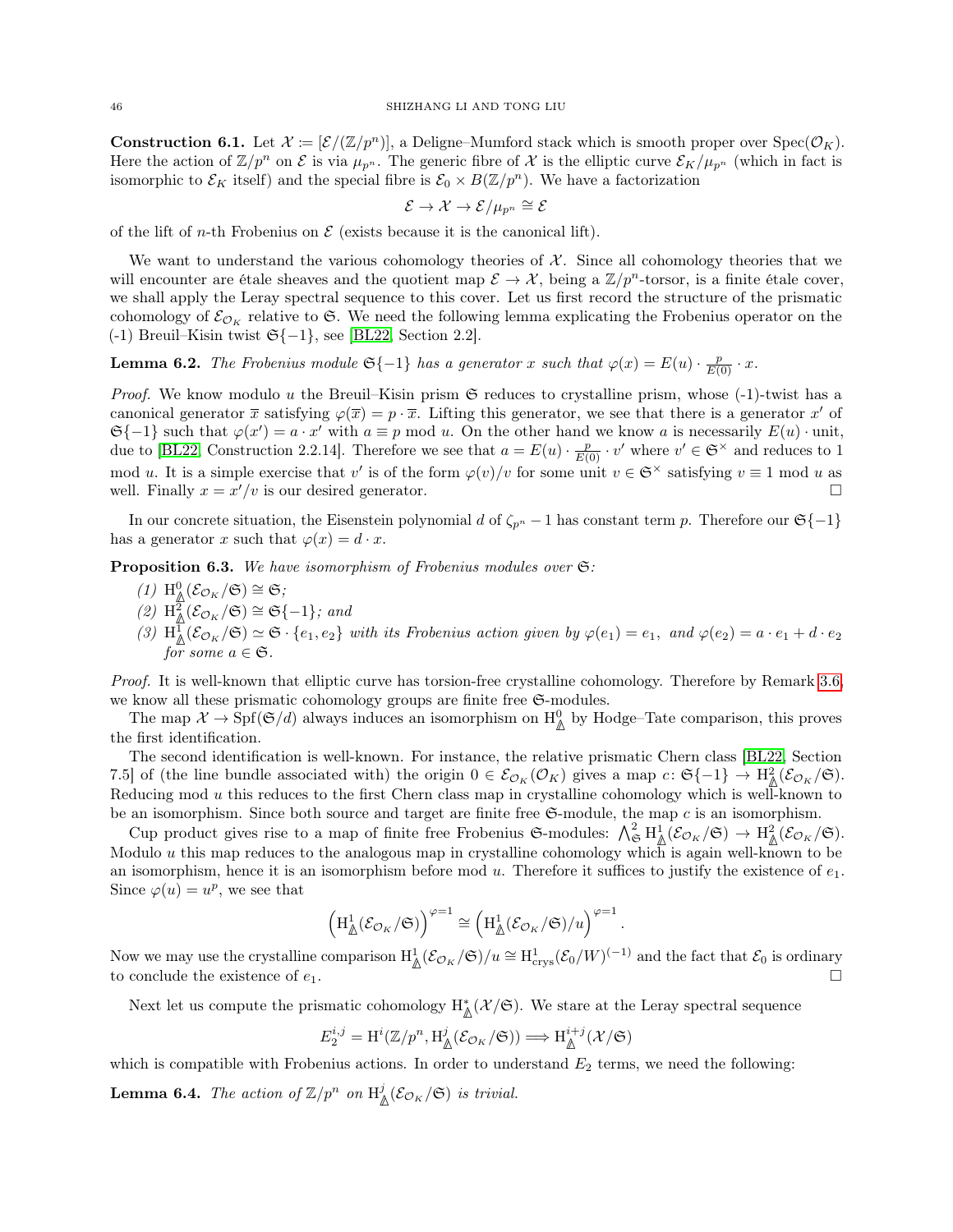*Proof.* Let us use the p-completely flat base change  $\mathfrak{S} \hookrightarrow W(C^{\flat})$ . Since our prismatic cohomology, as  $\mathfrak{S}\text{-modules, are free, we get injections } H^j_{\mathbb{A}}(\mathcal{E}_{\mathcal{O}_K}/\mathfrak{S}) \hookrightarrow H^j_{\mathbb{A}}(\mathcal{E}_{\mathcal{O}_K}/\mathfrak{S}) \otimes_{\mathfrak{S}} W(C^{\flat}) \text{ compatible with the } \mathbb{Z}/p^n$ action. Using the étale comparison [\[BMS18,](#page-50-1) Theorem 1.8.(iv)], the target is canonically identified with  $H^j_{\text{\'et}}(\mathcal{E}_C,\mathbb{Z}_p)\otimes_{\mathbb{Z}_p} W(C^{\flat})$ . We conclude the  $\mathbb{Z}/p^n$ -action on the target is trivial by comparing to the topological  $\Box$ situation.

Therefore the second page, which is the starting page, of the above spectral sequence looks like

<span id="page-46-0"></span>

To our interest is the differential

$$
d_2\colon E_2^{0,1}=\mathrm{H}^1_{\underline{\mathbb{A}}}(\mathcal{E}_{\mathcal{O}_K}/\mathfrak{S})\longrightarrow E_2^{2,0}\cong \mathfrak{S}/p^n.
$$

Using the multiplicative structure of the spectral sequence this arrow determines the rest arrows, by degree reason the spectral sequence degenerates on the third page  $E_3^{i,j} = E_{\infty}^{i,j}$ .

<span id="page-46-1"></span>**Lemma 6.5.** The differential  $d_2$  is divisible by u. In other words, it is zero after reduction modulo u.

*Proof.* Let us look at the reduction modulo u of the spectral sequence  $\mathbb{Z}$ [,](#page-46-0) which is computing the crystalline cohomology of  $\mathcal{X}/W$  by the crystalline comparison. Using the fact that  $H^2_{\text{crys}}(B(\mathbb{Z}/p^n)/W) \cong W/p^n$  (see for instance [\[Mon21,](#page-51-24) Theorem 1.2]), we see that the  $d_2$  modulo u must be zero.

<span id="page-46-2"></span>**Lemma 6.6.** We have  $d_2(e_1) = 0$ .

*Proof.* This is because  $d_2$  is Frobenius-equivariant. Now Proposition [6.3](#page-45-0) (3) implies  $e_1 \in H^1_{\mathbb{A}}(\mathcal{E}_{\mathcal{O}_K}/\mathfrak{S})$  is fixed by Frobenius, yet Lemma [6.5](#page-46-1) says its image under  $d_2$  is divisible by u. So its image is divisible by arbitrary powers of u, hence must be zero.  $\square$ 

<span id="page-46-3"></span>**Lemma 6.7.** After scaling  $e_2$  by a unit in  $\mathbb{Z}_p^{\times}$  we have  $d_2(e_2) = (u+1)^{p^{n-1}} - 1$ .

*Proof.* Note that  $\varphi(e_2) = d \cdot e_2$  by Proposition [6.3](#page-45-0) (3), its image must be an element  $x \in \mathfrak{S}/p^n$  satisfying the same Frobenius eigen-class condition. Next lemma guarantees that  $d_2(e_2) = b \cdot ((u+1)^{p^{n-1}}-1)$  for some  $b \in \mathbb{Z}/p^n$ . Étale comparison for prismatic cohomology says that base changing the spectral sequence  $\Box$  along  $\mathfrak{S} \hookrightarrow W(C^{\flat})$  gives a spectral sequence computing étale cohomology of  $\mathcal{X}_C$  (base changed along  $\mathbb{Z}_p \hookrightarrow W(C^{\flat})$ ). Since  $\mathcal{X}_C$  is an elliptic curve, its second étale cohomology has no torsion, hence the base changed  $d_2$  must be surjective. In particular we see that  $b \notin p \cdot \mathbb{Z}/p^n$ , hence b must be a unit in  $(\mathbb{Z}/p^n)^{\times}$ .  $\times$ .

In the proof above, we have utilized the following:

**Lemma 6.8.** For any  $m \leq n$ , we have an exact sequence

$$
0 \to \mathbb{Z}/p^m \cdot \left( (u+1)^{p^{n-1}} - 1 \right) \to \mathfrak{S}/p^m \xrightarrow{\varphi-d} \mathfrak{S}/p^m.
$$

*Proof.* First of all, let us check that  $(u + 1)^{p^{n-1}} - 1$  does satisfy the Frobenius action condition. Recall  $d = \frac{(u+1)^{p^n}-1}{(u+1)^{p^{n-1}}-1}$ , it suffices to know that  $(u+1)^{p^n} \equiv (u^p+1)^{p^{n-1}}$  modulo  $p^n$ . When  $n = 1$  this is well-known, induction on n proves the statement.

Next we verify this exact sequence for  $m = 1$ . In that situation  $\mathfrak{S}/p \cong k[[u]]$ , and the Frobenius condition becomes  $f^p = u^{p^{n-1}(p-1)} \cdot f$ . One immediately verifies that  $f \in \mathbb{F}_p \cdot u^{p^{n-1}}$ .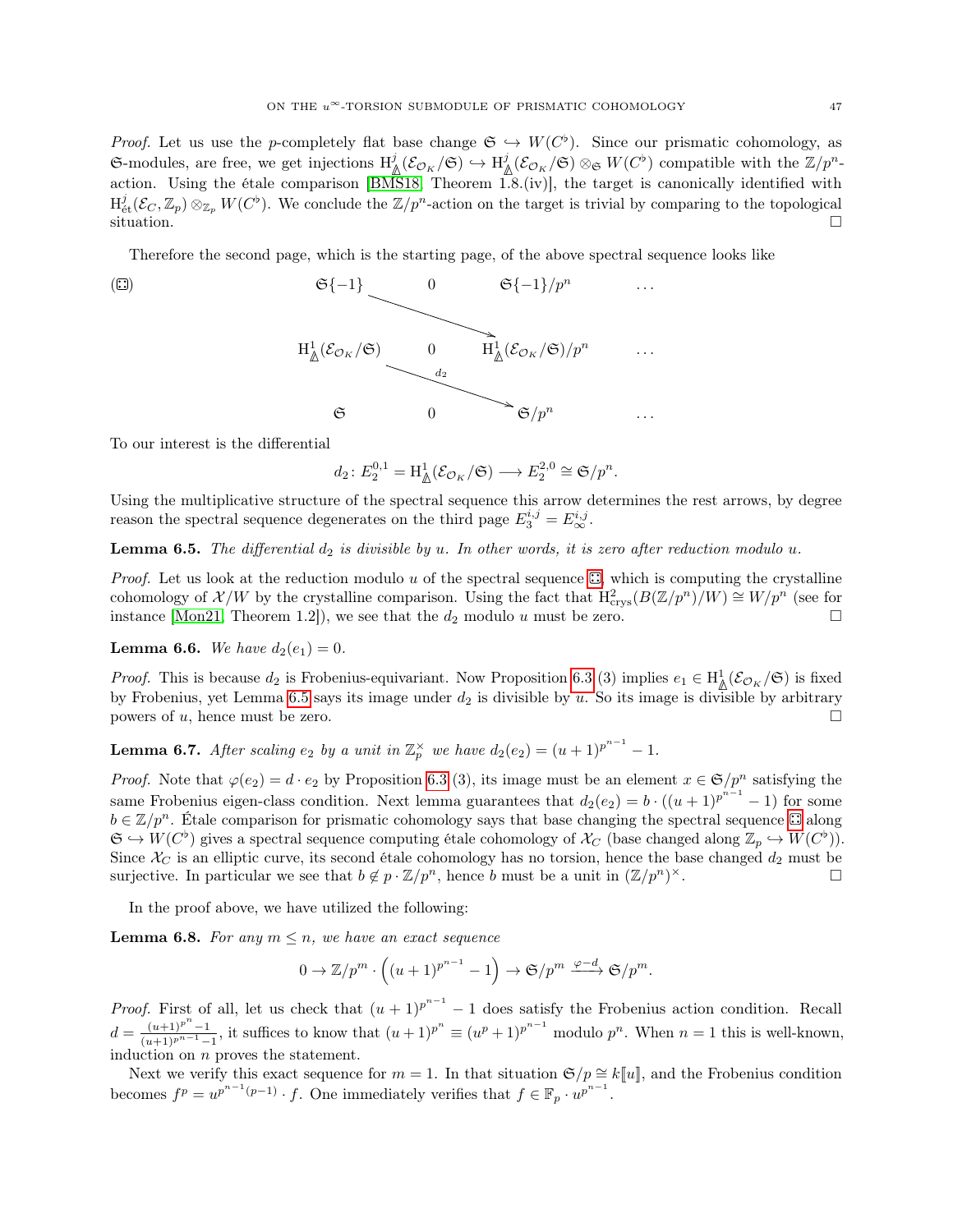Lastly we finish the proof by induction on  $m$  and applying the snake lemma to the following diagram:



Notice that we have verified the kernel of middle vertical arrow surjects onto the kernel of right vertical arrow, thanks to the previous two paragraphs. The snake lemma tells us that the kernel of middle vertical arrow has length  $m+1$ , but we also know  $\mathbb{Z}/p^{m+1} \cdot ((u+1)^{p^{n-1}}-1)$  sits inside the kernel.

From now on let us scale  $e_2$  by the p-adic unit so that  $d_2(e_2) = (u+1)^{p^{n-1}} - 1$ . Using multiplicativity of the spectral sequence  $\mathbb{Z}$ [,](#page-46-0) we can compute the prismatic cohomology of X. Let us record the result below.

**Corollary 6.9.** The prismatic cohomology ring of  $\mathcal{X}/\mathfrak{S}$  is

$$
H_{\mathbb{A}}^*(\mathcal{X}/\mathfrak{S}) \cong \mathfrak{S}\langle e,f\rangle[g]/((u+1)^{p^{n-1}}-1\cdot g,p^n\cdot g,f\cdot g),
$$

where e, f have degree 1 and are pulled back to  $e_1$  and  $p^n \cdot e_2$  respectively inside  $H^1_{\mathbb{A}}(\mathcal{E}_{\mathcal{O}_K}/\mathfrak{S})$ , and g has degree 2 being the generator of  $E_3^{2,0} = E_\infty^{2,0}$ . Moreover the Frobenius action is given by

$$
\varphi(e) = e, \ \varphi(f) = p^n a' \cdot e + d \cdot f, \ \text{and} \ \varphi(g) = g.
$$

In particular we see that

$$
\mathrm{H}^2_{\underline{\mathbb{A}}}(\mathcal{X}/\mathfrak{S})[u^{\infty}] \cong \mathfrak{S}/((u+1)^{p^{n-1}}-1,p^n) \cdot g
$$

and

$$
\mathrm{H}^{\ell}_{\mathbb{A}}(\mathcal{X}/\mathfrak{S}) \simeq \mathfrak{S}/((u+1)^{p^{n-1}}-1,p^n)
$$

for all  $\ell \geq 3$  generated by either  $g^{\ell/2}$  or  $e \cdot g^{(\ell-1)/2}$  depending on the parity of  $\ell$ .

Here  $a'$  is a p-adic unit (that we used to scale  $e_2$ ) times the constant a from Proposition [6.3](#page-45-0) (3). We remark that g can be taken as a generator of the group cohomology  $H^2(\mathbb{Z}/p^n, \mathbb{Z}_p)$ .

Later on we will produce a schematic example using approximations of  $B(\mathbb{Z}/p^n)$ , but before that let us observe that our stacky example matches with some predictions made in

<span id="page-47-0"></span>Remark 6.10. The discussion in Section [4.1](#page-21-1) extends to smooth proper Deligne–Mumford stacks, such as our X. Since the generic fibre of X is  $(\mathcal{E}/\mu_{p^n})_K$ , the map  $g: \mathcal{X} \to \mathbb{N}$ éron model of  $\mathcal{X}_K$  becomes the natural map  $[\mathcal{E}/(\mathbb{Z}/p^n)] \to \mathcal{E}/\mu_{p^n}$ . Taking special fibre and factoring through Alb $(\mathcal{X}_0) = \mathcal{E}_0$ , we see the map f becomes the natural quotient map  $\mathcal{E}_0 \to \mathcal{E}_0/\mu_{p^n}$  which has kernel  $\mu_{p^n}$ . Note that when  $n = 1$ , we have  $e = p - 1$ , and our Corollary [4.6](#page-23-0) (3) indeed predicts that ker(f) can be at worst a form of several copies of  $\mu_p$ .

Since  $\mathcal{X}_0 \cong \mathcal{E}_0 \times B(\mathbb{Z}/p^n)$ , we know its  $\pi_1$  is abelian with torsion given by  $\mathbb{Z}/p^n$ . Consequently the torsion part in  $\mathrm{H}^2_{\text{\'et}}(\mathcal{X}_0, \mathbb{Z}_p)$  is also given by  $\mathbb{Z}/p^n$ . Since  $\mathcal{X}_C$  is an elliptic curve, its étale cohomology is torsion-free. Hence the specialization map in degree 2 for p-adic étale cohomology has kernel given by  $\mathbb{Z}/p^n$ . This matches up with what Theorem [4.14](#page-26-1) predicts. Indeed since  $\varphi(g) = g$ , we see that

$$
\left(\mathrm{H}_{\mathbb{A}}^2(\mathcal{X}/\mathfrak{S})[u^{\infty}]\right)^{\varphi=1}=\left(\mathrm{H}_{\mathbb{A}}^2(\mathcal{X}/\mathfrak{S})[u^{\infty}]/u\right)^{\varphi=1}=(W/p^n\cdot g)^{\varphi=1}=\mathbb{Z}/p^n\cdot g.
$$

Here in the second identification we have used the fact that u divides  $(u + 1)^{p^{n-1}} - 1$ .

The above stacky example can be turned into a scheme example, by the procedure of approximation explained below.

<span id="page-47-1"></span>**Construction 6.11.** Choose a representation V of  $\mathbb{Z}/p^n$  over  $\mathbb{Z}_p$ , so that inside  $\mathbb{P}(V)$  one can find a  $\mathbb{Z}/p^n$ stable complete intersection 3-fold  $Y$  with no fixed point and smooth proper over  $\mathbb{Z}_p$ , see [\[BMS18,](#page-50-1) 2.7-2.9]. Now we form  $\mathcal{Z} \coloneqq (\mathcal{E} \times_{\mathbb{Z}_p} \mathcal{Y})_{\mathcal{O}_K}/(\mathbb{Z}/p^n)$ , which is a smooth proper relative 4-fold over  $\mathcal{O}_K$ . Here the action of  $\mathbb{Z}/p^n$  is the diagonal action.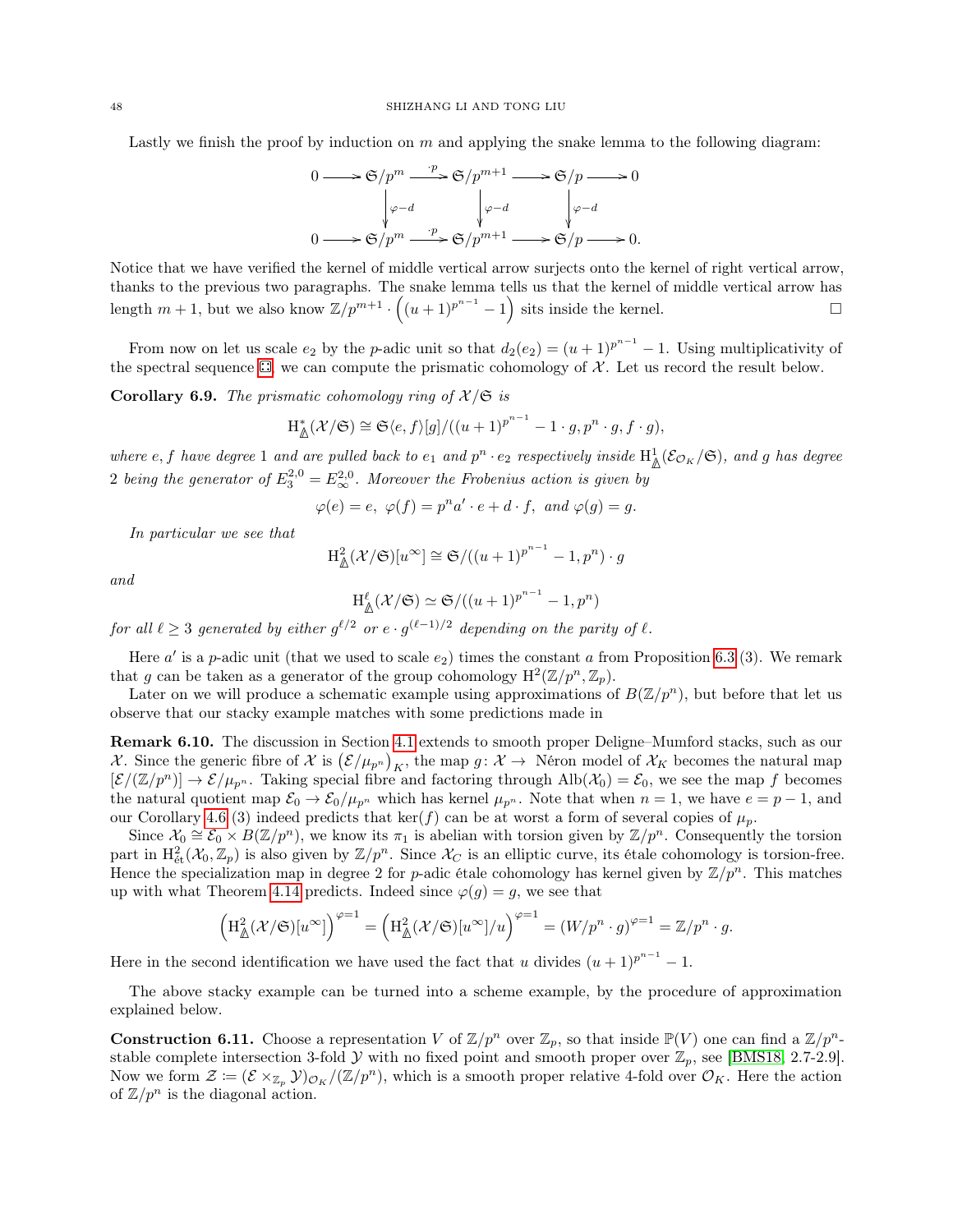Let us show the prismatic cohomology of  $\mathcal{Z}/\mathfrak{S}$  approximates that of  $\mathcal{X}/\mathfrak{S}$  in degrees  $\leq 2$  in a suitable sense.

<span id="page-48-1"></span>**Proposition 6.12.** The natural  $\mathbb{Z}/p^n$ -equivariant projection  $(\mathcal{E} \times_{\mathbb{Z}_p} \mathcal{Y})_{\mathcal{O}_K} \to \mathcal{E}_{\mathcal{O}_K}$  gives rise a map  $\mathcal{Z} \to \mathcal{X}$ , which induces isomorphisms:

$$
\mathrm{H}^0_{\underline{\mathbb{A}}}(\mathcal{X}/\mathfrak{S})\xrightarrow{\cong}\mathrm{H}^0_{\underline{\mathbb{A}}}(\mathcal{Z}/\mathfrak{S})\ \ and\ \mathrm{H}^1_{\underline{\mathbb{A}}}(\mathcal{X}/\mathfrak{S})\xrightarrow{\cong}\mathrm{H}^1_{\underline{\mathbb{A}}}(\mathcal{Z}/\mathfrak{S}).
$$

Together with the similarly defined map  $\mathcal{Z} \to \mathcal{Y}_{\mathcal{O}_K}/(\mathbb{Z}/p^n)$ , we have

$$
\mathrm{H}^2_{\underline{\mathbb{A}}}(\mathcal{X}/\mathfrak{S})\oplus \mathfrak{S}\{-1\} \xrightarrow{\cong} \mathrm{H}^2_{\underline{\mathbb{A}}}(\mathcal{Z}/\mathfrak{S}).
$$

*Proof.* We want to apply the Leray spectral sequence to the finite étale cover  $(\mathcal{E} \times_{\mathbb{Z}_p} \mathcal{Y})_{\mathcal{O}_K} \to \mathcal{Z}$ .

First we claim the natural embedding  $\mathcal{Y}_{\mathcal{O}_K} \to \mathbb{P}(V)_{\mathcal{O}_K}$  induces an isomorphism of prismatic cohomology in degrees  $\leq 2$ . It suffices to show the same for Hodge–Tate cohomology, which in turn reduces us to showing it for Hodge cohomology. This follows from  $\mathcal Y$  being a smooth complete intersection inside  $\mathbb P(V)$ , see [\[ABM21,](#page-50-16) Proposition 5.3. Lastly it is well-known that  $H^2_{\mathbb{A}}(\mathbb{P}(V)_{\mathcal{O}_K}/\mathfrak{S}) \cong \mathfrak{S}\{-1\}$ , for instance see [\[BL22,](#page-50-8) 10.1.6].

Since  $H^1_{\mathbb{A}}(\mathcal{Y}_{\mathcal{O}_K}/\mathfrak{S})=0$ , the Leray spectral sequence in degrees  $\leq 2$  is the direct sum of the spectral sequences for X and  $\mathcal{Y}/(\mathbb{Z}/p^n)$  respectively. This gives the statement for cohomological degrees  $\leq 1$ . Looking at the shape of the Leray spectral sequence for  $\mathcal{Y}/(\mathbb{Z}/p^n)$ , one easily sees that the  $E_2^{0,2}$  term:

$$
\big(\mathrm{H}^2_{\underline{\mathbb{A}}}(\mathcal{Y}_{\mathcal{O}_K}/\mathfrak{S})\big)^{\mathbb{Z}/p^n} \cong \mathrm{H}^2_{\underline{\mathbb{A}}}(\mathcal{Y}_{\mathcal{O}_K}/\mathfrak{S}) \cong \mathfrak{S}\{-1\}
$$

survives, hence proving the statement in cohomological degree 2.

## <span id="page-48-0"></span>Remark 6.13.

- (1) Since  $\mathrm{H}^2_{\mathbb{A}}(\mathcal{X}/\mathfrak{S}) \oplus \mathfrak{S}\{-1\} \cong \mathrm{H}^2_{\mathbb{A}}(\mathcal{Z}/\mathfrak{S})$  we know the  $\mathrm{H}^2_{\mathbb{A}}(\mathcal{Z}/\mathfrak{S})[u^{\infty}] \cong \mathfrak{S}/((u+1)^{p^{n-1}}-1,p^n)$ . In particular its annihilator ideal is  $((u+1)^{p^{n-1}}-1,p^n) \in \mathfrak{S}$ , congruent to  $(u^{p^{n-1}})$  modulo  $(p)$ . The ramification index is  $p^{n-1}(p-1)$ , hence these examples demonstrate that the bound in Corollary [3.2](#page-13-3) is sharp.
- (2) Now assume  $p \geq 3$ , then  $p-2+1 \geq 2$ , our previous result [\[LL20,](#page-51-7) Theorem 7.22] together with the fact that  $\mathrm{H}^2_{\mathbb{A}}(\mathcal{Z}/\mathfrak{S})$  contains u-torsion implies that Breuil's first crystalline cohomology of  $\mathcal{Z}$ , with mod  $p^m$  coefficient for any m, together with Frobenius action and filtration is not a Breuil module. When  $n = 1$ , we have  $e = p - 1$ , which shows that our result [\[LL20,](#page-51-7) Corollary 7.25] is sharp. Below we shall see that the first crystalline cohomology cannot even support a strongly divisible lattice structure because it is torsion-free but not free.
- (3) Same reasoning as in Remark [6.10](#page-47-0) shows that the map  $f: \text{Alb}(\mathcal{Z}_0) \to \text{Alb}(\mathcal{Z})_0$  is given by the quotient map  $\mathcal{E}_0 \rightarrow \mathcal{E}_0/\mu_{p^n}$ .
- (4) The special fibre  $\mathcal{Z}_0 = \mathcal{E}_0 \times (\mathcal{Y}_0/(\mathbb{Z}/p^n))$  has abelian  $\pi_1$ , with its torsion part being  $\mathbb{Z}/p^n$ . Here we used the fact that complete intersections of dimension  $\geq 3$  are simply connected, see [\[Sta21,](#page-51-0) [Tag](https://stacks.math.columbia.edu/tag/0ELE) [0ELE\]](https://stacks.math.columbia.edu/tag/0ELE). On the other hand the same argument as in [\[BMS18,](#page-50-1) proof of Proposition 2.2.(i)] shows that  $\pi_1(\mathcal{Z}_C) \cong \hat{\mathbb{Z}}^{\oplus 2}$ . Hence we see again the specialization map  $\mathrm{H}^2_{\text{\'{e}t}}(\mathcal{Z}_0) \to \mathrm{H}^2_{\text{\'{e}t}}(\mathcal{Z}_C)$  has kernel given by  $\mathbb{Z}/p^n$ , c.f. [\[BMS18,](#page-50-1) Remarks 2.3-2.4].

In fact it was the desire of finding examples with non-trivial kernel under specialization, together with inspiring discussions with Bhatt and Petrov separately, that leads us to analyze and generalize the example in [\[BMS18,](#page-50-1) Subsection 2.1]. The Enriques surface used there turns out to be a little bit red herring, the actual purpose it serves is just an approximation of classifying stack of  $\mathbb{Z}/2$ , like our  $(\mathcal{Y}/(\mathbb{Z}/p^n))$  here.

Finally let us explain why our example negates a prediction of Breuil [\[Bre02,](#page-50-6) Question 4.1]. Let S denote the *p*-adic PD envelope of  $\mathfrak{S} \rightarrow \mathcal{O}_K$ .

Proposition 6.14. There is an exact sequence:

$$
0 \to \mathrm{H}^1_{\mathrm{crys}}(\mathcal{Z}/S) \hookrightarrow S \cdot \{e_1, e_2\} \xrightarrow{d_2} S/p^n,
$$

where  $d_2(e_1) = 0$  and  $d_2(e_2) = (u+1)^{p^n} - 1$ . In particular  $H^1_{\text{crys}}(\mathcal{Z}/S)$  is torsion-free rank 2 but not free unless  $(n, p) = (1, 2)$ .

$$
\Box
$$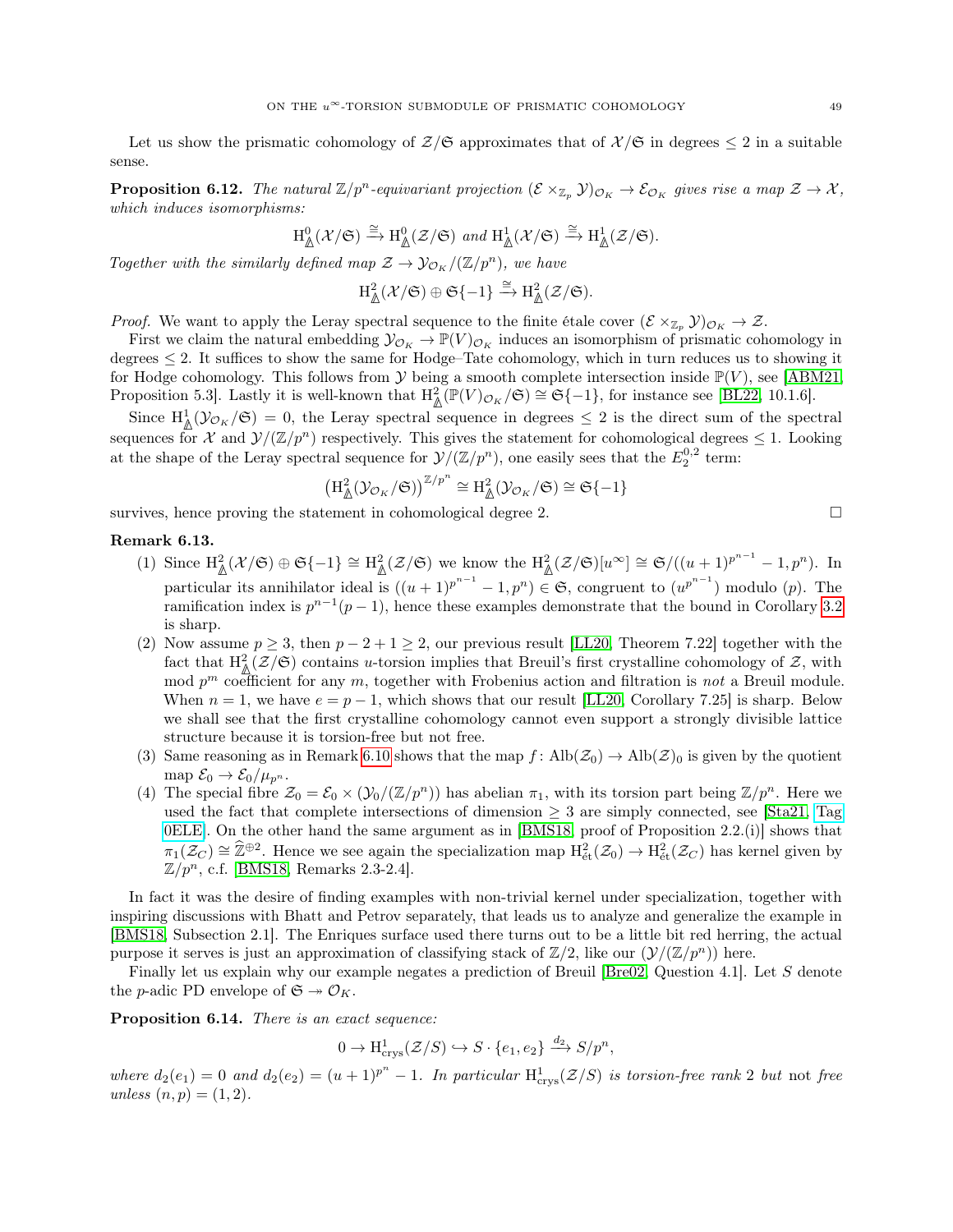*Proof.* In Proposition [6.12](#page-48-1) we see that the map  $\mathcal{Z} \to \mathcal{X}$  induces isomorphism in degree 1 prismatic cohomology and  $u^{\infty}$ -torsion in degree 2 prismatic cohomology. The comparison between prismatic and crystalline cohomology [\[LL20,](#page-51-7) Theorem 1.5] (see also [\[BS19,](#page-50-3) Theorem 5.2]) tells us that  $H^1_{\text{crys}}(\mathcal{X}/S) \stackrel{\cong}{\rightarrow} H^1_{\text{crys}}(\mathcal{Z}/S)$ . The same comparison result implies that after applying  $-\otimes_{\mathfrak{S}} \varphi_* S$  to the spectral sequence  $\mathbb{C}$ [,](#page-46-0) one calculates the crystalline cohomology of  $Z/S$ . Therefore the first statement follows from Lemma [6.6](#page-46-2) and Lemma [6.7.](#page-46-3) Note that  $\varphi((u+1)^{p^{n-1}}-1) \equiv (u+1)^{p^n}-1$  modulo  $p^n$ .

To see the second assertion, note that  $H^1_{\text{crys}}(\mathcal{Z}/S) \cong S \cdot e_1 \oplus J \cdot e_2$  where J is the ideal

$$
\{x \in S \mid p^n \text{ divides } x \cdot ((u+1)^{p^n} - 1)\}.
$$

If J were free, then it would be generated by a particular such element, denoted below as g. Let  $g = \sum_{i=1}^{\infty} a_i \frac{u^i}{e(i)}$  $i=0$  $e(i)!$ with  $a_i \in W(k)$  approaching 0 and  $e(i) = \lfloor \frac{i}{e} \rfloor$  where  $e = p^{n-1} \cdot (p-1)$ , note that every element in S can be uniquely expressed in this form. Since  $p^n$  trivially lies in J, it must also be divisible by this g. Therefore

Claim 6.15.  $a_0$  is nonzero and divisible by p.

there exists  $h_1 \in S$  such that  $gh_1 = p^n$ . Write  $q_n = (u+1)^{p^n} - 1$ .

*Proof.* The fact that  $a_0$  is nonzero follows from  $gh_1 = p^n$ . If  $a_0$  is a unit in  $W(k)$  then  $g \in S^{\times}$  is a unit, which implies  $q_n \in p^n S$ . But this is equivalent to  $n = 1$  and  $p = 2$ .

So now we can assume that  $a_0 = pa'_0$  with  $a'_0 \neq 0$ . Pick  $\frac{u^m}{e(m)!}$  so that  $\frac{u^m}{e(m)!}q_n \in p^nS$  (select  $m = p^n e - 1$ for example). Then we have  $gh_2 = \frac{u^m}{e(m)!}$  for some  $h_2 \in S$ . The above equation implies that  $h_2 = \sum_{k=1}^{\infty}$  $\sum_{i=m}^{\infty} b_i \frac{u^i}{e(i)!}.$ But compare  $u^m$  term on both sides, we have  $a_0b_m = 1$  which contradicts  $a_0 = pa'_0$ . This finishes the proof.  $\Box$ 

Remark 6.16. In Breuil's terminology, this shows that the first crystalline cohomology of our examples are not strongly divisible lattices [\[Bre02,](#page-50-6) Definition 2.2.1]. This contradicts the claimed [\[Bre02,](#page-50-6) Theorem 4.2.(2)], in the proof of loc. cit. one is led to Faltings' paper [\[Fal99\]](#page-51-6). However Faltings was treating the case of  $p$ -divisible groups, hence Breuil's Theorem/proof should only be applied to abelian schemes. Now it is tempting to say smooth proper schemes over  $\mathcal{O}_K$  and their Albanese should share the same H<sup>1</sup> for whatever cohomology theory.[12](#page-49-1) But our example clearly negates this philosophy: the stacky example is squeezed between two abelian schemes and neither should really be the "mixed characteristic 1-motive" of our stack (even though these two abelian schemes are abstractly isomorphic). Indeed the sequence  $\mathcal{E}_{\mathcal{O}_K} \to \mathcal{X} \to \mathcal{E}_{\mathcal{O}_K}$  has the property that the first map only induces an isomorphism of first crystalline cohomology of the special fibre (relative to  $W$ ) and the second map only induces an isomorphism of first étale cohomology of the (geometric) generic fibre.

<span id="page-49-0"></span>6.1. Raynaud's theorem on prolongations. Lastly we give a geometric proof of Raynaud's theorem [\[Ray74,](#page-51-9) Théorème 3.3.3] on uniqueness of prolongations of finite flat commutative group schemes over a mildly ramified  $\mathcal{O}_K$ .

Let  $G_K$  be a finite flat commutative group scheme over K. A prolongation of  $G_K$  is a finite flat commutative group scheme G over  $\mathcal{O}_K$  together with an isomorphism of its generic fiber with  $G_K$  (as finite flat commutative group schemes). Once  $G_K$  is fixed, its prolongations form a category with homomorphisms given by maps of group schemes compatible with the isomorphisms of their generic fiber.

Recall [\[Ray74,](#page-51-9) Corollaire 2.2.3.] that the (possibly empty) category of prolongations of a finite flat group scheme G over K has an initial  $G_{\text{min}}$  and a terminal object  $G_{\text{max}}$ . Moreover these two are interchanged under Cartier duality.

**Theorem 6.17** (c.f. [\[Ray74,](#page-51-9) Théorème 3.3.3]). Assume  $G_K$  is a finite flat commutative group scheme which has a prolongation over  $\mathcal{O}_K$ .

(1) If  $e < p-1$ , then the prolongation is unique;

<span id="page-49-1"></span> $12$ To quote Sir Humphrey Appleby: "It is not for a humble mortal such as I to speculate on the complex and elevated deliberations of the mighty." But we suspect this is what Breuil had in mind when he claimed that his conjecture holds for  $H<sup>1</sup>$ .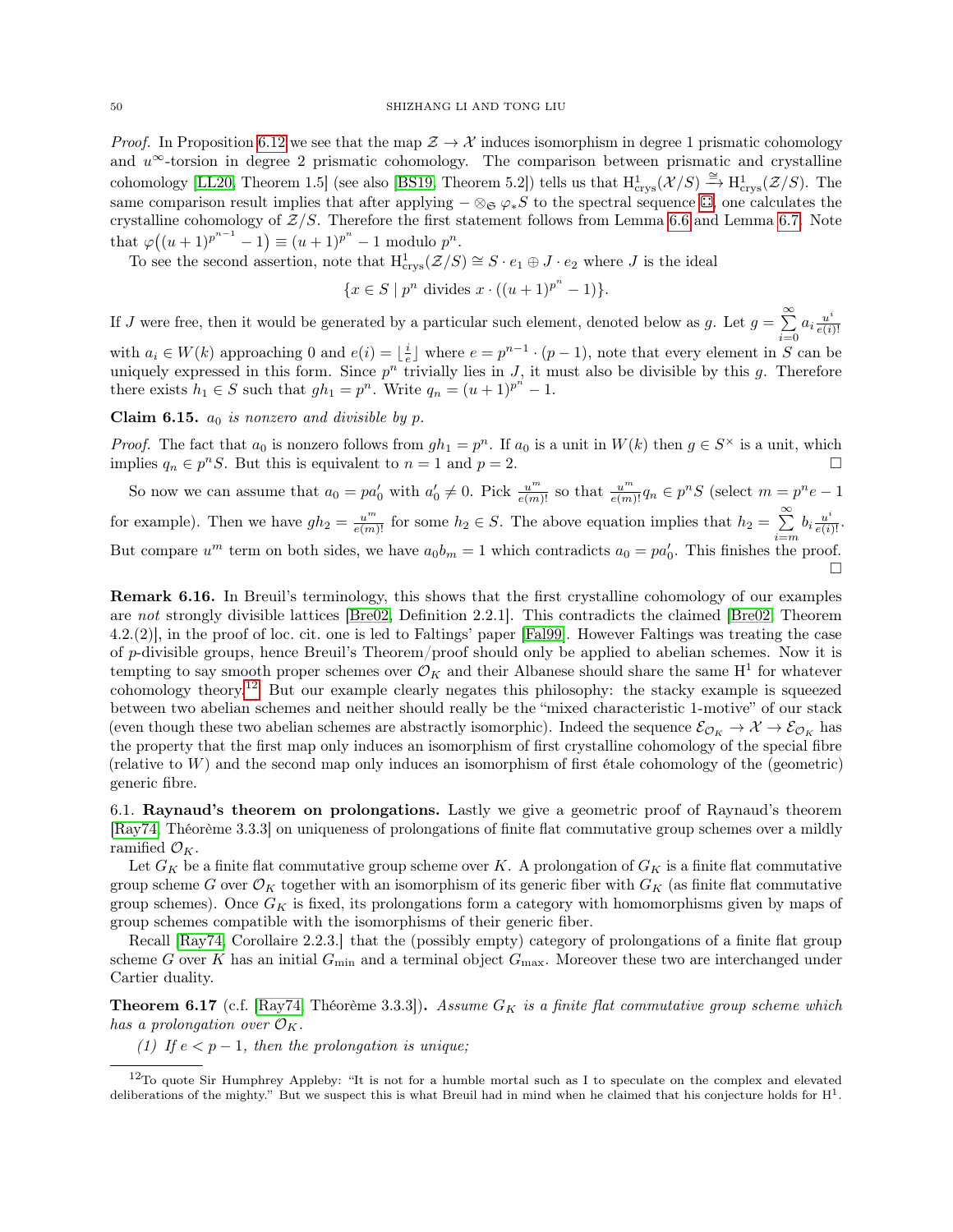- (2) If  $e < 2(p-1)$ , then the reduction of the canonical map  $G_{\min} \to G_{\max}$  has kernel and cokernel annihilated by p;
- (3) If  $e = p 1$ , then the reduction of the above map has étale kernel and multiplicative type cokernel.

*Proof.* To ease the notation, let us denote  $G_1 := G_{\min}$  and  $G_2 := G_{\max}$ . Denote the canonical map by  $\rho: G_1 \to G_2$ . Choose a group scheme embedding  $G_2 \to \mathcal{A}$  of  $G_2$  into an abelian scheme  $\mathcal{A}$  over  $\mathcal{O}_K$ , which is guaranteed by yet another Theorem of Raynaud (see [\[BBM82,](#page-50-17) Théorème 3.1.1]).

We shall contemplate with the quotient stack  $[\mathcal{A}/G_1]$ , which is a smooth proper Artin stack. Similar to Construction [6.11,](#page-47-1) let us pick a smooth complete-intersection  $\mathcal Y$  with a fixed-point free action by  $G_1$ , let  $\mathcal{Z} := (\mathcal{A} \times_{\mathcal{O}_K} \mathcal{Y})/G_1$ , which is a smooth projective scheme over  $\mathcal{O}_K$ , thanks to the second factor. Moreover  $\mathcal{Z}$ is pointed because it admits a map from  $A$ , which has a canonical point given by the identity section.

Let H be the image group scheme of the map  $\rho_k: G_{1,k} \to G_{2,k}$ . Applying the same reasoning as in Remark [6.10](#page-47-0) shows us that the canonical map  $f: \text{Alb}(\mathcal{Z}_0) \to \text{Alb}(\mathcal{Z})_0$  is identified with  $\mathcal{A}_0/H \to \mathcal{A}_0/G_{2,k}$ , whose kernel group scheme is given by  $G_{2,k}/H$ , which is none other than the cokernel of  $\rho_0$ . Now our statements on coker( $\rho_0$ ) follows directly from applying Corollary [4.6](#page-23-0) to our Z. The statements on ker( $\rho_0$ ) follows from Cartier duality.

Remark 6.18. Note that Raynaud first proved his theorem on prolongations, then use it to prove statements concerning Picard scheme of a p-adic integral scheme, which is directly related to statements concerning natural map between Albanese of reduction and reduction of Albanese, see Remark [4.8.](#page-24-1) Our roadmap is the exact opposite.

Finally, we remark that the estimate of s so that  $p^s$  kills the corkernel of  $G_{\min} \to G_{\max}$  has been studied before, see for example, [\[VZ12\]](#page-51-25) and [\[Bon06\]](#page-50-18) (and the references therein), which used completely different methods than ours. Note that an affirmative answer to our Question [3.7](#page-16-1) for  $i = 2$ , when specialized to the construction made in the above proof, agrees with Bondako's sharp estimate.

#### <span id="page-50-0"></span>**REFERENCES**

- <span id="page-50-16"></span>[ABM21] Benjamin Antieau, Bhargav Bhatt, and Akhil Mathew, Counterexamples to Hochschild–Kostant–Rosenberg in characteristic p, Forum Math. Sigma  $9$  (2021), Paper No. e49, 26. MR 4277271
- <span id="page-50-12"></span>[ALB19] Johannes Anschütz and Arthur-César Le Bras, Prismatic Dieudonné theory, 2019, arXiv:1907.10525.
- <span id="page-50-7"></span>[AMMN21] Benjamin Antieau, Akhil Mathew, Matthew Morrow, and Thomas Nikolaus, On the Beilinson fiber square, 2021, arXiv:2003.12541.
- <span id="page-50-17"></span>[BBM82] Pierre Berthelot, Lawrence Breen, and William Messing, Théorie de Dieudonné cristalline. II, Lecture Notes in Mathematics, vol. 930, Springer-Verlag, Berlin, 1982. MR 667344
- <span id="page-50-13"></span>[BdJ11] Bhargav Bhatt and Aise Johan de Jong, Crystalline cohomology and de Rham cohomology, 2011, arXiv:1110.5001.
- <span id="page-50-14"></span>[BGR84] S. Bosch, U. Güntzer, and R. Remmert, Non-Archimedean analysis, Grundlehren der mathematischen Wissenschaften [Fundamental Principles of Mathematical Sciences], vol. 261, Springer-Verlag, Berlin, 1984, A systematic approach to rigid analytic geometry. MR 746961
- <span id="page-50-8"></span>[BL22] Bhargav Bhatt and Jacob Lurie, Absolute prismatic cohomology, 2022, arXiv:2201.06120.
- <span id="page-50-10"></span><span id="page-50-1"></span>[BM21] Bhargav Bhatt and Akhil Mathew, The arc-topology, Duke Math. J. 170 (2021), no. 9, 1899–1988. MR 4278670 [BMS18] Bhargav Bhatt, Matthew Morrow, and Peter Scholze, Integral p-adic Hodge theory, Publ. Math. Inst. Hautes Études
- <span id="page-50-2"></span>Sci. 128 (2018), 219–397. MR 3905467 [BMS19] , Topological Hochschild homology and integral p-adic Hodge theory, Publ. Math. Inst. Hautes Études Sci.
- <span id="page-50-18"></span>129 (2019), 199–310. MR 3949030 [Bon06] M. V. Bondarko, The generic fiber of finite group schemes; a "finite wild" criterion for good reduction of abelian
- varieties, Izv. Ross. Akad. Nauk Ser. Mat. 70 (2006), no. 4, 21–52. MR 2261169
- <span id="page-50-15"></span>[Bos14] Siegfried Bosch, Lectures on formal and rigid geometry, Lecture Notes in Mathematics, vol. 2105, Springer, Cham, 2014. MR 3309387
- <span id="page-50-4"></span>[Bre98] Christophe Breuil, Cohomologie étale de p-torsion et cohomologie cristalline en réduction semi-stable, Duke Math. J. 95 (1998), no. 3, 523–620. MR 1658764
- <span id="page-50-6"></span>[Bre02] , Integral p-adic Hodge theory, Algebraic geometry 2000, Azumino (Hotaka), Adv. Stud. Pure Math., vol. 36, Math. Soc. Japan, Tokyo, 2002, pp. 51–80. MR 1971512 (2004e:11135)
- <span id="page-50-3"></span>[BS19] Bhargav Bhatt and Peter Scholze, Prisms and Prismatic Cohomology, 2019, arXiv:1905.08229.
- <span id="page-50-9"></span>[BS21] , Prismatic F-crystals and crystalline galois representations, 2021, arXiv:2106.14735.
- <span id="page-50-5"></span>[Car08] Xavier Caruso, Conjecture de l'inertie modérée de Serre, Invent. Math. 171 (2008), no. 3, 629–699. MR 2372809 (2008j:14034)
- <span id="page-50-11"></span>[CL98] Antoine Chambert-Loir, Cohomologie cristalline: un survol, Exposition. Math. 16 (1998), no. 4, 333–382. MR 1654786